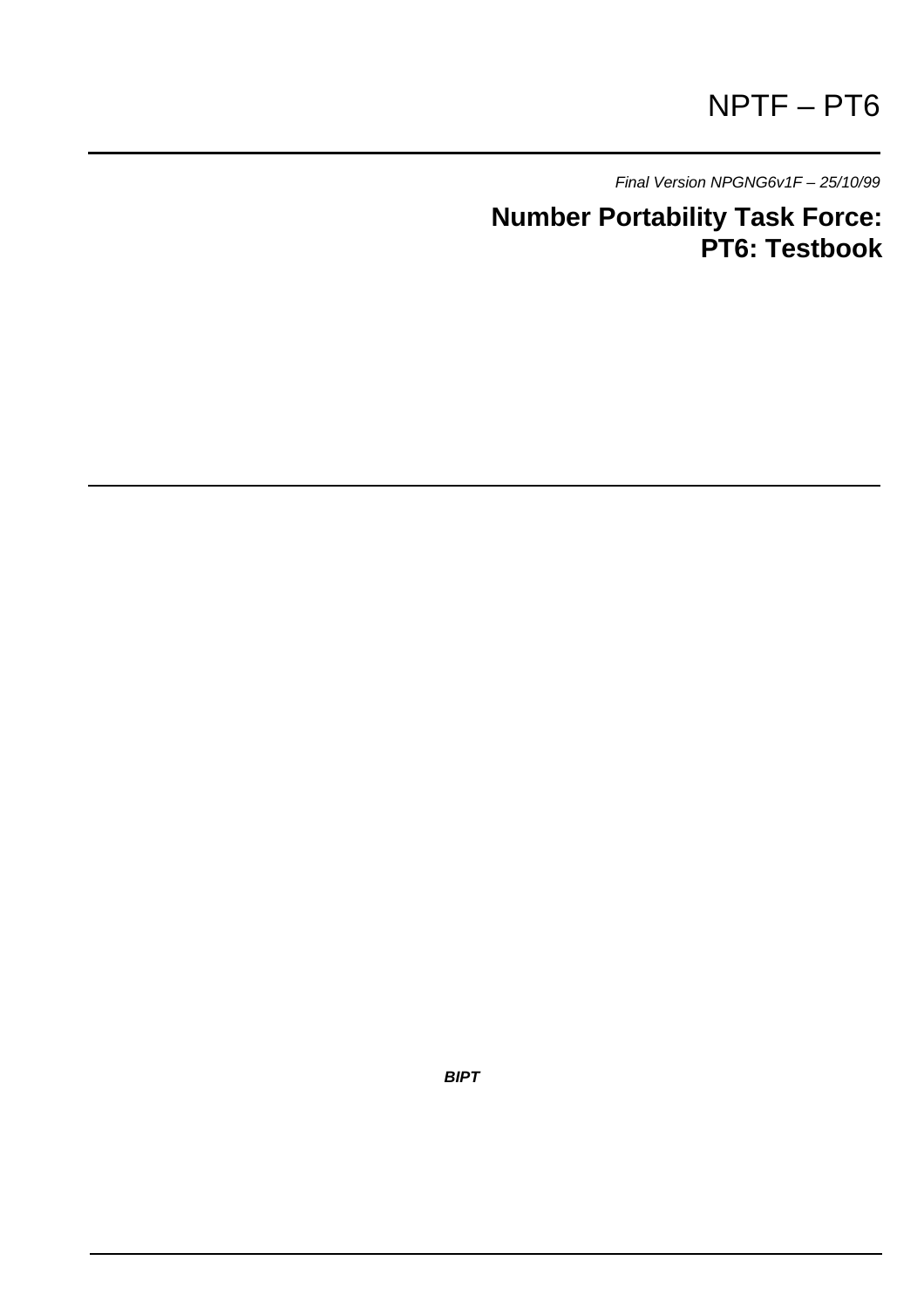#### $\overline{1}$ **Contents**

| 1<br>2<br>3<br>$\overline{\mathbf{4}}$ | 4.1<br>4.2 |  |
|----------------------------------------|------------|--|
|                                        |            |  |
| 5                                      |            |  |
| 6                                      |            |  |
| $\overline{7}$                         |            |  |
|                                        | 7.1        |  |
|                                        | 7.1.1      |  |
|                                        | 7.1.2      |  |
|                                        | 7.1.3      |  |
|                                        | 7.2<br>7.3 |  |
|                                        | 7.4        |  |
|                                        | 7.4.1      |  |
|                                        | 7.4.2      |  |
|                                        |            |  |
| 8                                      |            |  |
|                                        | 8.1        |  |
|                                        | 8.2        |  |
|                                        | 8.3        |  |
|                                        | 8.4<br>8.5 |  |
|                                        | 8.6        |  |
| 9                                      |            |  |
|                                        | 9.1        |  |
|                                        | 9.2<br>9.3 |  |
|                                        | 9.3.1      |  |
|                                        | 9.3.2      |  |
|                                        | 9.3.3      |  |
|                                        | 9.3.4      |  |
|                                        | 9.3.5      |  |
|                                        | 9.3.6      |  |
|                                        | 9.3.7      |  |
|                                        | 9.3.8      |  |
|                                        | 9.3.9      |  |
|                                        | 9.3.10     |  |
|                                        | 9.3.11     |  |
|                                        | 9.3.12     |  |
|                                        | 9.3.13     |  |
|                                        | 9.3.14     |  |
|                                        | 9.3.15     |  |
|                                        |            |  |
|                                        | 9.3.16     |  |
|                                        | 9.3.17     |  |
|                                        | 9.3.18     |  |
|                                        | 9.3.19     |  |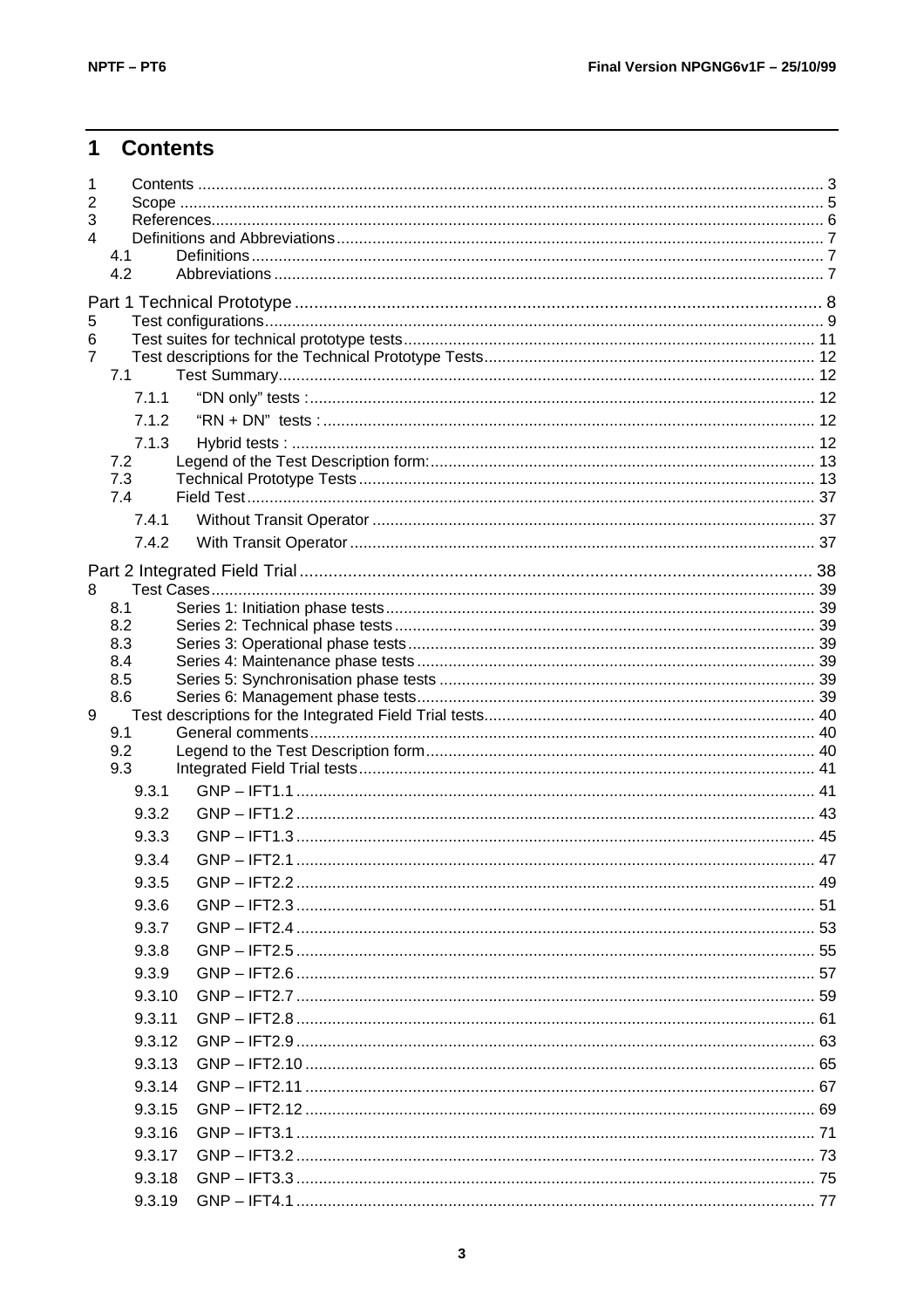|                 | 9.3.20            |                                                                                        |  |
|-----------------|-------------------|----------------------------------------------------------------------------------------|--|
|                 | 9.3.21            |                                                                                        |  |
|                 | 9.3.22            |                                                                                        |  |
|                 | 9.3.23            |                                                                                        |  |
|                 | 9.3.24            |                                                                                        |  |
|                 | 9.3.25            |                                                                                        |  |
|                 | 9.3.26            |                                                                                        |  |
| 10 <sup>1</sup> | 10.1              |                                                                                        |  |
|                 | 10.1.1            | Number port for a unique number, implemented at the donor as a PSTN line 93            |  |
|                 | 10.1.2            | Number port for a unique number, implemented at the donor as an ISDN line (only number |  |
|                 | 10.2 <sub>2</sub> |                                                                                        |  |
|                 | 10.2.1            | Number port for a group of numbers, implemented at the donor as several PSTN lines 93  |  |
|                 | 10.2.2            | Number port for a group of numbers, implemented at the donor as one or more ISDN lines |  |
|                 |                   |                                                                                        |  |
|                 | 10.3              |                                                                                        |  |
|                 | 10.3.1            | Number port for one number, implemented at the donor as an ISDN line (one number as    |  |
|                 |                   |                                                                                        |  |
|                 | 10.3.2            |                                                                                        |  |
|                 | 10.3.3            | Number port for a partial range implemented at the donor as a PRA  94                  |  |
|                 | 10.3.4            |                                                                                        |  |
|                 | 10.3.5            |                                                                                        |  |
|                 | 10.4              |                                                                                        |  |
|                 | 10.4.1            |                                                                                        |  |
|                 |                   |                                                                                        |  |
| 11              |                   |                                                                                        |  |
| 12 <sup>°</sup> | 12.1              |                                                                                        |  |
|                 | 12.1.1            |                                                                                        |  |
|                 | 12.1.2            |                                                                                        |  |
|                 | 12.2              |                                                                                        |  |
|                 | 12.2.1            |                                                                                        |  |
|                 | 12.3              |                                                                                        |  |
|                 | 12.3.1            |                                                                                        |  |
| 13              |                   |                                                                                        |  |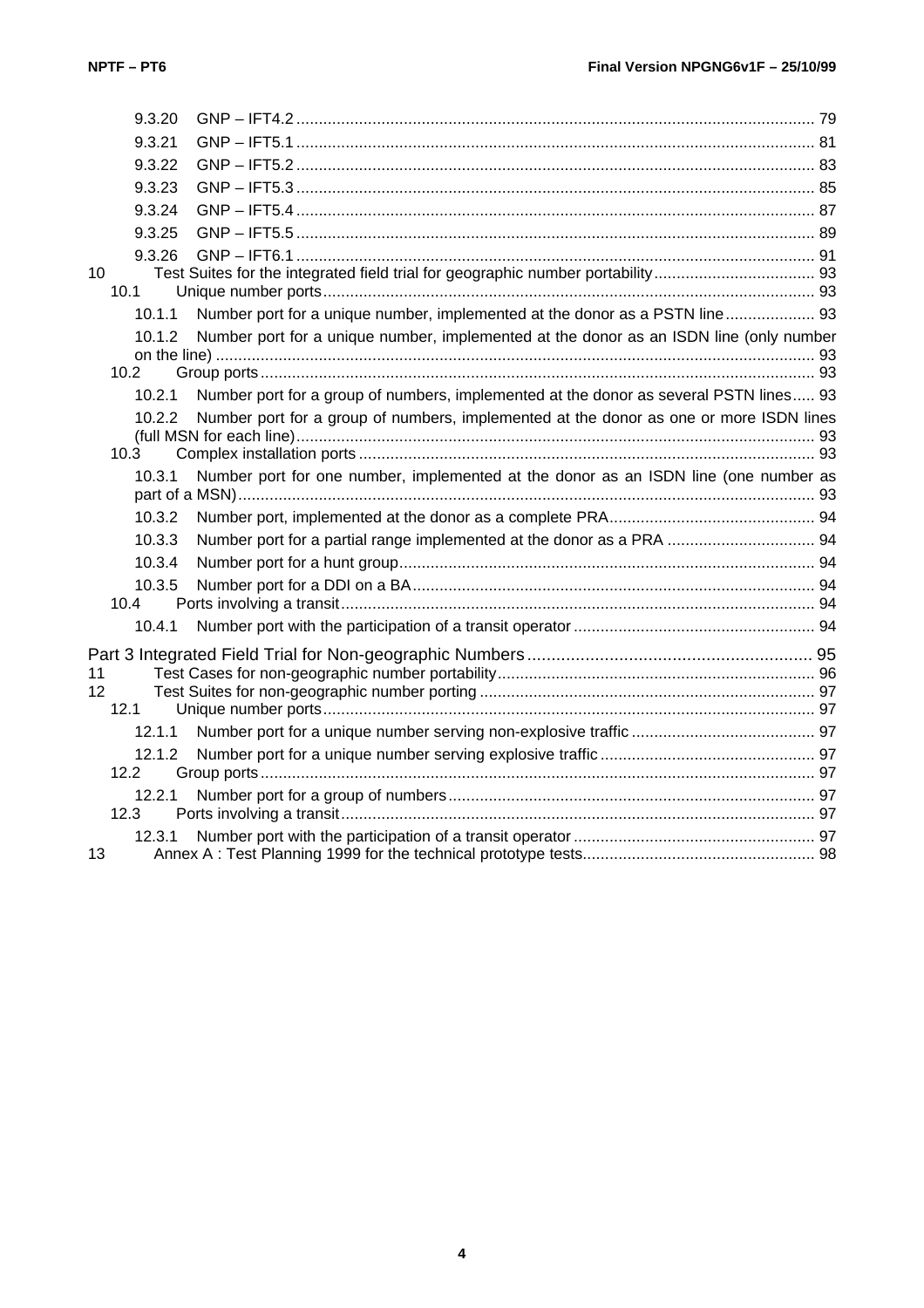### **2 Scope**

The purpose of the PT6 document is to prove that the scenarios resulting from PT2 and PT3 can work, by defining the test activities needed for the support of geographic and non-geographic number portability in Belgium.

This PT6 document has three major parts:

- Part 1 describes the technical prototype tests that will be used to test the interface between two operators and the field tests that will be used to test the interface in a live environment and the functions of the transit operator.
- Part 2 describes the integrated field trial tests that will be used to test both the technical and the operational aspects of geographic number portability.
- Part 3 describes the integrated field trial tests that will be used to test both the technical and the operational aspects of non-geographic number portability.

The scope of Number Portability in this document is limited to geographic and non-geographic Number Portability, as described in the law of 21 March 1991 article 105bis §6.

Remarks:

- Acceptance testing of the internal CRDC software is outside the scope of PT6. This will be handled by the "Tijdelijke Vereniging voor Nummeroverdraagbaarheid".
- Billing related testing has to be done by each operator internally.
- Carrier selection calls are not considered in PT6, since the carrier-selected operator is considered as the originating operator.
- The correct application of reject reasons for the initiation phase of the porting process (fraud, slamming,…) will not be tested within PT6.
- The functions of the PT3 processes will be tested but not the implementation of them. As such, each function will be considered as a black box.
- The tests related to directory service listing are outside the scope of PT6.

The table below describes the different phases of testing that have to be performed.

| <b>Deliverable</b> | What to test                               | Kind of tests          | <b>Test environment</b> |  |
|--------------------|--------------------------------------------|------------------------|-------------------------|--|
| Part 1             | <b>Network</b>                             | Interface tests        | Test switch             |  |
|                    |                                            | Field tests            |                         |  |
| Part 2             | Network + Process                          | Integrated Field Trial | Live network            |  |
| Part 3             | Non-geographic num-<br>ber porting process | Integrated Field Trial | Live network            |  |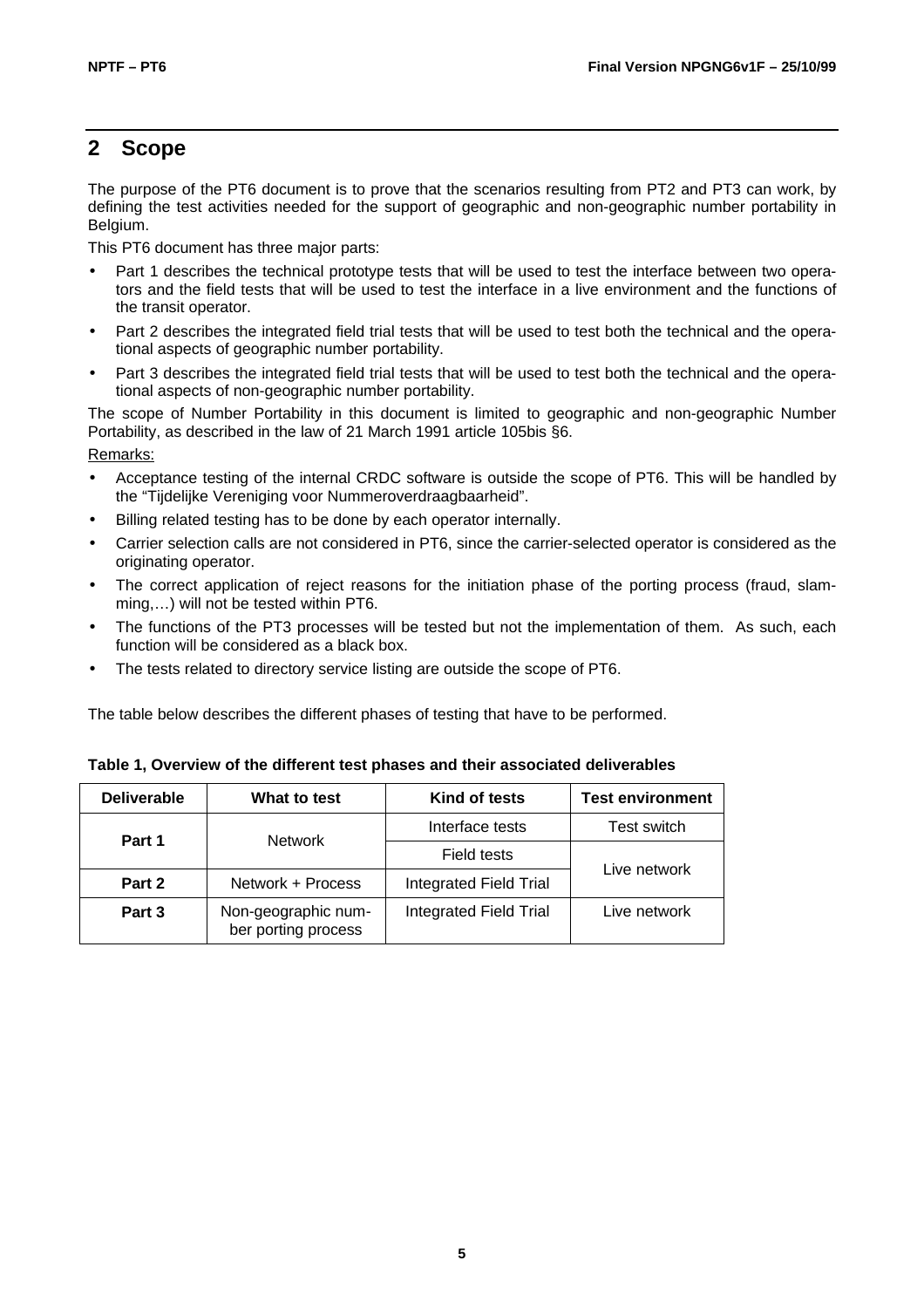# **3 References**

- [1] ETSI ETR 266 Methods for Testing and Specification (MTS); Test Purpose style guide
- [2] NPTF PT1 Deliverable: Service Description
- [3] NPTF PT2 Deliverable: Network Architecture and Signalling
- [4] NPTF PT3 Deliverable: Database and operational aspects
- [5] NG NPTF PT1 Deliverable: Service Description
- [6] NG NPTF PT2 Deliverable: Network Architecture and Signalling
- [7] NG NPTF PT3 Deliverable: Database and operational aspects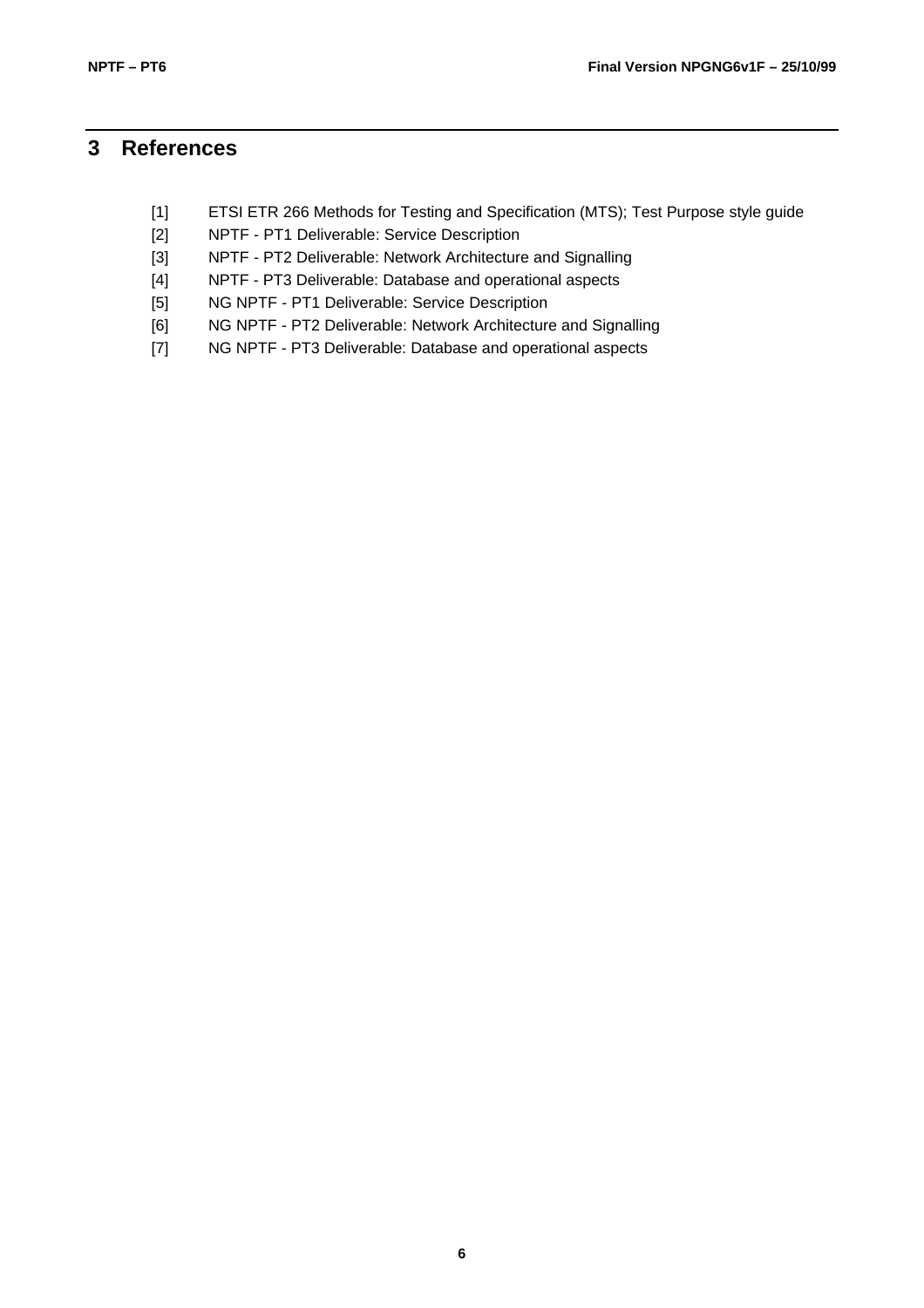# **4 Definitions and Abbreviations**

#### **4.1 Definitions**

For general definitions, please refer to documents [2] and [5]. Specific definitions for this document are listed below.

**Technical Prototype:** The Technical Prototype will allow for the testing of the call handling and protocol aspects of geographic number portability on the interface between two operators.

**Field Test**: The Field Test will allow for the testing of the call handling and protocol aspects of geographic number portability on the interface between two operators, in a live environment as well as the tasks of the transit operator.

**Integrated Field Trial:** The Integrated Field Trial will allow for the testing of both the technical and operational aspects of geographic number portability between two or more operators.

**Test Suite**: A combination of tests that represents a real-life scenario. The test suites do not constitute an exhaustive list of all possible scenarios but rather an end-to-end verification of the most common cases.

#### **4.2 Abbreviations**

For general abbreviations, please refer to documents [2] and [5]. Specific abbreviations for this document are listed below.

- ACM Address Complete Message
- ANM Answer Message
- CPG Call Progress Message
- DNA Directory Number of Party A
- DNB Directory Number of Party B
- GNP Geographic Number Portability
- IAM Initial Address Message
- IFT Integrated Field Trial
- LO1 Licensed Operator 1
- LO1 Licensed Operator 1
- LO2 Licensed Operator 2
- LO2 Licensed Operator 2
- NGNP Non-Geographic Number Portability
- REL Release Message
- RLC Release Complete Message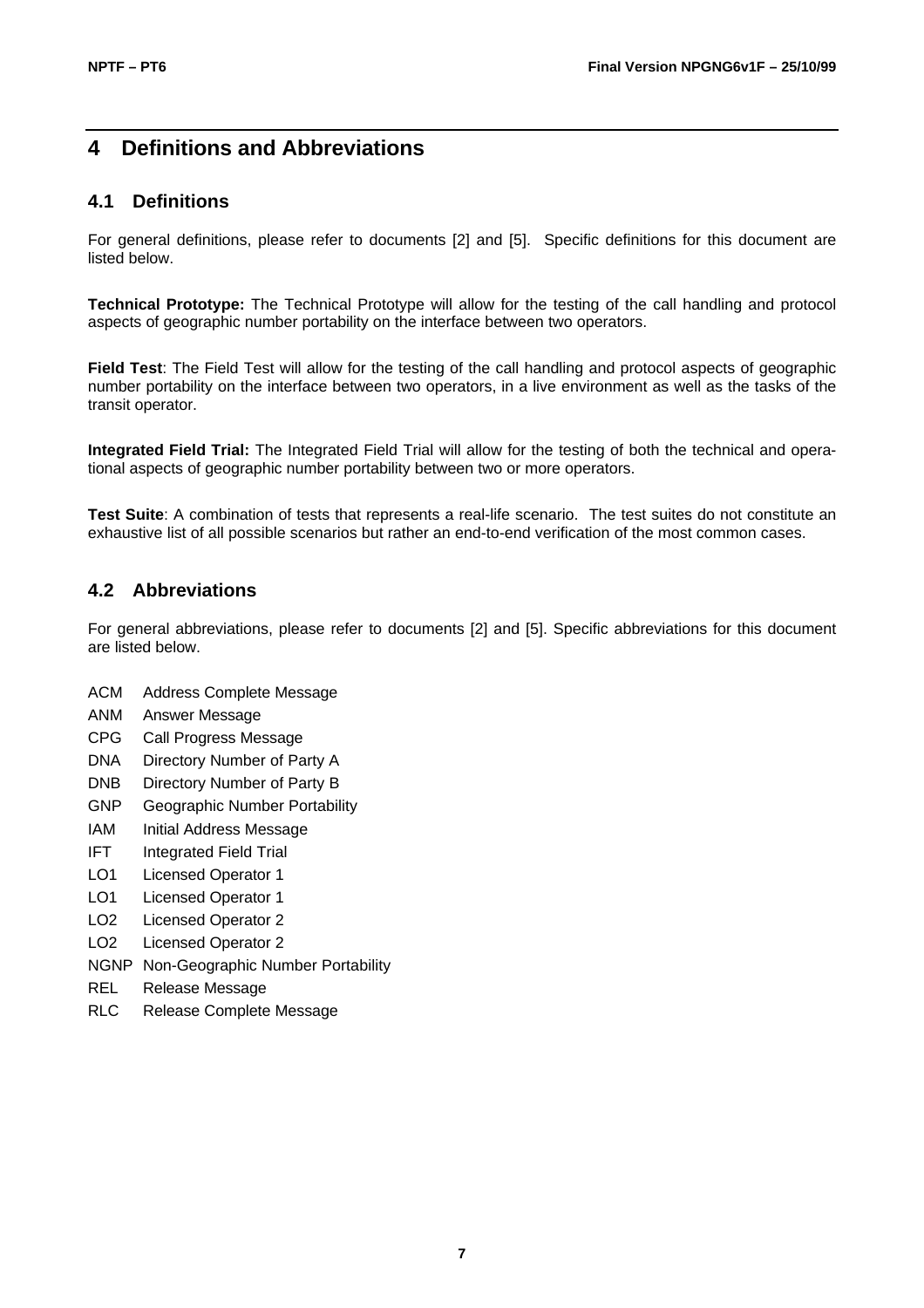# **Part 1 Technical Prototype**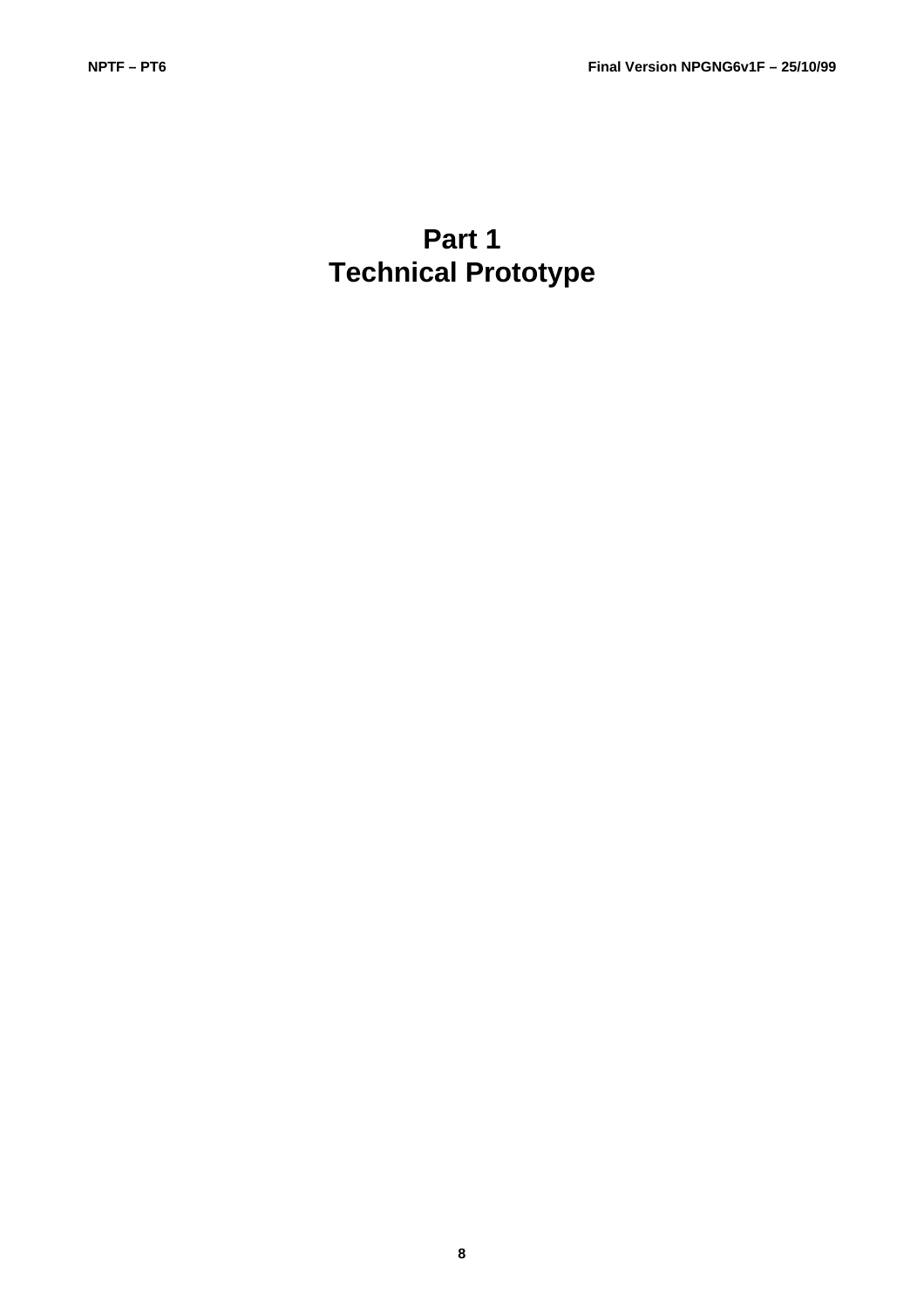# **5 Test configurations**

The following diagrams illustrate the porting configurations used in the technical prototype tests.



**Figure 3, Configuration type C**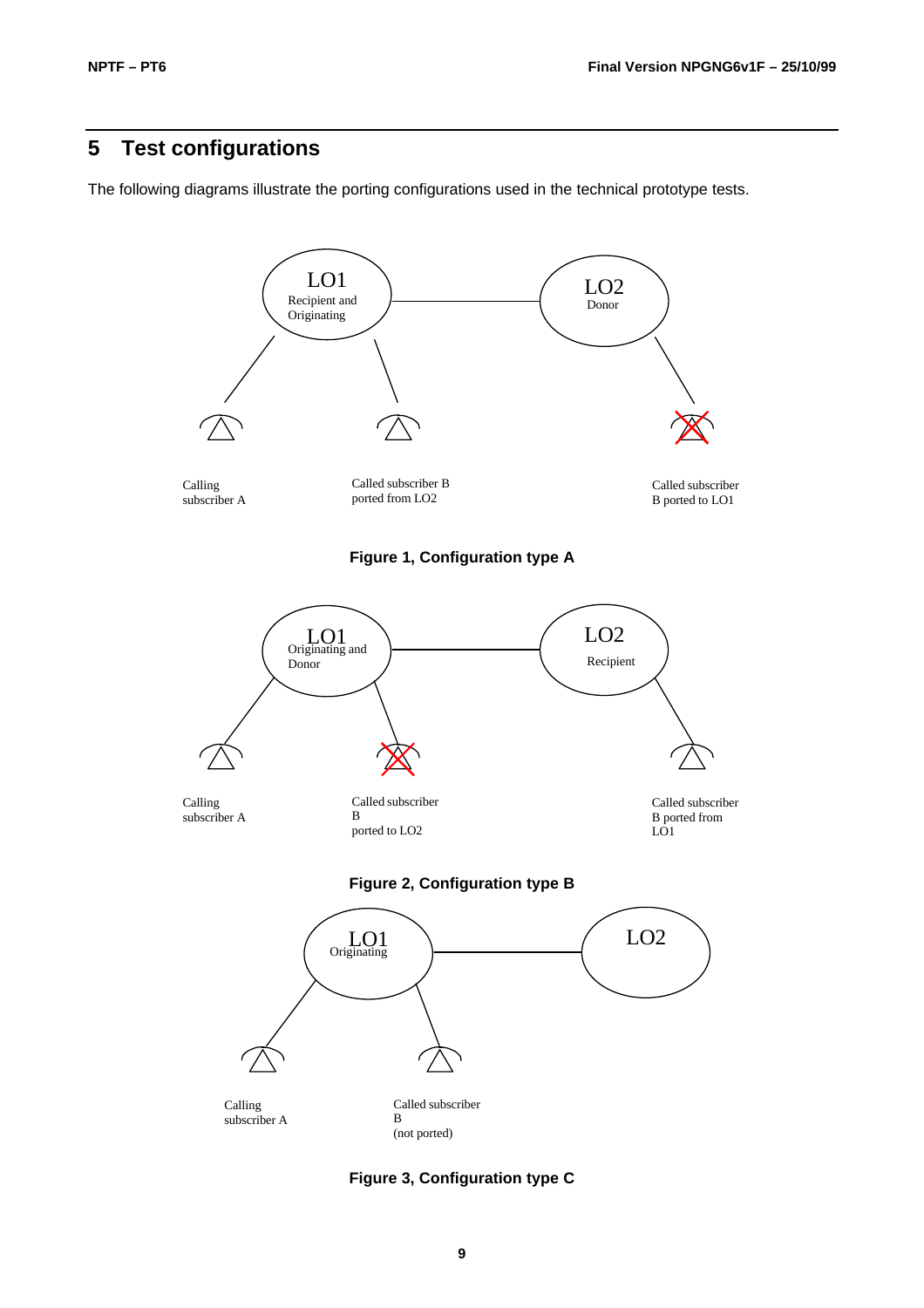

**Figure 4, Configuration type D**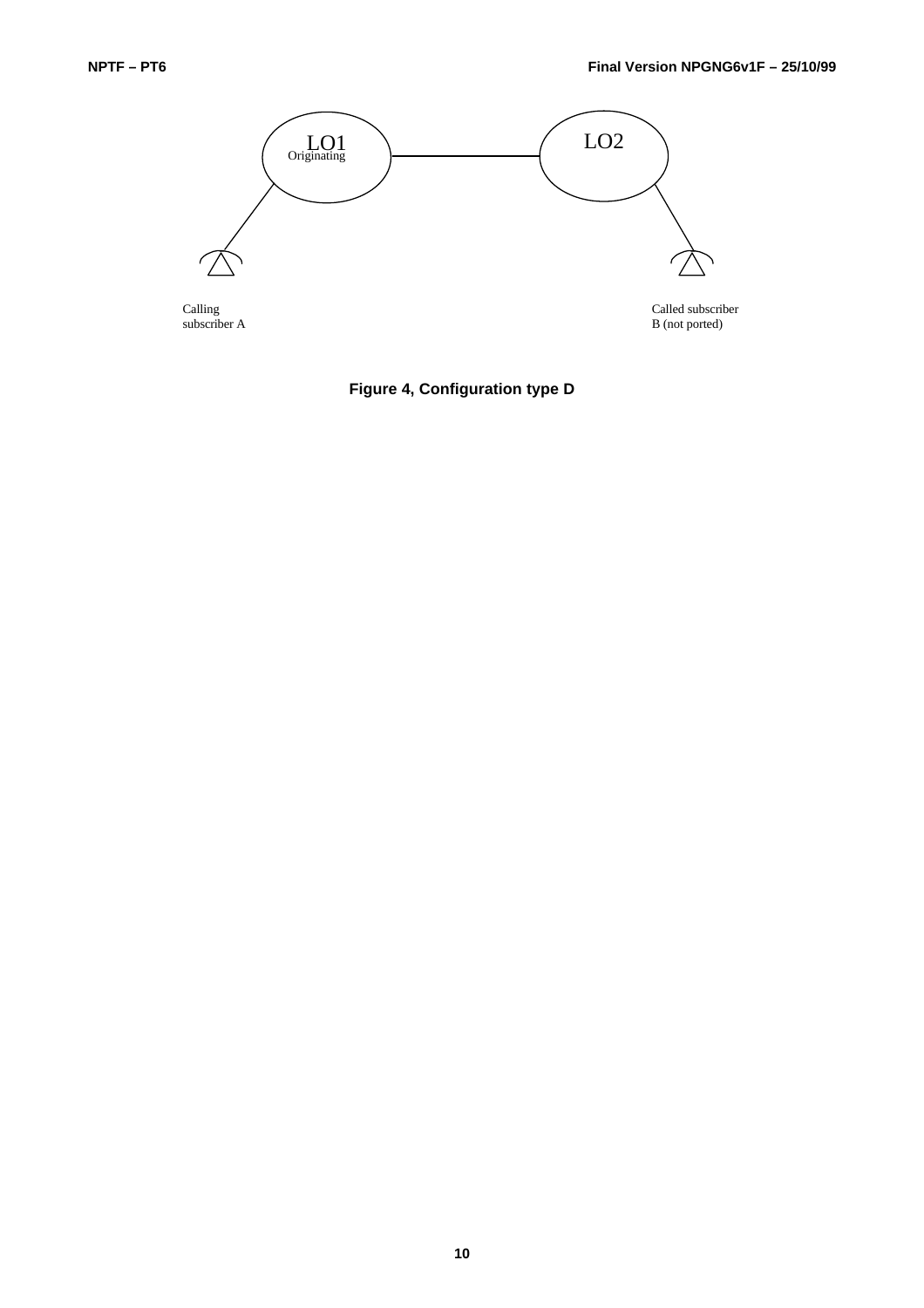### **6 Test suites for technical prototype tests**

Table 2 gives the list of combinations that are possible on a particular interface. LO1 chooses an interface (first column), LO2 selects an interface (first row). The combination of interfaces results into 6 different scenario's (TS1 .. TS6). With each scenario, a Test Suite is identified.

| Table 2, Overview of test suites for technical prototype tests |  |  |  |  |  |  |  |  |  |
|----------------------------------------------------------------|--|--|--|--|--|--|--|--|--|
|----------------------------------------------------------------|--|--|--|--|--|--|--|--|--|

| LO1/LO2       | DN only | $C$ pqyz + DN | $CO0xx + DN$ |
|---------------|---------|---------------|--------------|
| DN only       | TS1     | TS4           | TS5          |
| $C$ pqyz + DN | TS4     | TS2           | TS6          |
| C00xx + DN    | TS5     | TS6           | TS3          |

The following table defines which tests are to be performed in the Test Suites.

#### **Table 3, Test list per test suite**

| <b>Test list</b> | TS <sub>1</sub> | TS <sub>2</sub> | TS3 | TS4 | TS <sub>5</sub> | TS <sub>6</sub> |
|------------------|-----------------|-----------------|-----|-----|-----------------|-----------------|
| <b>Test 1.1</b>  |                 |                 |     |     |                 |                 |
| <b>Test 1.2</b>  | X               |                 |     | X   | X               |                 |
| <b>Test 1.3</b>  |                 |                 |     |     |                 |                 |
|                  |                 |                 |     |     |                 |                 |
| Test 2.1.1       |                 |                 |     |     |                 |                 |
| Test 2.1.2       |                 | X               |     | X   |                 | X               |
| Test 2.2.1       |                 |                 |     |     |                 |                 |
| Test 2.2.2       |                 |                 | X   |     | X               | X               |
| Test 3.1         | X               |                 |     |     |                 |                 |
| Test 3.2         |                 |                 |     | X   |                 |                 |
| <b>Test 3.3</b>  |                 |                 |     |     | X               |                 |

*Remarks:*

- Test Suites TS1, TS2 and TS3: All tests to be executed in both directions
- Test Suites TS4, TS5 and TS6: The tests are to be performed in one direction only, depending on the respective role of LO1 and LO2.
- The following test cases were considered as being not relevant: 1.1, 1.3, 2.1.1 and 2.2.1.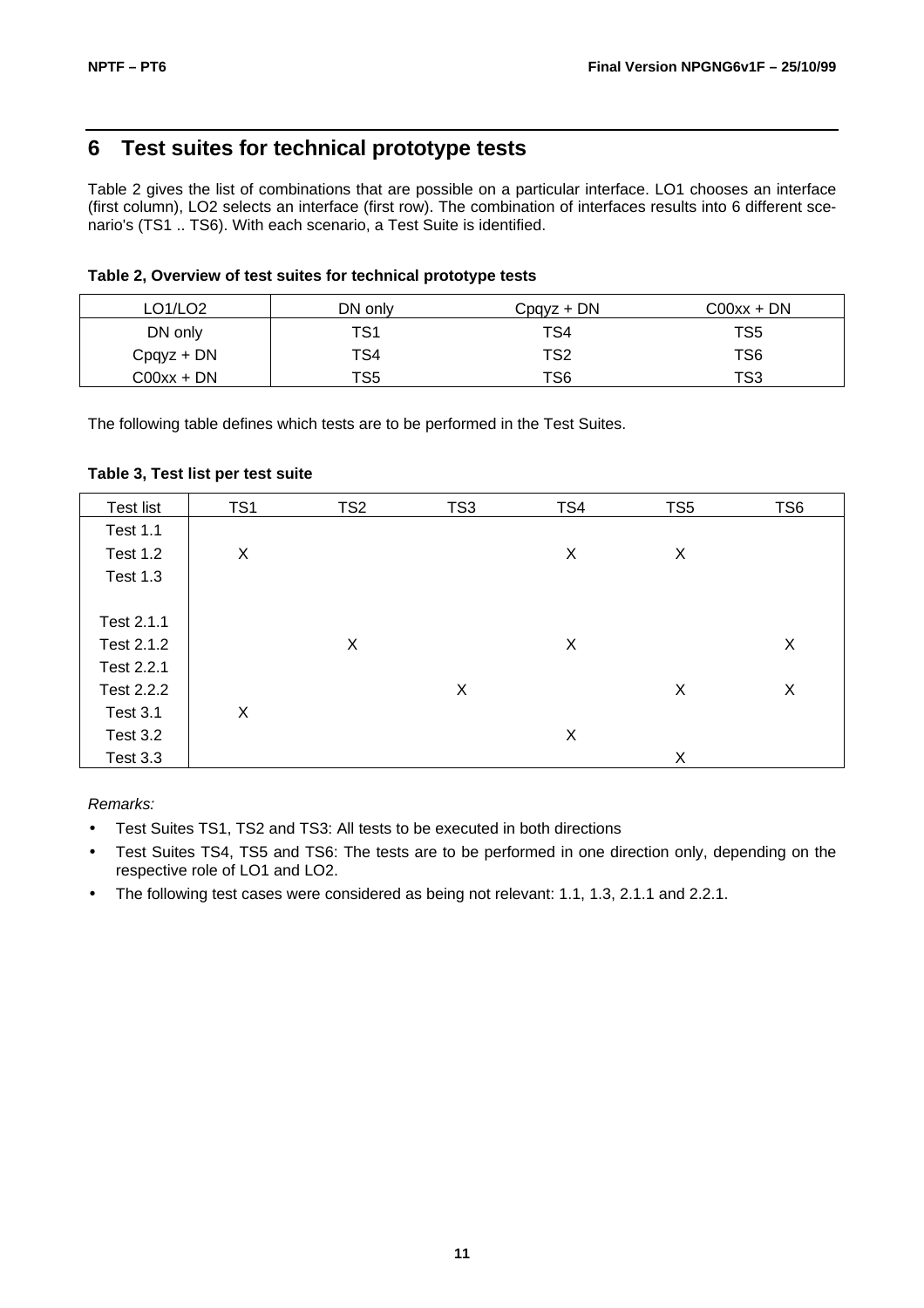# **7 Test descriptions for the Technical Prototype Tests**

*Assumptions:*

- It is assumed that the basic call handling procedures and timings are applied.
- Tests will be executed from normal phone extensions, without having any supplementary service activated, unless explicitly mentioned in the test description.

#### **7.1 Test Summary**

#### **7.1.1 "DN only" tests :**

• Test case 1.1: LO1 sends a call for his own numbering range to LO2 (called party is not ported). LO2 sends call back to LO1

This test case is considered as not relevant.

- Test case 1.2: LO1 sends a call for his own numbering range to LO2 (called party is ported). LO2 routes call to destination within own network.
- Test case 1.3: LO1 sends a call within the numbering range of LO2 (called party is not ported). LO2 routes call to destination within own network.

This test case is considered as not relevant.

#### **7.1.2 "RN + DN" tests :**

7.1.2.1 CPQYZ + DN tests :

• Test case 2.1.1: LO1 sends a call with a RN (=Cpqyz) with pqyz in his own numbering range, to LO2. LO2 sends call back to LO1.

This test case is considered as not relevant.

- Test case 2.1.2: LO1 sends a call with a RN (=Cpqyz) with pqyz in the numbering range of LO2, to LO2. LO2 routes call to destination within own network.
- 1.1.1.1 C00XX + DN tests :
- Test case 2.2.1: LO1 sends a call with a C00xx identifying LO1, to LO2.LO2 sends call back to LO1. This test case is considered as not relevant.
- Test case 2.2.2: LO1 sends a call with a C00xx identifying LO2, to LO2. LO2 routes call to destination within own network.

#### **7.1.3 Hybrid tests :**

- Test case 3.1: LO1 sends a call within the numbering range of LO2 (called party is ported back to LO1). LO2 routes call back to LO1 (sending DN only). LO1 routes the call to the correct destination in own network.
- Test case 3.2: LO1 sends a call within the numbering range of LO2 (called party is ported back to LO1). LO2 routes call back to LO1 (sending Cpqyz+ DN). LO1 routes the call to the correct destination in own network.
- Test case 3.3: LO1 sends a call within the numbering range of LO2 (called party is ported back to LO1). LO2 routes call back to LO1 (sending C00xx + DN). LO1 routes the call to the correct destination in own network.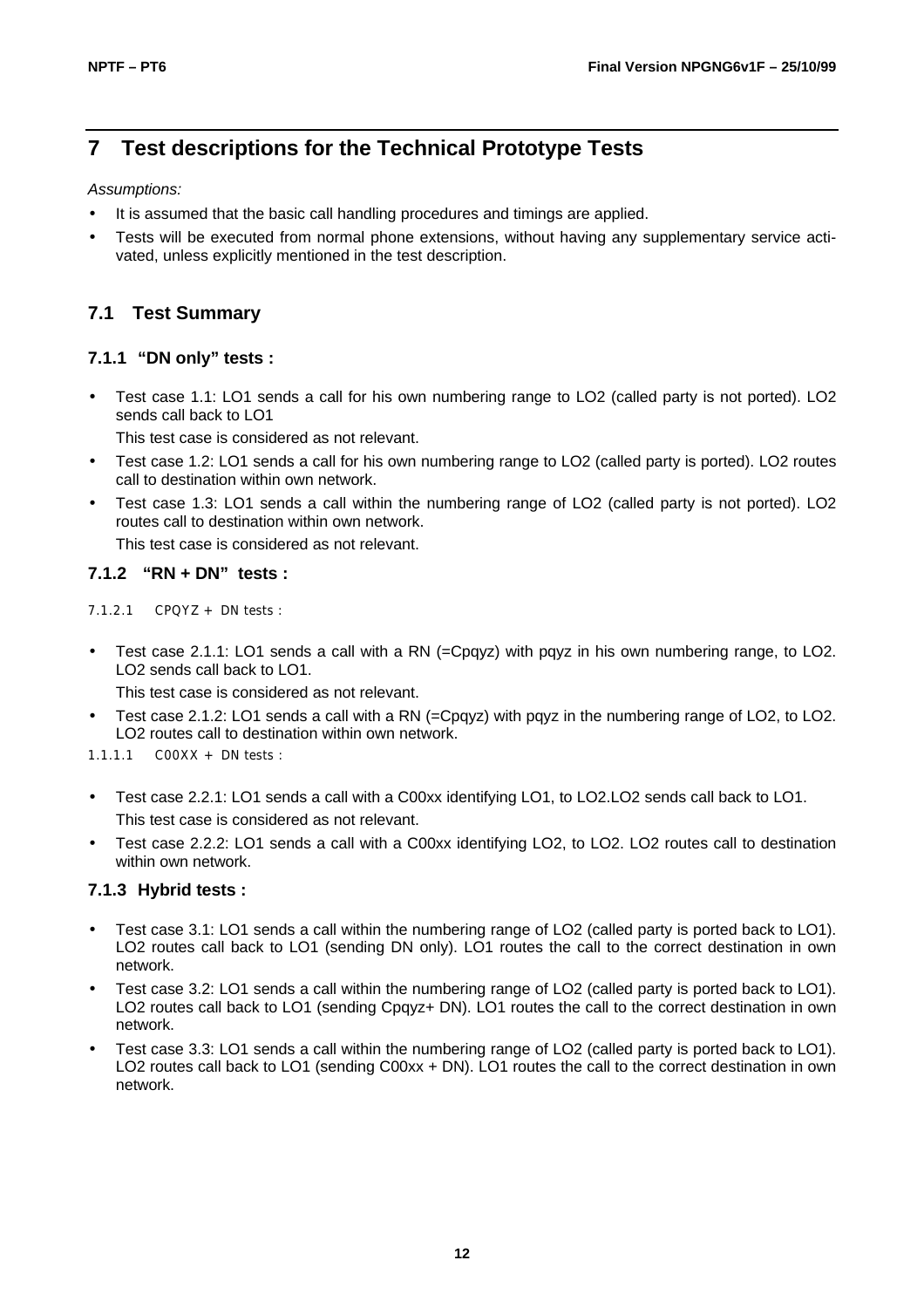# **7.2 Legend of the Test Description form**

The test template is based on the template in Reference [1].

| Test identifier                 | Unique identifier for a test case. The identifier consists of an alphanumeric<br>part and a numeric part.<br>The alphanumeric part identifies the type of test:<br>NGNP:<br>Non-geographic Number Portability Test<br>GNP:<br>Geographic Number Portability Test<br>$\blacksquare$<br>TP:<br><b>Technical Prototype Test</b><br><b>Field Test</b><br>FT:<br>$\blacksquare$<br>IFT:<br><b>Integrated Field Trial Test</b> |
|---------------------------------|--------------------------------------------------------------------------------------------------------------------------------------------------------------------------------------------------------------------------------------------------------------------------------------------------------------------------------------------------------------------------------------------------------------------------|
| Type of Test                    | See above                                                                                                                                                                                                                                                                                                                                                                                                                |
| Priority                        | DNA : Deviation Not Allowed. When this test is to be executed, the exe-<br>cution will be performed exactly as described.<br>Currently, only DNA tests have been identified. Other priorities might occur<br>when new tests are identified.                                                                                                                                                                              |
| Version                         | Version of the test description. Every change to the description will upgrade<br>the version number.                                                                                                                                                                                                                                                                                                                     |
| Date                            | Date of the last update of the test description.                                                                                                                                                                                                                                                                                                                                                                         |
| Configuration                   | Refers to the configuration of the test environments listed in section 4.                                                                                                                                                                                                                                                                                                                                                |
| Reference to requirements       | Reference to the requirements under test in this test case.                                                                                                                                                                                                                                                                                                                                                              |
| Test summary                    | Short description of the test to be performed. What is to be tested?                                                                                                                                                                                                                                                                                                                                                     |
| Initial conditions              | Conditions to be met before the test can be executed.                                                                                                                                                                                                                                                                                                                                                                    |
| Constraints                     | Conditions that make the execution of this test impossible.                                                                                                                                                                                                                                                                                                                                                              |
| Checks to be performed          | Items to be checked during test execution.                                                                                                                                                                                                                                                                                                                                                                               |
| Verdict criteria                | Criteria that determine whether a test passes or fails.                                                                                                                                                                                                                                                                                                                                                                  |
| Comments and observations       | In this field, parameters that have to be checked during test execution are<br>identified.                                                                                                                                                                                                                                                                                                                               |
| Detailed Test Info              | Contains information on the expected messages sequences.                                                                                                                                                                                                                                                                                                                                                                 |
| Expected messages con-<br>tents | Description of the contents of some message parameters.                                                                                                                                                                                                                                                                                                                                                                  |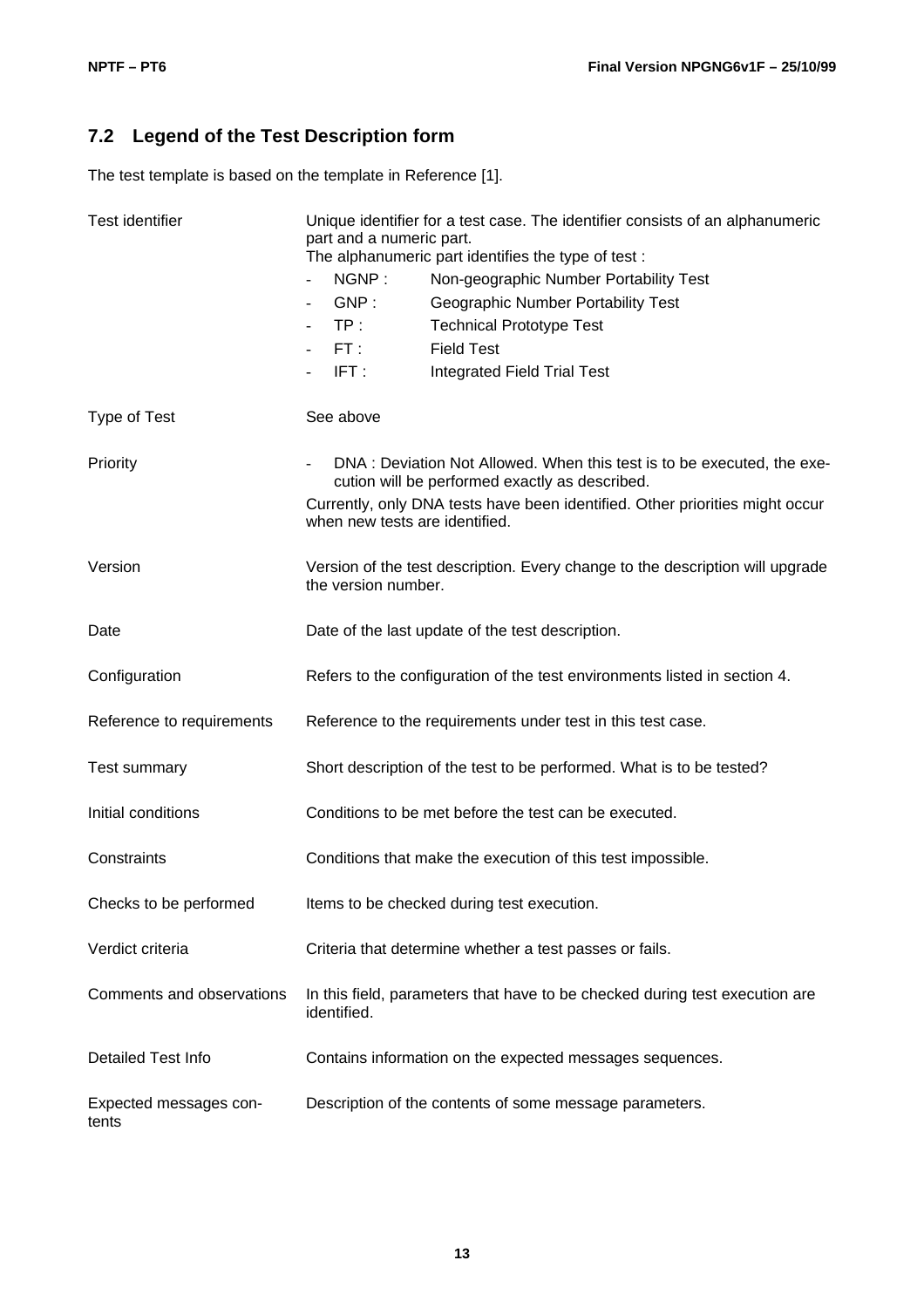# **7.3 Technical Prototype Tests**

The tests listed in the test suites are described in this section.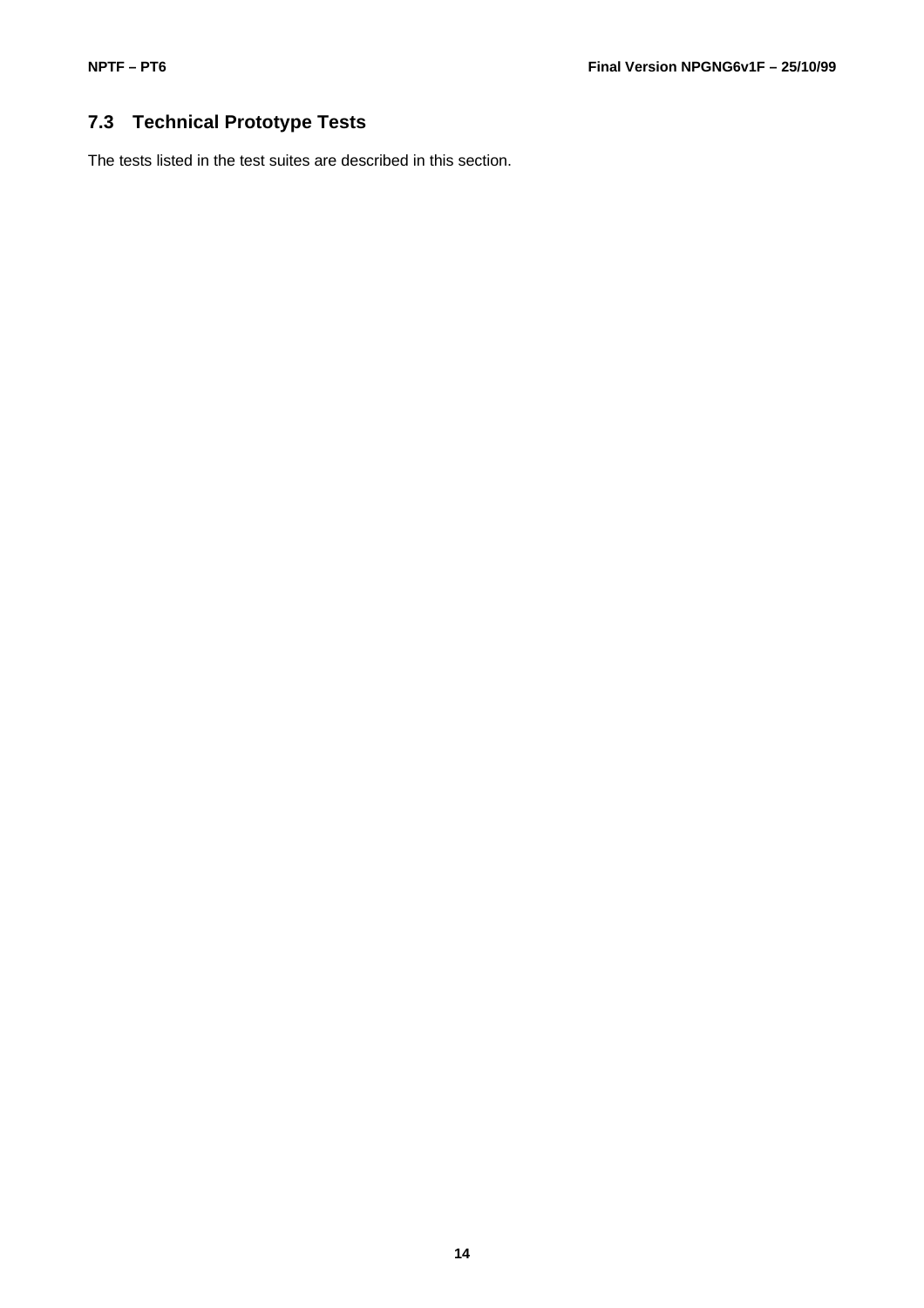| Test identifier: GNP - TP 1.1                                                                                                                                                                                                                                                                                                                                                                                                                                                                                         |
|-----------------------------------------------------------------------------------------------------------------------------------------------------------------------------------------------------------------------------------------------------------------------------------------------------------------------------------------------------------------------------------------------------------------------------------------------------------------------------------------------------------------------|
| Type of Test: Geographic Number Portability: Technical Prototype: test case n°: 1.1.<br>Priority: DNA (Deviation Not Allowed)<br>Version: 1.0<br>Date: 15/06/1999<br>Configuration: Type: C<br>Reference to requirements : See reference [3]                                                                                                                                                                                                                                                                          |
| Test summary:<br>LO1 sends a call for his own numbering range to LO2 (called party is not ported). LO2 sends call<br>back to LO1.                                                                                                                                                                                                                                                                                                                                                                                     |
| Initial conditions:                                                                                                                                                                                                                                                                                                                                                                                                                                                                                                   |
| - Cg (Calling party) A (DNA) is situated within LO1 network<br>- Cd (Called Party) B (DNB) is situated in LO1 network (and not ported from LO2 to LO1)<br>- LO1 sends "DN only" on the interface to LO2<br>- LO2 sends "DN only" on the interface to LO1                                                                                                                                                                                                                                                              |
| Constraints:                                                                                                                                                                                                                                                                                                                                                                                                                                                                                                          |
| Check to be performed:                                                                                                                                                                                                                                                                                                                                                                                                                                                                                                |
| 1. A (DNA) calls B (DNB)<br>2. LO1 sends DNB on the interface to LO2<br>3.<br>LO2 retrieves that DNB is not ported and located in LO1's network and routes the call back to<br>LO1, sending DNB on the interface to LO1<br>LO1 routes the call to the correct Terminating Exchange within own network<br>4.<br>CHECK A: Can Ringing Tone be heard?<br>5.<br>B answers the call<br>6.<br>7. CHECK B: is the connection established (conversation phase)?<br>8. A clears the call<br>9. CHECK C: are the circuits idle? |
| Verdict criteria :                                                                                                                                                                                                                                                                                                                                                                                                                                                                                                    |
| <b>CHECK A: YES</b><br>and<br>CHECK B: YES<br>and<br><b>CHECK C: YES</b><br>Then: PASS<br>Otherwise: FAIL                                                                                                                                                                                                                                                                                                                                                                                                             |
| <b>Comments and Observations:</b><br>This test can result in a loop between LO1 and LO2. If this happens, the looping time-out has to be<br>checked. Check that all circuits become idle afterwards.                                                                                                                                                                                                                                                                                                                  |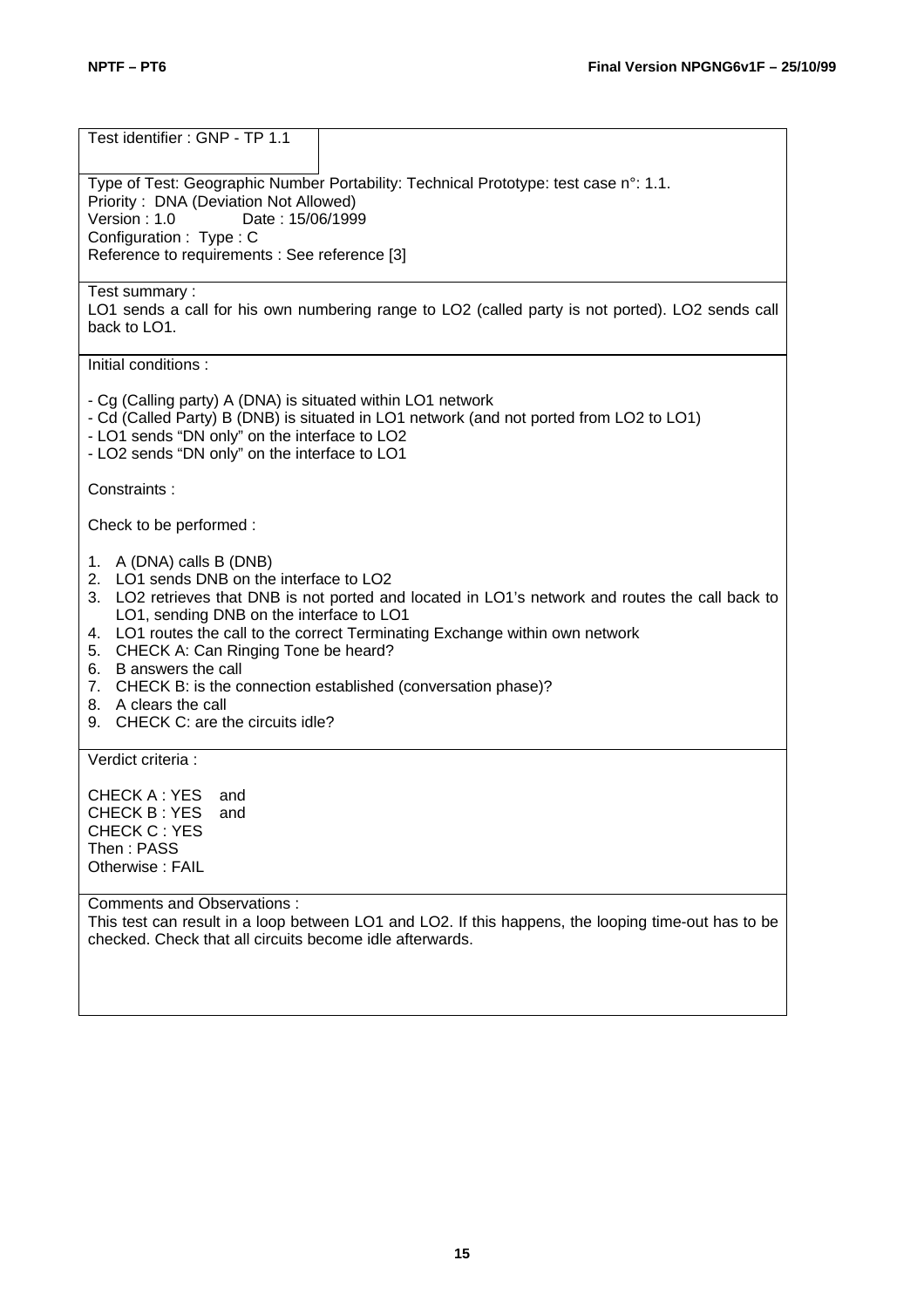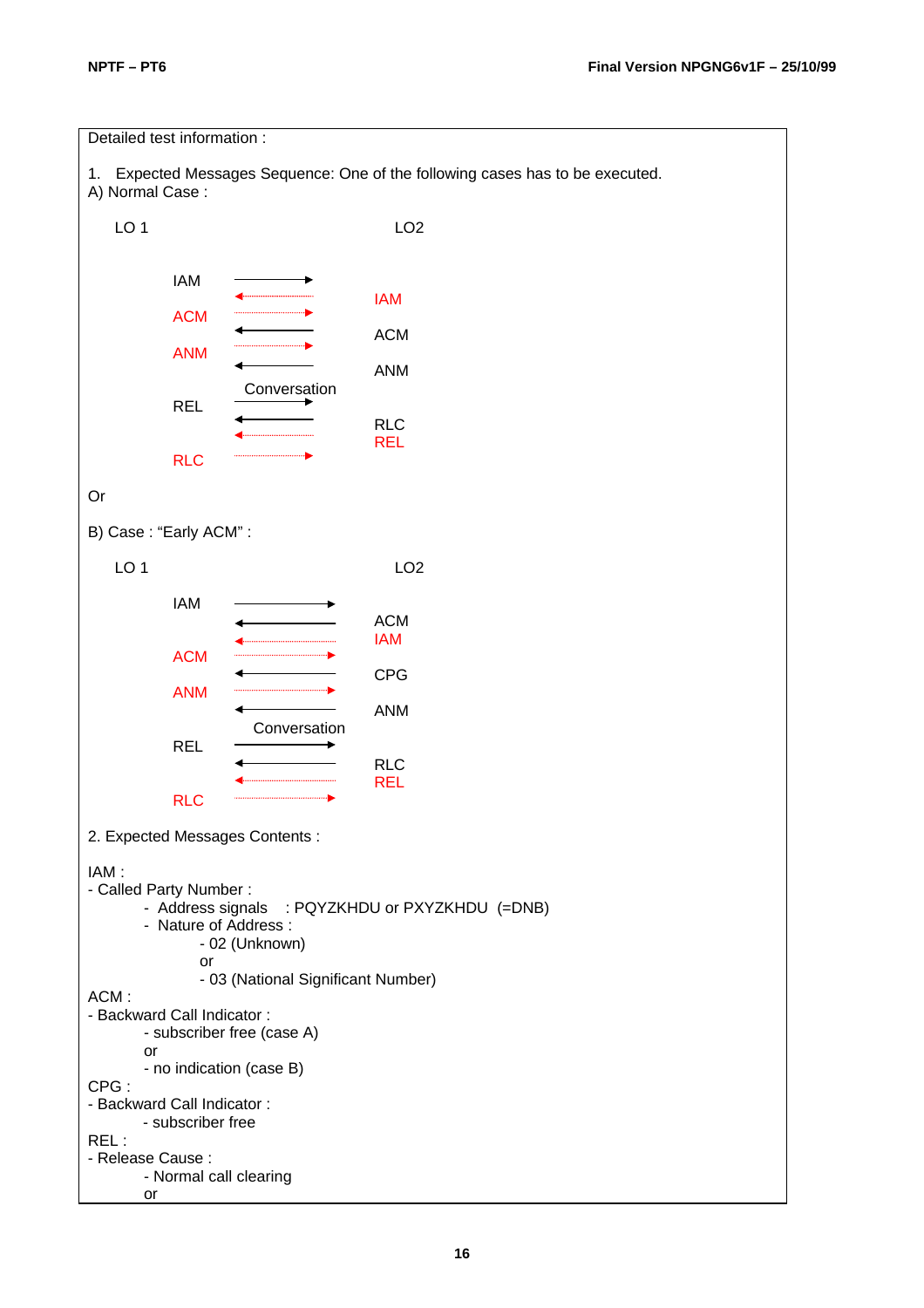- Normal unspecified or - Timer Expired (in case of looping)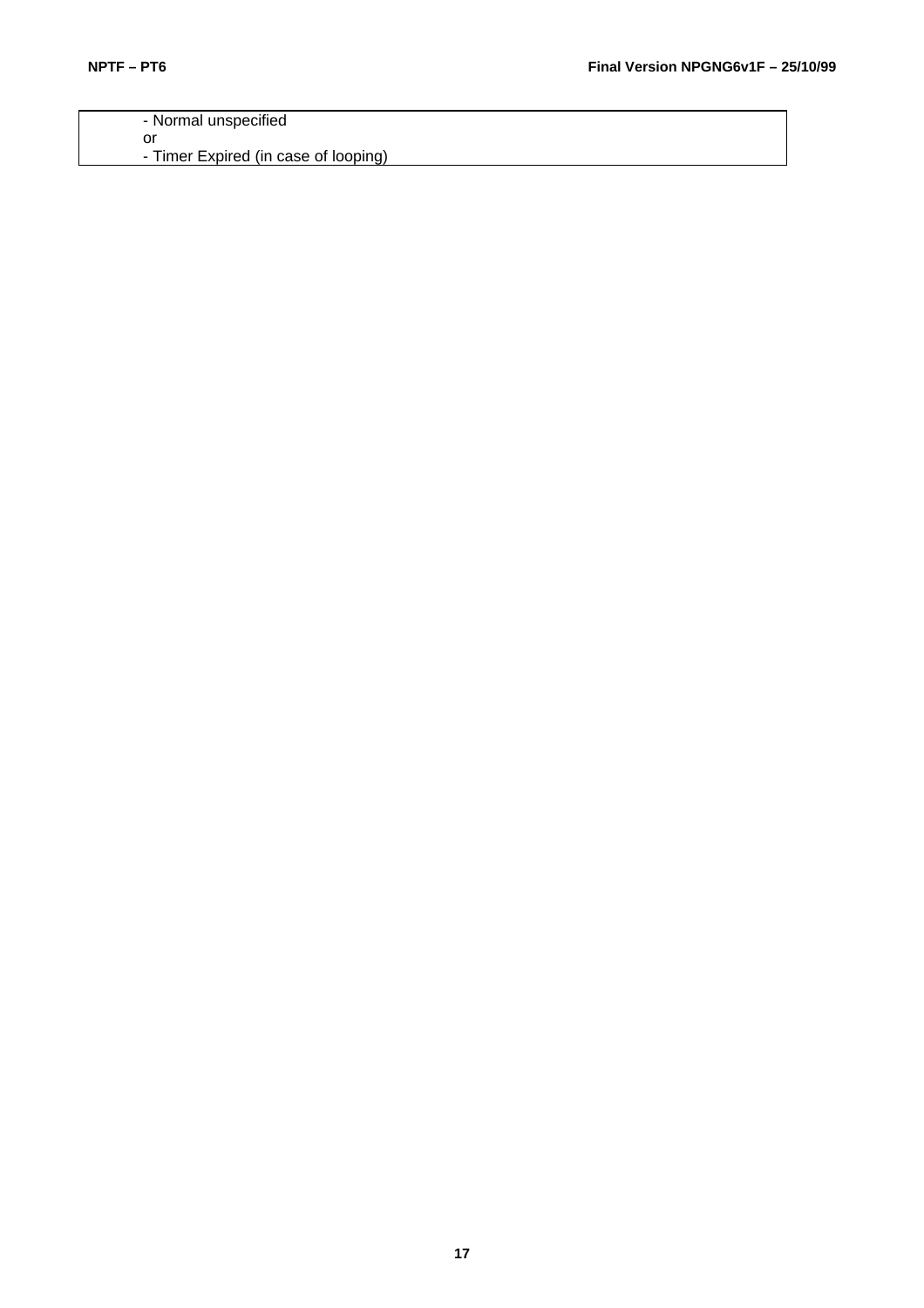Test identifier : GNP - TP 1.2 Type of Test: Geographic Number Portability: Technical Prototype: test case n°: 1.2. Priority : DNA (Deviation Not Allowed)<br>Version : 1.0 Date : 15/06/199 Date: 15/06/1999 Configuration : Type : B Reference to requirements : See reference [3] Test summary : LO1 sends a call for his own numbering range to LO2 (called party is ported). LO2 routes call to destination (in own network) Initial conditions : - Cg (Calling party) A (DNA) is situated within LO1 network - Cd (Called Party) B (DNB) is ported from LO1 to LO2 - LO1 sends "DN only" on the interface to LO2 Constraints : Check to be performed : 1. A (DNA) calls B (DNB) 2. LO1 sends DNB on the interface to LO2 3. LO2 retrieves that DNB is ported from LO1 and routes the call to the correct Destination Exchange within own network 4. CHECK A : Can Ringing Tone be heard ? 5. B answers the call 6. CHECK B : is the connection established (conversation phase) ? 7. A clears the call 8. CHECK C : are the circuits idle ? Verdict criteria : CHECK A : YES and CHECK B : YES and CHECK C : YES Then : PASS Otherwise : FAIL Comments and Observations :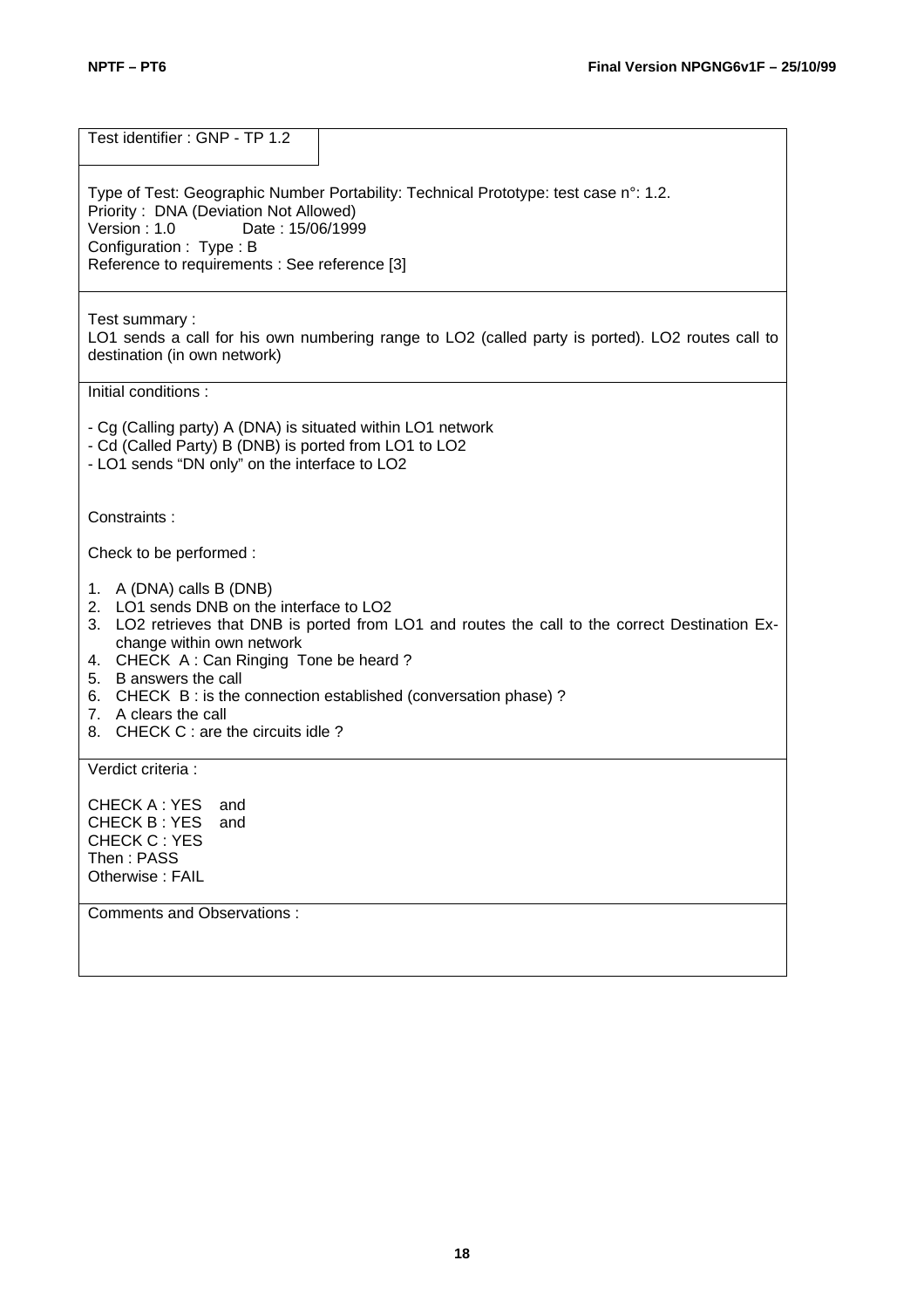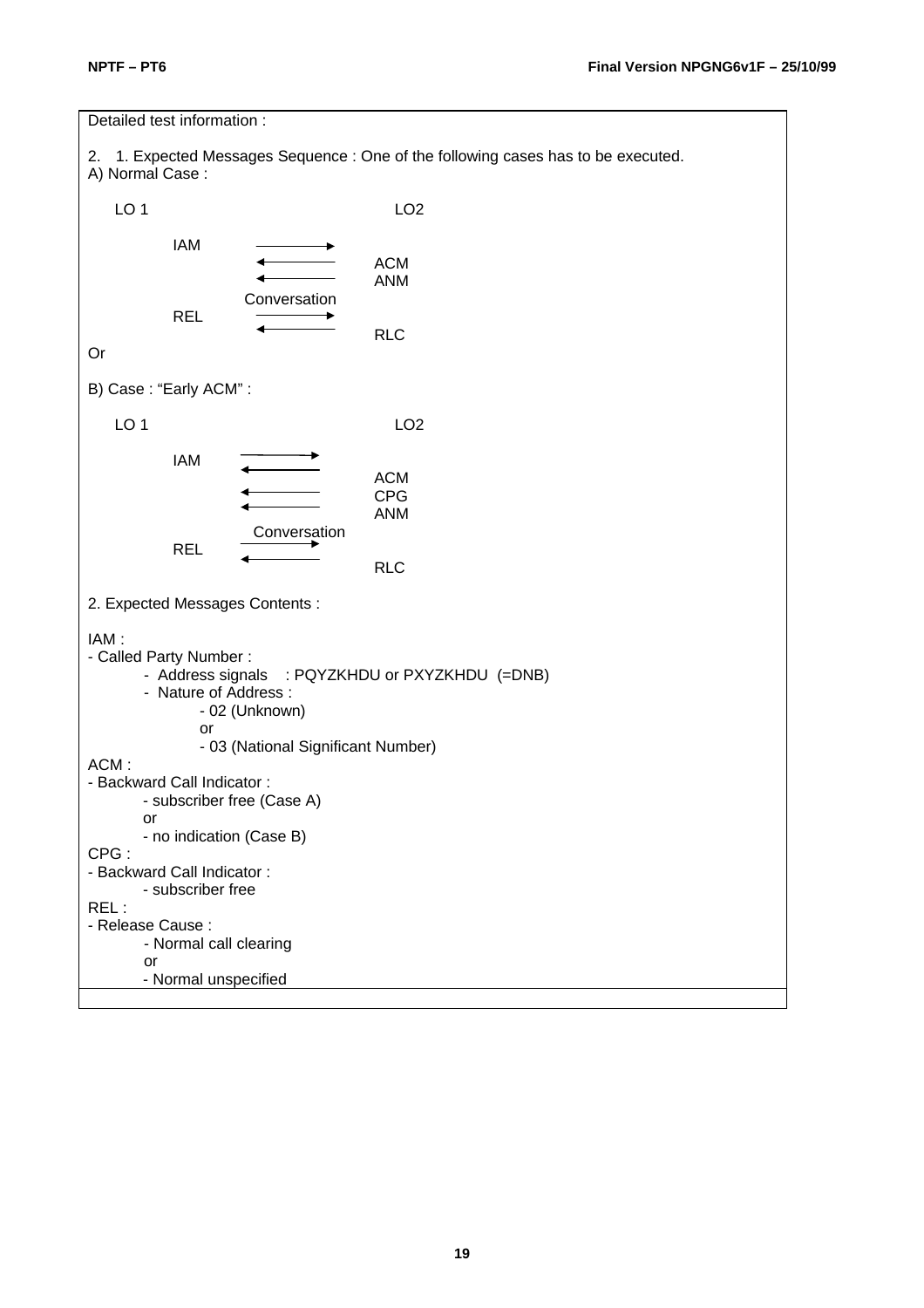Test identifier : GNP - TP 1.3 Type of Test: Geographic Number Portability : Technical Prototype : test case n° : 1.3. Priority: DNA (Deviation Not Allowed)<br>Version: 1.0 Date: 15/06/199 Date: 15/06/1999 Configuration : Type : D Reference to requirements : See reference [3] Test summary : LO1 sends a call within the numbering range of LO2 (called party is not ported). LO2 routes call to destination within own network. Initial conditions : - Cg (Calling party) A (DNA) is situated within LO1 network - Cd (Called Party) B (DNB) is situated (not ported) in LO2 - LO1 sends "DN only" on the interface to LO2 - LO2 sends "DN only" on the interface to LO1 Constraints : Check to be performed : 1. A (DNA) calls B (DNB) 2. LO1 sends DNB on the interface to LO2 3. LO2 retrieves that DNB is not ported and situated in own network. 4. LO2 routes the call to the correct Destination Exchange within own network 5. CHECK A : Can Ringing Tone be heard ? 6. B answers the call 7. CHECK B : is the connection established (conversation phase) ? 8. A clears the call 9. CHECK C : are the circuits idle ? Verdict criteria : CHECK A : YES and CHECK B : YES and CHECK C : YES Then : PASS Otherwise : FAIL Comments and Observations :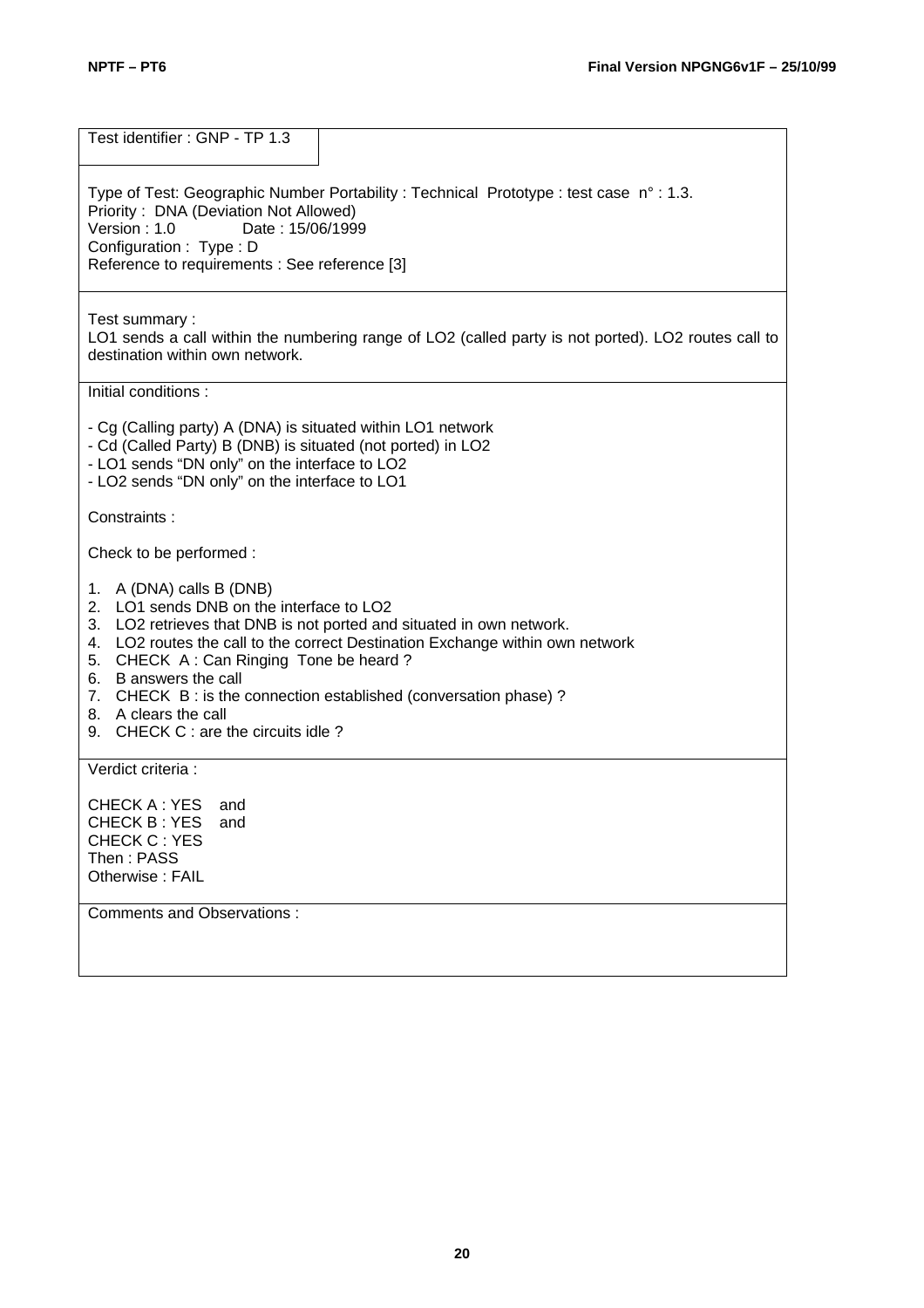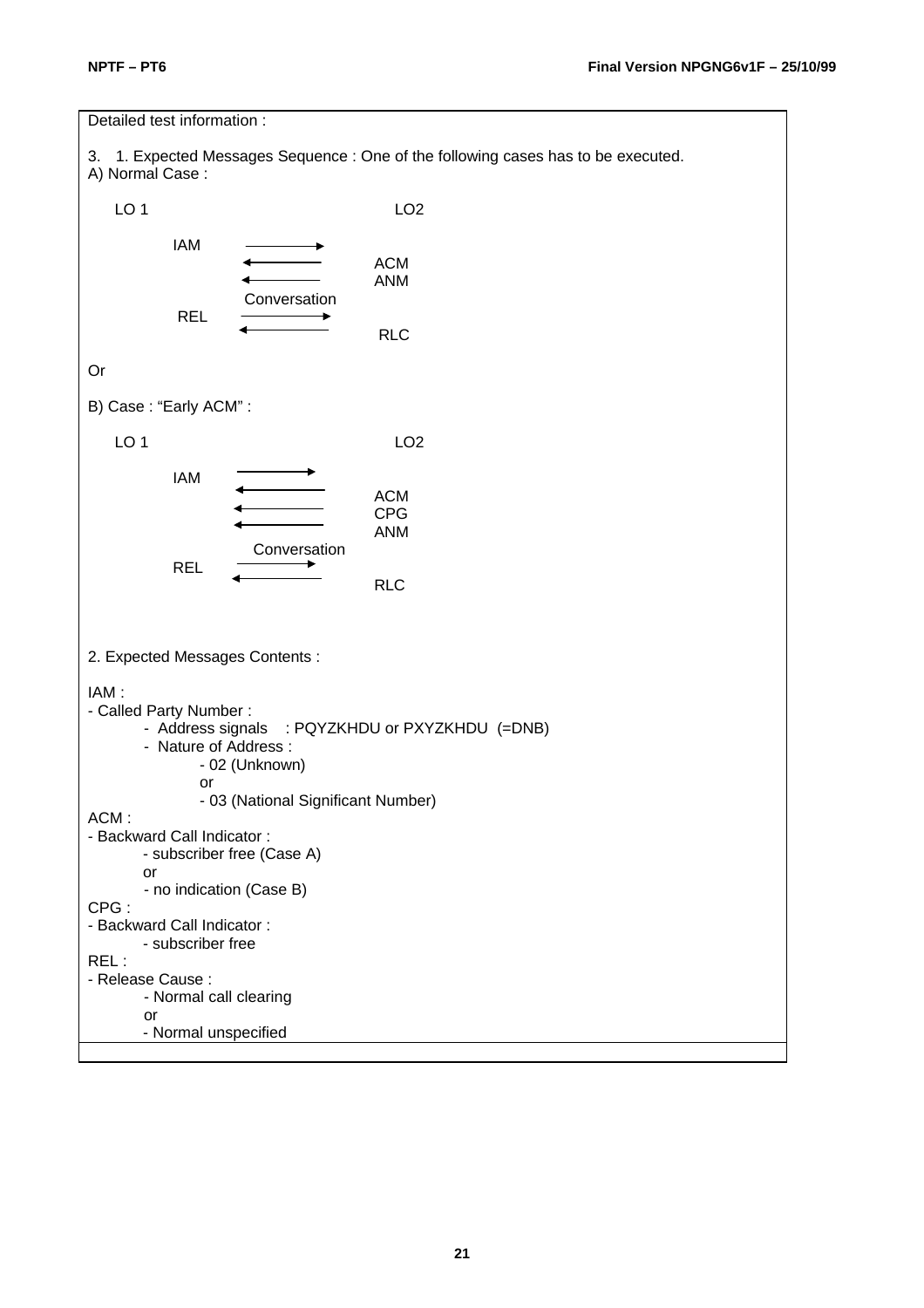| Test identifier: GNP - TP 2.1.1                                                                                                                                                                                                                                                                                                                                                                                                                                   |
|-------------------------------------------------------------------------------------------------------------------------------------------------------------------------------------------------------------------------------------------------------------------------------------------------------------------------------------------------------------------------------------------------------------------------------------------------------------------|
| Type of Test: Geographic Number Portability : Technical Prototype : test case n° : 2.1.1.<br>Priority: DNA (Deviation Not Allowed)<br>Version: 1.0<br>Date: 15/06/1999<br>Configuration: Type: A<br>Reference to requirements : See reference [3]                                                                                                                                                                                                                 |
| Test summary:<br>LO1 sends a call with a RN (=Cpqyz) and with pqyz in his own numbering range, to LO2. LO2 sends<br>call back to LO1.                                                                                                                                                                                                                                                                                                                             |
| Initial conditions:                                                                                                                                                                                                                                                                                                                                                                                                                                               |
| - Cg (Calling party) A (DNA) is situated within LO1 network<br>- Cd (Called Party) B (DNB) is ported from LO2 to LO1<br>- LO1 sends "Cpqyz + DNB" on the interface to LO2<br>- LO2 sends "Cpqyz + DNB" on the interface to LO1<br>- 'C'pqyz identifies the Recipient Exchange within LO1 network with pqyz belonging to numbering<br>range of LO1                                                                                                                 |
| Constraints:                                                                                                                                                                                                                                                                                                                                                                                                                                                      |
| Check to be performed :                                                                                                                                                                                                                                                                                                                                                                                                                                           |
| A (DNA) calls B (DNB)<br>1.<br>2.<br>LO1 sends Cpqyz + DNB on the interface to LO2<br>LO2 routes the call back to LO1 and sends Cpqyz + DNB on the interface to LO1<br>3.<br>LO1 routes the call to the correct Recipient Exchange within own network<br>4.<br>5. CHECK A: Can Ringing Tone be heard?<br>B answers the call<br>6.<br>7. CHECK B: is the connection established (conversation phase)?<br>8. A clears the call<br>9. CHECK C : is the circuit idle? |
| Verdict criteria :                                                                                                                                                                                                                                                                                                                                                                                                                                                |
| <b>CHECK A: YES</b><br>and<br><b>CHECK B: YES</b><br>and<br><b>CHECK C: YES</b><br>Then: PASS<br>Otherwise: FAIL                                                                                                                                                                                                                                                                                                                                                  |
| Comments and Observations :<br>This test can result in a loop between LO1 and LO2. If this happens, the looping time-out has to be<br>checked. Check that all circuits become idle afterwards.                                                                                                                                                                                                                                                                    |
|                                                                                                                                                                                                                                                                                                                                                                                                                                                                   |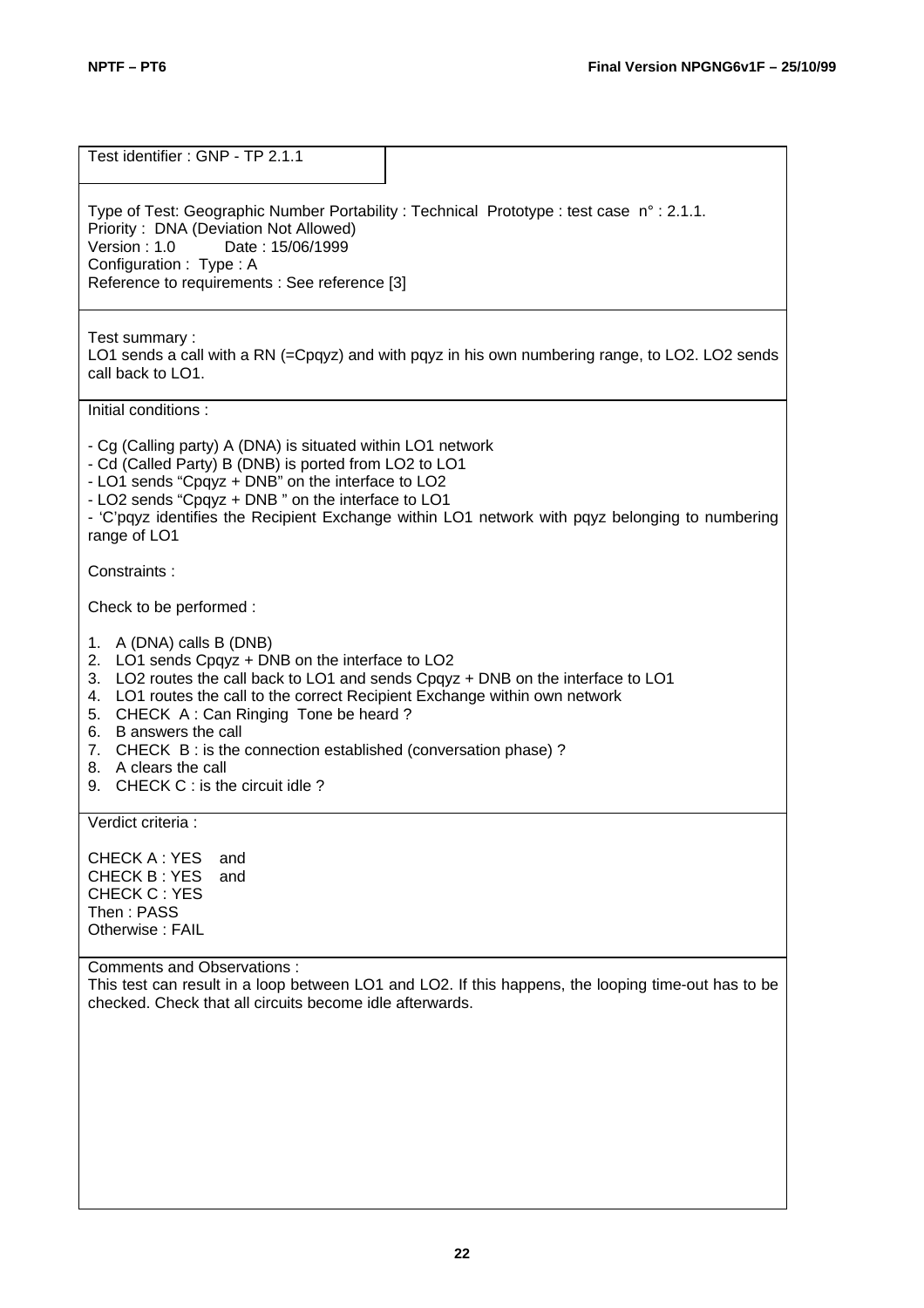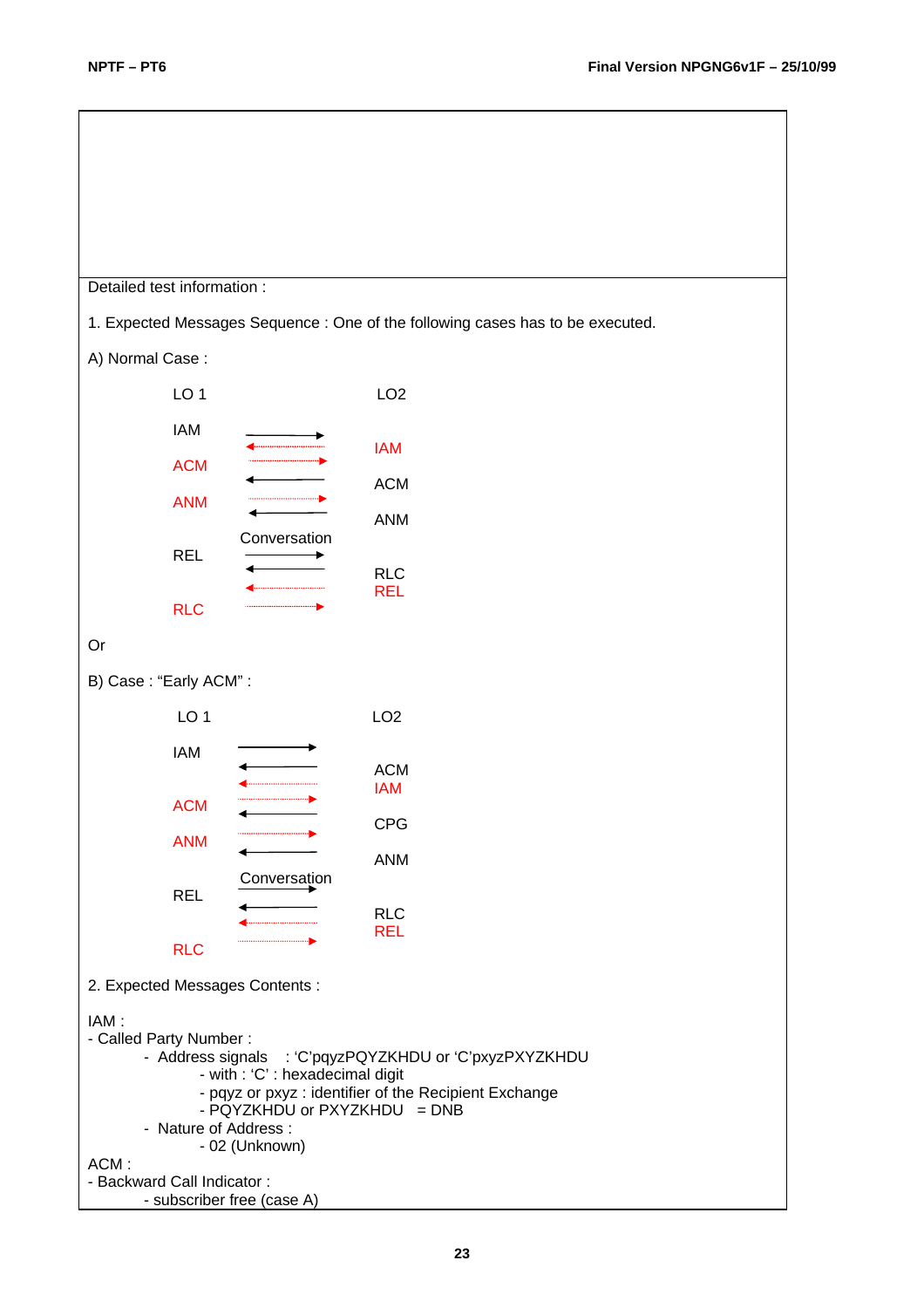| or<br>- no indication (case B)                                                                                                                                                                                                                                                                                                                                                |
|-------------------------------------------------------------------------------------------------------------------------------------------------------------------------------------------------------------------------------------------------------------------------------------------------------------------------------------------------------------------------------|
| CPG:<br>- Backward Call Indicator:<br>- subscriber free                                                                                                                                                                                                                                                                                                                       |
| REL:<br>- Release Cause :<br>- Normal call clearing<br>or                                                                                                                                                                                                                                                                                                                     |
| - Normal unspecified                                                                                                                                                                                                                                                                                                                                                          |
| Test identifier: GNP - TP 2.1.2                                                                                                                                                                                                                                                                                                                                               |
| Type of Test: Geographic Number Portability : Technical Prototype : test case n° : 2.1.2.<br>Priority: DNA (Deviation Not Allowed)<br>Version: 1.0<br>Date: 15/06/1999<br>Configuration: Type: B<br>Reference to requirements : See reference [3]                                                                                                                             |
|                                                                                                                                                                                                                                                                                                                                                                               |
| Test summary:<br>LO1 sends a call with a RN (=Cpqyz) with pqyz in the numbering range of LO2, to LO2. LO2 routes<br>call to destination within own network.                                                                                                                                                                                                                   |
| Initial conditions:                                                                                                                                                                                                                                                                                                                                                           |
| - Cg (Calling party) A (DNA) is situated within LO1 network<br>- Cd (Called Party) B (DNB) is ported from LO1 to LO2<br>- LO1 sends "Cpqyz + DNB" on the interface to LO2                                                                                                                                                                                                     |
| - 'C'pqyz identifies the Recipient Exchange within LO2 network with pqyz belonging to numbering<br>range of LO2                                                                                                                                                                                                                                                               |
| Constraints:                                                                                                                                                                                                                                                                                                                                                                  |
| Check to be performed :                                                                                                                                                                                                                                                                                                                                                       |
| A (DNA) calls B (DNB)<br>1.<br>LO1 sends Cpqyz + DNB on the interface to LO2<br>2.<br>LO2 routes the call to the correct Recipient Exchange within own network<br>3.<br>CHECK A: Can Ringing Tone be heard?<br>4.<br>B answers the call<br>5.<br>6. CHECK B: is the connection established (conversation phase)?<br>7. A clears the call<br>8. CHECK C : is the circuit idle? |
| Verdict criteria :                                                                                                                                                                                                                                                                                                                                                            |
| CHECK A: YES<br>and<br>CHECK B: YES<br>and<br><b>CHECK C: YES</b><br>Then: PASS<br>Otherwise: FAIL                                                                                                                                                                                                                                                                            |
| Comments and Observations:                                                                                                                                                                                                                                                                                                                                                    |
|                                                                                                                                                                                                                                                                                                                                                                               |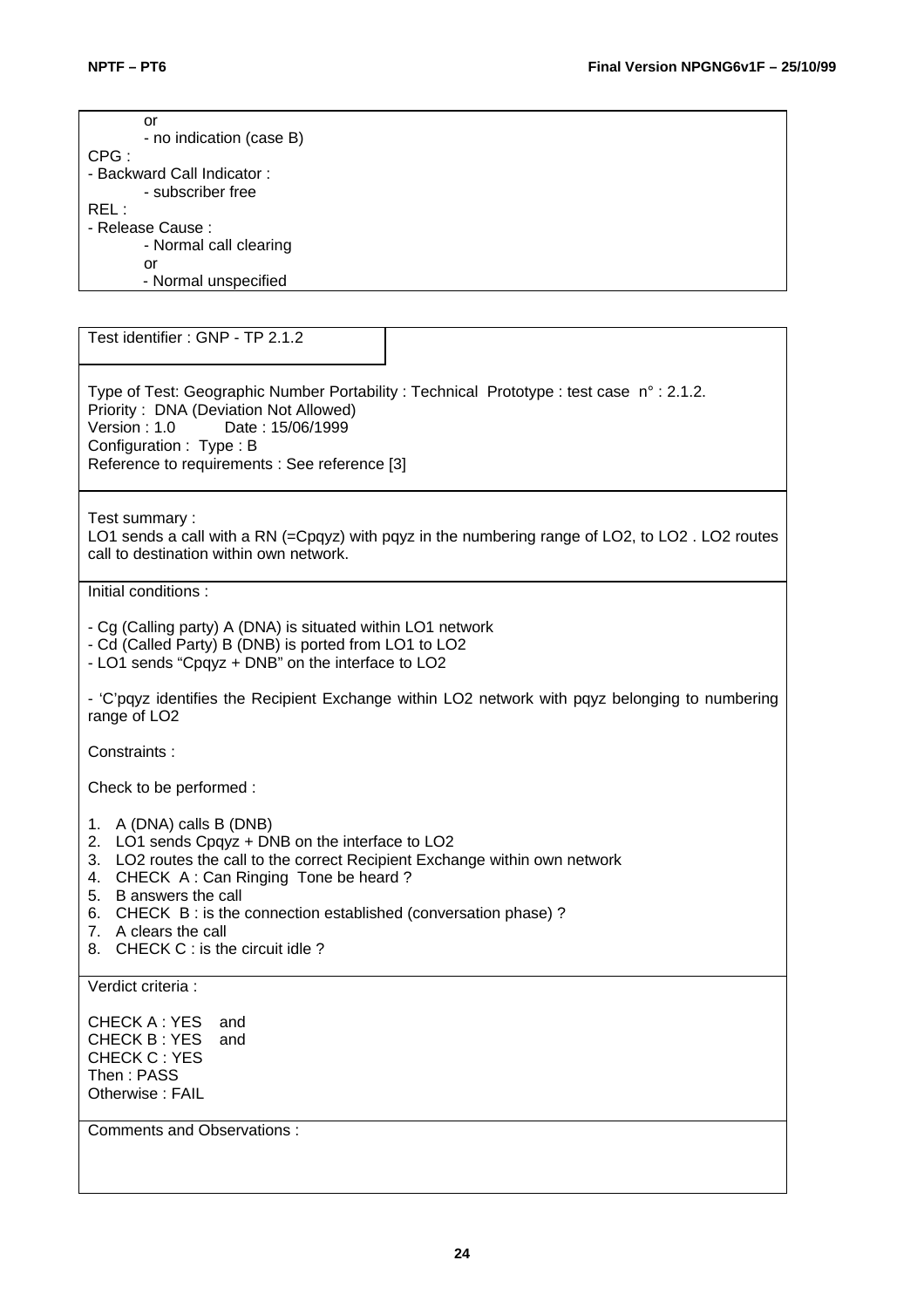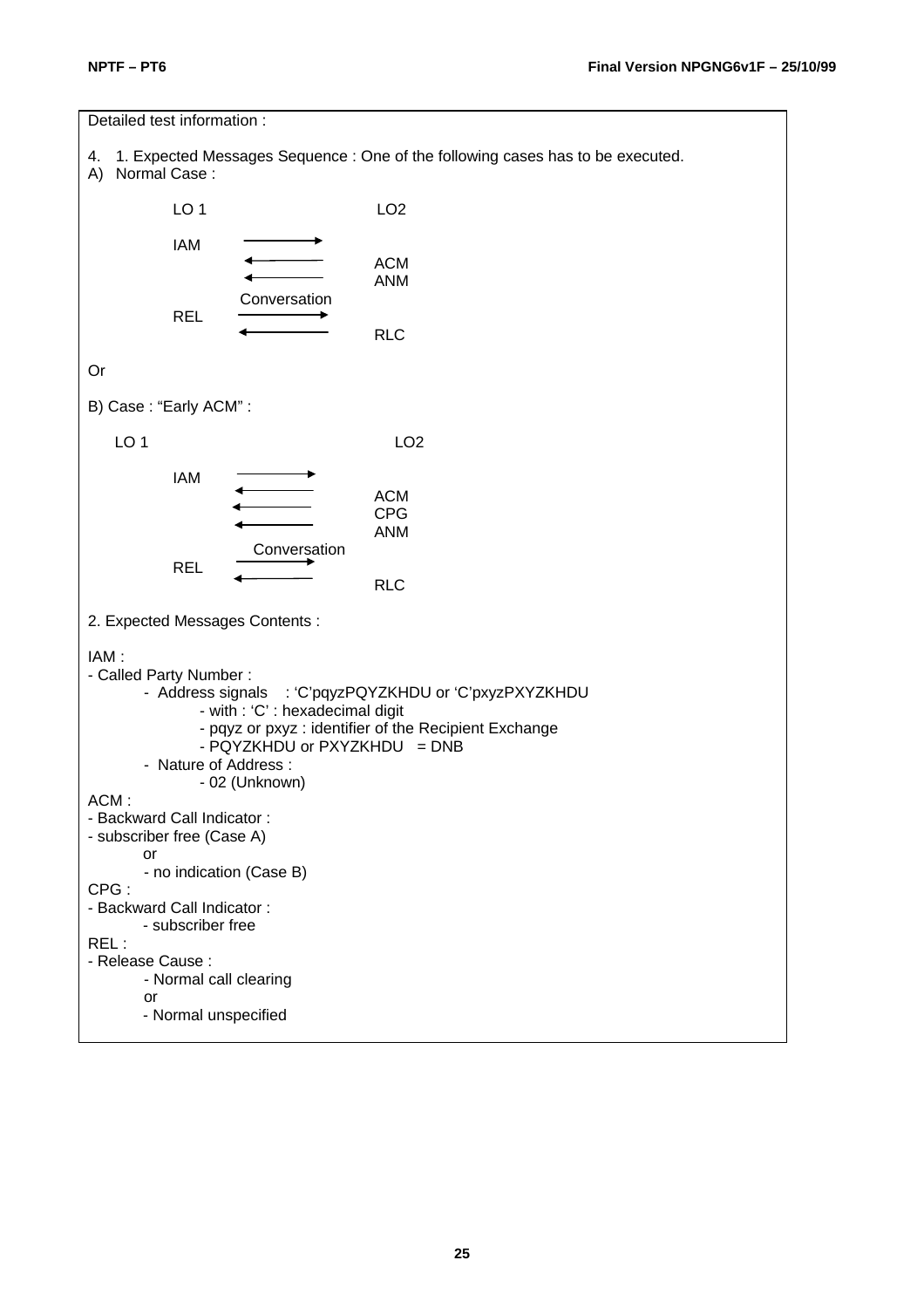Test identifier : GNP - TP 2.2.1 Type of Test: Geographic Number Portability : Technical Prototype : test case n° : 2.2.1. Priority : DNA (Deviation Not Allowed)<br>Version : 1.0 Date : 15/06/1999 Date: 15/06/1999 Configuration : Type : A Reference to requirements : See reference [3] Test summary : LO1 sends a call with a C00xx identifying LO1, to LO2. LO2 sends call back to LO1. Initial conditions : - Cg (Calling party) A (DNA) is situated within LO1 network - Cd (Called Party) B (DNB) is ported from LO2 to LO1 - LO1 sends "C00xx + DNB" on the interface to LO2 - 'C'00xx identifies the LO1 network. Constraints : Check to be performed : 1. A (DNA) calls B (DNB) 2. LO1 sends C00xx + DNB on the interface to LO2 3. LO2 routes the call back to LO1 and sends C00xx + DNB on the interface to LO1 4. LO1 routes the call to the correct Recipient Exchange within own network 5. CHECK A : Can Ringing Tone be heard ? 6. B answers the call 7. CHECK B : is the connection established (conversation phase) ? 8. A clears the call 9. CHECK C : is the circuit idle ? Verdict criteria : CHECK A : YES and CHECK B : YES and CHECK C : YES Then : PASS Otherwise : FAIL Comments and Observations : This test can result in a loop between LO1 and LO2. If this happens, the looping time-out has to be checked. Check that all circuits become idle afterwards.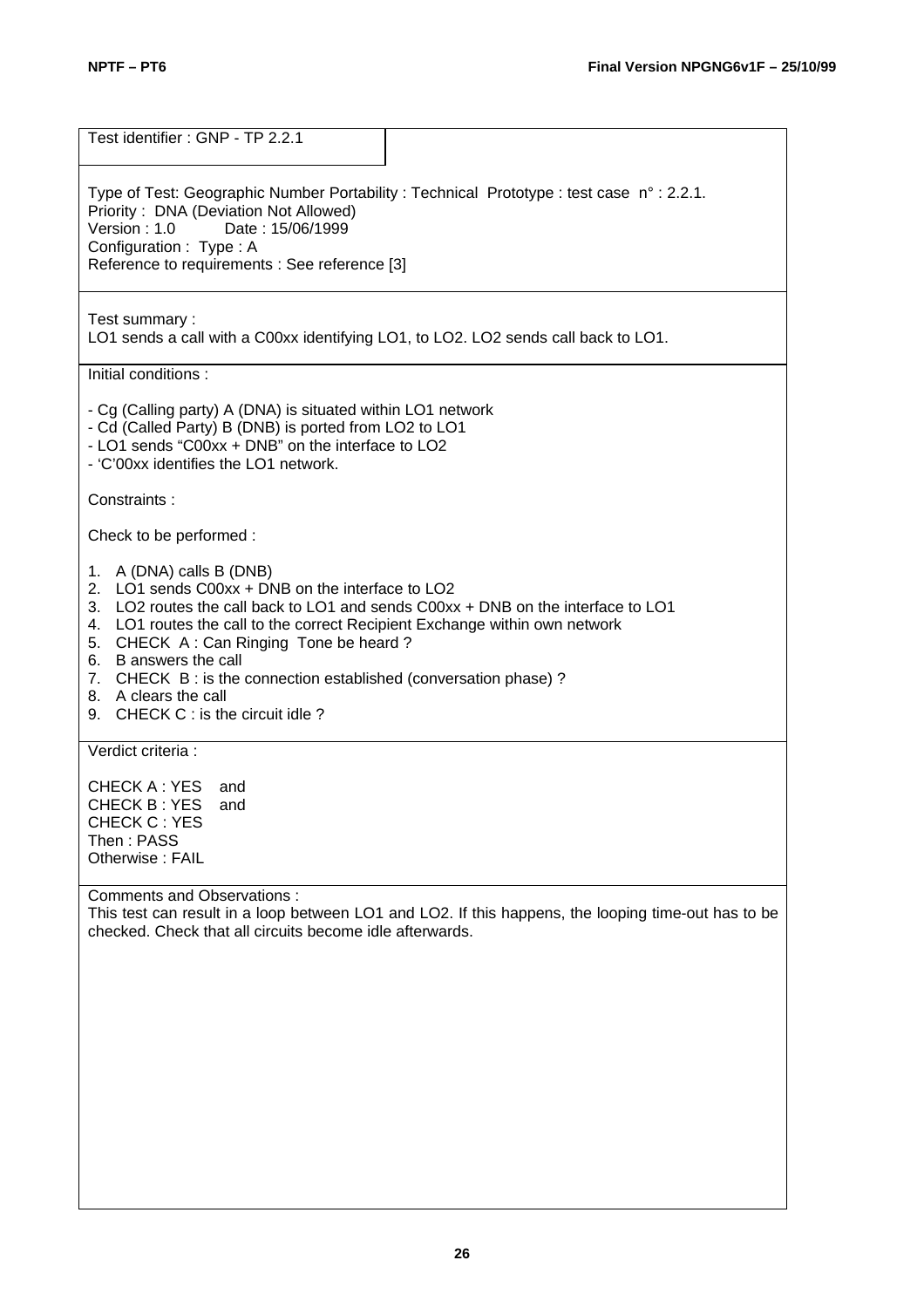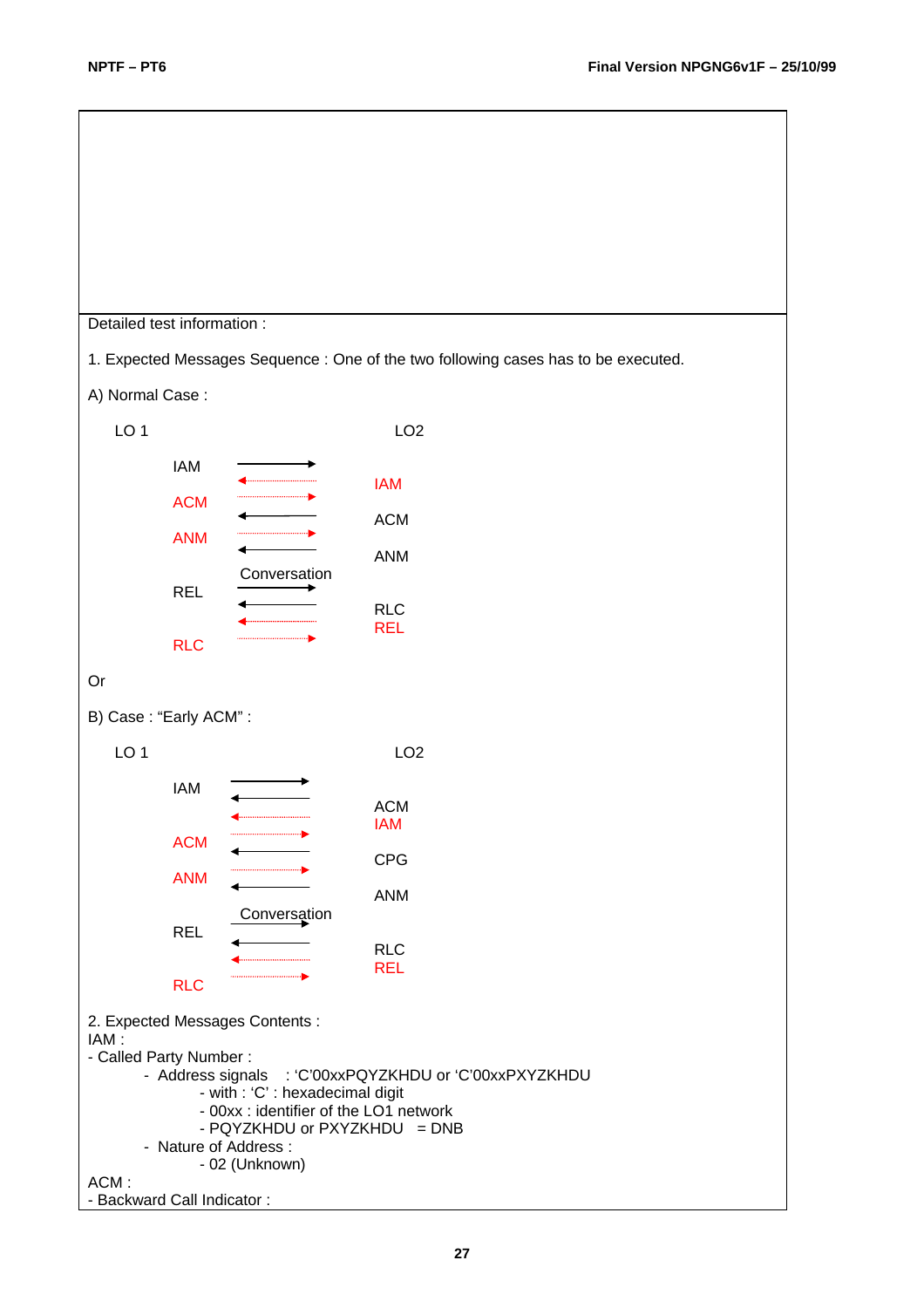- subscriber free (case A) or - no indication (case B) CPG : - Backward Call Indicator : - subscriber free REL : - Release Cause : - Normal call clearing or - Normal unspecified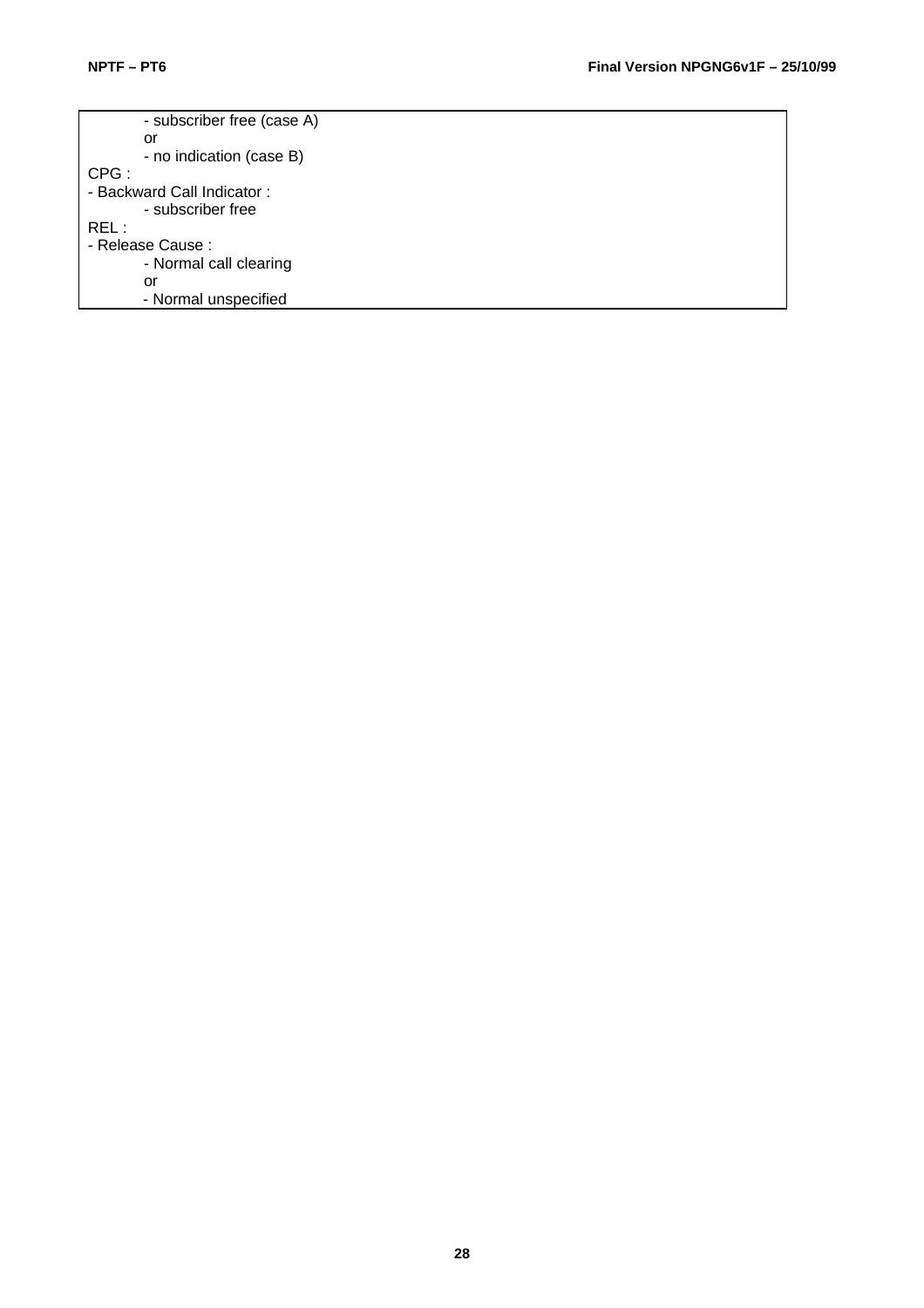| Test identifier: GNP - TP 2.2.2                                                                                                                                                                                                                                                                                                                                |
|----------------------------------------------------------------------------------------------------------------------------------------------------------------------------------------------------------------------------------------------------------------------------------------------------------------------------------------------------------------|
| Type of Test: Geographic Number Portability : Technical Prototype : test case n° : 2.2.2.<br>Priority: DNA (Deviation Not Allowed)<br>Date: 15/06/1999<br>Version : 1.0<br>Configuration: Type: B<br>Reference to requirements : See reference [3]                                                                                                             |
| Test summary:<br>LO1 sends a call with a C00xx identifying LO2, to LO2. LO2 routes call to destination within own<br>network.                                                                                                                                                                                                                                  |
| Initial conditions:                                                                                                                                                                                                                                                                                                                                            |
| - Cg (Calling party) A (DNA) is situated within LO1 network<br>- Cd (Called Party) B (DNB) is ported from LO1 to LO2<br>- LO1 sends "C00xx + DNB" on the interface to LO2<br>- 'C'00xx identifies the LO2 network                                                                                                                                              |
| Constraints:                                                                                                                                                                                                                                                                                                                                                   |
| Check to be performed:                                                                                                                                                                                                                                                                                                                                         |
| 1. A (DNA) calls B (DNB)<br>2. LO1 sends C00xx + DNB on the interface to LO2<br>3. LO2 routes the call to the correct Recipient Exchange within own network<br>4. CHECK A: Can Ringing Tone be heard?<br>5. B answers the call<br>6. CHECK B: is the connection established (conversation phase)?<br>7. A clears the call<br>8. CHECK C : is the circuit idle? |
| Verdict criteria :                                                                                                                                                                                                                                                                                                                                             |
| CHECK A : YES<br>and<br><b>CHECK B: YES</b><br>and<br><b>CHECK C: YES</b><br>Then : PASS<br>Otherwise: FAIL                                                                                                                                                                                                                                                    |
| <b>Comments and Observations:</b>                                                                                                                                                                                                                                                                                                                              |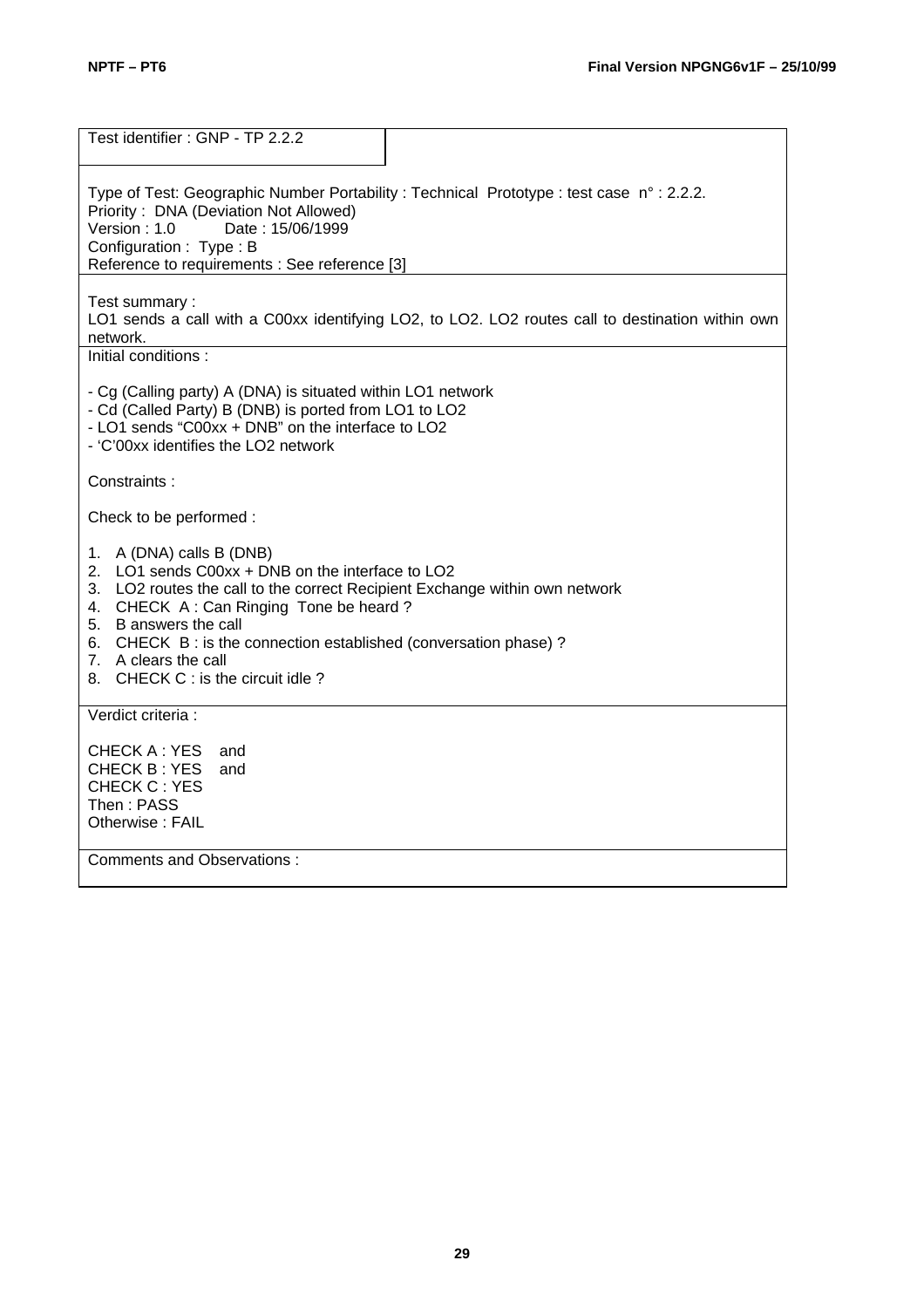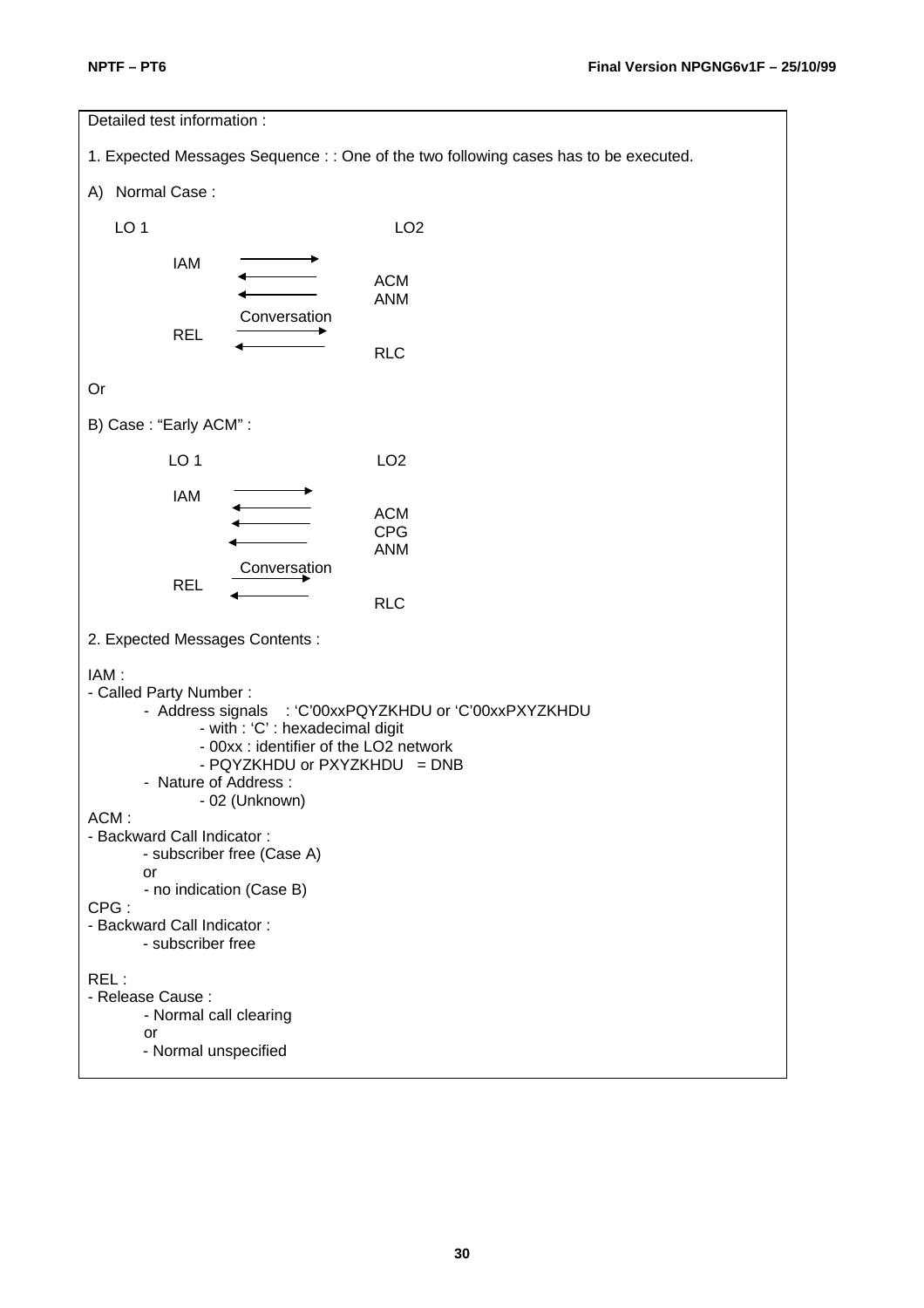Test identifier : GNP - TP 3.1 Type of Test: Geographic Number Portability : Technical Prototype : test case n° : 3.1. Priority: DNA (Deviation Not Allowed)<br>Version: 1.0 Date: 15/06/199 Date: 15/06/1999 Configuration : Type : A Reference to requirements : See reference [3] Test summary : LO1 sends a call within the numbering range of LO2 (called party is ported to LO1). LO2 routes call back to LO1 (sending DN only). LO1 routes the call to the correct destination in own network. Initial conditions : - Cg (Calling party) A (DNA) is situated within LO1 network - Cd (Called Party) B (DNB) is ported from LO2 to LO1 - LO1 sends "DN only" on the interface to LO2 - LO2 sends "DN only" on the interface to LO1 Constraints : Check to be performed : 1. A (DNA) calls B (DNB) 2. LO1 sends DNB on the interface to LO2 3. LO2 retrieves that DNB is ported to LO1 and routes the call back to LO1, sending DNB on the interface to LO1 4. LO1 routes the call to the correct Recipient Exchange within own network 5. CHECK A : Can Ringing Tone be heard ? 6. B answers the call 7. CHECK B : is the connection established (conversation phase) ? 8. A clears the call 9. CHECK C : are the circuits idle ? Verdict criteria : CHECK A : YES and CHECK B : YES and CHECK C : YES Then : PASS Otherwise : FAIL Comments and Observations :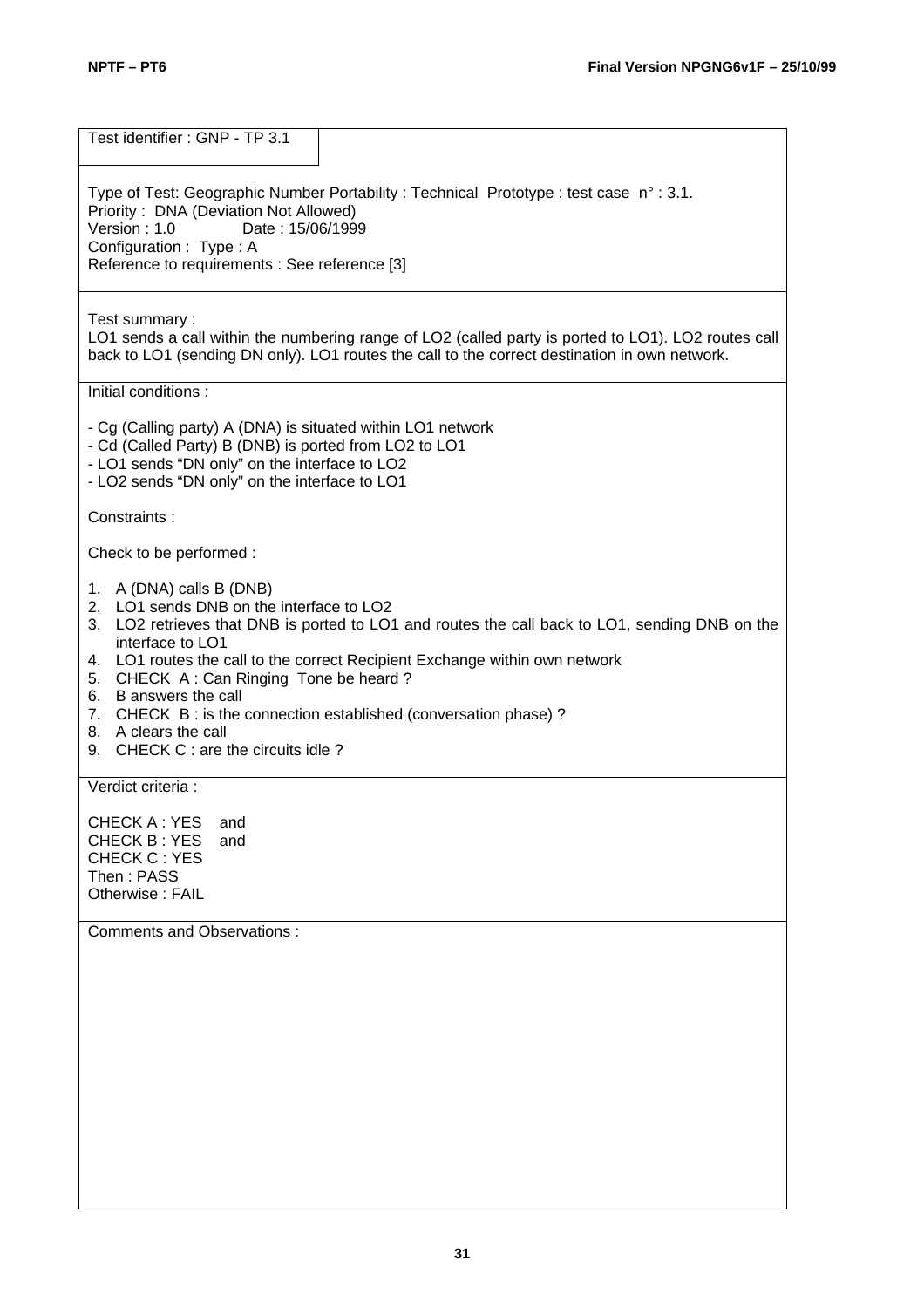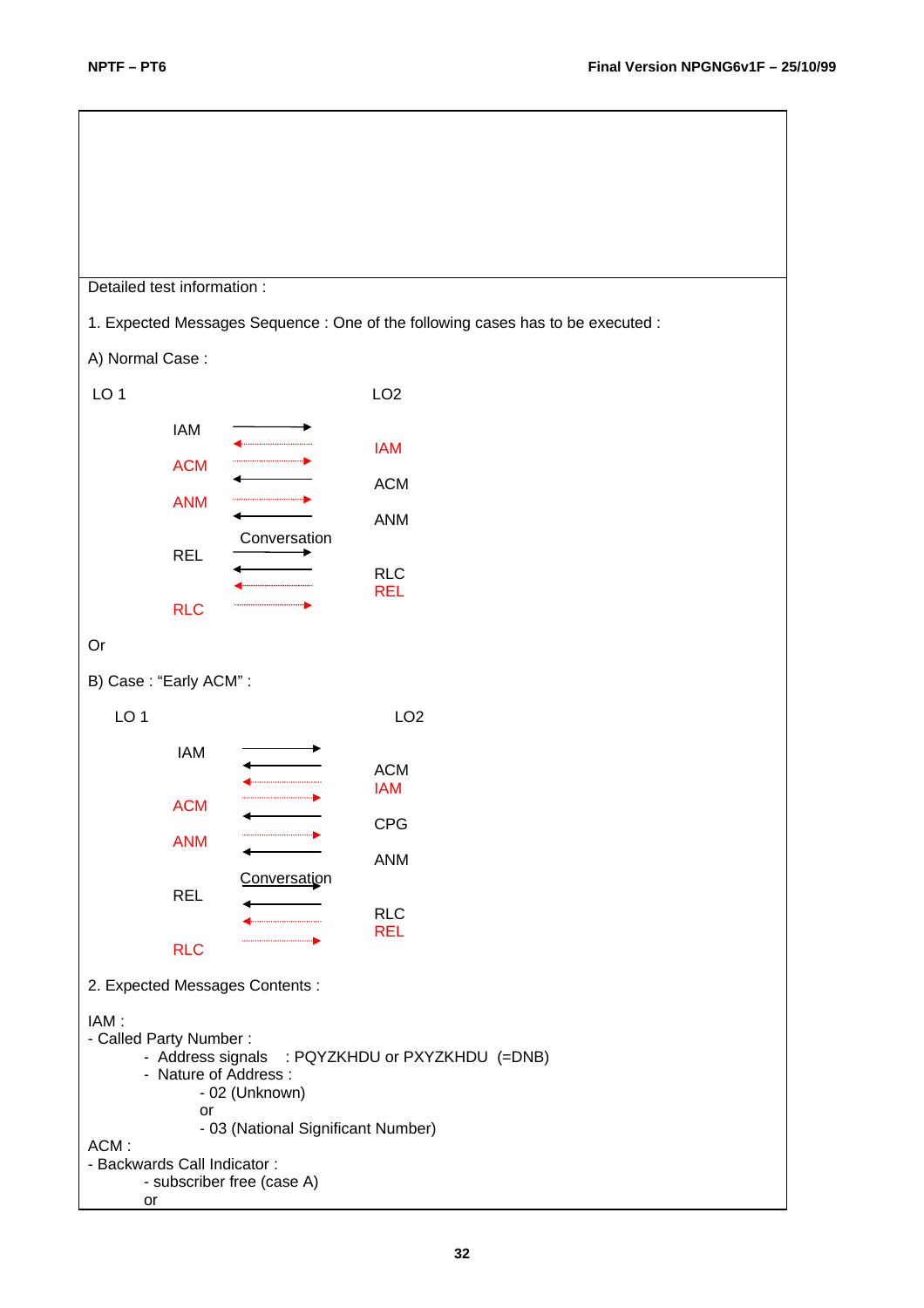| - no indication (case B)    |
|-----------------------------|
| CPG:                        |
| - Backwards Call Indicator: |
| - subscriber free           |
| REL :                       |
| - Release Cause :           |
| - Normal call clearing      |
| nr                          |
| - Normal unspecified        |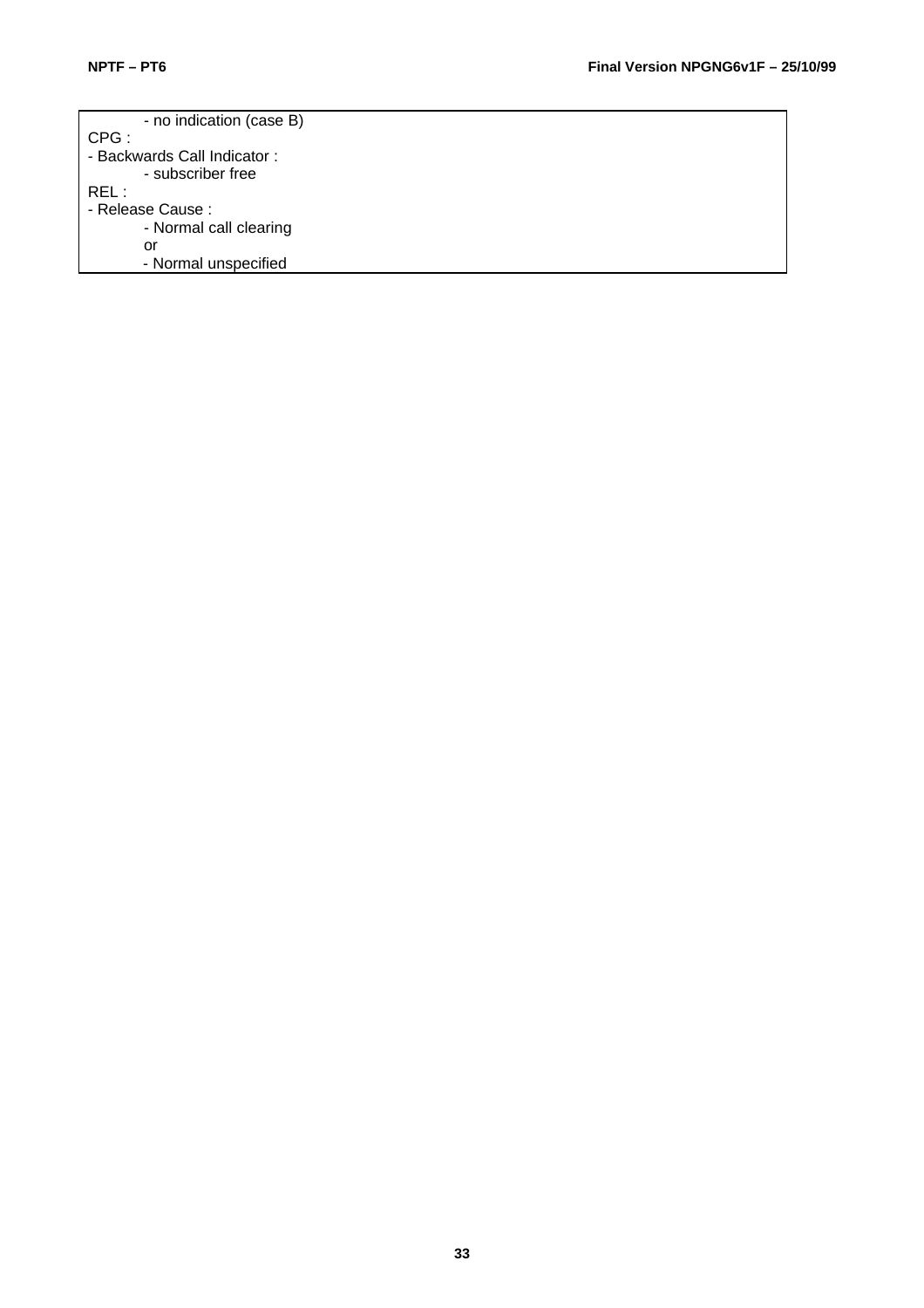Test identifier : GNP - TP 3.2 Type of Test: Geographic Number Portability : Technical Prototype : test case n° : 3.2. Priority: DNA (Deviation Not Allowed)<br>Version: 1.0 Date: 15/06/199 Date: 15/06/1999 Configuration : Type : A Reference to requirements : See reference [3] Test summary : LO1 sends a call within the numbering range of LO2 (called party is ported to LO1). LO2 routes call back to LO1 (sending Cpqyz + DN). LO1 routes the call to the correct destination in own network. Initial conditions : - Cg (Calling party) A (DNA) is situated within LO1 network - Cd (Called Party) B (DNB) is ported from LO2 to LO1 - LO1 sends "DN only" on the interface to LO2 - LO2 sends "Cpqyz + DN" on the interface to LO1 Constraints : Check to be performed : 1. A (DNA) calls B (DNB) 2. LO1 sends DNB on the interface to LO2 3. LO2 retrieves that DNB is ported to LO1 and routes the call back to LO1, sending Cpqyz + DNB on the interface to LO1 4. LO1 routes the call to the correct Recipient Exchange within own network 5. CHECK A : Can Ringing Tone be heard ? 6. B answers the call 7. CHECK B : is the connection established (conversation phase) ? 8. A clears the call 9. CHECK C : are the circuits idle ? Verdict criteria : CHECK A : YES and CHECK B : YES and CHECK C : YES Then : PASS Otherwise : FAIL Comments and Observations :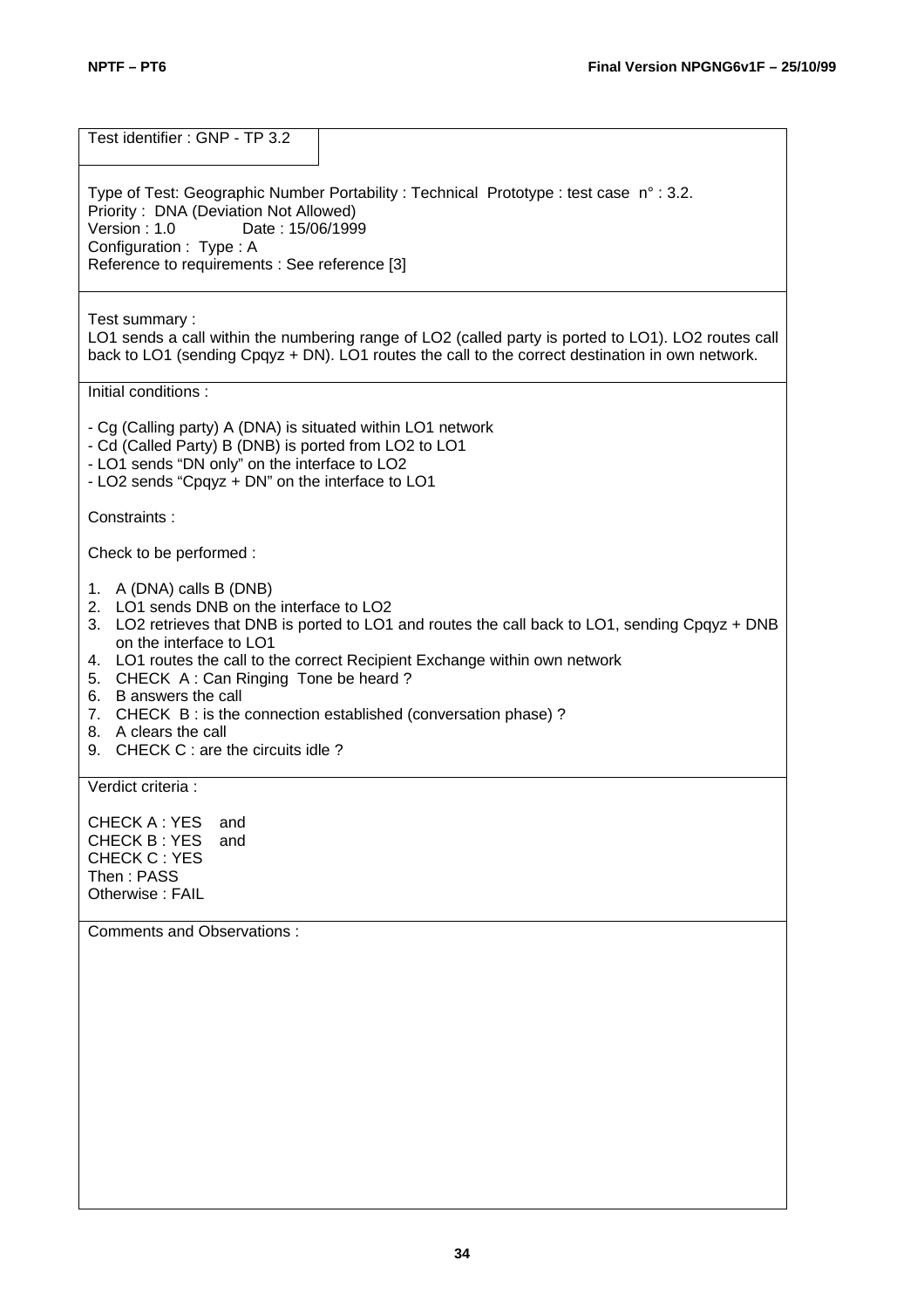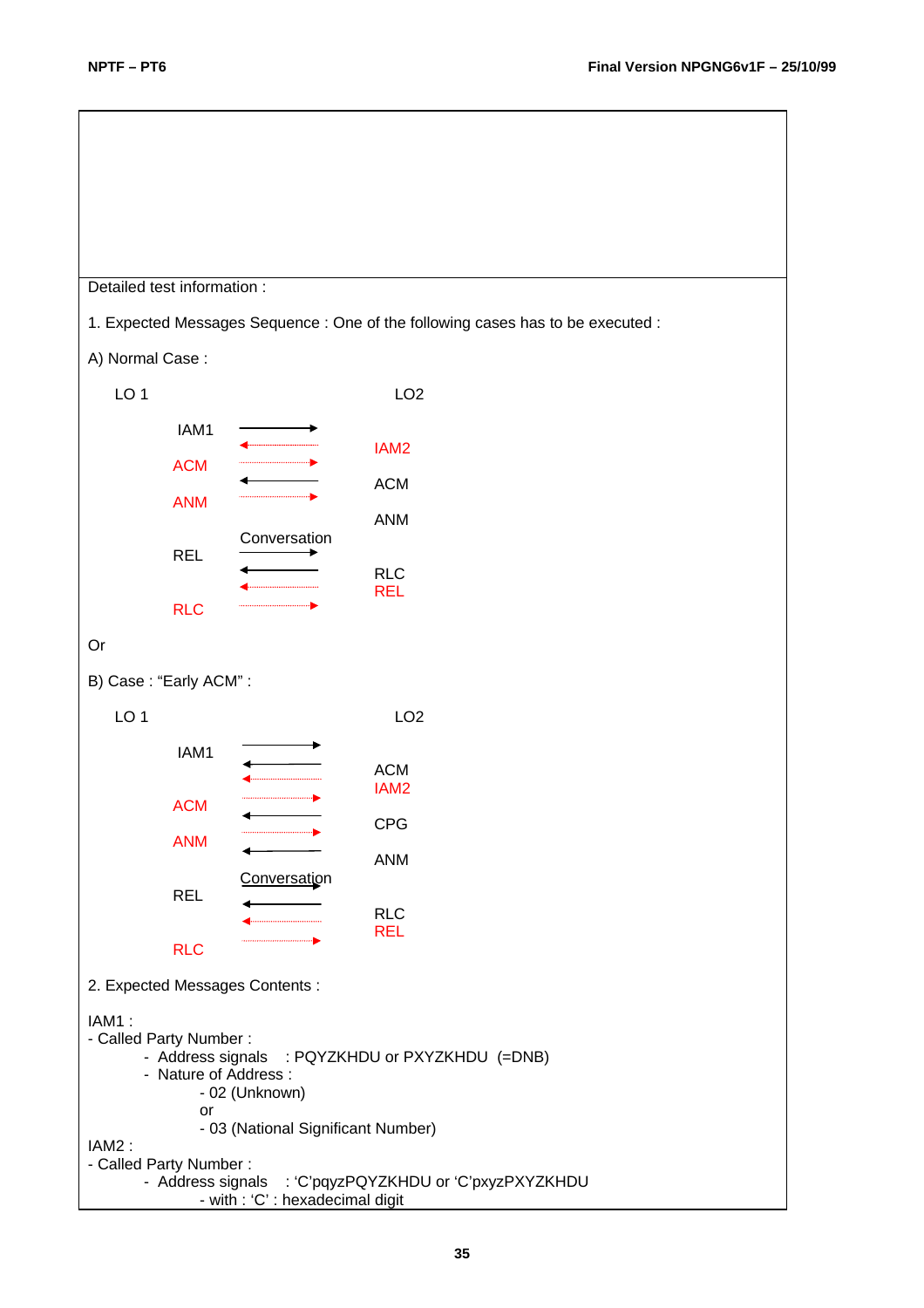| - pqyz or pxyz : identifier of the Recipient Exchange |
|-------------------------------------------------------|
| - PQYZKHDU or PXYZKHDU = DNB                          |
| - Nature of Address:                                  |
| - 02 (Unknown)                                        |
| ACM:                                                  |
| - Backwards Call Indicator :                          |
| - subscriber free (case A)                            |
| or                                                    |
| - no indication (case B)                              |
| CPG:                                                  |
| - Backwards Call Indicator:                           |
| - subscriber free                                     |
| REL :                                                 |
| - Release Cause :                                     |
| - Normal call clearing                                |
| or                                                    |
| - Normal unspecified                                  |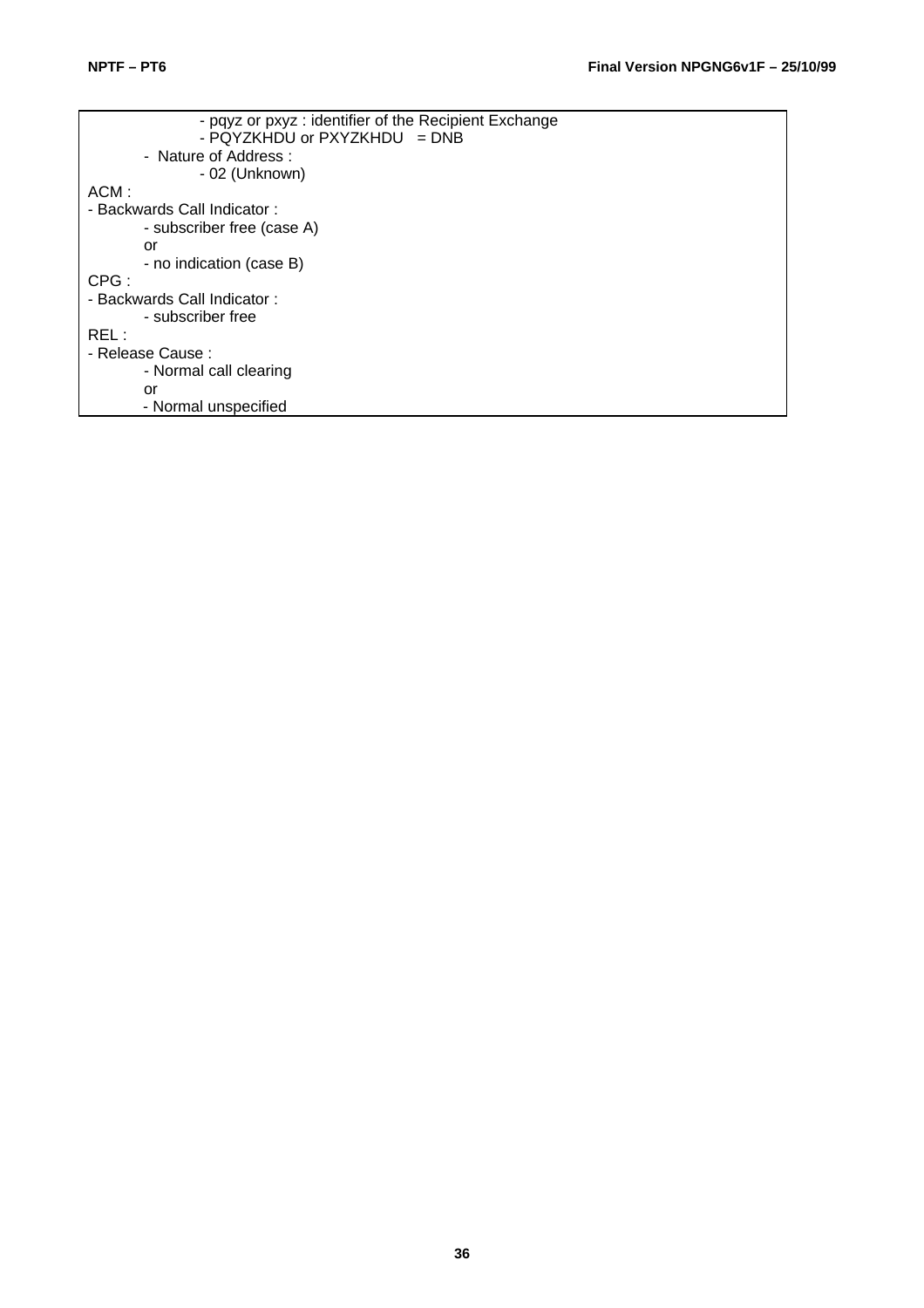Test identifier : GNP - TP 3.3 Type of Test: Geographic Number Portability : Technical Prototype : test case n° : 3.3. Priority: DNA (Deviation Not Allowed)<br>Version: 1.0 Date: 15/06/199 Date: 15/06/1999 Configuration : Type : A Reference to requirements : See reference [3] Test summary : LO1 sends a call within the numbering range of LO2 (called party is ported to LO1). LO2 routes call back to LO1 (sending C00xx + DN).LO1 routes the call to the correct destination in own network. Initial conditions : - Cg (Calling party) A (DNA) is situated within LO1 network - Cd (Called Party) B (DNB) is ported from LO2 to LO1 - LO1 sends "DN only" on the interface to LO2 - LO2 sends "C00xx + DN" on the interface to LO1 Constraints : Check to be performed : 1. A (DNA) calls B (DNB) 2. LO1 sends DNB on the interface to LO2 3. LO2 retrieves that DNB is ported to LO1 and routes the call back to LO1, sending C00xx + DNB on the interface to LO1 4. LO1 routes the call to the correct Recipient Exchange within own network 5. CHECK A : Can Ringing Tone be heard ? 6. B answers the call 7. CHECK B : is the connection established (conversation phase) ? 8. A clears the call 9. CHECK C : are the circuits idle ? Verdict criteria : CHECK A : YES and CHECK B : YES and CHECK C : YES Then : PASS Otherwise : FAIL Comments and Observations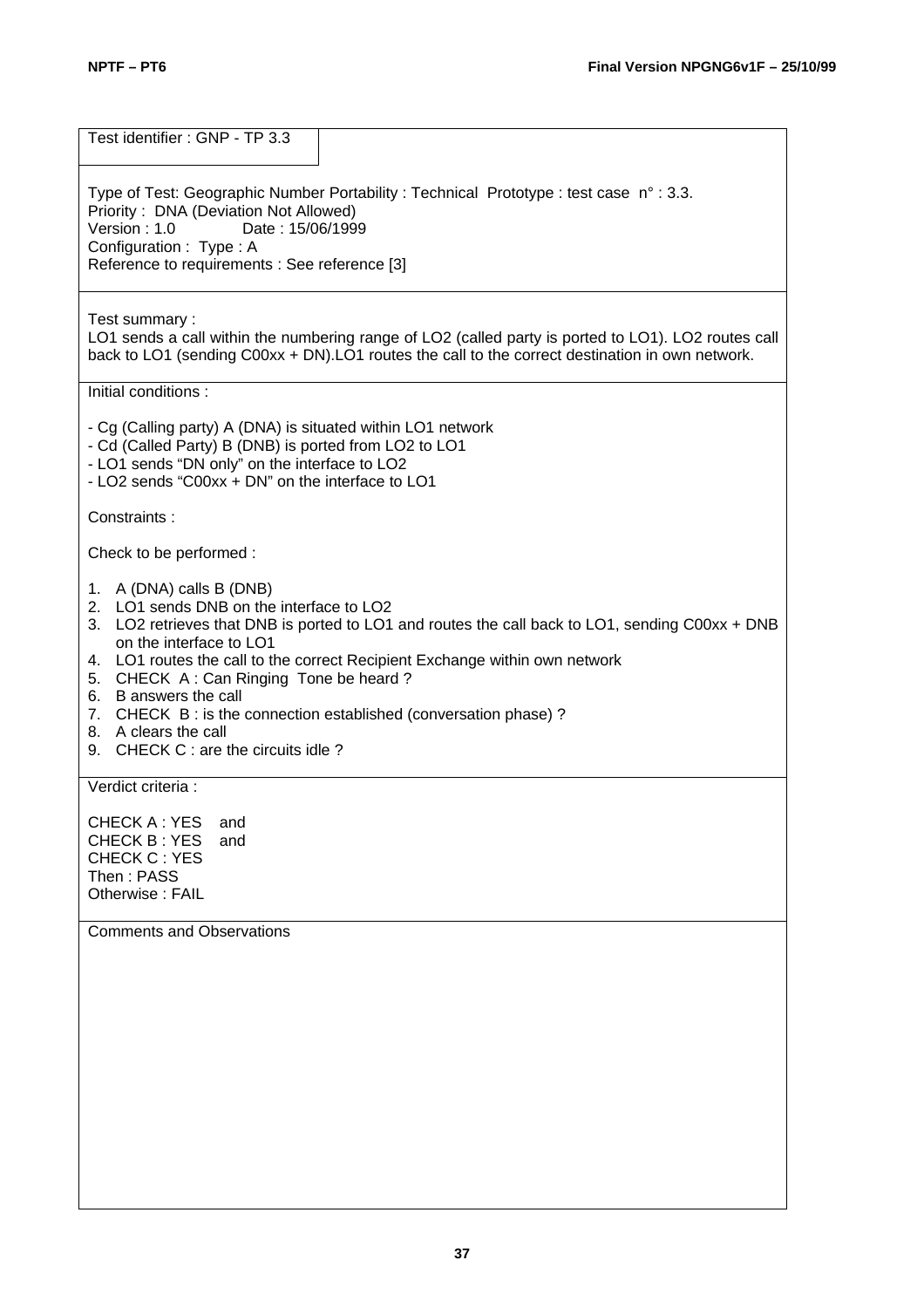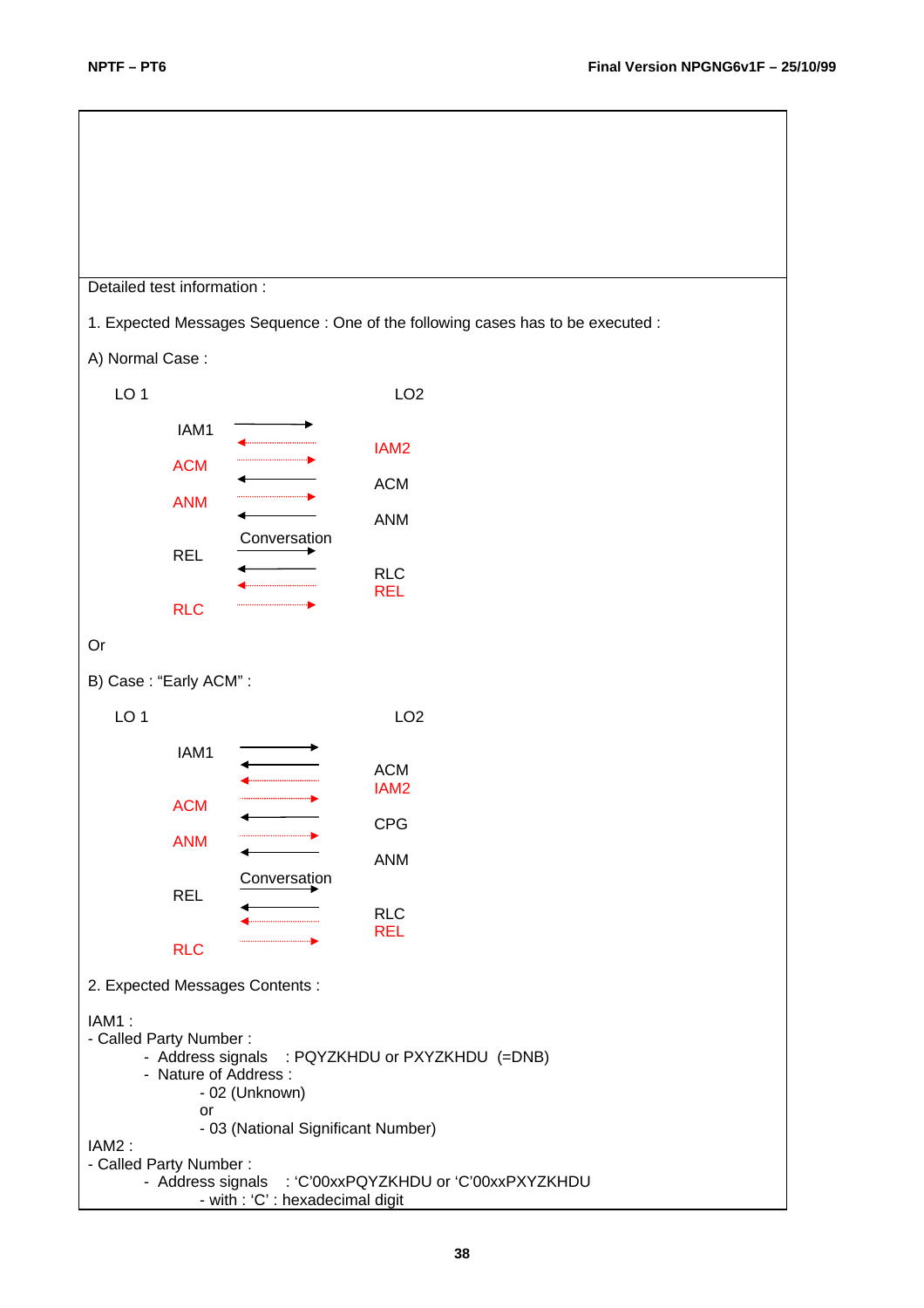| - 00xx : identifier of the LO1 network |
|----------------------------------------|
| - PQYZKHDU or $PXYZKHDU = DNB$         |
| - Nature of Address :                  |
| - 02 (Unknown)                         |
| ACM:                                   |
| - Backwards Call Indicator :           |
| - subscriber free (case A)             |
| or                                     |
| - no indication (case B)               |
| CPG:                                   |
| - Backwards Call Indicator:            |
| - subscriber free                      |
| REL :                                  |
| - Release Cause :                      |
| - Normal call clearing                 |
| or                                     |
| - Normal unspecified                   |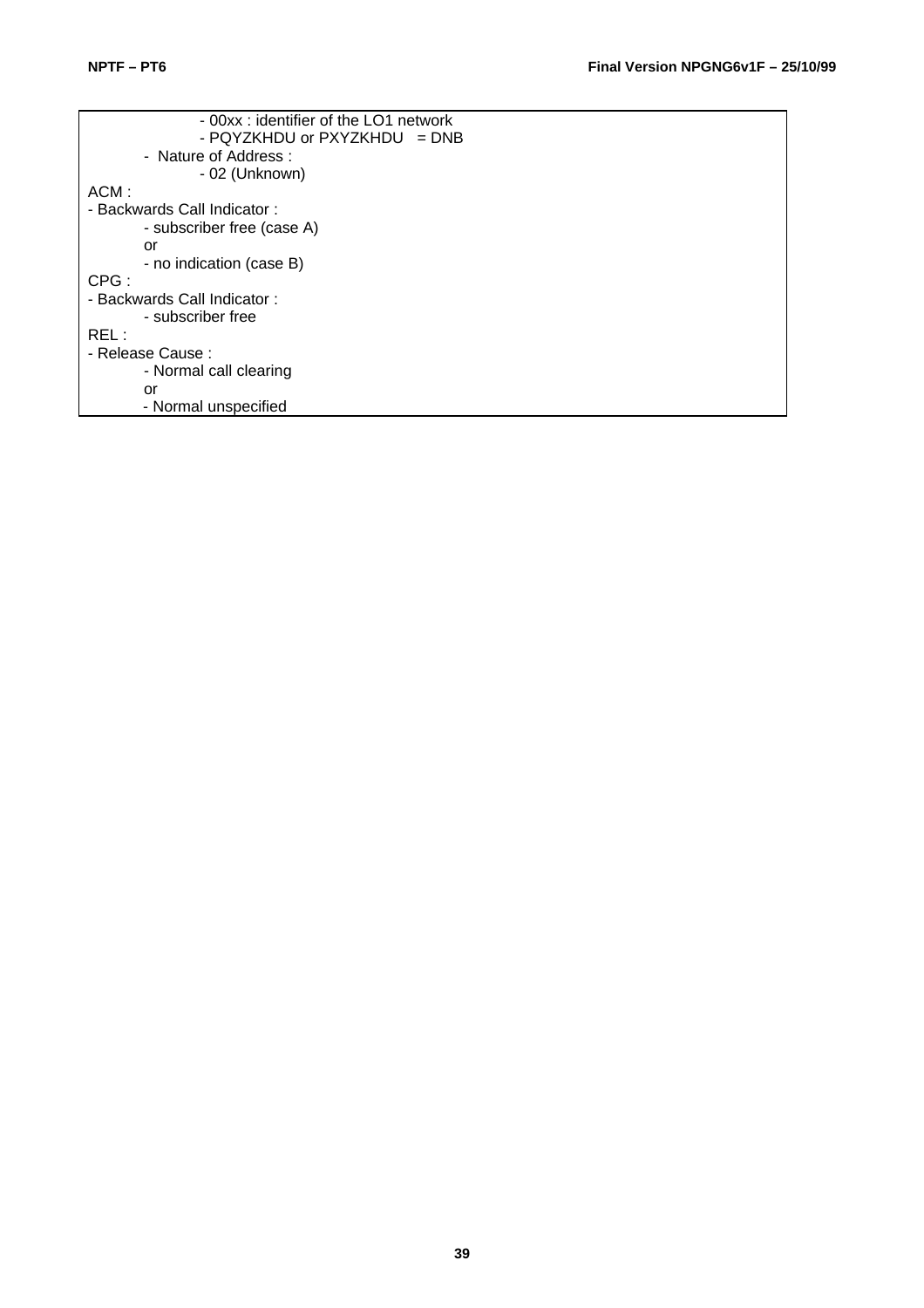#### **7.4 Field Tests for geographic number portability**

#### **7.4.1 Without Transit Operator**

The Prototype tests of the Test Suites defined in section 5 will have to be performed again, but now in a live environment.

#### **7.4.2 With Transit Operator**

The following figure shows all theoretically possible combinations on the incoming and outgoing interface of the transit operator.



**Figure 5, Possible combinations of signalling options for transit operators**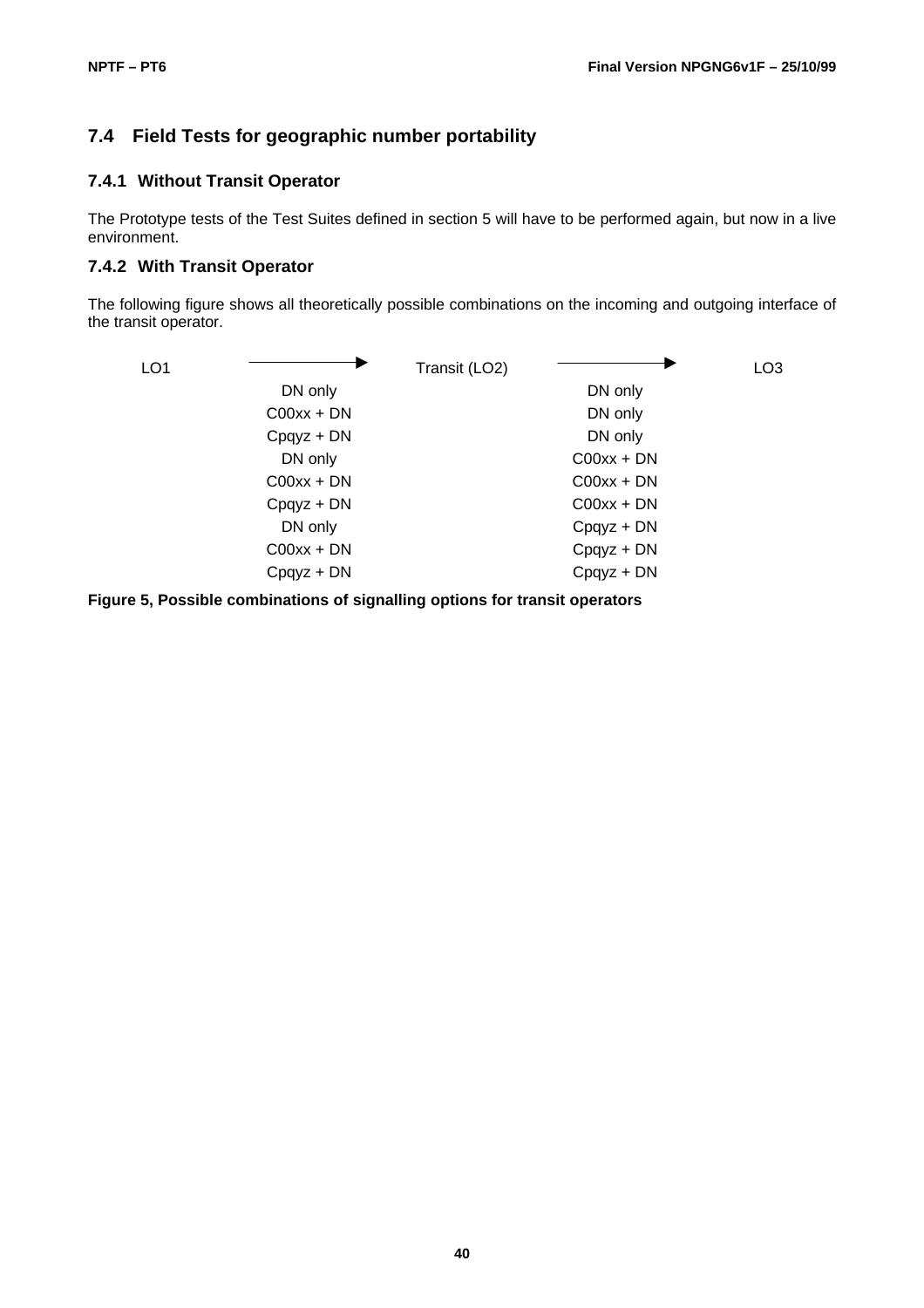# **Part 2 Integrated Field Trial**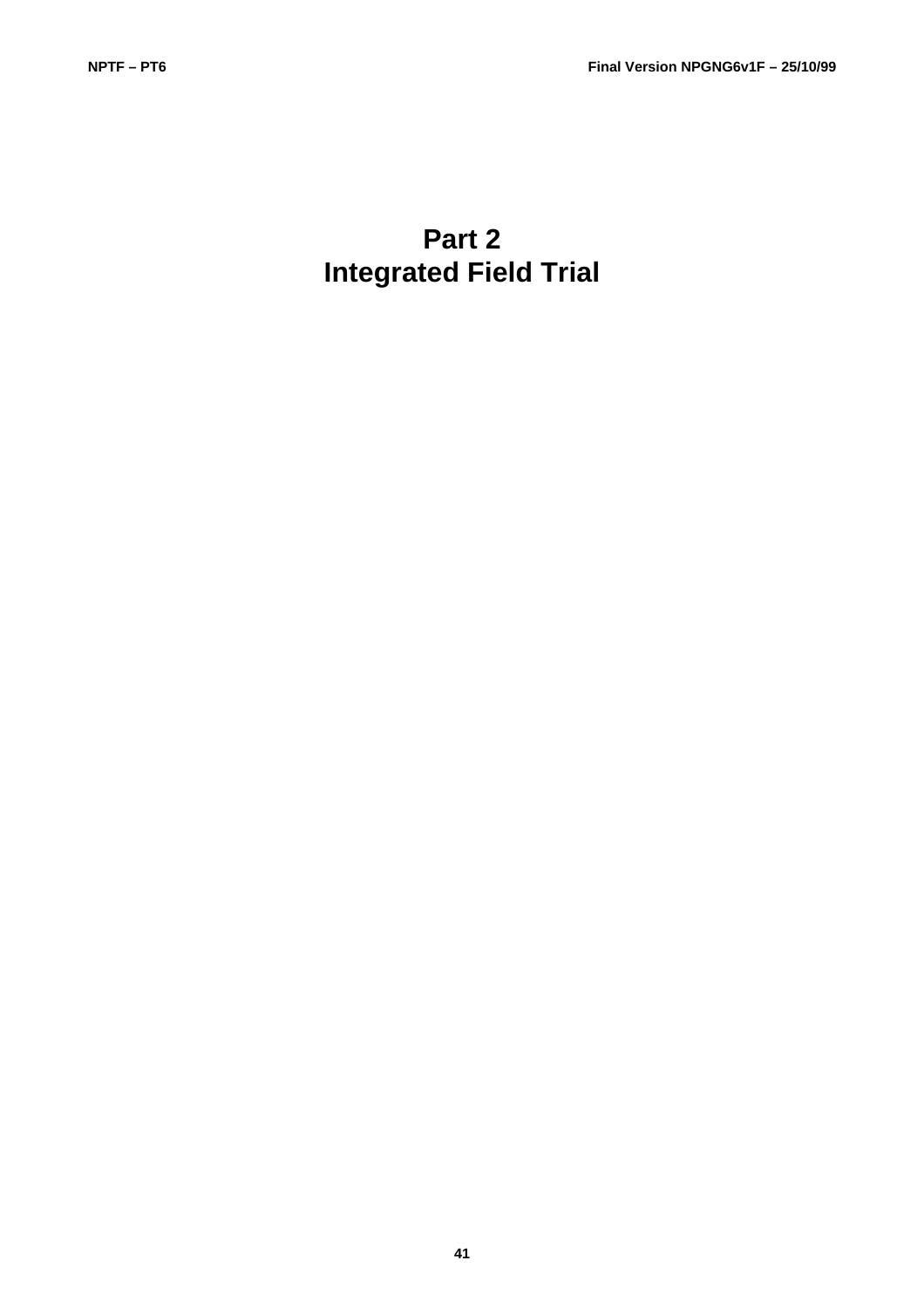# **8 Test Cases**

In this section a list of the individual test cases is given. The next sections document these in detail.

#### **8.1 Series 1: Initiation phase tests**

- Successful initiation phase (GNP IFT1.1)
- NPR Reject by CRDC (GNP IFT1.2)
- NPR Reject by Donor (GNP IFT1.3)

#### **8.2 Series 2: Technical phase tests**

- GNP Activation: Successful technical phase (GNP IFT2.1)
- GNP Activation: NP Exec Rejects by CRDC (GNP IFT2.2)
- GNP Activation: NP nonRFS flow (GNP IFT2.3)
- Change NP: successful change number port (GNP IFT2.4)
- Change NP: NP Change Reject by CRDC (GNP IFT2.5)
- Change NP: NP Change Reject by Donor (GNP IFT2.6)
- Cancel NP: successful cancel number port (GNP IFT2.7)
- Cancel NP: NP cancel Reject by CRDC (GNP IFT2.8)
- Hold NP: successful hold number port (GNP IFT2.9)
- Hold NP: NP Hold Reject by CRDC (GNP IFT2.10)
- Disconnection: successful disconnection (GNP IFT2.11)
- Disconnection: NP disconnect reject by CRDC (GNP –IFT2.12)

#### **8.3 Series 3: Operational phase tests**

- Customer Care: Other operator routs action request to recipient (GNP IFT3.1)
- Customer Care: Recipient issues action request to donor (GNP IFT3.2)
- Customer Care: Recipient issues action request to other operator (GNP IFT3.3)

#### **8.4 Series 4: Maintenance phase tests**

- Update Routing: successful update routing (GNP IFT4.1)
- Update Routing: Update Reject by CRDC (GNP IFT4.2)

#### **8.5 Series 5: Synchronisation phase tests**

- GNP Database Audit: Successful Audit request (GNP IFT5.1)
- GNP Database Audit: Audit Reject by CRDC (GNP IFT5.2)
- GNP synchronisation: Bulk synchronisation (GNP IFT5.3)
- GNP synchronisation: Activated numbers synchronisation (GNP IFT5.4)
- GNP synchronisation: Porting synchronisation (GNP IFT5.5)

#### **8.6 Series 6: Management phase tests**

• Successful Log Request (GNP – IFT6.1)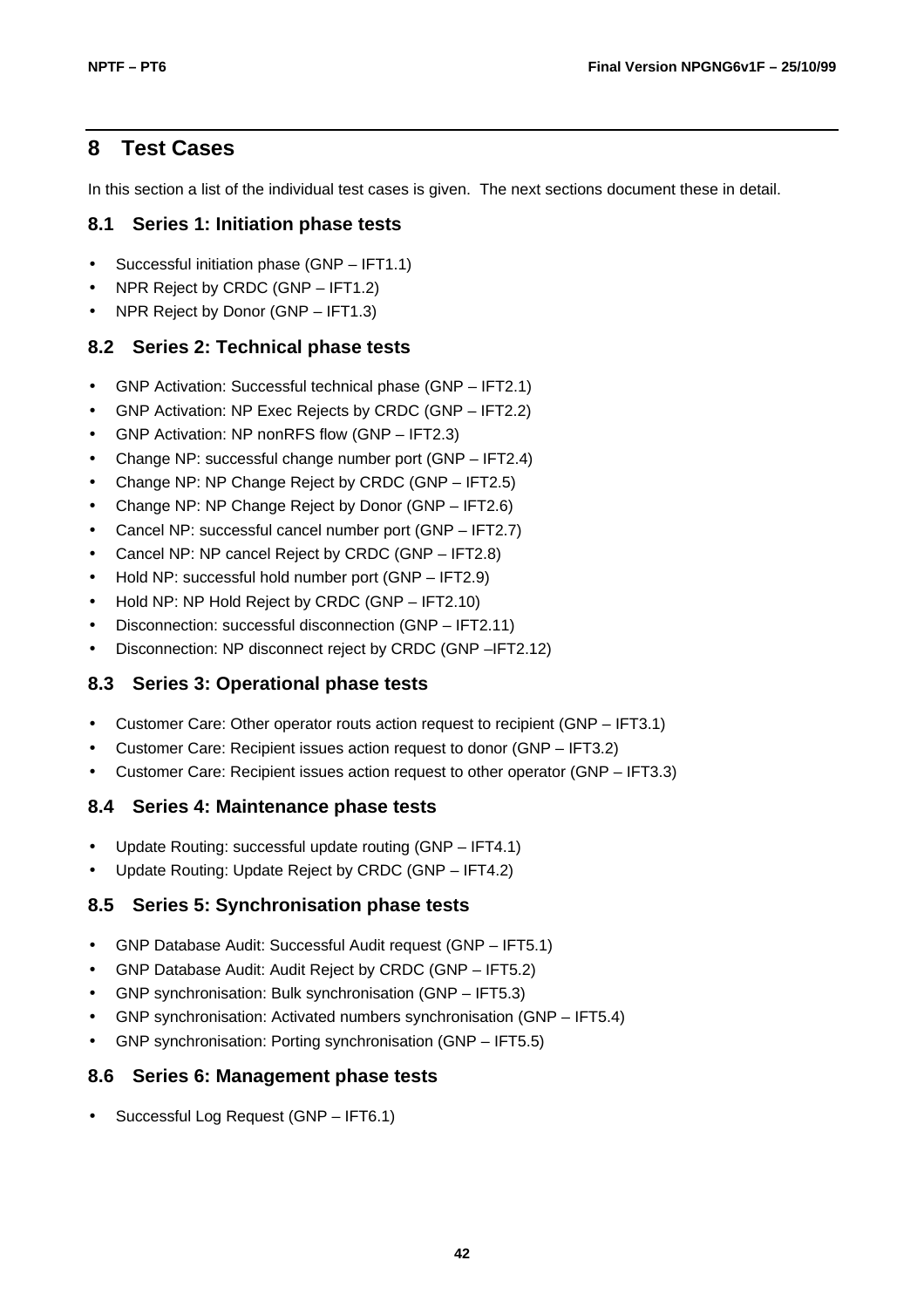# **9 Test descriptions for the Integrated Field Trial tests**

#### **9.1 General comments**

All tests described in this document are to be performed on the live network(s). At each test step where the network is touched this needs to be executed as such compliant to the PT2 requirements (see reference [3]).

# **9.2 Legend to the Test Description form**

| <b>Test identifier</b>               | and a numeric part. | Unique identifier for a test case. The identifier consists of an alphanumeric part                                                                                                                             |
|--------------------------------------|---------------------|----------------------------------------------------------------------------------------------------------------------------------------------------------------------------------------------------------------|
|                                      |                     | The alphanumeric part identifies the type of test:                                                                                                                                                             |
|                                      | NGNP:               | Non-geographic Number Portability Test                                                                                                                                                                         |
|                                      | GNP:                | Geographic Number Portability Test                                                                                                                                                                             |
|                                      | TP:                 | <b>Technical Prototype Test</b>                                                                                                                                                                                |
|                                      | FT:                 | <b>Field Test</b>                                                                                                                                                                                              |
|                                      | IFT:                | <b>Integrated Field Trial Test</b>                                                                                                                                                                             |
| Type of Test                         | See above           |                                                                                                                                                                                                                |
| Priority                             |                     | DNA: Deviation Not Allowed. When this test is to be executed, the execution<br>will be performed exactly as described.                                                                                         |
|                                      | $\cdots$            |                                                                                                                                                                                                                |
| Version                              | version number.     | Version of the test description. Every change to the description will upgrade the                                                                                                                              |
| Date                                 |                     | Date of the last update of the test description.                                                                                                                                                               |
| Reference to require-<br>ments       |                     | Reference to the requirements under test in this test case.                                                                                                                                                    |
| Test summary                         |                     | Short description of the test to be performed. What needs to be tested?                                                                                                                                        |
| Initial conditions                   |                     | Conditions to be met before the test can be executed.                                                                                                                                                          |
| Constraints                          |                     | Conditions that make the execution of this test impossible.                                                                                                                                                    |
| Checks to be performed               |                     | Items to be checked during test execution.                                                                                                                                                                     |
| Verdict criteria                     |                     | Criteria that determine whether a test passes or fails.                                                                                                                                                        |
| Comments and obser-<br>vations       |                     | In this field, parameters that have to be checked during test execution are identi-<br>fied. This field will also mention if the network is touched for this test. This is<br>referred to as "network impact". |
| Detailed Test Informa-<br>tion       |                     | Contains information on the expected message sequences.                                                                                                                                                        |
| <b>Expected messages</b><br>contents |                     | Description of the contents of some message parameters.                                                                                                                                                        |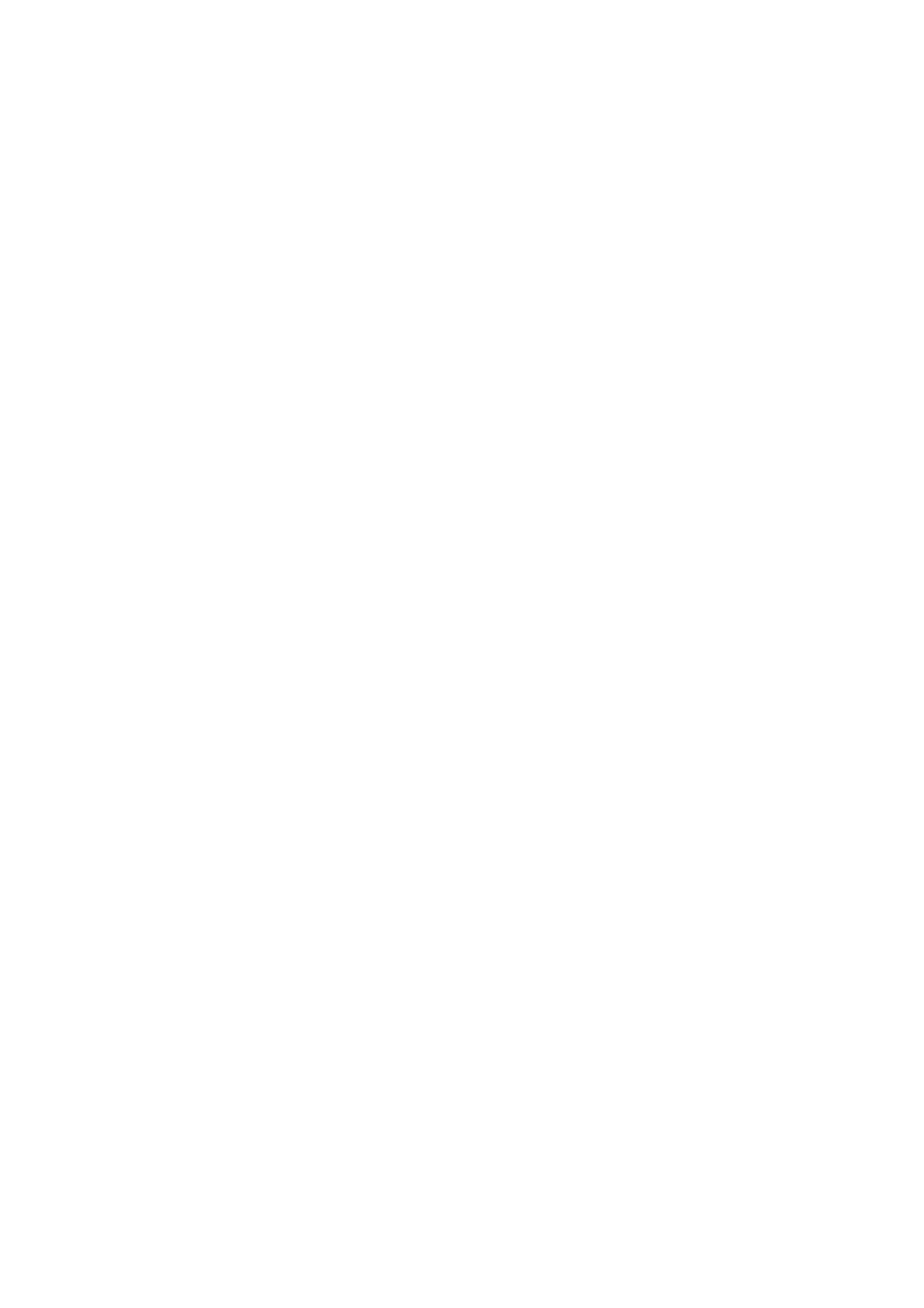# **9.3 Integrated Field Trial tests**

This section lists all the tests used for the integrated field trial.

# **9.3.1 GNP – IFT1.1**

| Test identifier: GNP - IFT1.1                                                                                                                                                                                                                 |
|-----------------------------------------------------------------------------------------------------------------------------------------------------------------------------------------------------------------------------------------------|
|                                                                                                                                                                                                                                               |
| Type of Test: Geographic Number Portability: Integrated Field Trial: test case nr.: 1.1.                                                                                                                                                      |
| <b>Priority: DNA (Deviation Not Allowed)</b>                                                                                                                                                                                                  |
| Version: 1.0<br>Date: 30-Aug-99                                                                                                                                                                                                               |
| <b>Configuration: NA</b>                                                                                                                                                                                                                      |
| Reference to requirements: See reference [4]                                                                                                                                                                                                  |
| <b>Test summary:</b>                                                                                                                                                                                                                          |
| Subscriber requests service from the recipient operator and makes a valid request to port his tele-<br>phone number. Recipient requests number from central database and receives a positive confir-<br>mation. Test of the initiation phase. |
| <b>Initial conditions:</b>                                                                                                                                                                                                                    |
| Customer has service from a donor operator (D). No reject reasons from the donor apply to the<br>service of the customer.                                                                                                                     |
| <b>Constraints:</b>                                                                                                                                                                                                                           |
| None                                                                                                                                                                                                                                          |
| Check to be performed:                                                                                                                                                                                                                        |
| 1. Customer requests service from R (different from D) and requests to port his number to R.                                                                                                                                                  |
| R identifies data elements needed to make request (routing code, NP due date, donor ID, re-<br>2.<br>cipient ID).                                                                                                                             |
| R issues NPR to CRDC.<br>3.                                                                                                                                                                                                                   |
| CHECK A: verify by CRDC that NPR is a valid request.<br>4.                                                                                                                                                                                    |
| CRDC processes request and acknowledges NPR.<br>5.                                                                                                                                                                                            |
| CHECK B: verify and measure by recipient the delay between NPR and NPR acknowledgement<br>6.<br>and checks if serial number is supplied by CRDC.                                                                                              |
| CRDC forwards request to donor.<br>7.                                                                                                                                                                                                         |
| Donor processes request and returns NPR-accept.<br>8.                                                                                                                                                                                         |
| CHECK C: check by CRDC if donor returns NPR accept.<br>9.                                                                                                                                                                                     |
| 10. CRDC forwards NPR accept to recipient.                                                                                                                                                                                                    |
| 11. CHECK D: check by recipient if NPR accept is forwarded to recipient. Measure delay between<br>NPR from recipient to CRDC and reply from CRDC to recipient. (T1 timer)                                                                     |
| Verdict criteria:                                                                                                                                                                                                                             |
| <b>CHECK A: YES</b><br>and                                                                                                                                                                                                                    |
| CHECK B: YES<br>and                                                                                                                                                                                                                           |
| CHECK C: YES<br>and                                                                                                                                                                                                                           |
| <b>CHECK D: YES</b>                                                                                                                                                                                                                           |
| Then: PASS                                                                                                                                                                                                                                    |
| Otherwise: FAIL                                                                                                                                                                                                                               |
| <b>Comments and Observations:</b>                                                                                                                                                                                                             |
| Record the measured timings (response time of CRDC and T1)                                                                                                                                                                                    |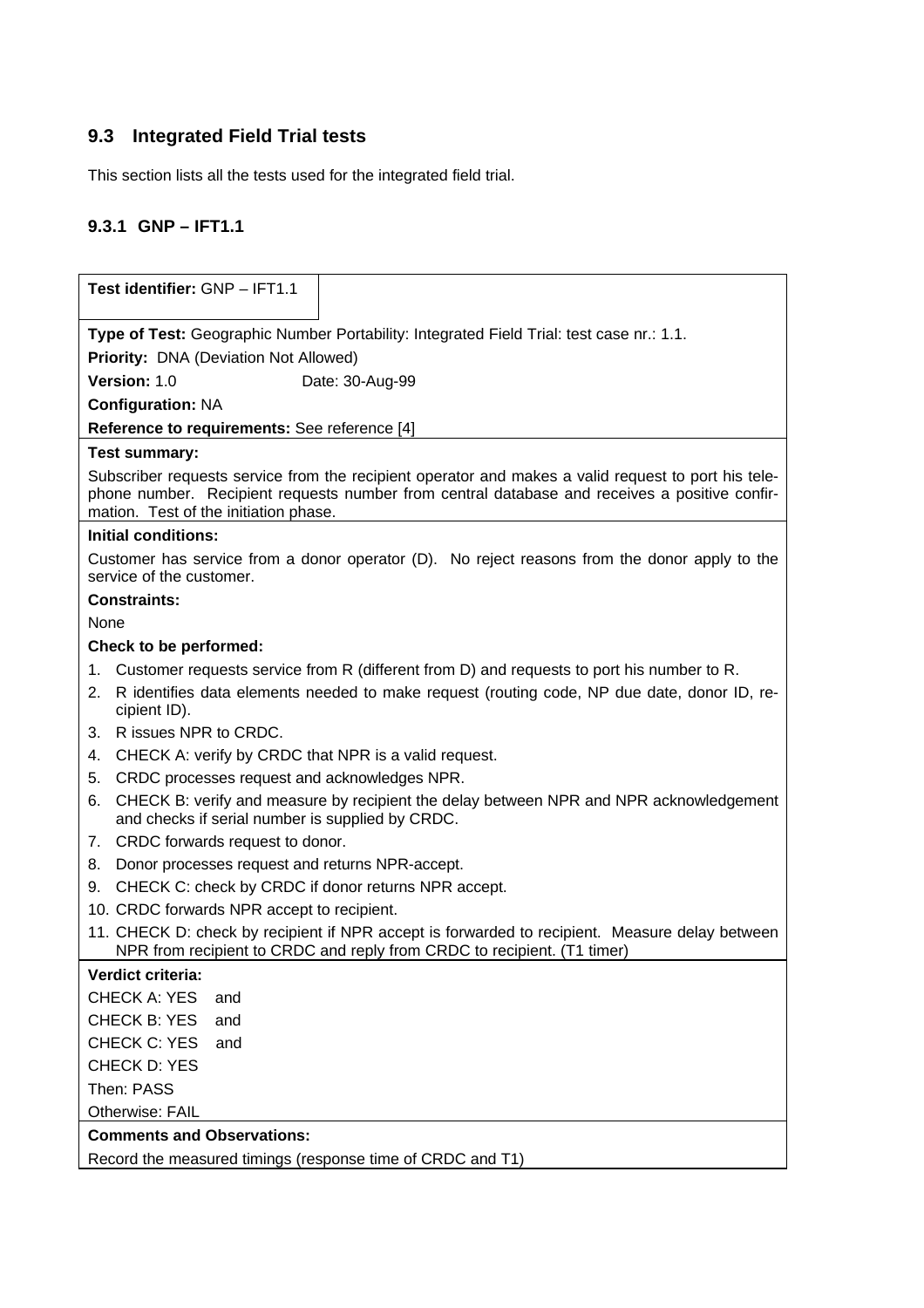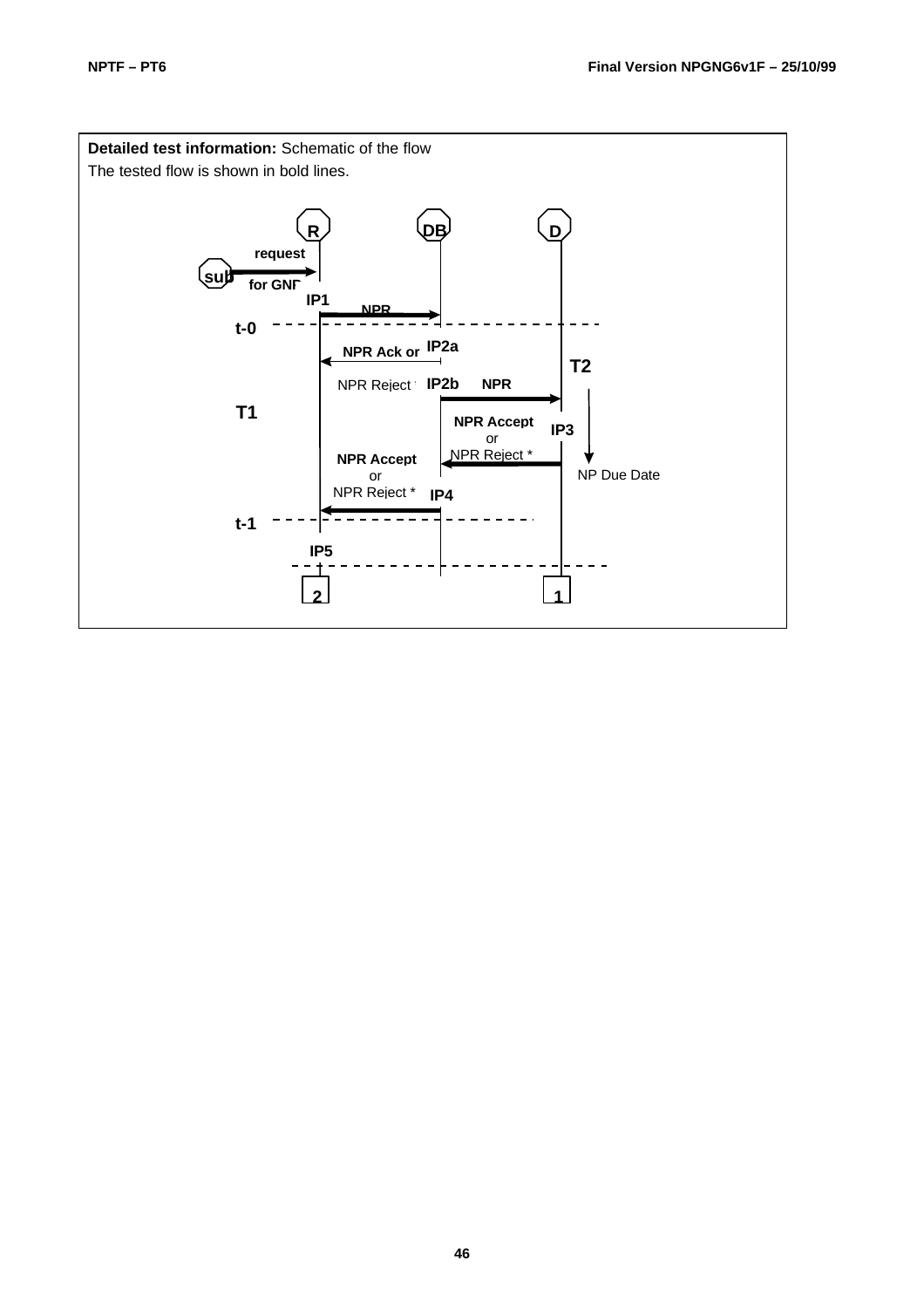# **9.3.2 GNP – IFT1.2**

|      | Test identifier: GNP - IFT1.2                                                                                                                                                                                                             |
|------|-------------------------------------------------------------------------------------------------------------------------------------------------------------------------------------------------------------------------------------------|
|      |                                                                                                                                                                                                                                           |
|      | Type of Test: Geographic Number Portability: Integrated Field Trial: test case nr.: 1.2.                                                                                                                                                  |
|      | <b>Priority: DNA (Deviation Not Allowed)</b>                                                                                                                                                                                              |
|      | Version: 1.0<br>Date: 30-Aug-99                                                                                                                                                                                                           |
|      | <b>Configuration: NA</b>                                                                                                                                                                                                                  |
|      | Reference to requirements: See reference [4]                                                                                                                                                                                              |
|      | <b>Test summary:</b>                                                                                                                                                                                                                      |
|      | Subscriber requests service from the recipient operator and makes a valid request to port his tele-<br>phone number. Recipient requests number from central database and receives a negative re-<br>sponse. Test of the initiation phase. |
|      | Initial conditions:                                                                                                                                                                                                                       |
|      | Customer has service from a donor operator (D). No reject reasons from the donor apply to the<br>service of the customer.                                                                                                                 |
|      | <b>Constraints:</b>                                                                                                                                                                                                                       |
| None |                                                                                                                                                                                                                                           |
|      | Check to be performed:                                                                                                                                                                                                                    |
|      | 1. Customer requests service from R (different from D) and requests to port his number to R.                                                                                                                                              |
|      | 2. R identifies data elements needed to make request (routing code, NP due date, donor ID, re-<br>cipient ID). R makes a distinct error in one of the data elements. E.g. the NP due date is set to<br>the date of request.               |
|      | 3. R issues NPR to CRDC.                                                                                                                                                                                                                  |
| 4.   | CHECK A: verify by CRDC that NPR is a non-valid request.                                                                                                                                                                                  |
| 5.   | CRDC processes request and rejects NPR.                                                                                                                                                                                                   |
| 6.   | CHECK B: verify and measure by recipient the delay between NPR and NPR acknowledge-<br>ment.                                                                                                                                              |
|      | Verdict criteria:                                                                                                                                                                                                                         |
|      | CHECK A: YES<br>and                                                                                                                                                                                                                       |
|      | <b>CHECK B: YES</b>                                                                                                                                                                                                                       |
|      | Then: PASS                                                                                                                                                                                                                                |
|      | Otherwise: FAIL                                                                                                                                                                                                                           |
|      | <b>Comments and Observations:</b>                                                                                                                                                                                                         |
|      | Record the measured timings (response time of CRDC)                                                                                                                                                                                       |
|      |                                                                                                                                                                                                                                           |
|      |                                                                                                                                                                                                                                           |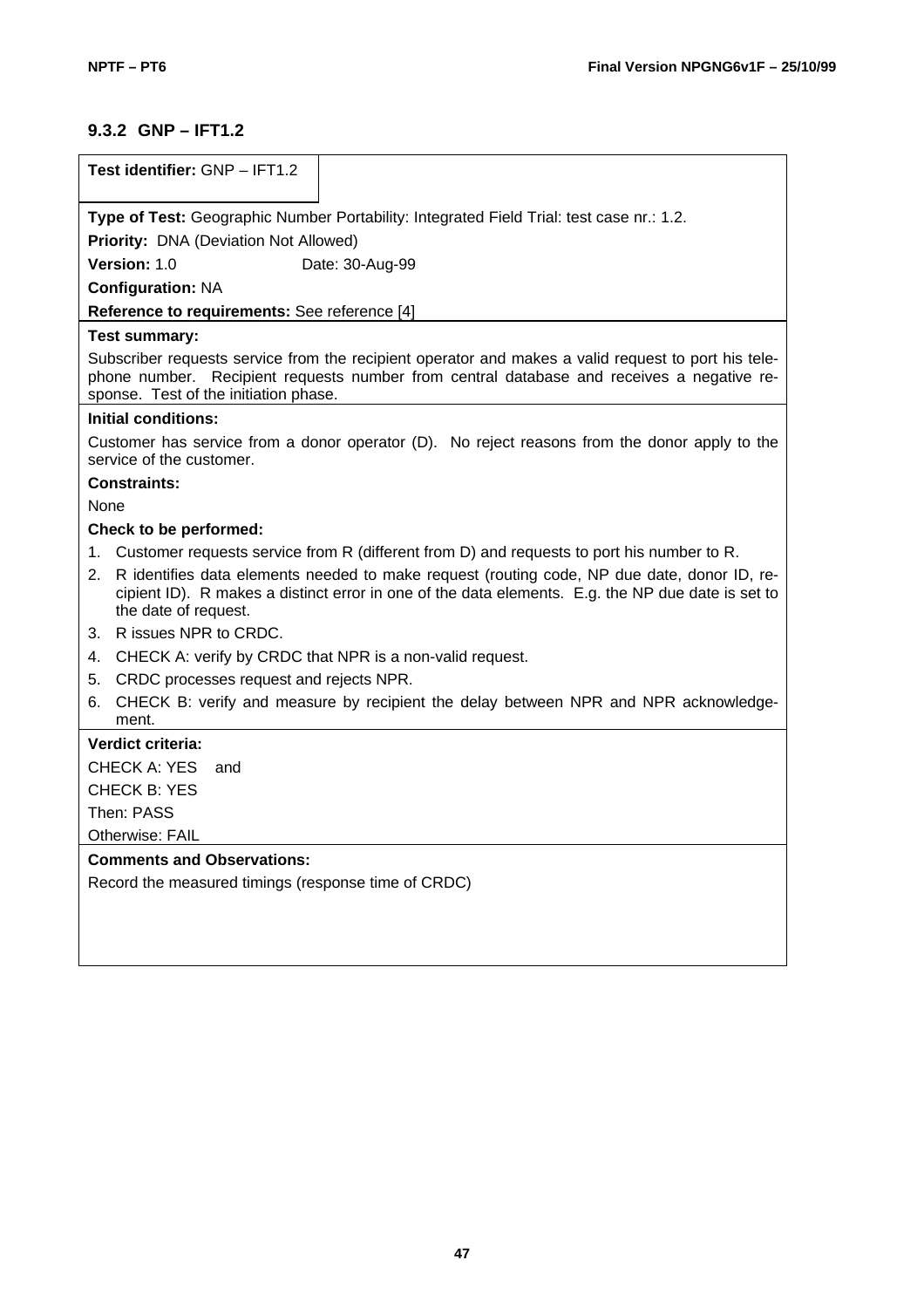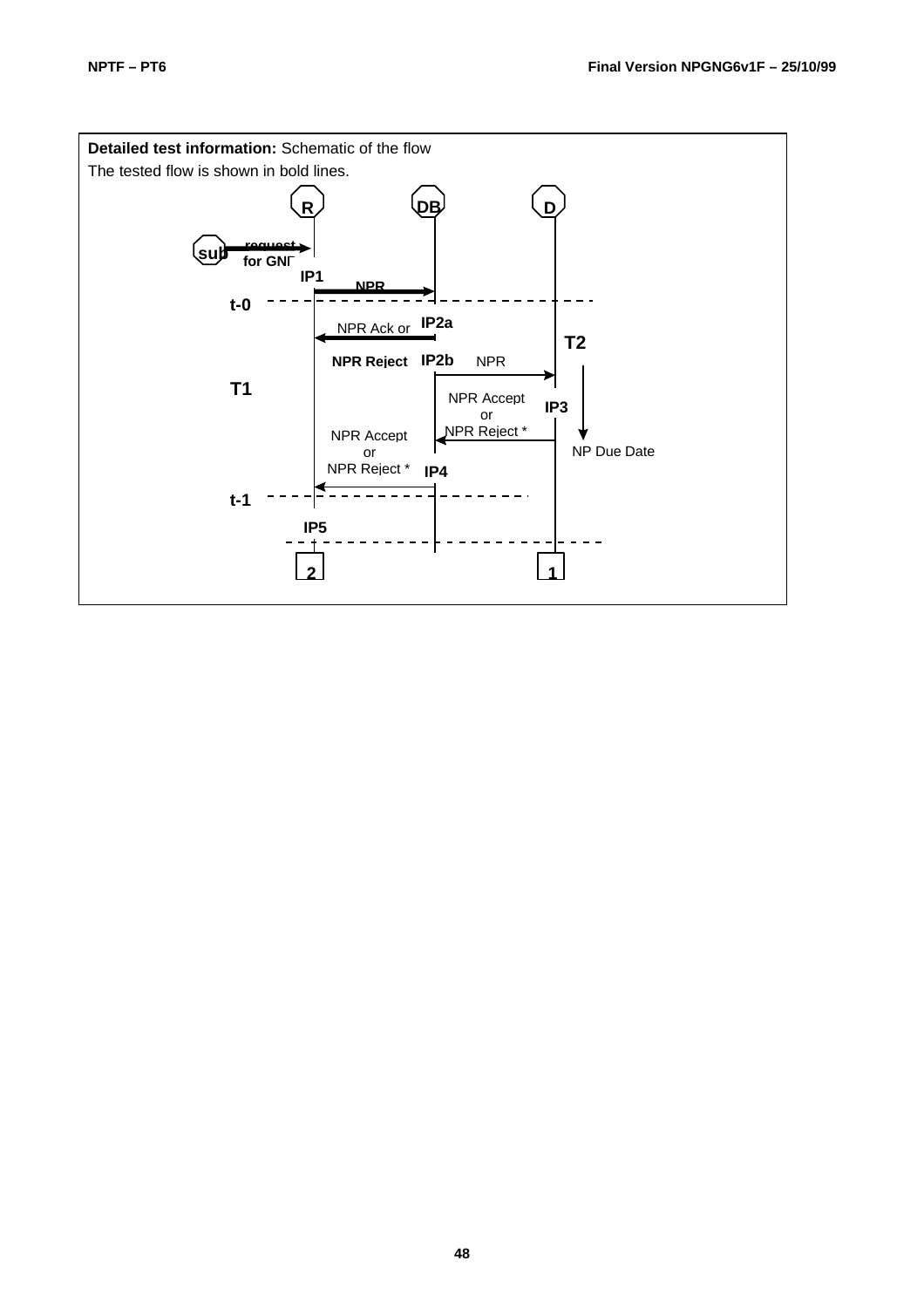# **9.3.3 GNP – IFT1.3**

| Test identifier: GNP - IFT1.3                                                                                                                                             |
|---------------------------------------------------------------------------------------------------------------------------------------------------------------------------|
| Type of Test: Geographic Number Portability: Integrated Field Trial: test case nr.: 1.3.                                                                                  |
| <b>Priority: DNA (Deviation Not Allowed)</b>                                                                                                                              |
| Version: 1.0<br>Date: 30-Aug-99                                                                                                                                           |
| <b>Configuration: NA</b>                                                                                                                                                  |
| Reference to requirements: See reference [4]                                                                                                                              |
| Test summary:                                                                                                                                                             |
| Subscriber requests service from the recipient operator and makes a valid request to port his tele-                                                                       |
| phone number. Recipient requests number from central database and receives a negative re-<br>sponse due to a rejection by the donor. Test of the initiation phase.        |
| <b>Initial conditions:</b>                                                                                                                                                |
| Customer has service from a donor operator (D). A reject reason from the donor applies to the<br>service of the customer.                                                 |
| <b>Constraints:</b>                                                                                                                                                       |
| None                                                                                                                                                                      |
| Check to be performed:                                                                                                                                                    |
| Customer requests service from R (different from D) and requests to port his number to R.<br>1.                                                                           |
| R identifies data elements needed to make request (routing code, NP due date, donor ID, re-<br>2.<br>cipient ID).                                                         |
| 3. R issues NPR to CRDC.                                                                                                                                                  |
| CHECK A: verify by CRDC that NPR is a non-valid request.<br>4.                                                                                                            |
| CRDC processes request and acknowledges the NPR.<br>5.                                                                                                                    |
| CHECK B: verify and measure by recipient the delay between NPR and NPR acknowledge-<br>6.<br>ment.                                                                        |
| 7. CRDC forwards request to donor.                                                                                                                                        |
| Donor processes request and returns NPR-reject (e.g. non-valid number)<br>8.                                                                                              |
| CHECK C: check by CRDC if donor returns NPR-reject.<br>9.                                                                                                                 |
| 10. CRDC forwards NPR-reject to recipient.                                                                                                                                |
| 11. CHECK D: check by recipient if NPR-reject is forwarded to recipient. Measure delay between<br>NPR from recipient to CRDC and reply from CRDC to recipient. (T1 timer) |
| Verdict criteria:                                                                                                                                                         |
| <b>CHECK A: YES</b><br>and                                                                                                                                                |
| <b>CHECK B: YES</b><br>and                                                                                                                                                |
| <b>CHECK C: YES</b><br>and                                                                                                                                                |
| <b>CHECK D: YES</b>                                                                                                                                                       |
| Then: PASS                                                                                                                                                                |
| Otherwise: FAIL                                                                                                                                                           |
| <b>Comments and Observations:</b>                                                                                                                                         |
| Record the measured timings (response time of CRDC and T1)                                                                                                                |
|                                                                                                                                                                           |
|                                                                                                                                                                           |
|                                                                                                                                                                           |
|                                                                                                                                                                           |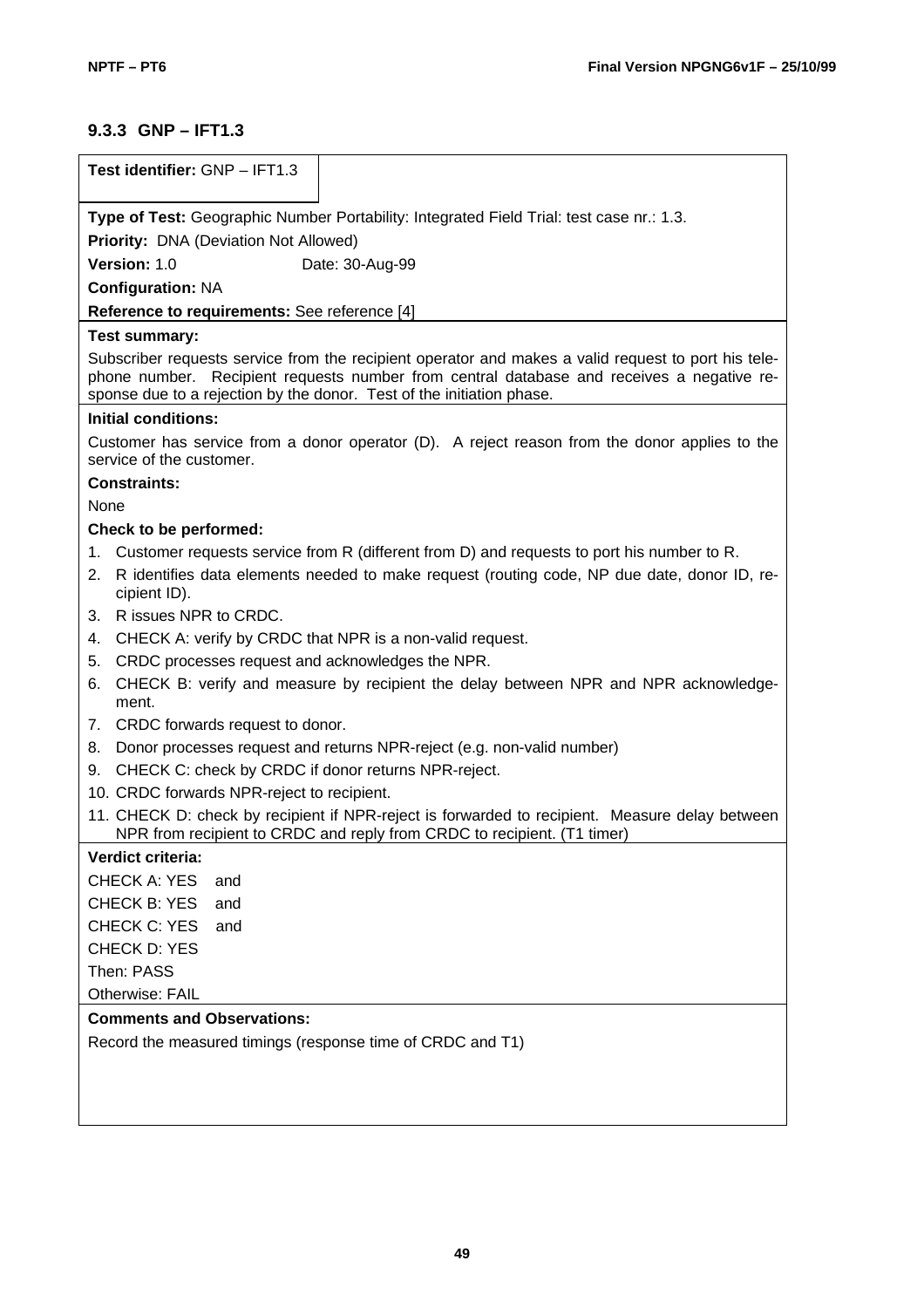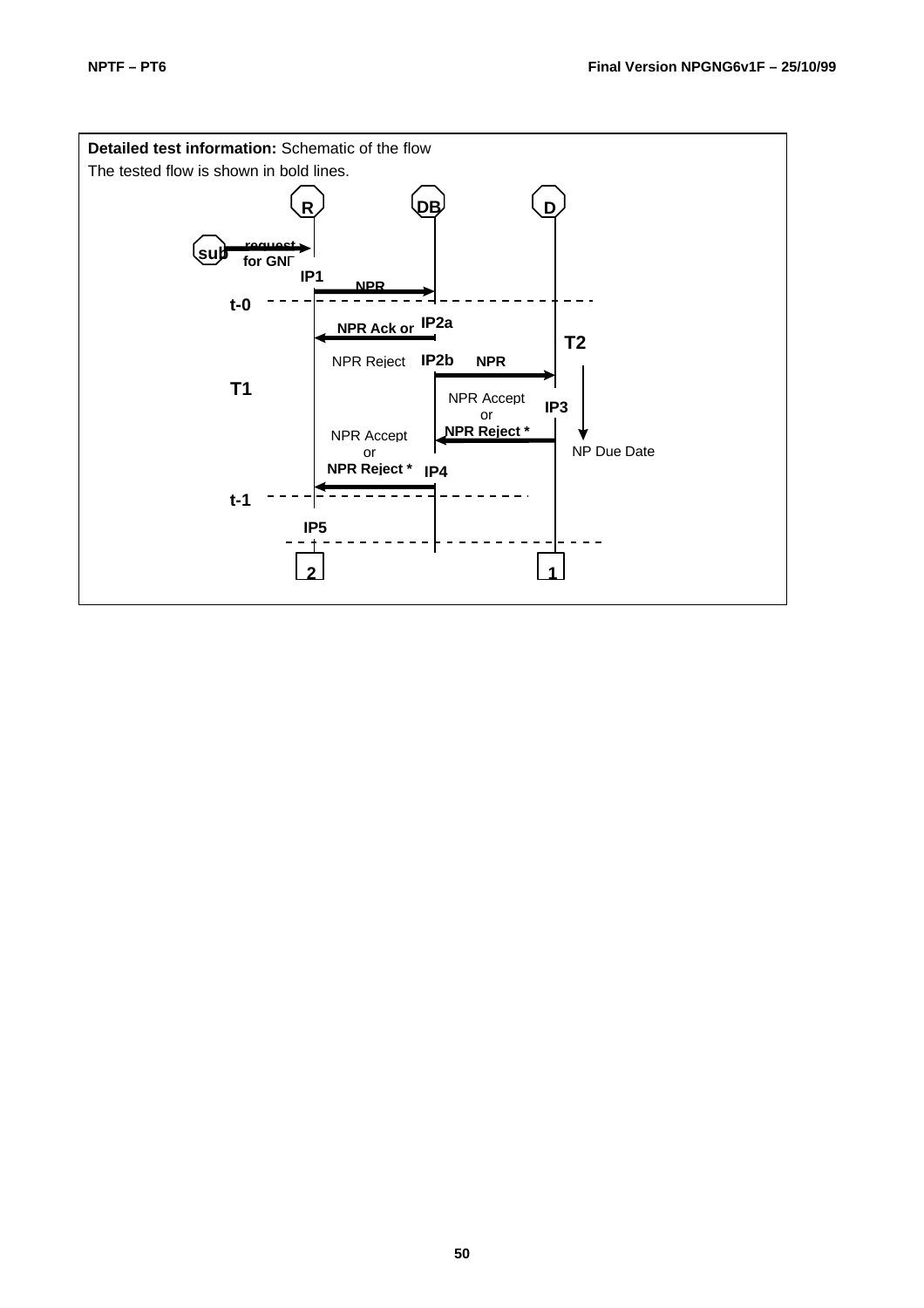# **9.3.4 GNP – IFT2.1**

| Test identifier: GNP - IFT2.1                                                                                                                                                          |
|----------------------------------------------------------------------------------------------------------------------------------------------------------------------------------------|
| Type of Test: Geographic Number Portability: Integrated Field Trial: test case nr.: 2.1.                                                                                               |
| Priority: DNA (Deviation Not Allowed)                                                                                                                                                  |
| Version: 1.0<br>Date: 30-Aug-99                                                                                                                                                        |
| <b>Configuration: NA</b>                                                                                                                                                               |
| Reference to requirements: See reference [4]                                                                                                                                           |
| <b>Test summary:</b>                                                                                                                                                                   |
| GNP activation as part of the technical phase. The activation is successful.                                                                                                           |
| <b>Initial conditions:</b>                                                                                                                                                             |
| Customer has service from a donor operator (D). A successful initiation phase has been com-<br>pleted. Recipient has completed his work and is ready to ask for NP Exec.               |
| <b>Constraints:</b>                                                                                                                                                                    |
| None                                                                                                                                                                                   |
| Check to be performed:                                                                                                                                                                 |
| Recipient identifies all data elements needed to make the execute request.<br>1.                                                                                                       |
| Recipient issues the NP Exec instruction to the CRDC.<br>2.                                                                                                                            |
| CHECK A: verify by CRDC that NP Exec is a valid request.<br>3.                                                                                                                         |
| CRDC processes the request and forwards the NP Exec to the donor.<br>4.                                                                                                                |
| Donor processes the request and returns a NP Ready message.<br>5.                                                                                                                      |
| CHECK B: CRDC verifies if donor returns the NP Ready message.<br>6.                                                                                                                    |
| CRDC processes the message and forwards it to the recipient.<br>7.                                                                                                                     |
| CHECK C: Recipient verifies the NP Ready message and measures the timing between his NP<br>8.<br>Exec request and the NP Ready message (Timer T3)                                      |
| Recipient then performs the network tests (which are successful in this test).<br>9.                                                                                                   |
| 10. Recipient issues a NP RFS message to the CRDC.                                                                                                                                     |
| 11. CHECK D: CRDC verifies that the NP RFS is a valid request and measures the timing between<br>the NP Ready message it forwarded to the Recipient and the NP RFS message (Timer T4). |
| 12. CRDC broadcasts the NP RFS message to all identified operators.                                                                                                                    |
| 13. CHECK E: Donor verifies that he received the NP RFS broadcast                                                                                                                      |
| 14. CHECK F: Other operator verifies that he received the NP RFS broadcast.                                                                                                            |
| 15. Donor processes the NP RFS broadcast and issues a NP Activated message. Other operator<br>processes the NP RFS broadcast and issues a NP Activated message.                        |
| 16. CHECK G: CRDC verifies the NP Activated messages.                                                                                                                                  |
| Verdict criteria:                                                                                                                                                                      |
| <b>CHECK A: YES</b><br>and                                                                                                                                                             |
| <b>CHECK B: YES</b><br>and                                                                                                                                                             |
| <b>CHECK C: YES</b><br>and                                                                                                                                                             |
| CHECK D: YES<br>and                                                                                                                                                                    |
| <b>CHECK E: YES</b><br>and                                                                                                                                                             |
| <b>CHECK F: YES</b><br>and                                                                                                                                                             |
| <b>CHECK G: YES</b>                                                                                                                                                                    |
| Then: PASS                                                                                                                                                                             |
| Otherwise: FAIL                                                                                                                                                                        |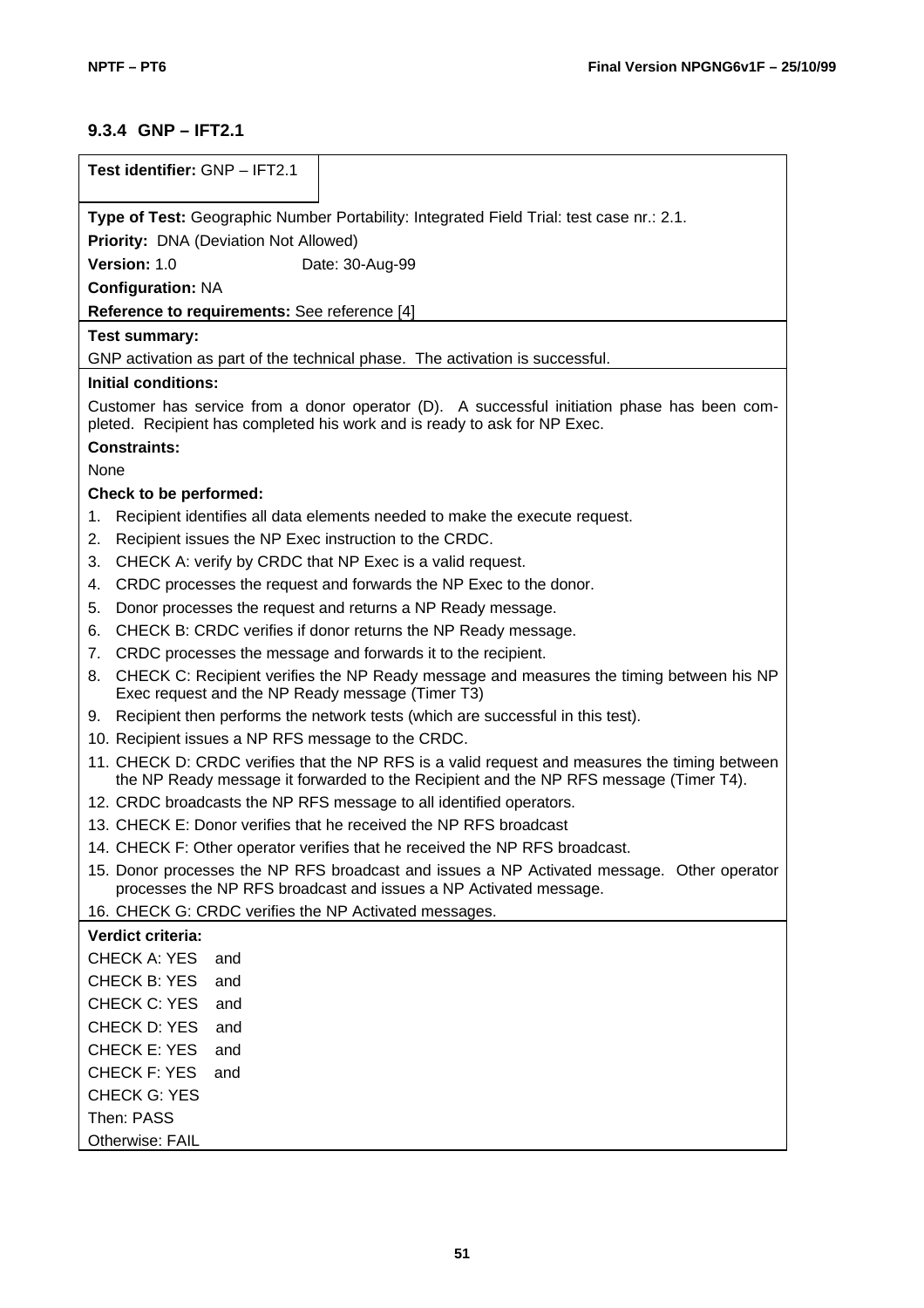#### **Comments and Observations:**

Record the measured timings (response time of CRDC and timers T3 and T4).

This test has network impact.

In step 9 the recipient performs RFS tests. These include at least three tests:

- An outbound call (call originating from the installed number). This test can already have been done prior to step 1.
- An inbound call originated in the recipient's network. This can be limited to one test in case of homogenous routing in the recipient's network, or through a series of tests originating from different areas in his network. This test can already have been done prior to step 1.
- An inbound call originated in another network. This can be the donor network, a transit network, or another domestic or foreign network. The purpose of this test is to verify that onward routing is properly installed in the donor network. This implies that the originating network used for this test is not aware of the ongoing porting process, as could be the case when different operators are affiliated or share IN-infrastructure.

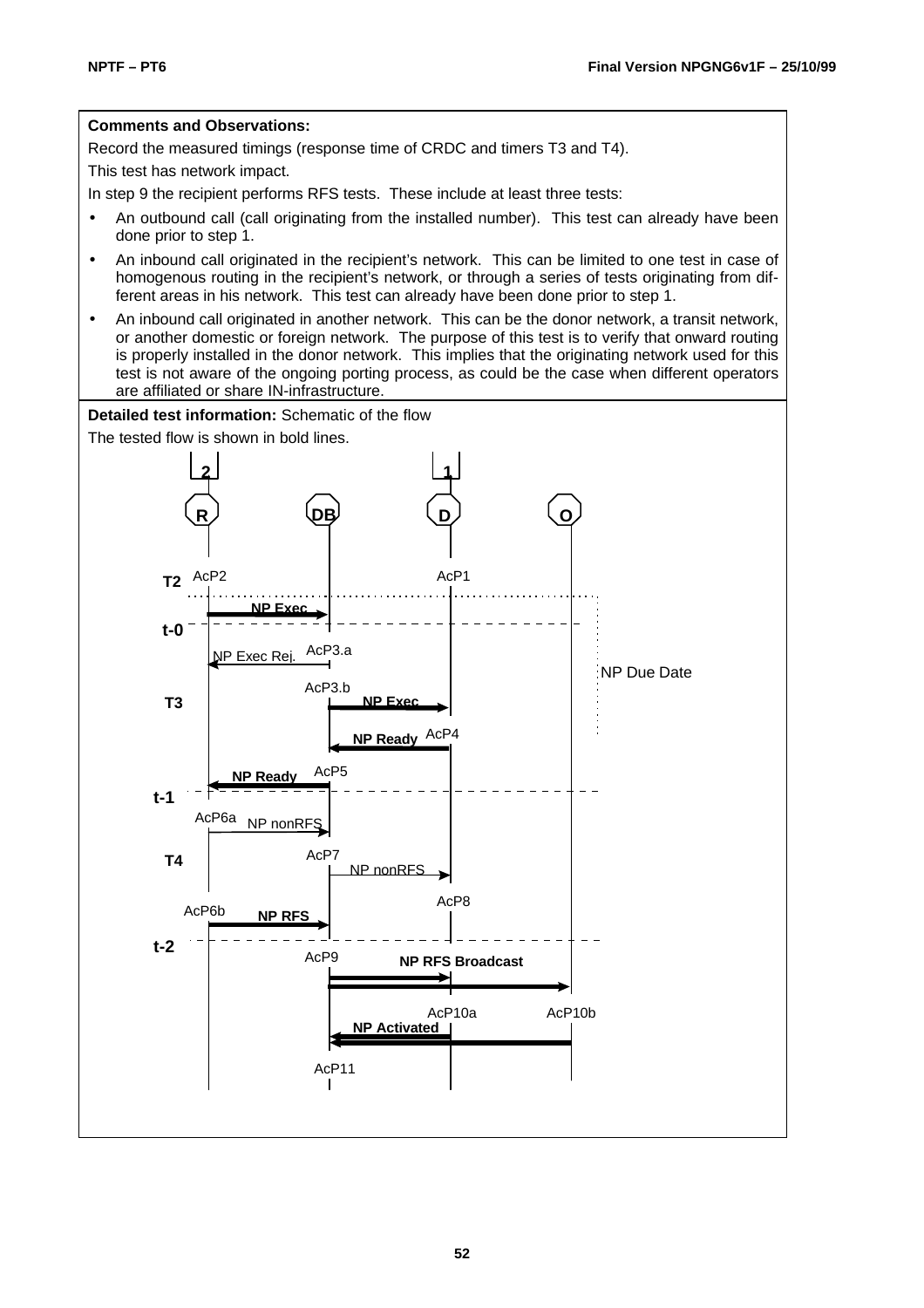# **9.3.5 GNP – IFT2.2**

| Test identifier: GNP - IFT2.2                                                                                                                                                  |
|--------------------------------------------------------------------------------------------------------------------------------------------------------------------------------|
| Type of Test: Geographic Number Portability: Integrated Field Trial: test case nr.: 2.2.                                                                                       |
| <b>Priority: DNA (Deviation Not Allowed)</b>                                                                                                                                   |
| Version: 1.0<br>Date: 30-Aug-99                                                                                                                                                |
| <b>Configuration: NA</b>                                                                                                                                                       |
| Reference to requirements: See reference [4]                                                                                                                                   |
| Test summary:                                                                                                                                                                  |
| GNP activation as part of the technical phase. The activation request (NP Exec) is rejected by the<br>CRDC.                                                                    |
| <b>Initial conditions:</b>                                                                                                                                                     |
| Customer has service from a donor operator (D). A successful initiation phase has been com-<br>pleted. Recipient has completed his work and is ready to ask for NP Exec.       |
| <b>Constraints:</b>                                                                                                                                                            |
| None                                                                                                                                                                           |
| Check to be performed:                                                                                                                                                         |
| Recipient identifies all data elements needed to make the execute request and injects a viola-<br>1.<br>tion (NP Exec is issued prior to the due date of the NPR)              |
| Recipient issues the NP Exec instruction to the CRDC.<br>2.                                                                                                                    |
| CHECK A: verify by CRDC that NP Exec is a non-valid request.<br>3.                                                                                                             |
| CRDC processes the request and returns the NP Exec Reject message to the recipient.<br>4.                                                                                      |
| CHECK B: Recipient verifies that the NP Exec Reject message is a valid message and meas-<br>5.<br>ures the timing between issuing the NP Exec and the NP Exec Reject messages. |
| Verdict criteria:                                                                                                                                                              |
| CHECK A: YES<br>and                                                                                                                                                            |
| <b>CHECK B: YES</b>                                                                                                                                                            |
| Then: PASS                                                                                                                                                                     |
| <b>Otherwise: FAIL</b>                                                                                                                                                         |
| <b>Comments and Observations:</b>                                                                                                                                              |
| Record the measured timings (response time of CRDC)                                                                                                                            |
|                                                                                                                                                                                |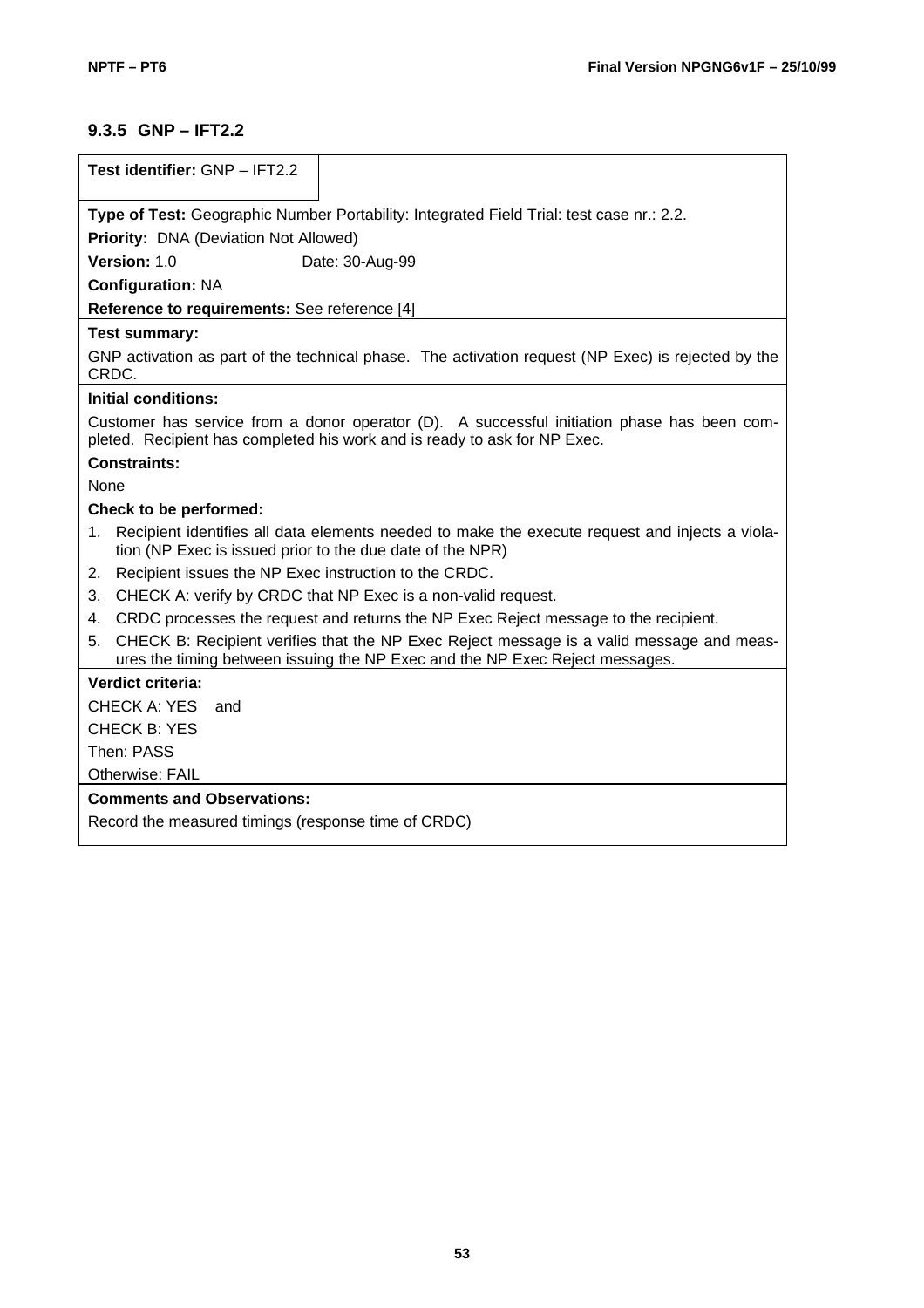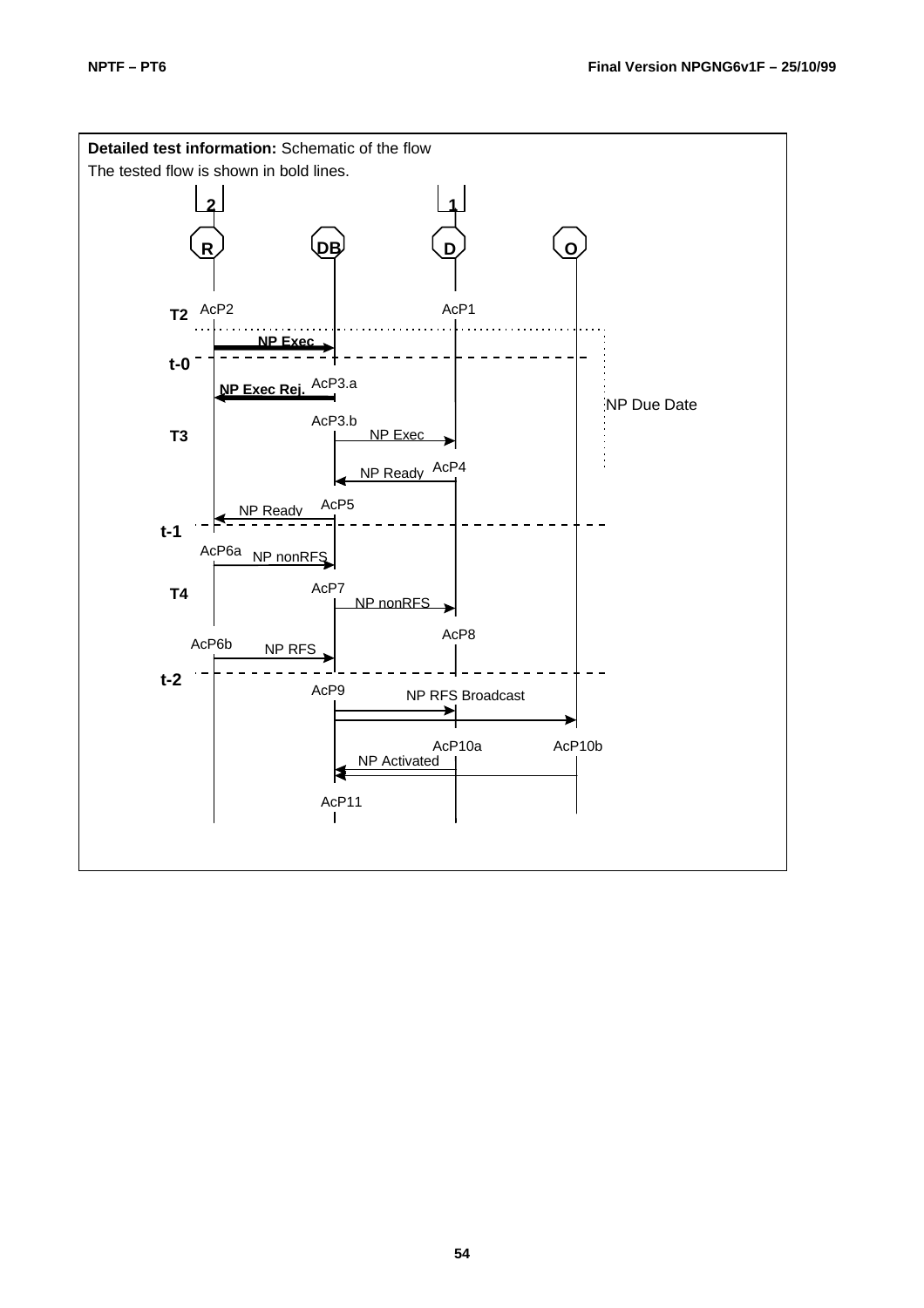# **9.3.6 GNP – IFT2.3**

| Test identifier: GNP - IFT2.3                                                                                                                                                                     |
|---------------------------------------------------------------------------------------------------------------------------------------------------------------------------------------------------|
| Type of Test: Geographic Number Portability: Integrated Field Trial: test case nr.: 2.3.                                                                                                          |
| <b>Priority: DNA (Deviation Not Allowed)</b>                                                                                                                                                      |
| Version: 1.0<br>Date: 30-Aug-99                                                                                                                                                                   |
| <b>Configuration: NA</b>                                                                                                                                                                          |
| Reference to requirements: See reference [4]                                                                                                                                                      |
| <b>Test summary:</b>                                                                                                                                                                              |
| GNP activation as part of the technical phase. The activation is not successful after testing by the<br>recipient and NP nonRFS needs to be issued.                                               |
| <b>Initial conditions:</b>                                                                                                                                                                        |
| Customer has service from a donor operator (D). A successful initiation phase has been com-<br>pleted. Recipient has completed his work and is ready to ask for NP Exec.                          |
| <b>Constraints:</b>                                                                                                                                                                               |
| None                                                                                                                                                                                              |
| Check to be performed:                                                                                                                                                                            |
| Recipient identifies all data elements needed to make the execute request.<br>1.                                                                                                                  |
| Recipient issues the NP Exec instruction to the CRDC.<br>2.                                                                                                                                       |
| CHECK A: verify by CRDC that NP Exec is a valid request.<br>3.                                                                                                                                    |
| CRDC processes the request and forwards the NP Exec to the donor.<br>4.                                                                                                                           |
| Donor processes the request and returns a NP Ready message.<br>5.                                                                                                                                 |
| CHECK B: CRDC verifies if donor returns the NP Ready message.<br>6.<br>CRDC processes the message and forwards it to the recipient.<br>7.                                                         |
| CHECK C: Recipient verifies the NP Ready message and measures the timing between his NP<br>8.                                                                                                     |
| Exec request and the NP Ready message (Timer T3)                                                                                                                                                  |
| 9. Recipient then performs the network tests (which are failing in this test).                                                                                                                    |
| 10. Recipient issues a NP nonRFS message to the CRDC.                                                                                                                                             |
| 11. CHECK D: CRDC verifies that the NP nonRFS is a valid request and measures the timing be-<br>tween the NP Ready message it forwarded to the Recipient and the NP nonRFS message<br>(Timer T4). |
| 12. CRDC broadcasts the NP nonRFS message to the donor                                                                                                                                            |
| 13. CHECK E: Donor verifies that he received the NP nonRFS broadcast                                                                                                                              |
| 14. Recipient and donor make contact to resolve the problem (outside the CRDC)                                                                                                                    |
| 15. CHECK F: Recipient verifies that the Donor is participating in the problem solving effort                                                                                                     |
| 16. Recipient then performs the network tests (which are now successful). This test is aborted here<br>since the remainder of the process is covered by test GNP - IFT2.1 step 10 and further     |
| Verdict criteria:                                                                                                                                                                                 |
| <b>CHECK A: YES</b><br>and                                                                                                                                                                        |
| <b>CHECK B: YES</b><br>and                                                                                                                                                                        |
| CHECK C: YES<br>and                                                                                                                                                                               |
| CHECK D: YES<br>and                                                                                                                                                                               |
| <b>CHECK E: YES</b><br>and                                                                                                                                                                        |
| <b>CHECK F: YES</b>                                                                                                                                                                               |
| Then: PASS                                                                                                                                                                                        |
| Otherwise: FAIL                                                                                                                                                                                   |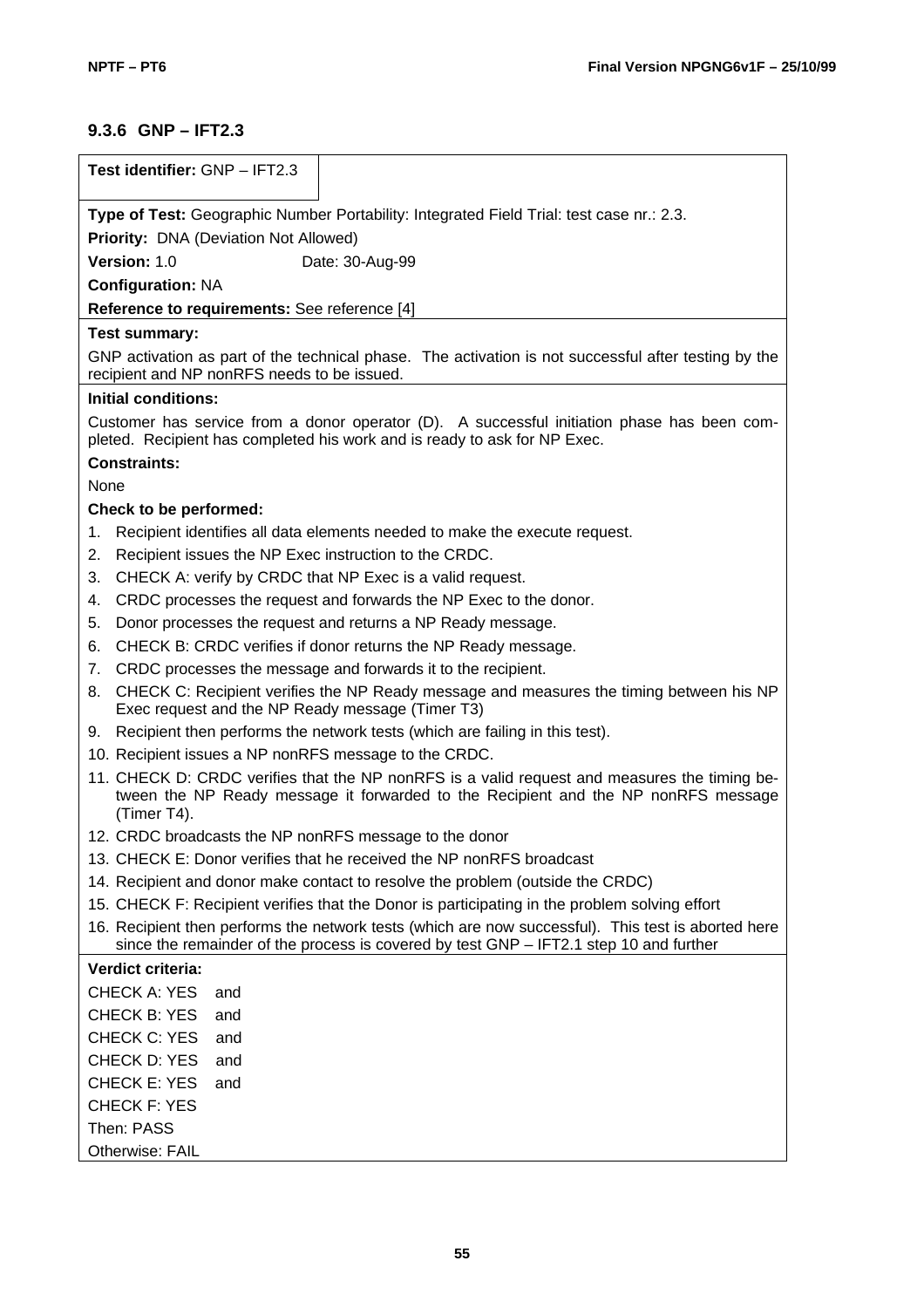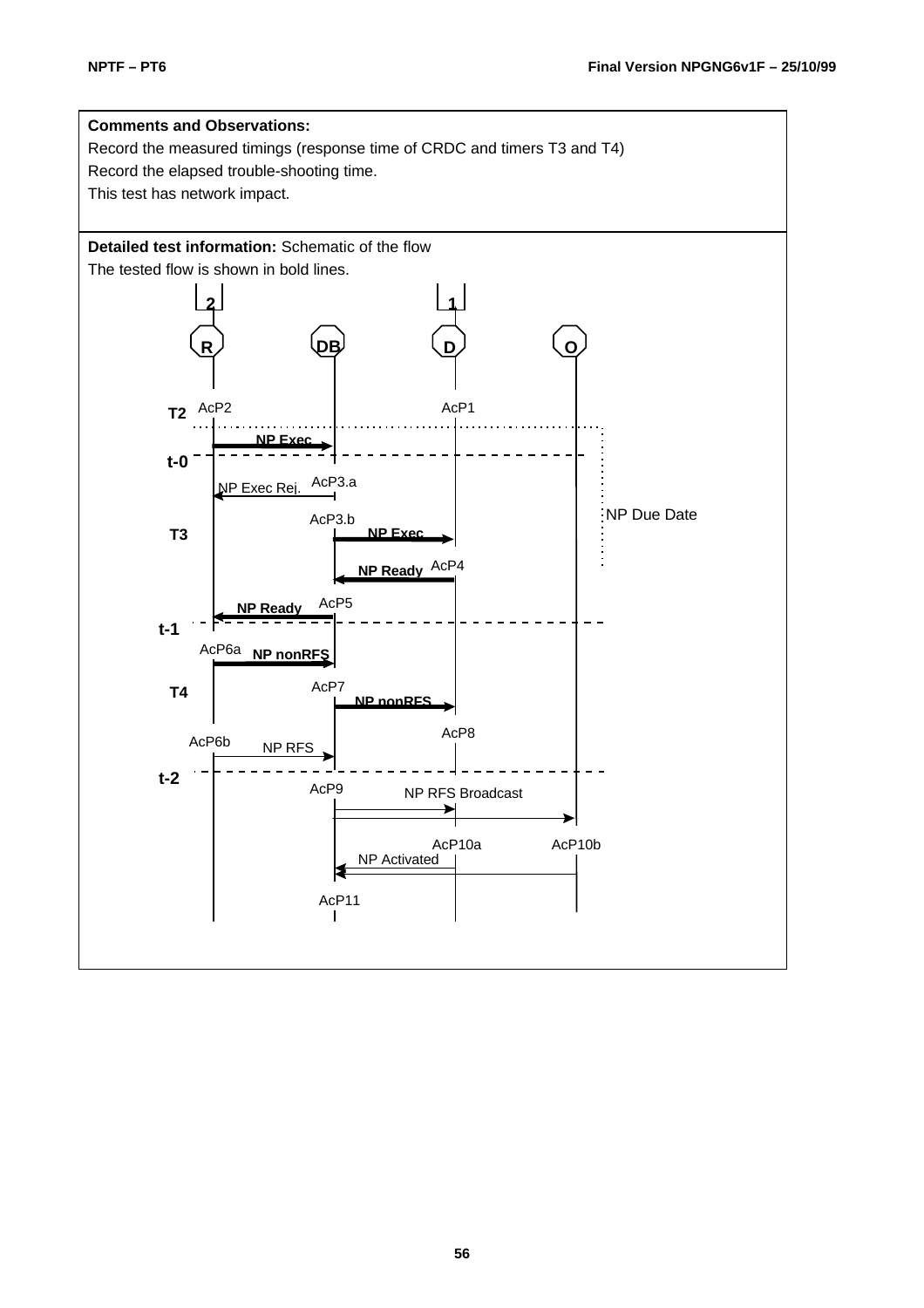## **9.3.7 GNP – IFT2.4**

| Test identifier: GNP - IFT2.4                                                                                             |
|---------------------------------------------------------------------------------------------------------------------------|
| Type of Test: Geographic Number Portability: Integrated Field Trial: test case nr.: 2.4.                                  |
| Priority: DNA (Deviation Not Allowed)                                                                                     |
| Version: 1.0<br>Date: 30-Aug-99                                                                                           |
| <b>Configuration: NA</b>                                                                                                  |
| Reference to requirements: See reference [4]                                                                              |
| <b>Test summary:</b>                                                                                                      |
| Recipient requests to change a NP-request that he issued correctly earlier on. Change request is<br>accepted.             |
| <b>Initial conditions:</b>                                                                                                |
| Recipient has issued a NPR and has received the NPR accept. The recipient has not yet sent the<br>NP Exec.                |
| <b>Constraints:</b>                                                                                                       |
| None                                                                                                                      |
| Check to be performed:                                                                                                    |
| Recipient issues NP change request, (e.g. requesting for a move of the due date further in the<br>$1_{\cdot}$<br>future). |
| 2. CHECK A by CRDC that the NP change request is a valid request.                                                         |
| CRDC processes the request and forwards the request to the donor.<br>3.                                                   |
| Donor processes the request and returns the NP Change Accept message.<br>4.                                               |
| CHECK B by CRDC that the NP Change Accept message is a valid message.<br>5.                                               |
| CRDC forwards the response to the recipient.<br>6.                                                                        |
| 7. CHECK C by recipient to verify that he received an NP Change Accept response.                                          |
| Verdict criteria:                                                                                                         |
| <b>CHECK A: YES</b><br>and                                                                                                |
| CHECK B: YES<br>and                                                                                                       |
| <b>CHECK C: YES</b>                                                                                                       |
| Then: PASS                                                                                                                |
| Otherwise: FAIL                                                                                                           |
| <b>Comments and Observations:</b>                                                                                         |
| Measure T1 timer                                                                                                          |
|                                                                                                                           |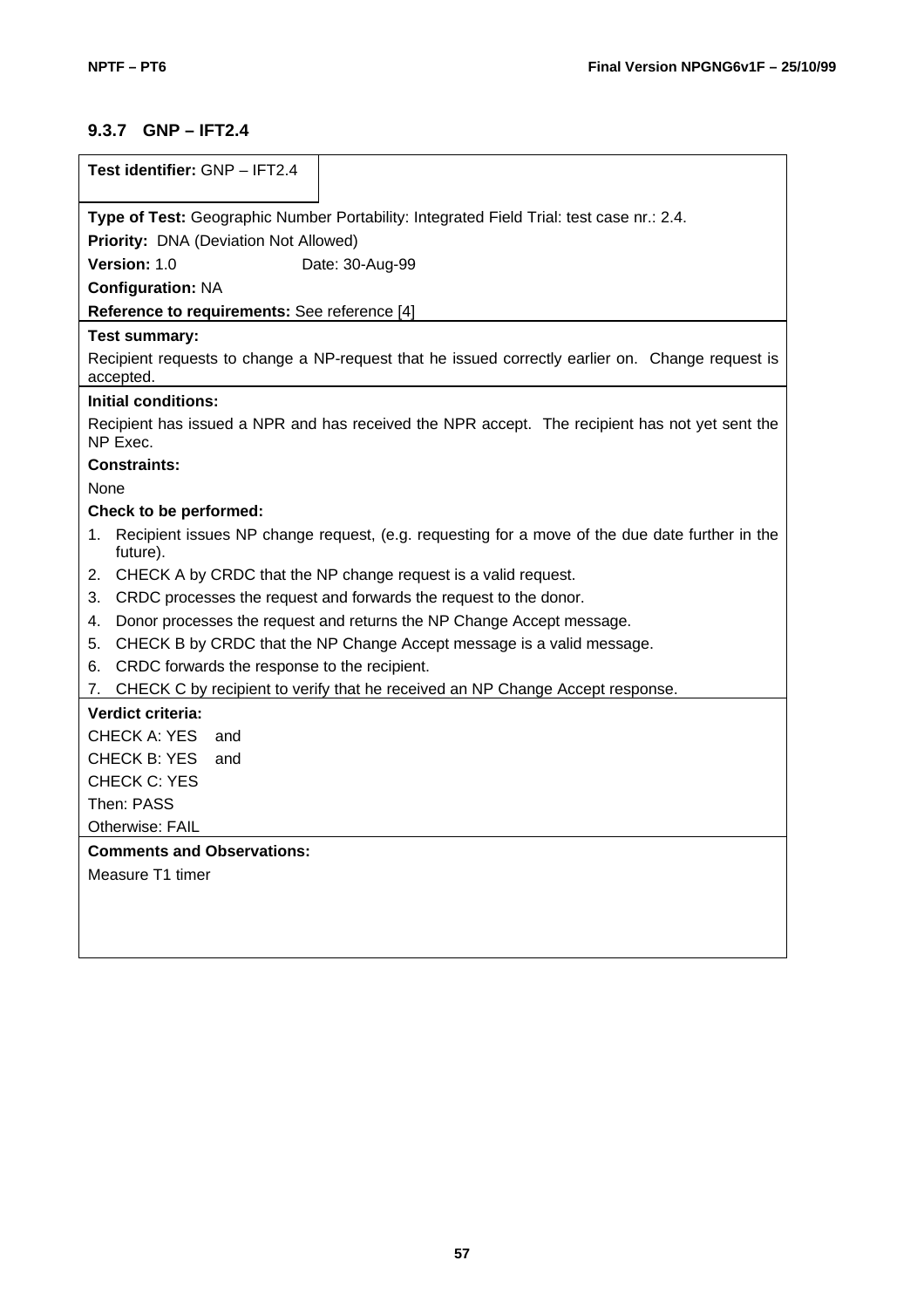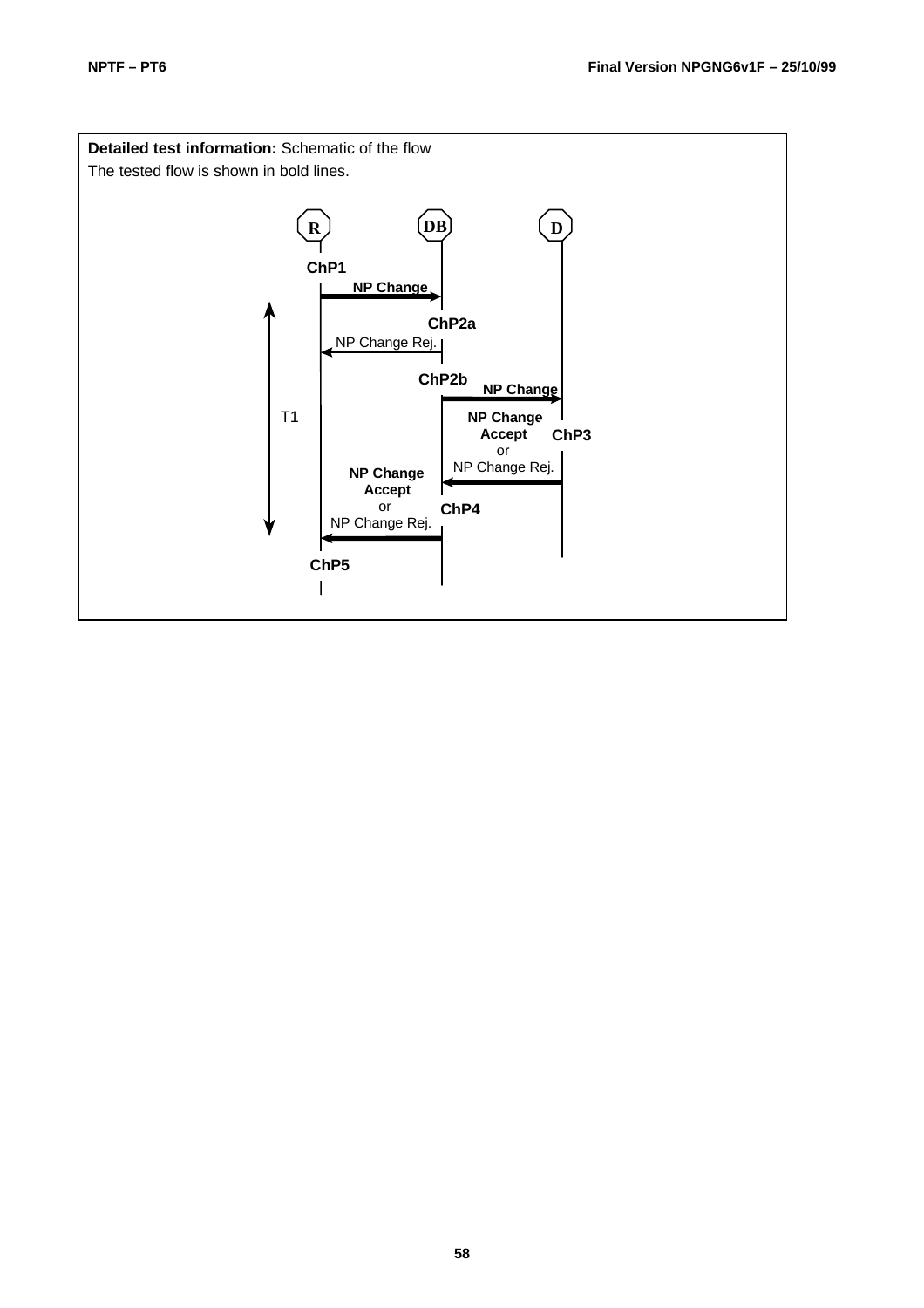# **9.3.8 GNP – IFT2.5**

| Test identifier: GNP - IFT2.5                                                                                             |
|---------------------------------------------------------------------------------------------------------------------------|
|                                                                                                                           |
| Type of Test: Geographic Number Portability: Integrated Field Trial: test case nr.: 2.5.                                  |
| Priority: DNA (Deviation Not Allowed)                                                                                     |
| Version: 1.0<br>Date: 30-Aug-99                                                                                           |
| <b>Configuration: NA</b>                                                                                                  |
| Reference to requirements: See reference [4]                                                                              |
| <b>Test summary:</b>                                                                                                      |
| Recipient requests to change a NP-request that he issued correctly earlier on. Change request is<br>rejected by CRDC.     |
| <b>Initial conditions:</b>                                                                                                |
| Recipient has issued a NPR and has received the NPR accept. The recipient has not yet sent the<br>NP Exec.                |
| <b>Constraints:</b>                                                                                                       |
| None                                                                                                                      |
| Check to be performed:                                                                                                    |
| Recipient issues NP change request, (e.g. requesting for a move of the due date violating the<br>1.<br>validation timer). |
| 2. CHECK A by CRDC that the NP change request is a non-valid request.                                                     |
| CRDC processes the request and returns a NP Change Reject message to the recipient.<br>3.                                 |
| CHECK B by recipient to verify that he received a NP Change Reject response.<br>4.                                        |
| Verdict criteria:                                                                                                         |
| CHECK A: YES<br>and                                                                                                       |
| <b>CHECK B: YES</b><br>and                                                                                                |
| CHECK C: YES                                                                                                              |
| Then: PASS                                                                                                                |
| Otherwise: FAIL                                                                                                           |
| <b>Comments and Observations:</b>                                                                                         |
|                                                                                                                           |
|                                                                                                                           |
|                                                                                                                           |
|                                                                                                                           |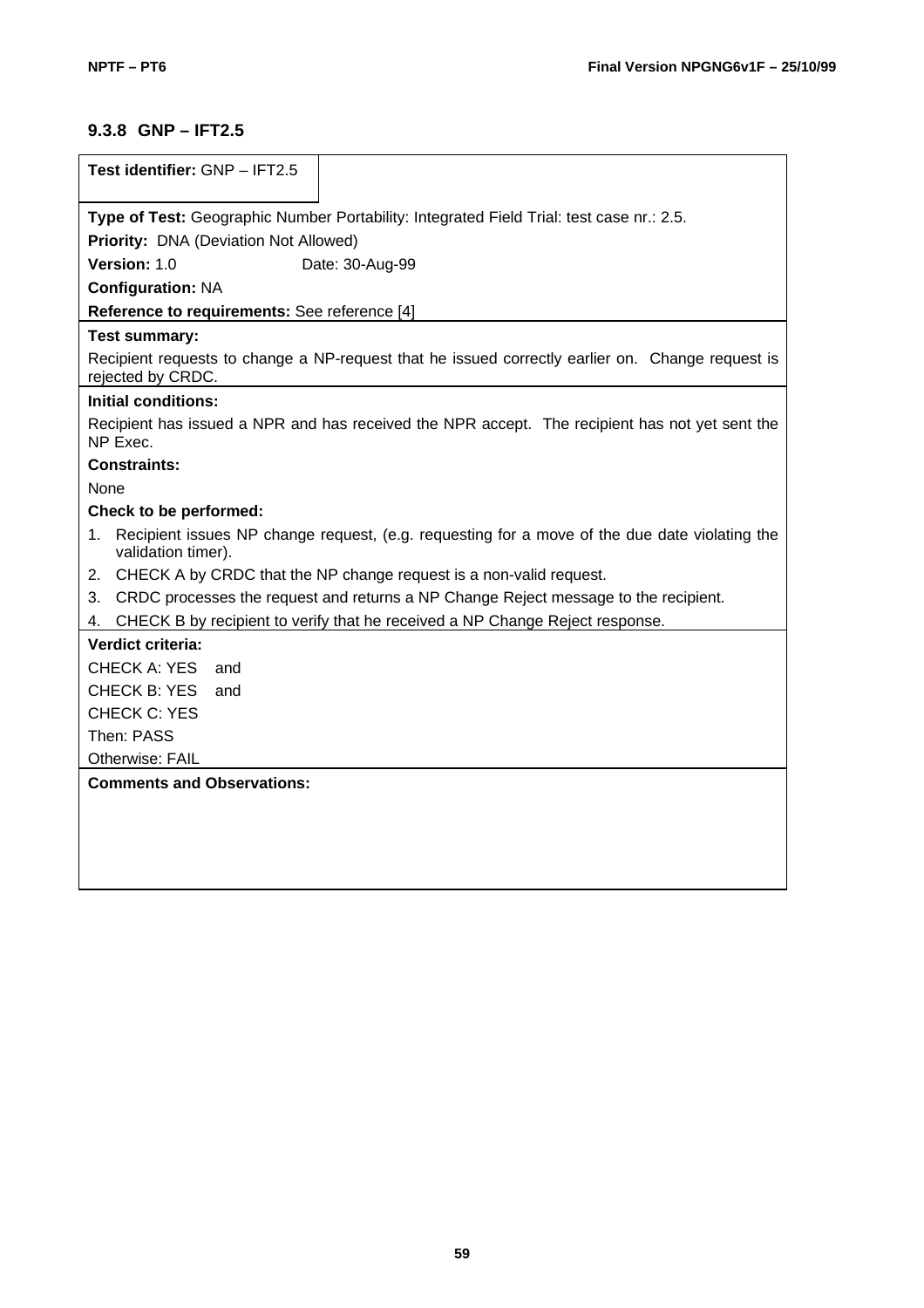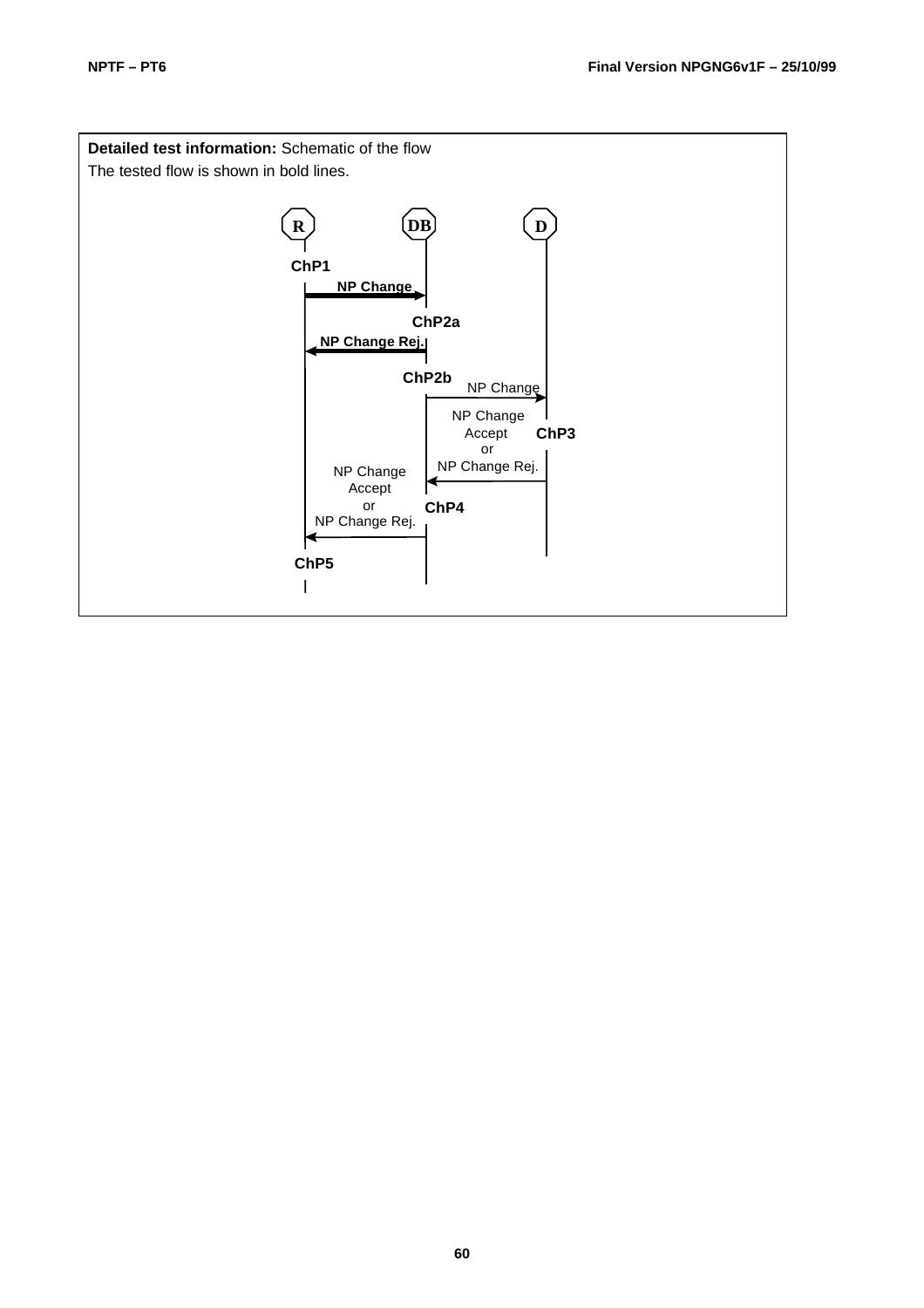## **9.3.9 GNP – IFT2.6**

| Test identifier: GNP - IFT2.6                                                                                                              |
|--------------------------------------------------------------------------------------------------------------------------------------------|
|                                                                                                                                            |
| Type of Test: Geographic Number Portability: Integrated Field Trial: test case nr.: 2.6.                                                   |
| Priority: DNA (Deviation Not Allowed)                                                                                                      |
| <b>Version: 1.0</b><br>Date: 30-Aug-99                                                                                                     |
| <b>Configuration: NA</b>                                                                                                                   |
| Reference to requirements: See reference [4]                                                                                               |
| Test summary:                                                                                                                              |
| Recipient requests to change a NP-request that he issued correctly earlier on. The donor rejects<br>the Change request.                    |
| <b>Initial conditions:</b>                                                                                                                 |
| Recipient has issued a NPR and has received the NPR accept. The recipient has not yet sent the<br>NP Exec.                                 |
| Constraints:                                                                                                                               |
| <b>None</b>                                                                                                                                |
| Check to be performed:                                                                                                                     |
| Recipient issues NP change request, requesting a change of the due date (e.g. violating the<br>1.<br>timers for the type of installation). |
| CHECK A by CRDC that the NP change request is a valid request.<br>2.                                                                       |
| CRDC processes the request and forwards the request to the donor.<br>3.                                                                    |
| Donor processes the request and returns the NP Change Reject message.<br>4.                                                                |
| CHECK B by CRDC that the NP Change Reject message is a valid message.<br>5.                                                                |
| CRDC forwards the response to the recipient.<br>6.                                                                                         |
| CHECK C by recipient to verify that he received an NP Change Reject response, and measure<br>7.<br>response time T1.                       |
| Verdict criteria:                                                                                                                          |
| CHECK A: YES<br>and                                                                                                                        |
| CHECK B: YES<br>and                                                                                                                        |
| CHECK C: YES                                                                                                                               |
| Then: PASS                                                                                                                                 |
| <b>Otherwise: FAIL</b>                                                                                                                     |
| <b>Comments and Observations:</b>                                                                                                          |
| Measure timer T1                                                                                                                           |
|                                                                                                                                            |
|                                                                                                                                            |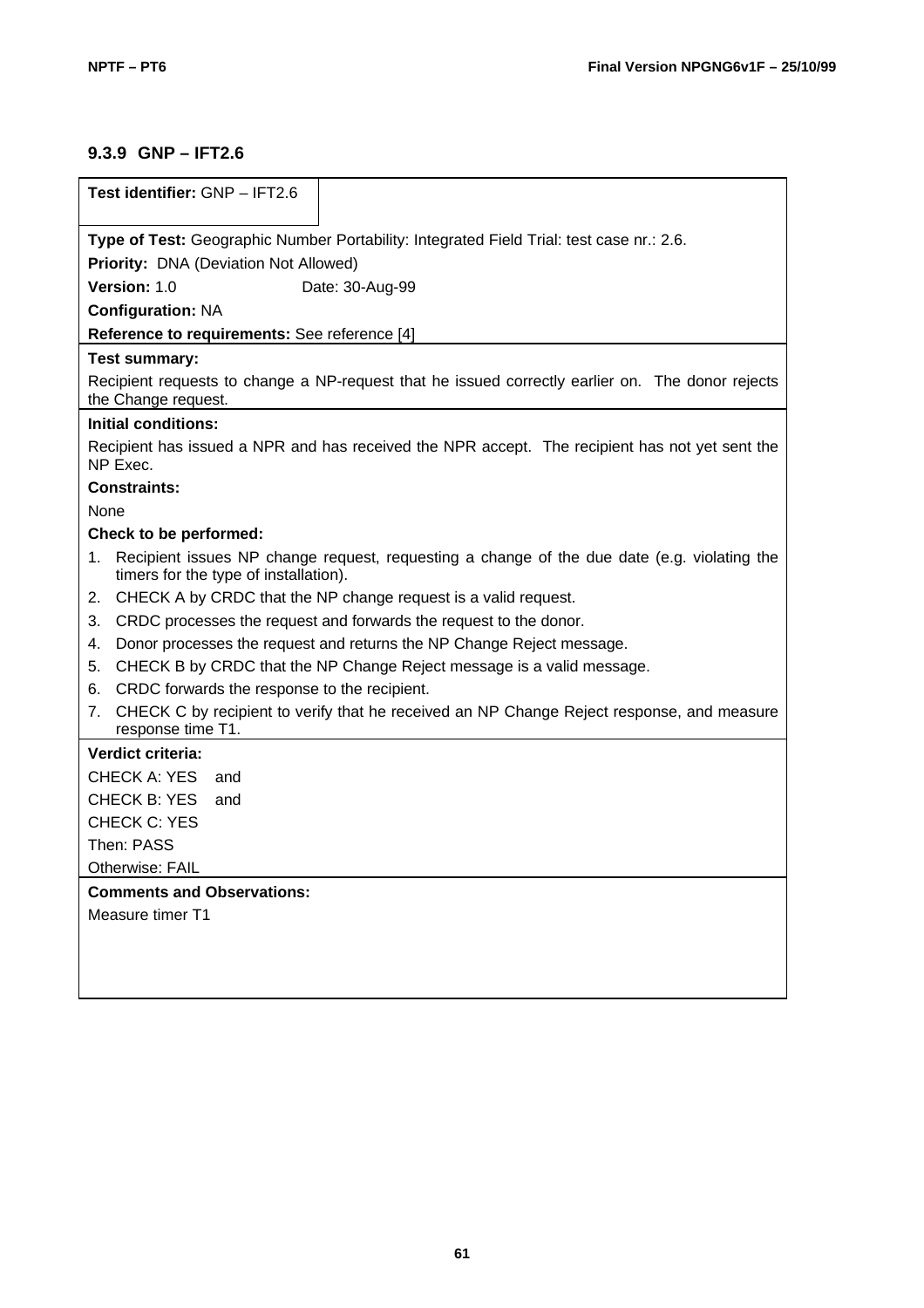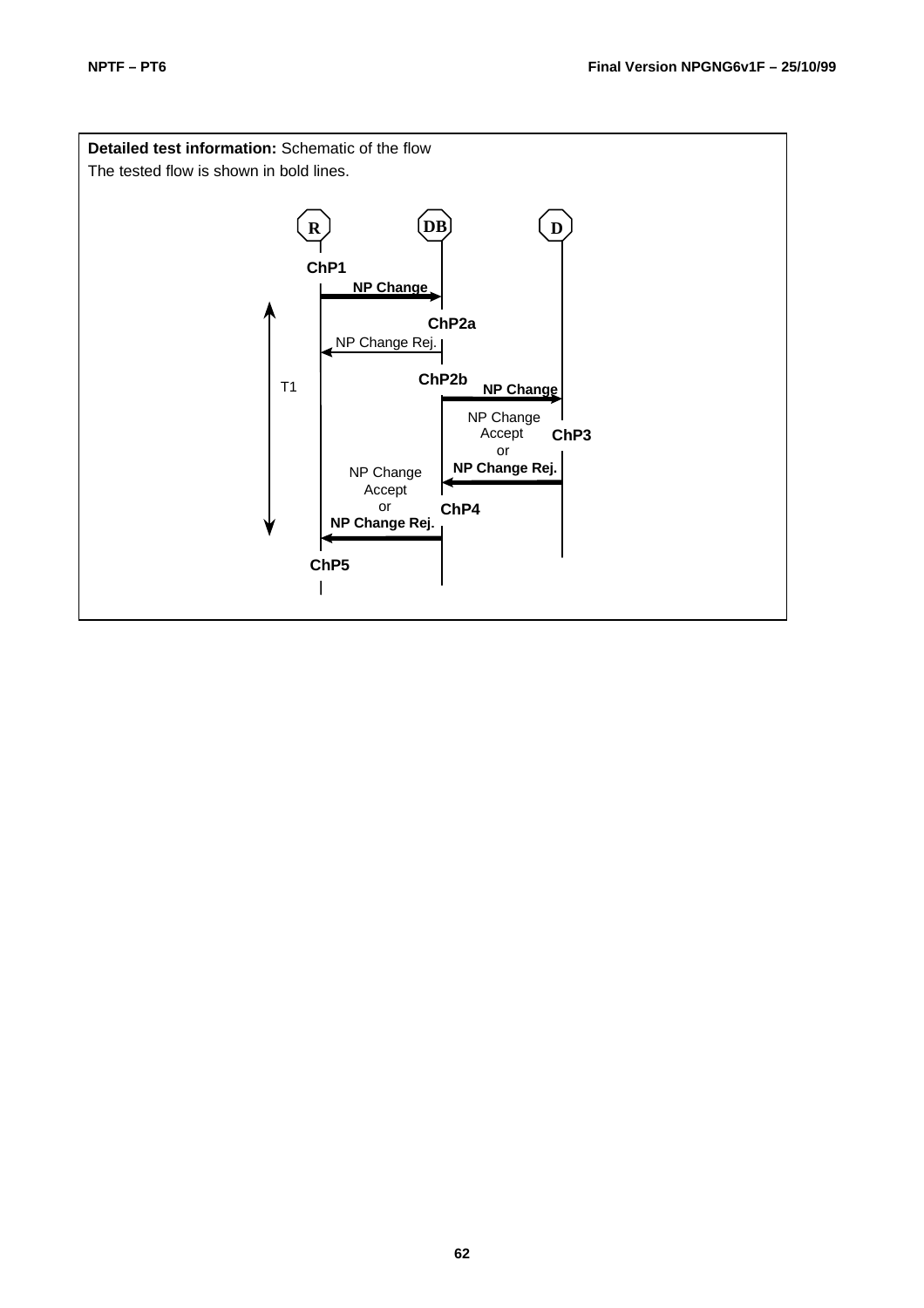### **9.3.10GNP – IFT2.7**

| Test identifier: GNP - IFT2.7                                                                                            |
|--------------------------------------------------------------------------------------------------------------------------|
|                                                                                                                          |
| Type of Test: Geographic Number Portability: Integrated Field Trial: test case nr.: 2.7.                                 |
| Priority: DNA (Deviation Not Allowed)                                                                                    |
| Version: 1.0<br>Date: 30-Aug-99                                                                                          |
| <b>Configuration: NA</b>                                                                                                 |
| Reference to requirements: See reference [4]                                                                             |
| Test summary:                                                                                                            |
| Recipient requests to cancel a NP-request that he issued correctly earlier on. The cancel is proc-<br>essed successfully |
| <b>Initial conditions:</b>                                                                                               |
| Recipient has issued a NPR and has received the NPR accept. The recipient has not yet sent the<br>NP Exec.               |
| <b>Constraints:</b>                                                                                                      |
| None                                                                                                                     |
| Check to be performed:                                                                                                   |
| Recipient issues NP Cancel request.<br>1.                                                                                |
| CHECK A by CRDC that the NP cancel request is a valid request.<br>2.                                                     |
| CRDC processes the request and forwards the request to the donor.<br>3.                                                  |
| CHECK B by Donor that the NP cancel request is received.<br>4.                                                           |
| Verdict criteria:                                                                                                        |
| <b>CHECK A: YES</b><br>and                                                                                               |
| <b>CHECK B: YES</b>                                                                                                      |
| Then: PASS                                                                                                               |
| Otherwise: FAIL                                                                                                          |
| <b>Comments and Observations:</b>                                                                                        |
|                                                                                                                          |
|                                                                                                                          |
|                                                                                                                          |
|                                                                                                                          |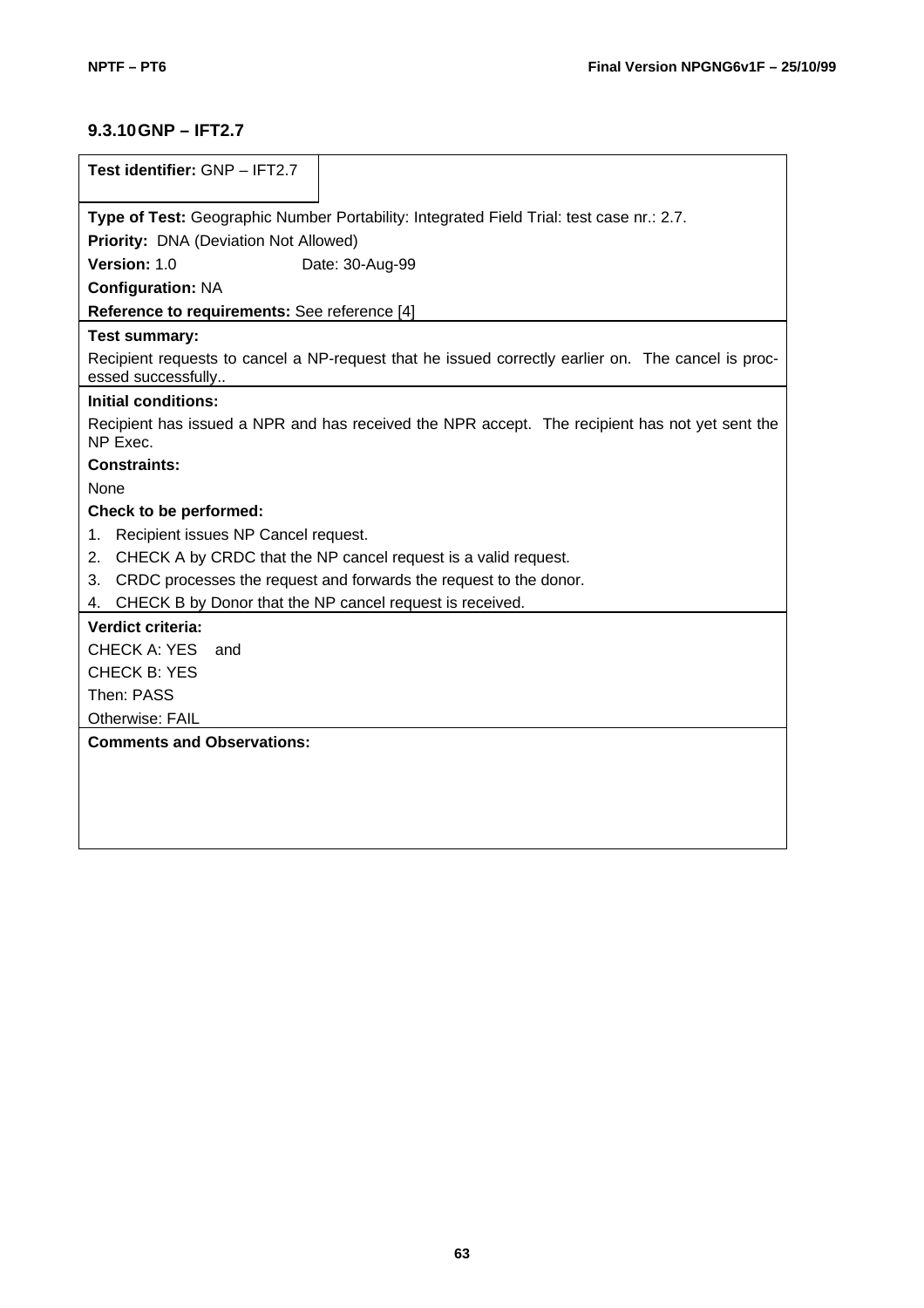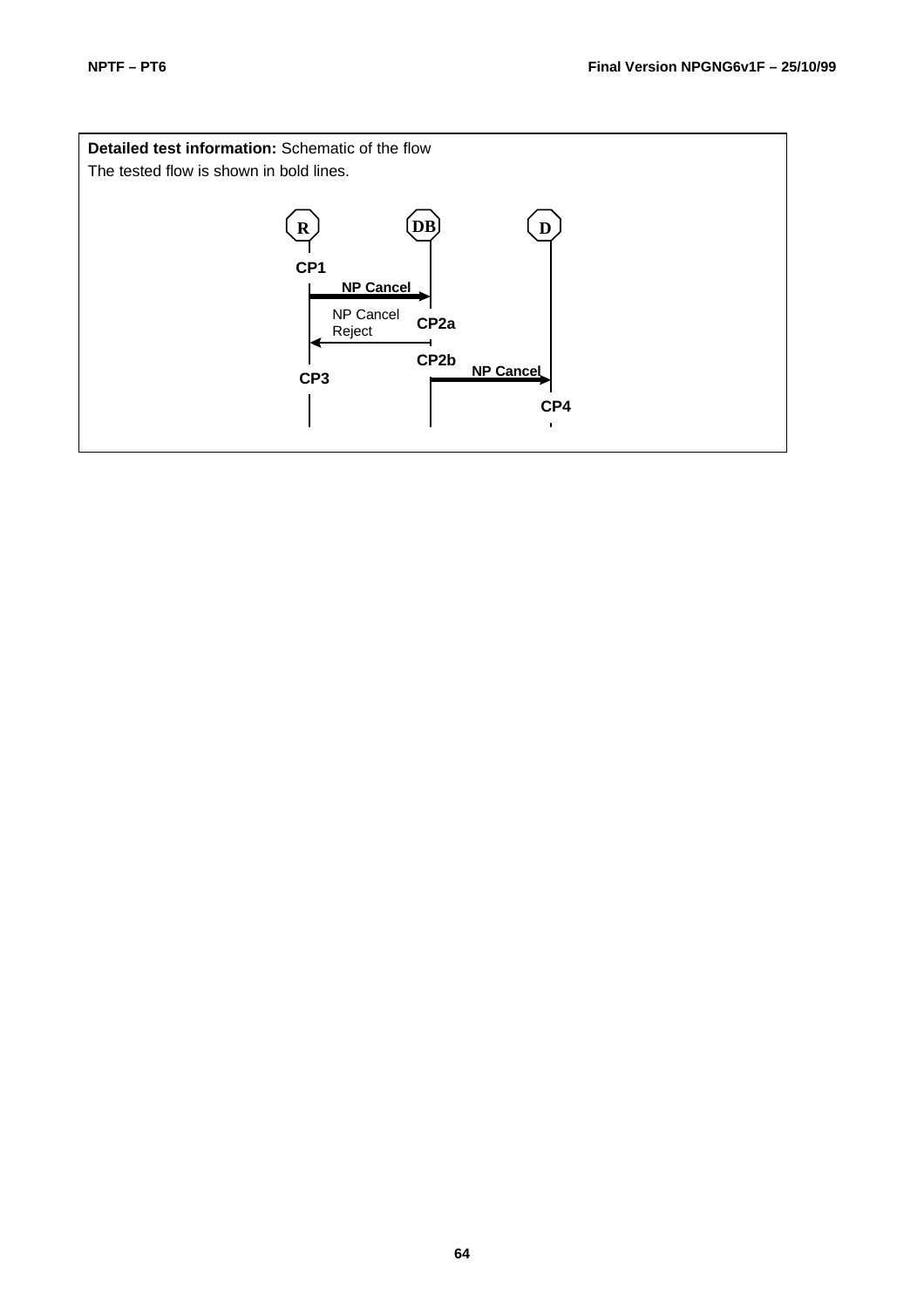# **9.3.11GNP – IFT2.8**

| Test identifier: GNP - IFT2.8                                                             |                                                                                                      |  |
|-------------------------------------------------------------------------------------------|------------------------------------------------------------------------------------------------------|--|
|                                                                                           |                                                                                                      |  |
| Type of Test: Geographic Number Portability: Integrated Field Trial: test case nr.: 2.8.  |                                                                                                      |  |
| Priority: DNA (Deviation Not Allowed)                                                     |                                                                                                      |  |
| Version: 1.0                                                                              | Date: 30-Aug-99                                                                                      |  |
| <b>Configuration: NA</b>                                                                  |                                                                                                      |  |
| Reference to requirements: See reference [4]                                              |                                                                                                      |  |
| Test summary:                                                                             |                                                                                                      |  |
| rejected by the CRDC.                                                                     | Recipient requests to cancel a NP-request that he issued correctly earlier on. The cancel request is |  |
| <b>Initial conditions:</b>                                                                |                                                                                                      |  |
| the NP Exec).                                                                             | Recipient has issued a NPR and has received the NPR accept, (e.g. the recipient has already sent     |  |
| <b>Constraints:</b>                                                                       |                                                                                                      |  |
| None                                                                                      |                                                                                                      |  |
| Check to be performed:                                                                    |                                                                                                      |  |
| Recipient issues NP Cancel request.<br>5.                                                 |                                                                                                      |  |
| 6.                                                                                        | CHECK A by CRDC that the NP cancel request is not a valid request.                                   |  |
| CRDC processes the request and returns a NP Cancel Reject message to the recipient.<br>7. |                                                                                                      |  |
| 8.                                                                                        | CHECK B by Recipient that the NP cancel reject message is received.                                  |  |
| Verdict criteria:                                                                         |                                                                                                      |  |
| <b>CHECK A: YES</b><br>and                                                                |                                                                                                      |  |
| <b>CHECK B: YES</b>                                                                       |                                                                                                      |  |
| Then: PASS                                                                                |                                                                                                      |  |
| Otherwise: FAIL                                                                           |                                                                                                      |  |
| <b>Comments and Observations:</b>                                                         |                                                                                                      |  |
|                                                                                           |                                                                                                      |  |
|                                                                                           |                                                                                                      |  |
|                                                                                           |                                                                                                      |  |
|                                                                                           |                                                                                                      |  |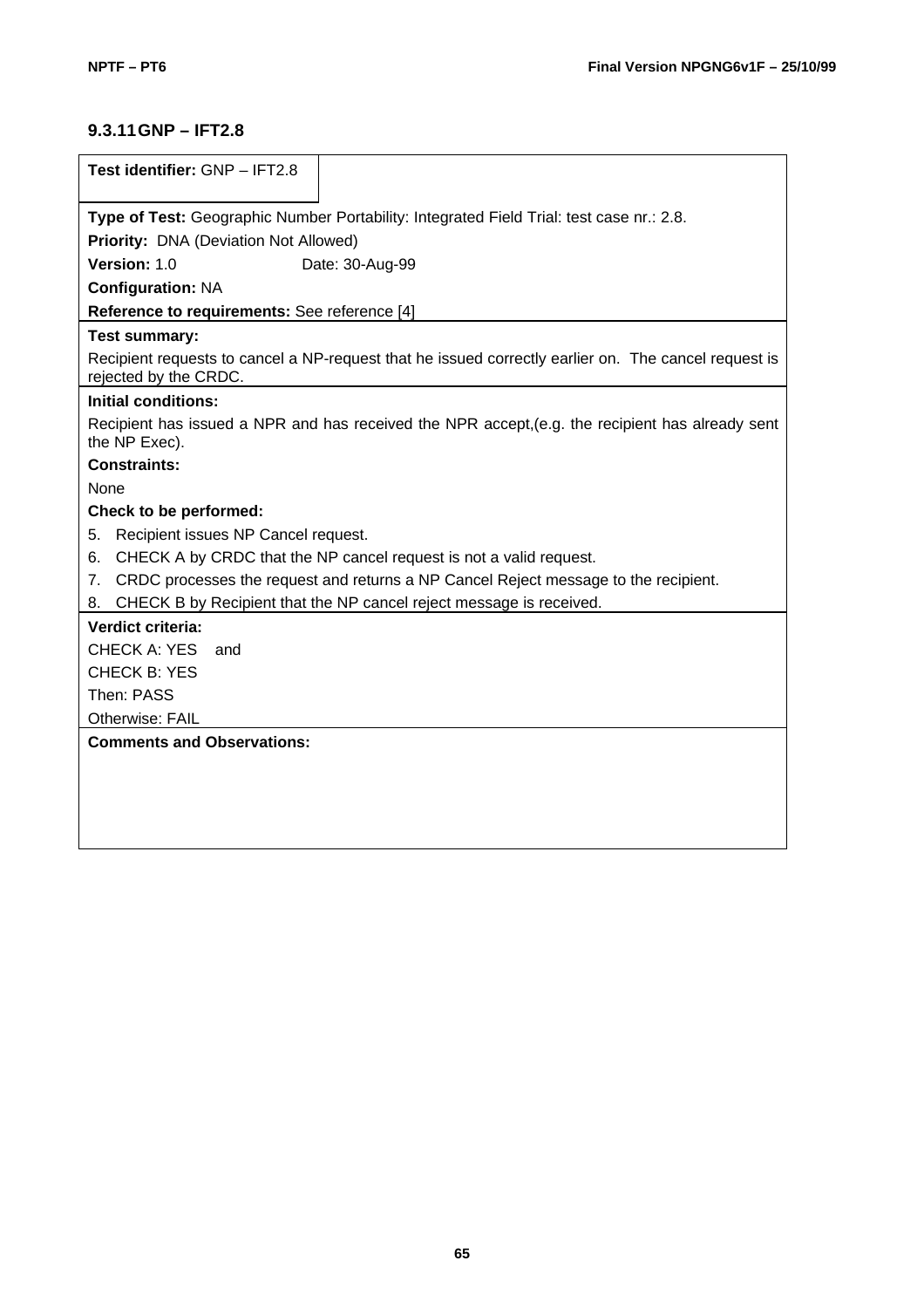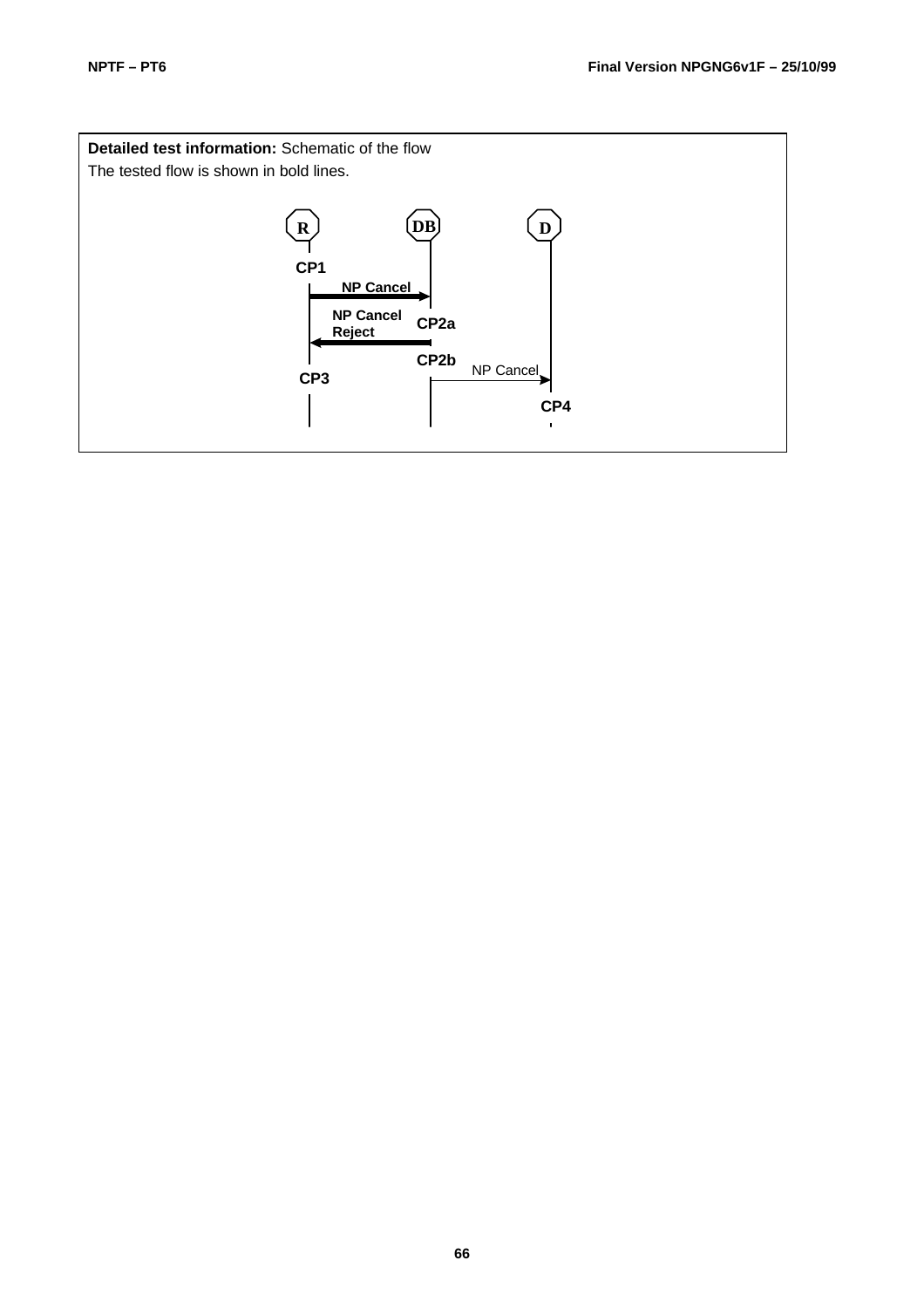# **9.3.12GNP – IFT2.9**

| Test identifier: GNP - IFT2.9                                                            |  |  |
|------------------------------------------------------------------------------------------|--|--|
|                                                                                          |  |  |
| Type of Test: Geographic Number Portability: Integrated Field Trial: test case nr.: 2.9. |  |  |
| Priority: DNA (Deviation Not Allowed)                                                    |  |  |
| Version: 1.0<br>Date: 30-Aug-99                                                          |  |  |
| <b>Configuration: NA</b>                                                                 |  |  |
| Reference to requirements: See reference [4]                                             |  |  |
| <b>Test summary:</b>                                                                     |  |  |
| The donor requests an interruption of the porting process. The suspension is accepted.   |  |  |
| <b>Initial conditions:</b>                                                               |  |  |
| A successful initiation phase has been completed (NPR Accept has been issued).           |  |  |
| <b>Constraints:</b>                                                                      |  |  |
| The time is before the NP Due Date.                                                      |  |  |
| Check to be performed:                                                                   |  |  |
| The donor prepares and issues a NP Hold message to the CRDC.<br>1.                       |  |  |
| CHECK A: The CRDC checks if the NP Hold message is valid.<br>2.                          |  |  |
| The CRDC forwards the message to the recipient.<br>3.                                    |  |  |
| CHECK B: The recipient verifies the NP Hold message for correctness.<br>4.               |  |  |
| Verdict criteria:                                                                        |  |  |
| CHECK A: YES<br>and                                                                      |  |  |
| <b>CHECK B: YES</b>                                                                      |  |  |
| Then: PASS                                                                               |  |  |
| Otherwise: FAIL                                                                          |  |  |
| <b>Comments and Observations:</b>                                                        |  |  |
|                                                                                          |  |  |
|                                                                                          |  |  |
|                                                                                          |  |  |
|                                                                                          |  |  |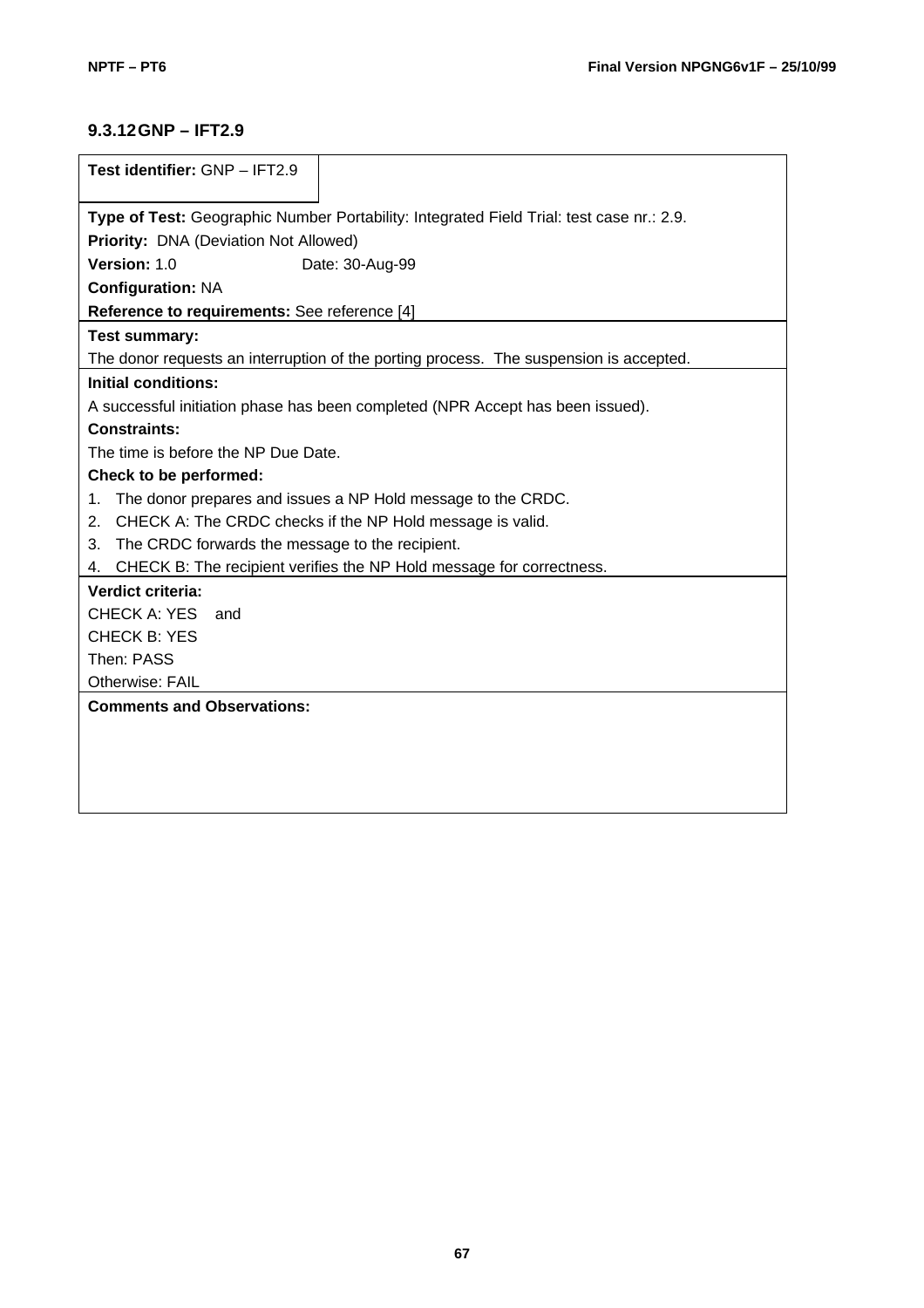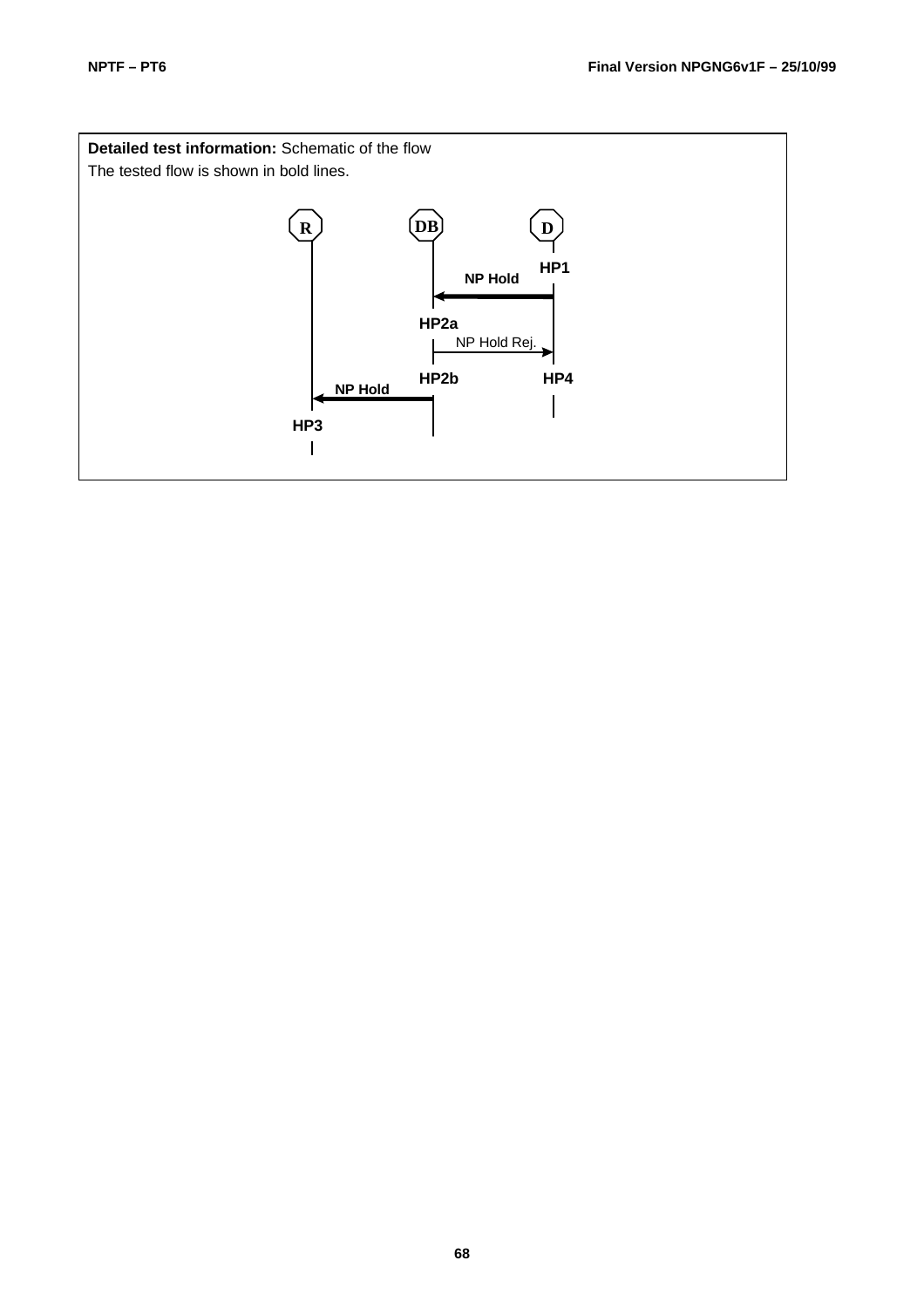# **9.3.13GNP – IFT2.10**

| Test identifier: GNP - IFT2.10                                                                                                                        |  |  |
|-------------------------------------------------------------------------------------------------------------------------------------------------------|--|--|
|                                                                                                                                                       |  |  |
| Type of Test: Geographic Number Portability: Integrated Field Trial: test case nr.: 2.10.                                                             |  |  |
| Priority: DNA (Deviation Not Allowed)                                                                                                                 |  |  |
| Version: 1.0<br>Date: 30-Aug-99                                                                                                                       |  |  |
| <b>Configuration: NA</b>                                                                                                                              |  |  |
| Reference to requirements: See reference [4]                                                                                                          |  |  |
| <b>Test summary:</b>                                                                                                                                  |  |  |
| The donor requests an interruption of the porting process. The suspension is rejected by the<br>CRDC.                                                 |  |  |
| Initial conditions:                                                                                                                                   |  |  |
| A successful initiation phase has been completed (NPR Accept has been issued).                                                                        |  |  |
| <b>Constraints:</b>                                                                                                                                   |  |  |
| The time is before the NP Due Date.                                                                                                                   |  |  |
| Check to be performed:                                                                                                                                |  |  |
| The donor prepares and issues a NP Hold message to the CRDC. The message contains an<br>1.<br>error (e.g. the proposed NP Due Date falls in the past) |  |  |
| CHECK A: The CRDC checks if the NP Hold message is valid and rejects it.<br>2.                                                                        |  |  |
| The CRDC sends a NP Hold Reject message to the donor.<br>3.                                                                                           |  |  |
| 4. CHECK B: The donor verifies the NP Hold Reject message for correctness.                                                                            |  |  |
| Verdict criteria:                                                                                                                                     |  |  |
| <b>CHECK A: YES</b><br>and                                                                                                                            |  |  |
| <b>CHECK B: YES</b>                                                                                                                                   |  |  |
| Then: PASS                                                                                                                                            |  |  |
| Otherwise: FAIL                                                                                                                                       |  |  |
| <b>Comments and Observations:</b>                                                                                                                     |  |  |
|                                                                                                                                                       |  |  |
|                                                                                                                                                       |  |  |
|                                                                                                                                                       |  |  |
|                                                                                                                                                       |  |  |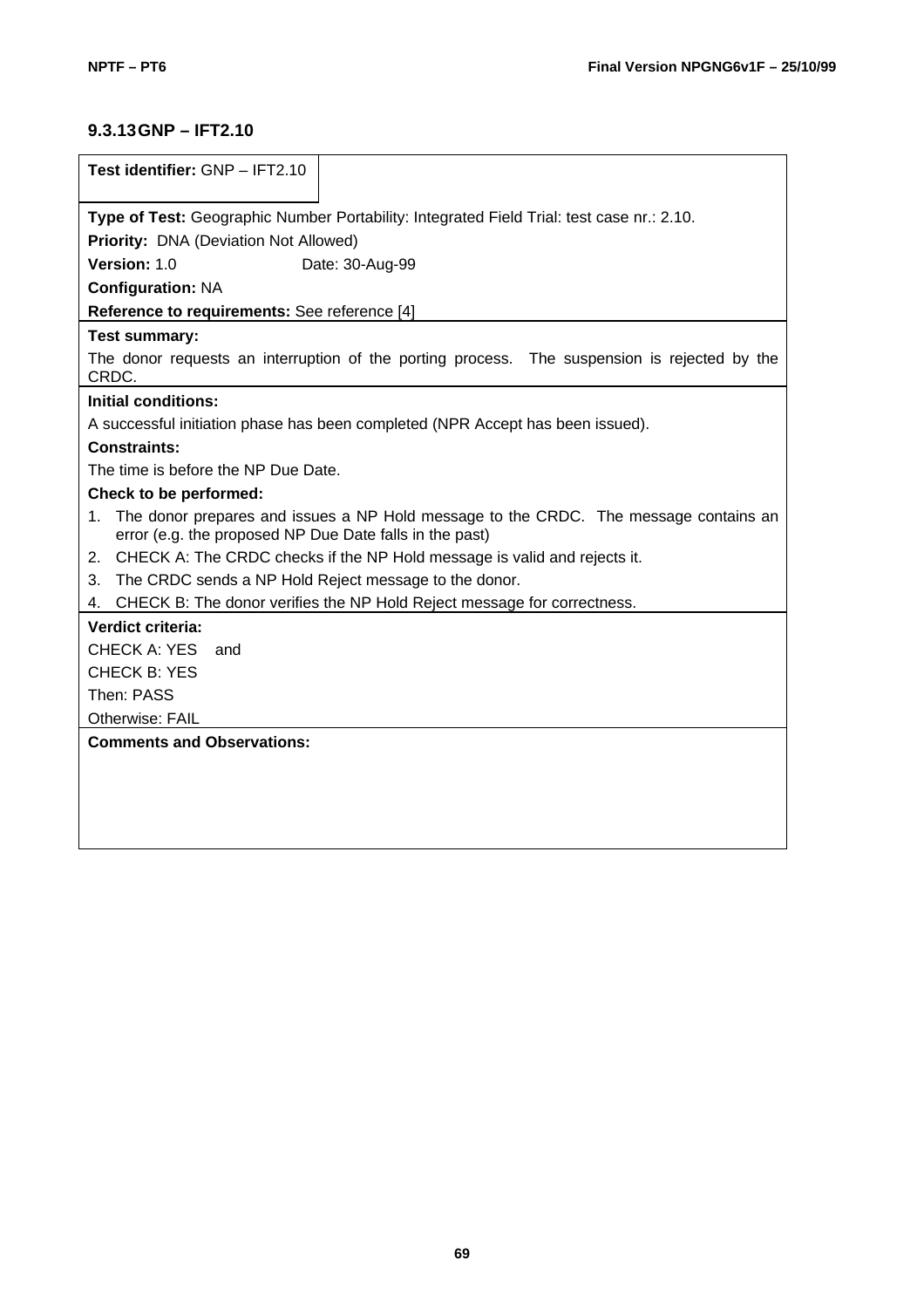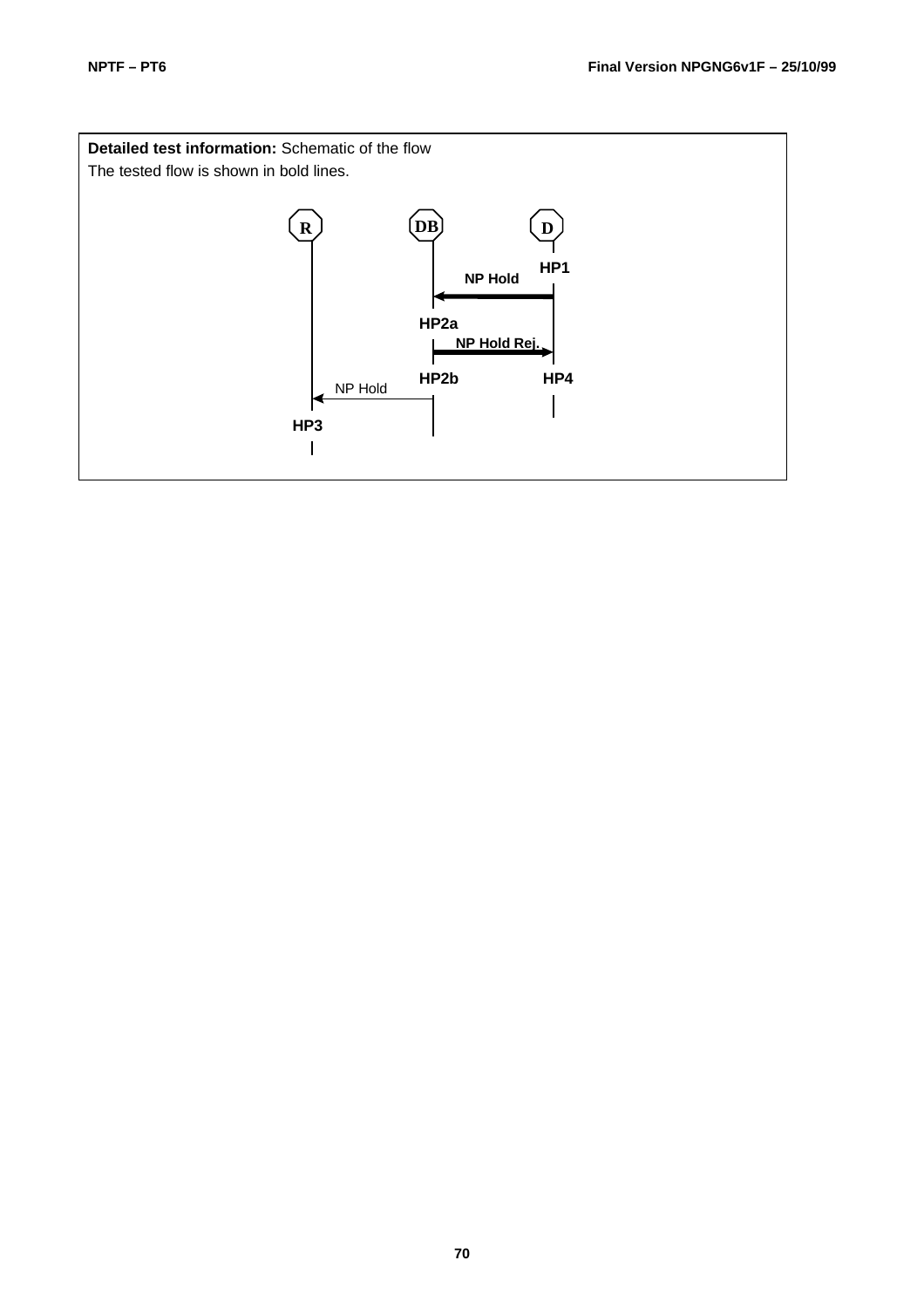# **9.3.14GNP – IFT2.11**

| Test identifier: GNP - IFT2.11                                                                                                                   |  |  |
|--------------------------------------------------------------------------------------------------------------------------------------------------|--|--|
| Type of Test: Geographic Number Portability: Integrated Field Trial: test case nr.: 2.11.                                                        |  |  |
| Priority: DNA (Deviation Not Allowed)                                                                                                            |  |  |
| Version: 1.0<br>Date: 06/07/1999                                                                                                                 |  |  |
| <b>Configuration: NA</b>                                                                                                                         |  |  |
| Reference to requirements: See reference [4]                                                                                                     |  |  |
| <b>Test summary:</b>                                                                                                                             |  |  |
| Customer requests disconnection of a ported number. Successful flow.                                                                             |  |  |
| <b>Initial conditions:</b>                                                                                                                       |  |  |
| The number was successfully ported. The recipient has received a disconnection request from the<br>customer and has completed the freeze period. |  |  |
| <b>Constraints:</b>                                                                                                                              |  |  |
| None                                                                                                                                             |  |  |
| Check to be performed:                                                                                                                           |  |  |
| Recipient prepares and issues a NP Disconnect message to the CRDC.<br>1.                                                                         |  |  |
| CHECK A: CRDC verifies that the NP Disconnect message is valid.<br>2.                                                                            |  |  |
| 3.<br>CRDC forwards the message to the original donor.                                                                                           |  |  |
| Original donor processes the message, removes the onward routing on the network and issues<br>4.<br>an NP DiscDone message to the CRDC.          |  |  |
| CHECK B: CRDC verifies that the NP DiscDone is a valid and appropriate message.<br>5.                                                            |  |  |
| The CRDC forwards the NP DiscDone message to the recipient.<br>6.                                                                                |  |  |
| CHECK C: the recipient verifies that the NP DiscDone is a valid and appropriate message.<br>7.                                                   |  |  |
| Recipient processes the message, performs the network changes and issues the NP Deacti-<br>8.<br>vated message to the CRDC                       |  |  |
| 9. CHECK D: CRDC verifies that the NP Deactivated is a valid message.                                                                            |  |  |
| 10. The CRDC issues the NP Deactivate Broadcast message to all operators (except for the recipi-<br>ent).                                        |  |  |
| 11. CHECK E: one of the other operators verifies that it received the NP Deactivate Broadcast<br>message.                                        |  |  |
| 12. All operators (except the recipient) respond with a NP DeactDone message.                                                                    |  |  |
| 13. CHECK F: CRDC checks the NP DeactDone messages from the different operators.                                                                 |  |  |
| Verdict criteria:                                                                                                                                |  |  |
| <b>CHECK A: YES</b><br>and                                                                                                                       |  |  |
| <b>CHECK B: YES</b><br>and                                                                                                                       |  |  |
| CHECK C: YES<br>and                                                                                                                              |  |  |
| CHECK D: YES<br>and                                                                                                                              |  |  |
| <b>CHECK E: YES</b><br>and                                                                                                                       |  |  |
| <b>CHECK F: YES</b>                                                                                                                              |  |  |
| Then: PASS                                                                                                                                       |  |  |
| Otherwise: FAIL                                                                                                                                  |  |  |
| <b>Comments and Observations:</b>                                                                                                                |  |  |
| This test has network impact.                                                                                                                    |  |  |
|                                                                                                                                                  |  |  |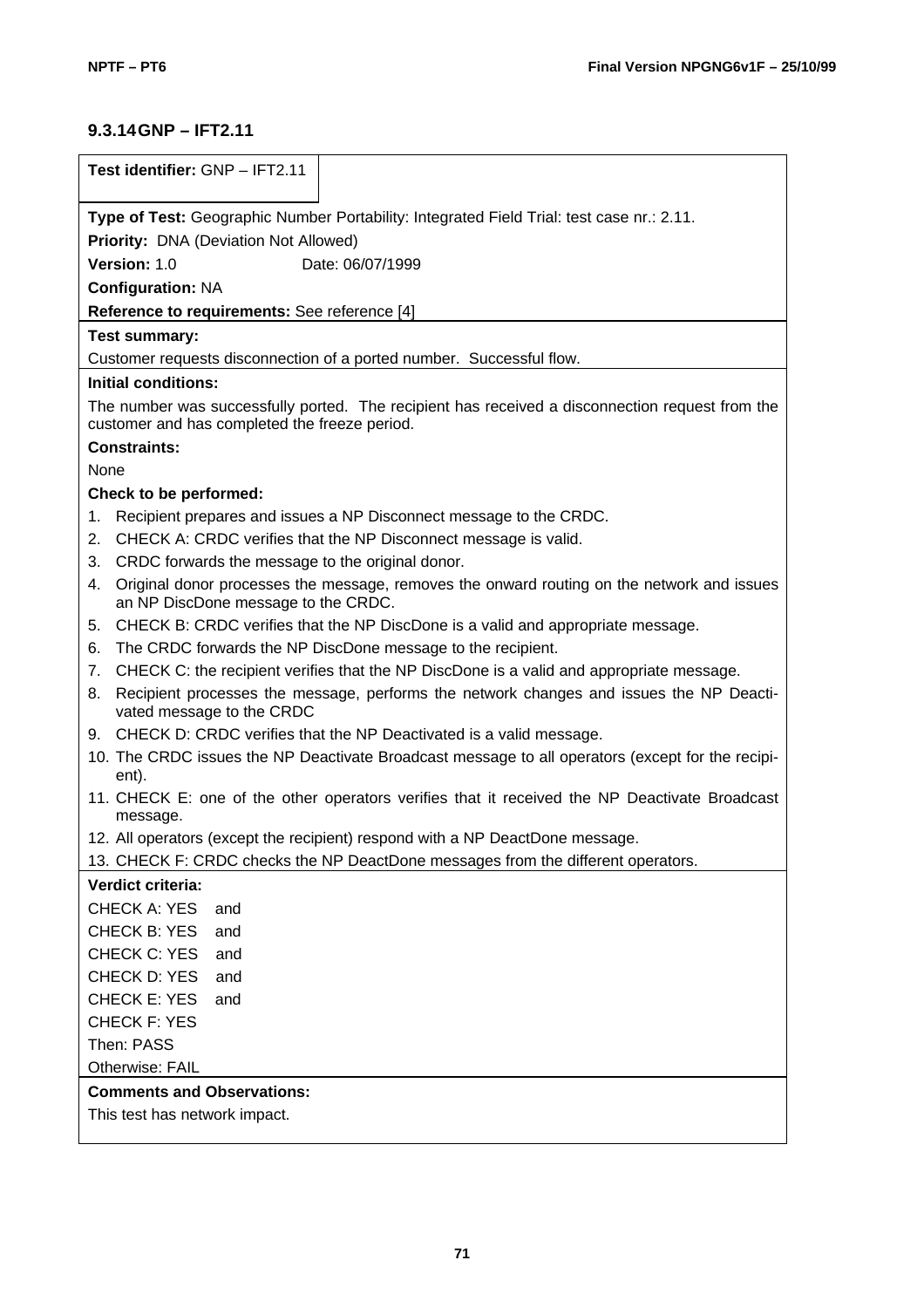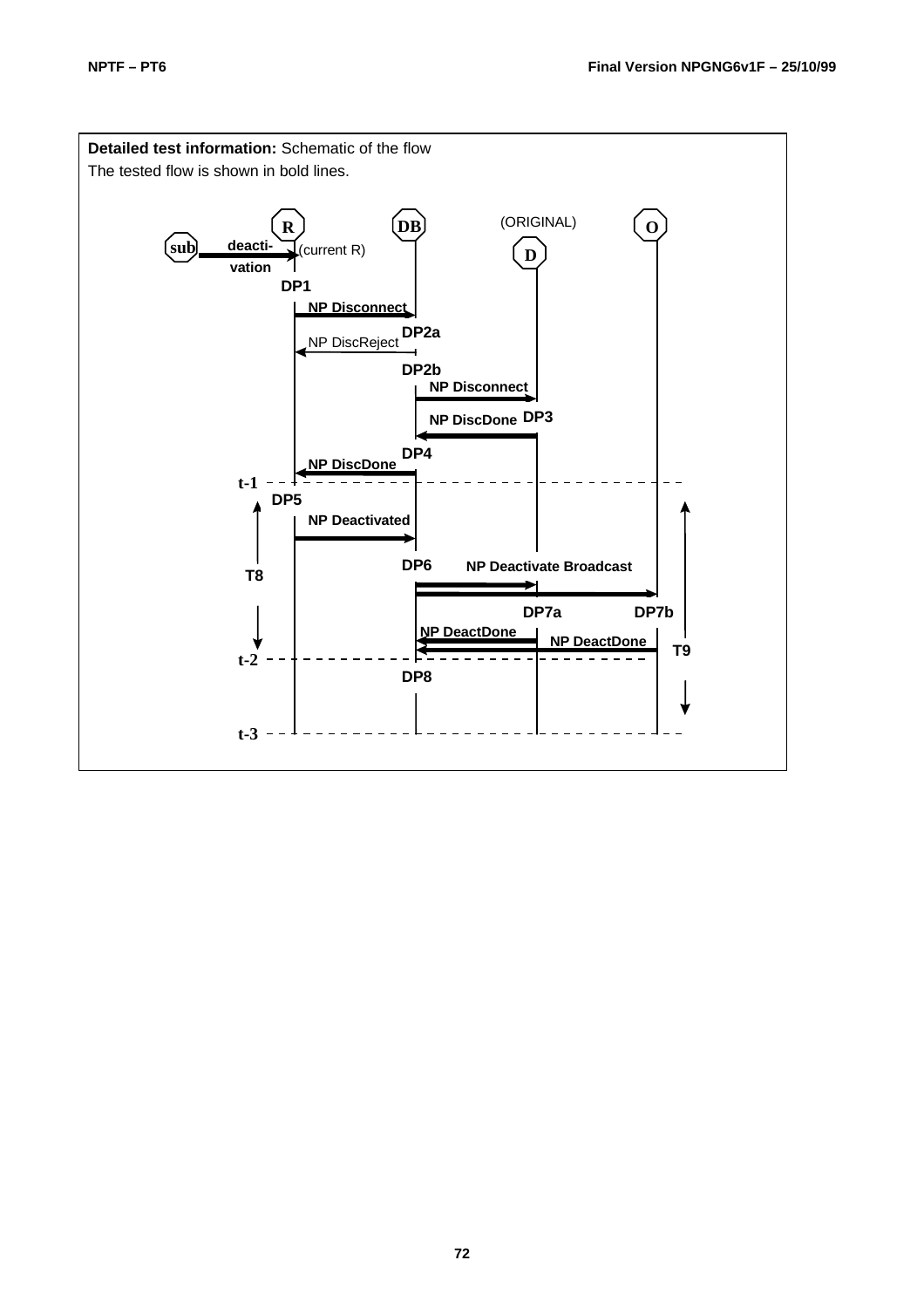# **9.3.15GNP – IFT2.12**

| Test identifier: GNP - IFT2.12                                                                                                                   |  |
|--------------------------------------------------------------------------------------------------------------------------------------------------|--|
|                                                                                                                                                  |  |
| Type of Test: Geographic Number Portability: Integrated Field Trial: test case nr.: 2.12.                                                        |  |
| Priority: DNA (Deviation Not Allowed)                                                                                                            |  |
| Version: 1.0<br>Date: 30-Aug-99                                                                                                                  |  |
| <b>Configuration: NA</b>                                                                                                                         |  |
| Reference to requirements: See reference [4]                                                                                                     |  |
| <b>Test summary:</b>                                                                                                                             |  |
| Customer requests disconnection of a ported number. CRDC rejects the message.                                                                    |  |
| Initial conditions:                                                                                                                              |  |
| The number was successfully ported. The recipient has received a disconnection request from the<br>customer and has completed the freeze period. |  |
| <b>Constraints:</b>                                                                                                                              |  |
|                                                                                                                                                  |  |
| Check to be performed:                                                                                                                           |  |
| Recipient prepares and issues a NP Disconnect message to the CRDC that includes an error<br>1.<br>(e.g. the number is not a ported number).      |  |
| 2. CHECK A: CRDC verifies that the NP Disconnect message is valid but contains an error.                                                         |  |
| 3. CRDC returns the NP DiscReject message                                                                                                        |  |
| CHECK B: the recipient verifies that it received the NP DiscReject message.<br>4.                                                                |  |
| Verdict criteria:                                                                                                                                |  |
| CHECK A: YES<br>and                                                                                                                              |  |
| <b>CHECK B: YES</b>                                                                                                                              |  |
|                                                                                                                                                  |  |
| Then: PASS                                                                                                                                       |  |
| <b>Otherwise: FAIL</b>                                                                                                                           |  |
| <b>Comments and Observations:</b>                                                                                                                |  |
|                                                                                                                                                  |  |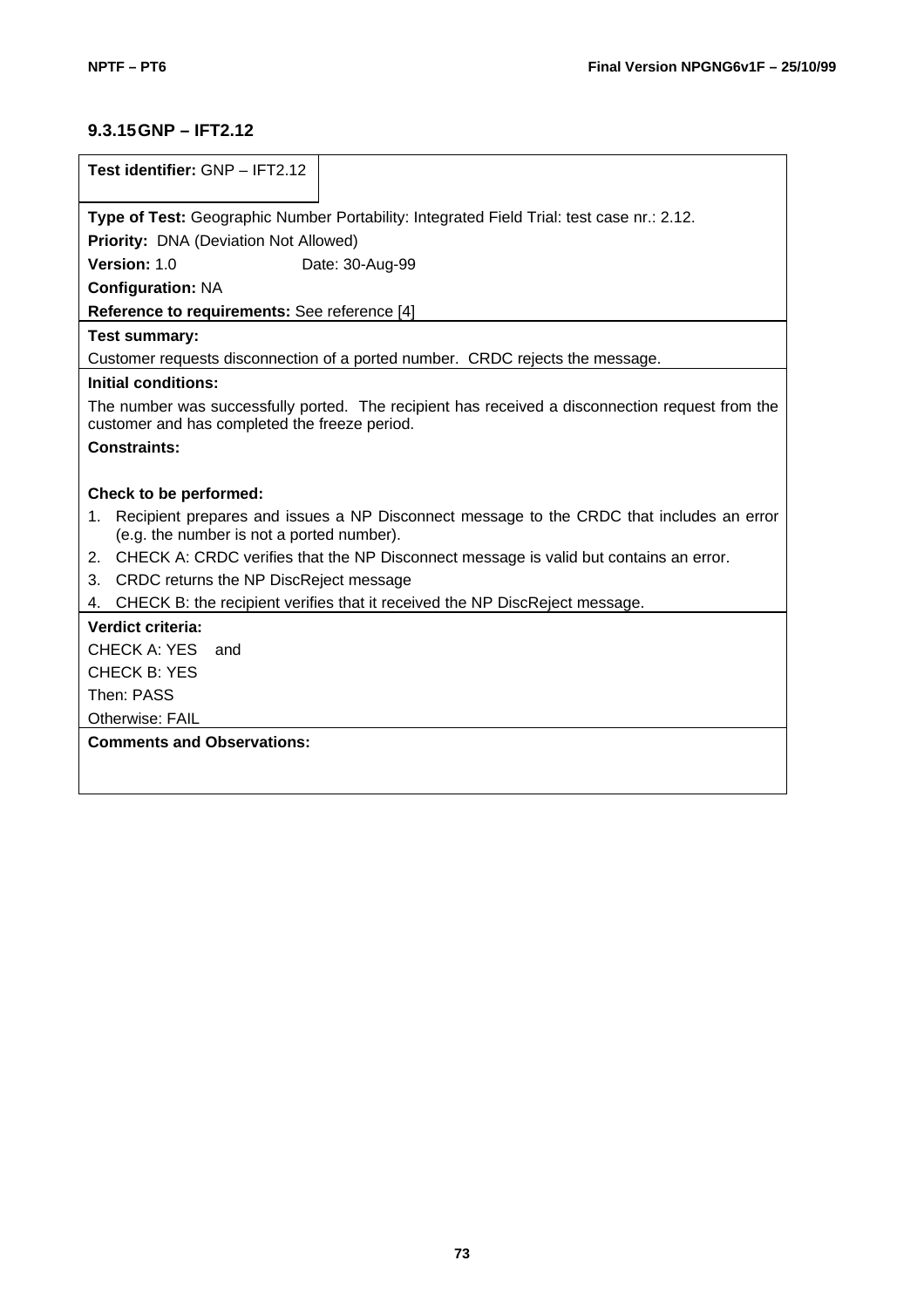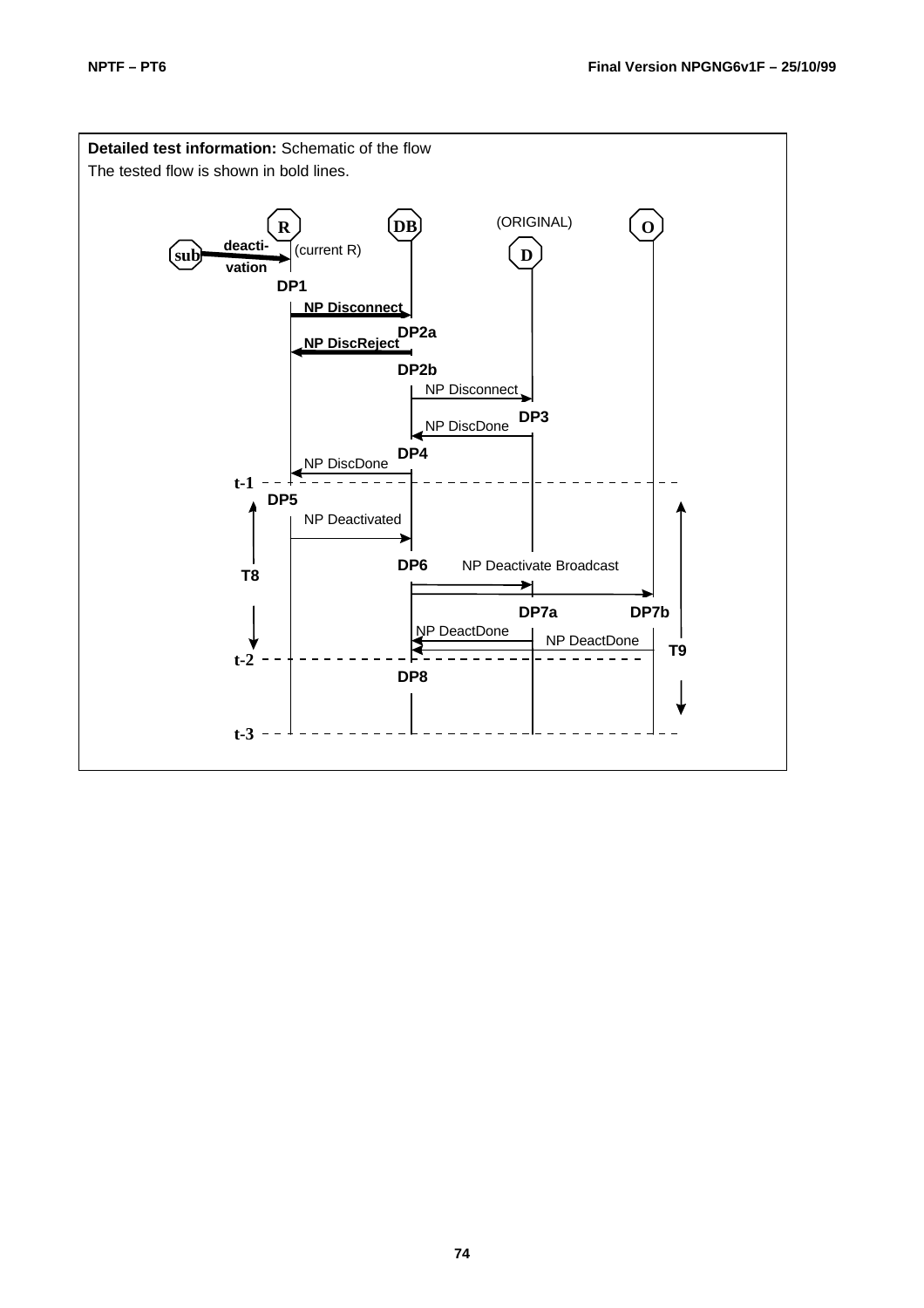## **9.3.16GNP – IFT3.1**

|             | Test identifier: GNP - IFT3.1                                                                                                                         |  |  |  |  |  |  |
|-------------|-------------------------------------------------------------------------------------------------------------------------------------------------------|--|--|--|--|--|--|
|             | Type of Test: Geographic Number Portability: Integrated Field Trial: test case nr.: 3.1.                                                              |  |  |  |  |  |  |
|             | Priority: DNA (Deviation Not Allowed)                                                                                                                 |  |  |  |  |  |  |
|             | Version: 1.0<br>Date: 30-Aug-99                                                                                                                       |  |  |  |  |  |  |
|             | <b>Configuration: NA</b>                                                                                                                              |  |  |  |  |  |  |
|             | Reference to requirements: See reference [4]                                                                                                          |  |  |  |  |  |  |
|             | Test summary:                                                                                                                                         |  |  |  |  |  |  |
|             | Another operator receives a problem report (from one of his customers) regarding a ported number<br>and initiates an action request to the recipient. |  |  |  |  |  |  |
|             | <b>Initial conditions:</b>                                                                                                                            |  |  |  |  |  |  |
| <b>None</b> |                                                                                                                                                       |  |  |  |  |  |  |
|             | <b>Constraints:</b>                                                                                                                                   |  |  |  |  |  |  |
| None        |                                                                                                                                                       |  |  |  |  |  |  |
|             | Check to be performed:                                                                                                                                |  |  |  |  |  |  |
| 1.          | Other operator receives and records customer problem report.                                                                                          |  |  |  |  |  |  |
| 2.          | Other operator verifies that problem is related to a ported number and identifies the recipient of<br>the number.                                     |  |  |  |  |  |  |
| 3.          | Other operator sends a NP Action Request to the CRDC for the recipient.                                                                               |  |  |  |  |  |  |
| 4.          | Check A: CRDC checks if the NP Action Request is valid.                                                                                               |  |  |  |  |  |  |
| 5.          | CRDC sends NP Action Request Acknowledgement to the other operator.                                                                                   |  |  |  |  |  |  |
| 6.          | CHECK B: Other operator verifies the receipt of the NP Action Request Acknowledgement.                                                                |  |  |  |  |  |  |
| 7.          | CRDC forwards the NP Action Request to the recipient.                                                                                                 |  |  |  |  |  |  |
| 8.          | CHECK C: Recipient verifies the receipt of the NP Action Request.                                                                                     |  |  |  |  |  |  |
|             | <b>Verdict criteria:</b>                                                                                                                              |  |  |  |  |  |  |
|             | CHECK A: YES<br>and                                                                                                                                   |  |  |  |  |  |  |
|             | CHECK B: YES<br>and                                                                                                                                   |  |  |  |  |  |  |
|             | <b>CHECK C: YES</b>                                                                                                                                   |  |  |  |  |  |  |
|             | Then: PASS                                                                                                                                            |  |  |  |  |  |  |
|             | <b>Otherwise: FAIL</b>                                                                                                                                |  |  |  |  |  |  |
|             | <b>Comments and Observations:</b>                                                                                                                     |  |  |  |  |  |  |
|             | It is useful to measure the time needed for the other operator to identify the recipient and to prepare                                               |  |  |  |  |  |  |

It is useful to measure the time needed for the other operator to identify the recipient and to prepare the NP Action Request. This is the time needed between step 1 and step 3.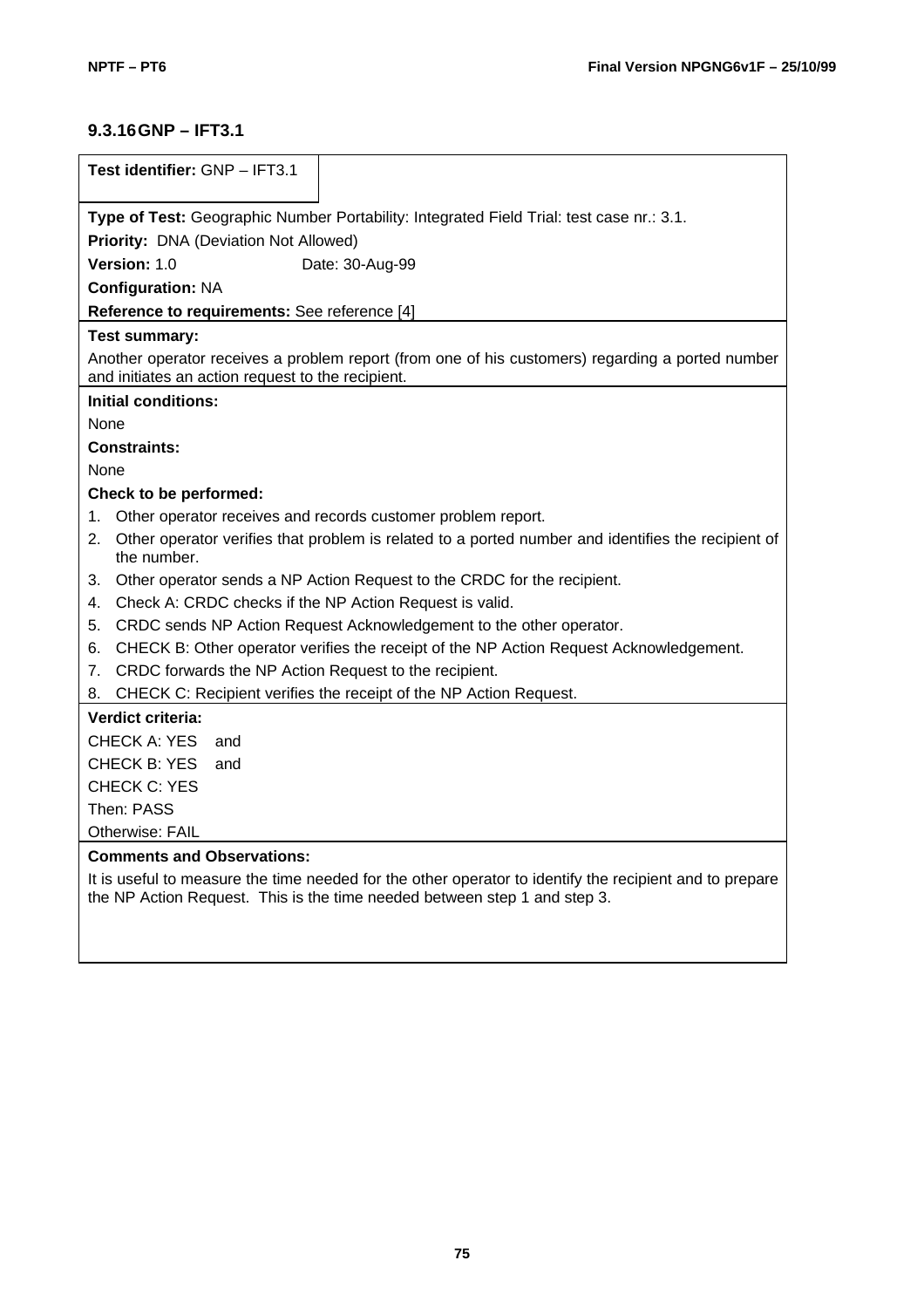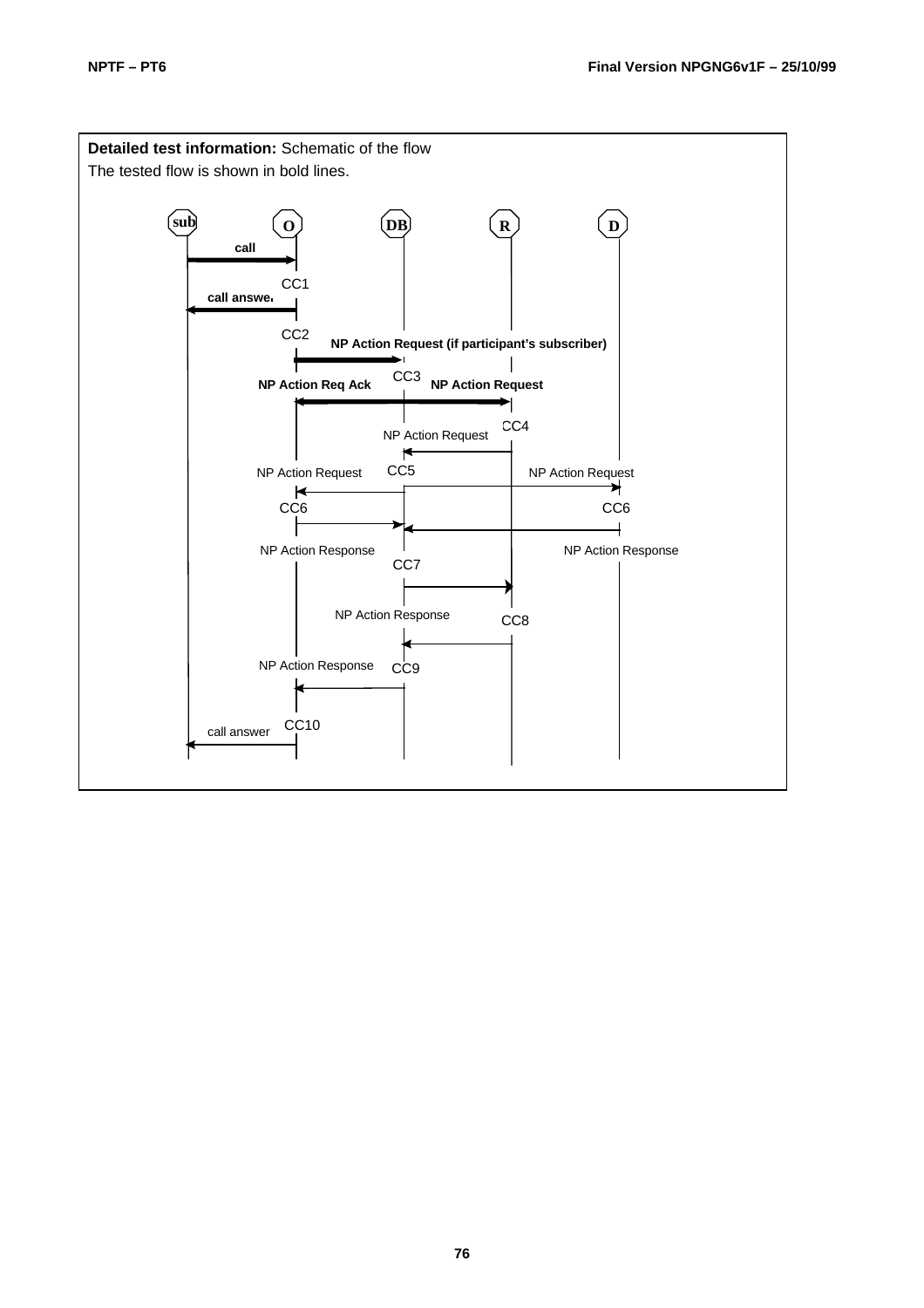## **9.3.17GNP – IFT3.2**

| Test identifier: GNP - IFT3.2                                                            |                                                                                                                                                                                                 |  |  |  |  |  |
|------------------------------------------------------------------------------------------|-------------------------------------------------------------------------------------------------------------------------------------------------------------------------------------------------|--|--|--|--|--|
| Type of Test: Geographic Number Portability: Integrated Field Trial: test case nr.: 3.2. |                                                                                                                                                                                                 |  |  |  |  |  |
| Priority: DNA (Deviation Not Allowed)                                                    |                                                                                                                                                                                                 |  |  |  |  |  |
| Version: 1.0<br>Date: 30-Aug-99                                                          |                                                                                                                                                                                                 |  |  |  |  |  |
| <b>Configuration: NA</b>                                                                 |                                                                                                                                                                                                 |  |  |  |  |  |
| Reference to requirements: See reference [4]                                             |                                                                                                                                                                                                 |  |  |  |  |  |
| <b>Test summary:</b>                                                                     |                                                                                                                                                                                                 |  |  |  |  |  |
|                                                                                          | Recipient has a problem with a number he ported in and issues an action request to the donor.                                                                                                   |  |  |  |  |  |
| <b>Initial conditions:</b>                                                               |                                                                                                                                                                                                 |  |  |  |  |  |
| The recipient is at the start of the test the owner of the problem.                      |                                                                                                                                                                                                 |  |  |  |  |  |
| <b>Constraints:</b>                                                                      |                                                                                                                                                                                                 |  |  |  |  |  |
| None                                                                                     |                                                                                                                                                                                                 |  |  |  |  |  |
| Check to be performed:                                                                   |                                                                                                                                                                                                 |  |  |  |  |  |
| 1.<br>and prepares a NP Action Request.                                                  | The recipient identifies the donor of the telephone number that is having a problem and issues                                                                                                  |  |  |  |  |  |
| CHECK A: CRDC checks if NP Action Request is valid.<br>2.                                |                                                                                                                                                                                                 |  |  |  |  |  |
| CRDC forwards NP Action Request to donor<br>3.                                           |                                                                                                                                                                                                 |  |  |  |  |  |
| Donor performs the requested checks or actions<br>4.                                     |                                                                                                                                                                                                 |  |  |  |  |  |
| Donor the issues a NP Action Response to the CRDC<br>5.                                  |                                                                                                                                                                                                 |  |  |  |  |  |
| 6.                                                                                       | CHECK B: CRDC checks if NP Action Response is a valid response.                                                                                                                                 |  |  |  |  |  |
| CRDC forwards the NP Action Response to the recipient.<br>7.                             |                                                                                                                                                                                                 |  |  |  |  |  |
| 8.                                                                                       | CHECK C: Recipient verifies if the NP Action Response refers correctly to the NP Action Re-<br>quest and measures the response time between step 2 and this step.                               |  |  |  |  |  |
| 9.<br>initiating NP Action Request.                                                      | (if appropriate) Recipient forwards a NP Action Response (is different from the NP Action Re-<br>sponse from steps 6 to 9) to the CRDC to be forwarded to the other operator who originated the |  |  |  |  |  |
|                                                                                          | 10. (if appropriate) CRDC forwards the NP Action Response to the other operator.                                                                                                                |  |  |  |  |  |
| NP Action Request he issued to the recipient.                                            | 11. (if appropriate) CHECK D: Other operator verifies if the NP Action Response is relevant for the                                                                                             |  |  |  |  |  |
| Verdict criteria:                                                                        |                                                                                                                                                                                                 |  |  |  |  |  |
| <b>CHECK A: YES</b><br>and                                                               |                                                                                                                                                                                                 |  |  |  |  |  |
| <b>CHECK B: YES</b><br>and                                                               |                                                                                                                                                                                                 |  |  |  |  |  |
| <b>CHECK C: YES</b><br>and                                                               |                                                                                                                                                                                                 |  |  |  |  |  |
| (if appropriate) CHECK D: YES                                                            |                                                                                                                                                                                                 |  |  |  |  |  |
| Then: PASS                                                                               |                                                                                                                                                                                                 |  |  |  |  |  |
| Otherwise: FAIL                                                                          |                                                                                                                                                                                                 |  |  |  |  |  |
| <b>Comments and Observations:</b>                                                        |                                                                                                                                                                                                 |  |  |  |  |  |
| Measure the response time between steps 2 and 9.                                         |                                                                                                                                                                                                 |  |  |  |  |  |
|                                                                                          |                                                                                                                                                                                                 |  |  |  |  |  |
|                                                                                          |                                                                                                                                                                                                 |  |  |  |  |  |
|                                                                                          |                                                                                                                                                                                                 |  |  |  |  |  |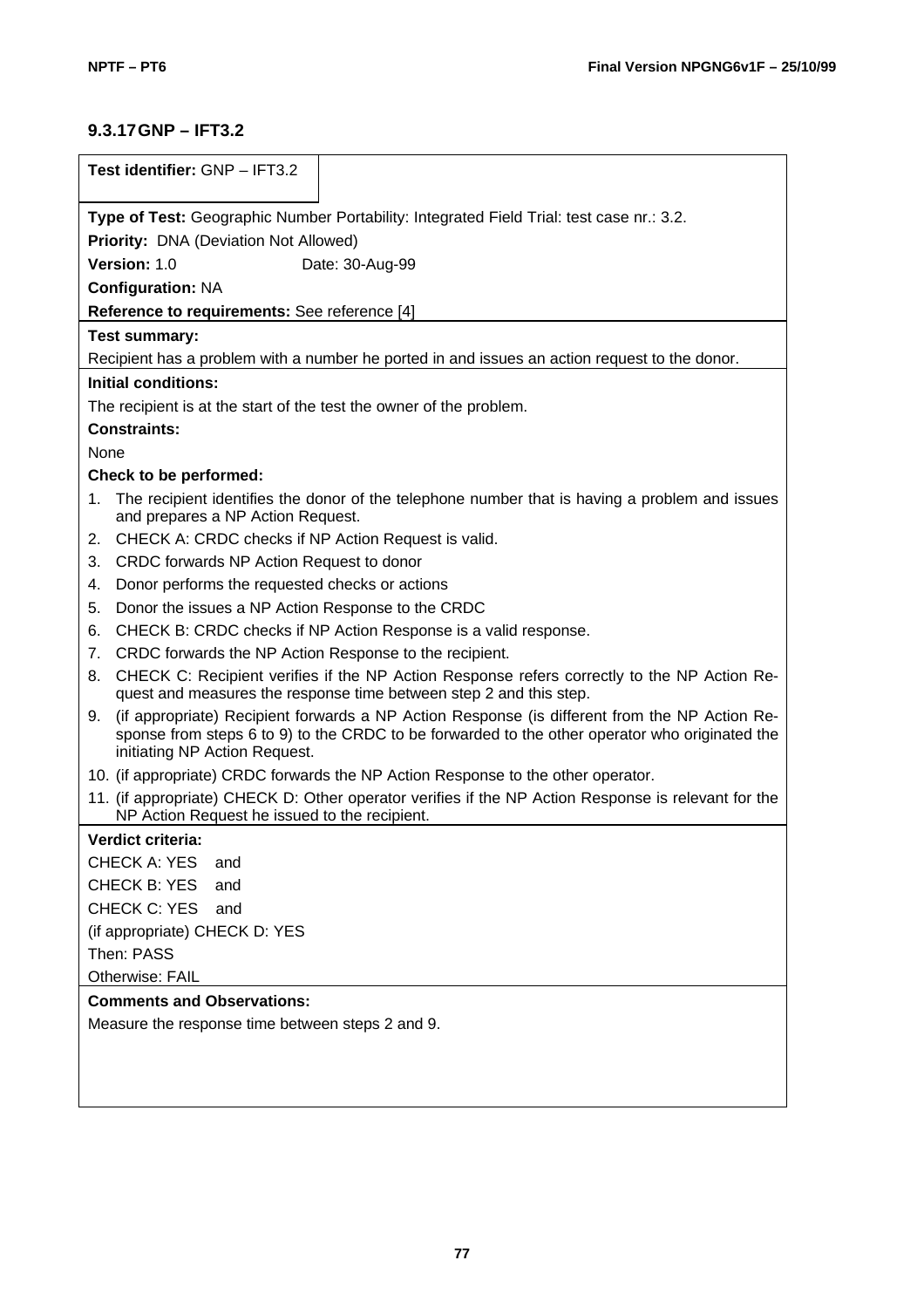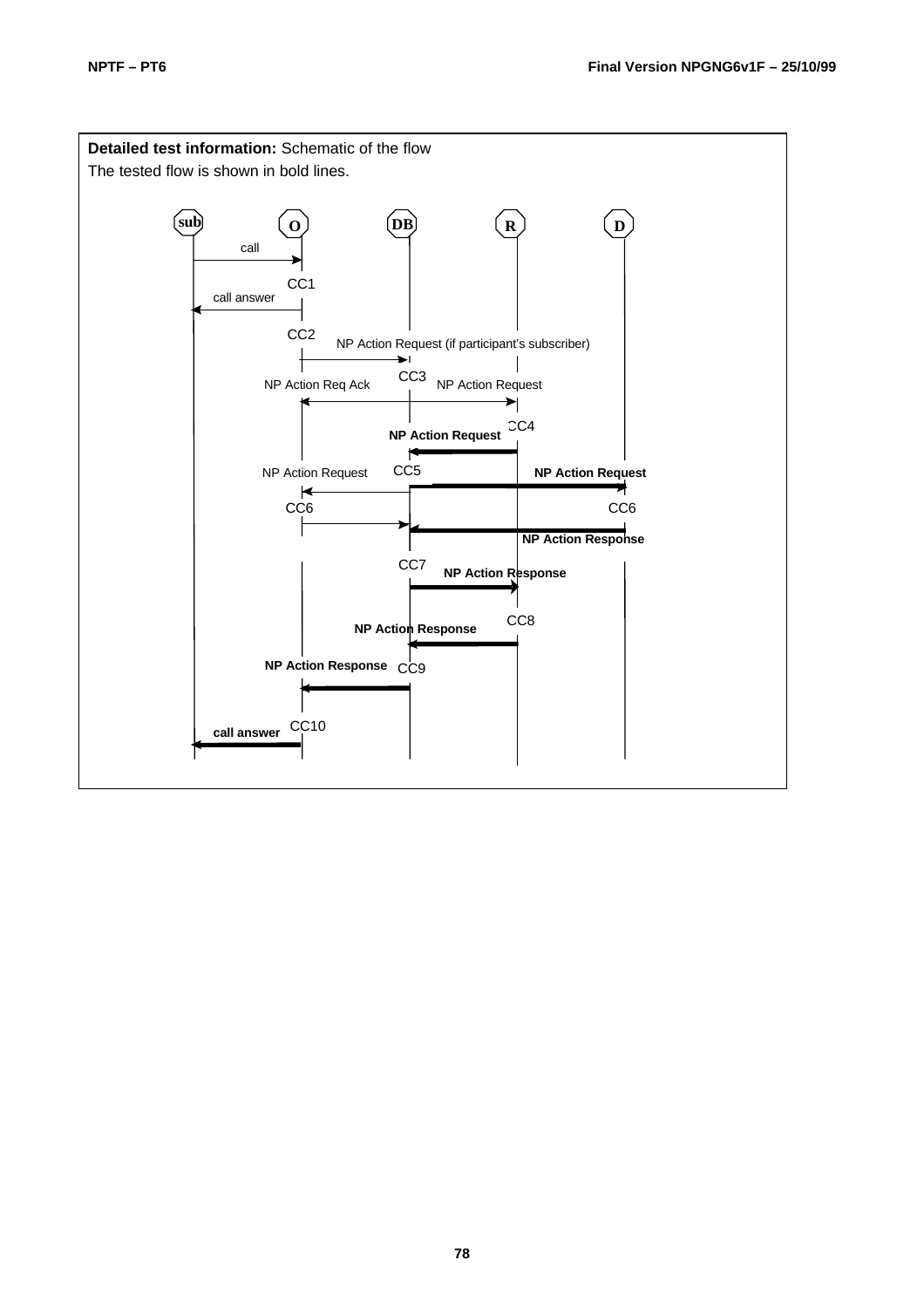## **9.3.18GNP – IFT3.3**

| Test identifier: GNP - IFT3.3                                                                                                                                                                                                                                                              |  |  |  |  |  |
|--------------------------------------------------------------------------------------------------------------------------------------------------------------------------------------------------------------------------------------------------------------------------------------------|--|--|--|--|--|
| Type of Test: Geographic Number Portability: Integrated Field Trial: test case nr.: 3.3.                                                                                                                                                                                                   |  |  |  |  |  |
| <b>Priority: DNA (Deviation Not Allowed)</b>                                                                                                                                                                                                                                               |  |  |  |  |  |
| Version: 1.0<br>Date: 30-Aug-99                                                                                                                                                                                                                                                            |  |  |  |  |  |
| <b>Configuration: NA</b>                                                                                                                                                                                                                                                                   |  |  |  |  |  |
| Reference to requirements: See reference [4]                                                                                                                                                                                                                                               |  |  |  |  |  |
| <b>Test summary:</b>                                                                                                                                                                                                                                                                       |  |  |  |  |  |
| Recipient has a problem with a number he ported in and issues an action request to another op-<br>erator.                                                                                                                                                                                  |  |  |  |  |  |
| <b>Initial conditions:</b>                                                                                                                                                                                                                                                                 |  |  |  |  |  |
| The recipient is at the start of the test the owner of the problem.                                                                                                                                                                                                                        |  |  |  |  |  |
| <b>Constraints:</b>                                                                                                                                                                                                                                                                        |  |  |  |  |  |
| None                                                                                                                                                                                                                                                                                       |  |  |  |  |  |
| Check to be performed:                                                                                                                                                                                                                                                                     |  |  |  |  |  |
| The recipient identifies the other operator 2 who should solve the problem and prepares a NP<br>1.<br>Action Request.                                                                                                                                                                      |  |  |  |  |  |
| Recipient issues NP Action Request to CRDC.<br>2.                                                                                                                                                                                                                                          |  |  |  |  |  |
| CHECK A: CRDC checks if NP Action Request is valid.<br>3.                                                                                                                                                                                                                                  |  |  |  |  |  |
| CRDC forwards NP Action Request to other operator 2.<br>4.                                                                                                                                                                                                                                 |  |  |  |  |  |
| Other operator 2 performs the requested checks or actions.<br>5.                                                                                                                                                                                                                           |  |  |  |  |  |
| Other operator 2 issues a NP Action Response to the CRDC<br>6.                                                                                                                                                                                                                             |  |  |  |  |  |
| CHECK B: CRDC checks if NP Action Response is a valid response.<br>7.                                                                                                                                                                                                                      |  |  |  |  |  |
| CRDC forwards the NP Action Response to the recipient.<br>8.                                                                                                                                                                                                                               |  |  |  |  |  |
| CHECK C: Recipient verifies if the NP Action Response refers correctly to the NP Action Re-<br>9.<br>quest and measures the response time between step 2 and this step.                                                                                                                    |  |  |  |  |  |
| 10. (if appropriate) Recipient forwards a NP Action Response (is different from the NP Action Re-<br>sponse from steps 6 to 9) to the CRDC to be forwarded to the other operator 1 who originated<br>the initiating NP Action Request (is another operator (from the one in steps 1 to 6). |  |  |  |  |  |
| 11. (if appropriate) CRDC forwards the NP Action Response to the other operator 1.                                                                                                                                                                                                         |  |  |  |  |  |
| 12. (if appropriate) CHECK D: Other operator 1 verifies if the NP Action Response is relevant for<br>the NP Action Request he issued to the recipient.                                                                                                                                     |  |  |  |  |  |
| Verdict criteria:                                                                                                                                                                                                                                                                          |  |  |  |  |  |
| <b>CHECK A: YES</b><br>and                                                                                                                                                                                                                                                                 |  |  |  |  |  |
| <b>CHECK B: YES</b><br>and                                                                                                                                                                                                                                                                 |  |  |  |  |  |
| CHECK C: YES<br>and                                                                                                                                                                                                                                                                        |  |  |  |  |  |
| (if appropriate) CHECK D: YES                                                                                                                                                                                                                                                              |  |  |  |  |  |
| Then: PASS                                                                                                                                                                                                                                                                                 |  |  |  |  |  |
| Otherwise: FAIL                                                                                                                                                                                                                                                                            |  |  |  |  |  |
| <b>Comments and Observations:</b>                                                                                                                                                                                                                                                          |  |  |  |  |  |
| Measure the response time between steps 2 and 9.                                                                                                                                                                                                                                           |  |  |  |  |  |
|                                                                                                                                                                                                                                                                                            |  |  |  |  |  |
|                                                                                                                                                                                                                                                                                            |  |  |  |  |  |
|                                                                                                                                                                                                                                                                                            |  |  |  |  |  |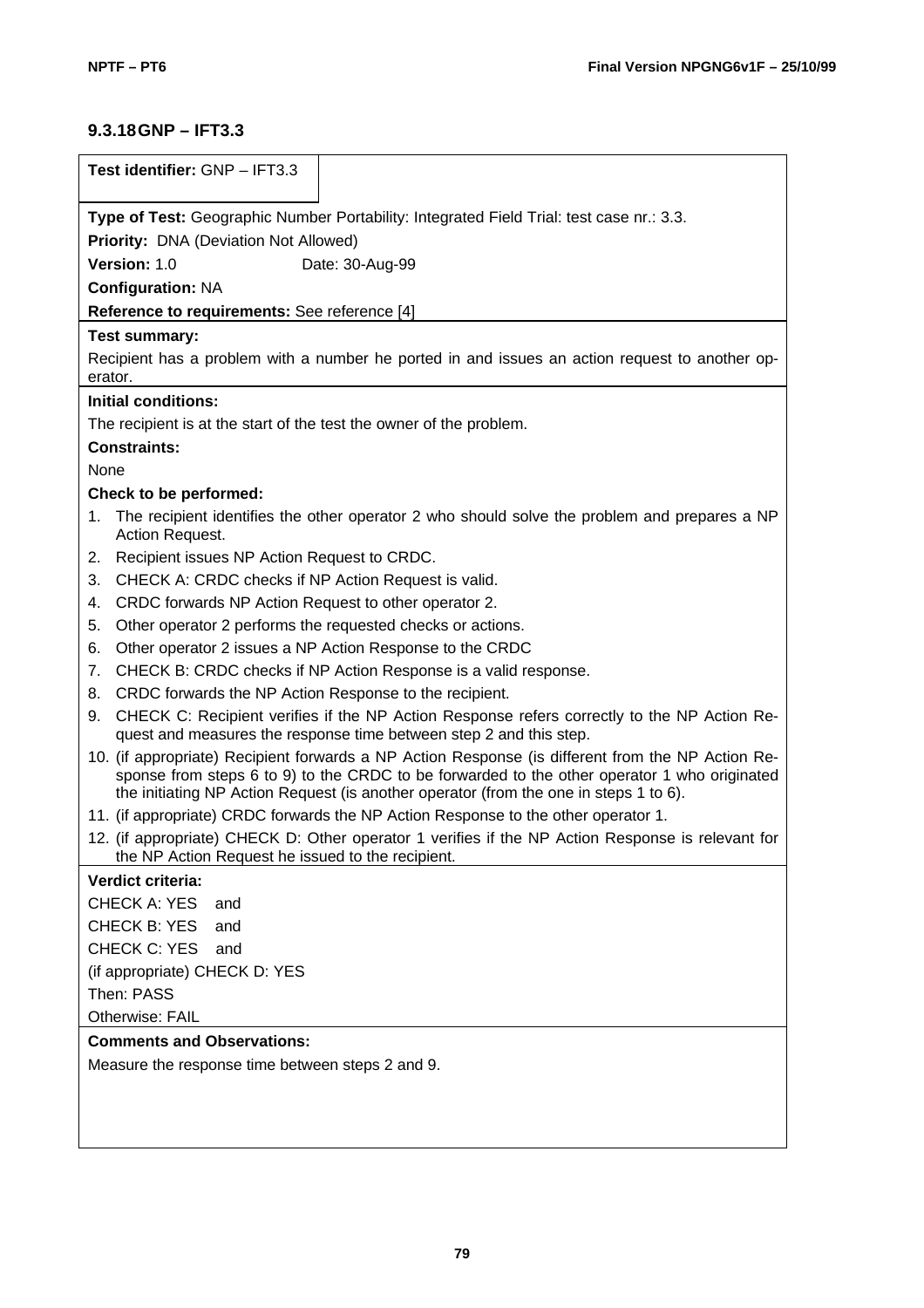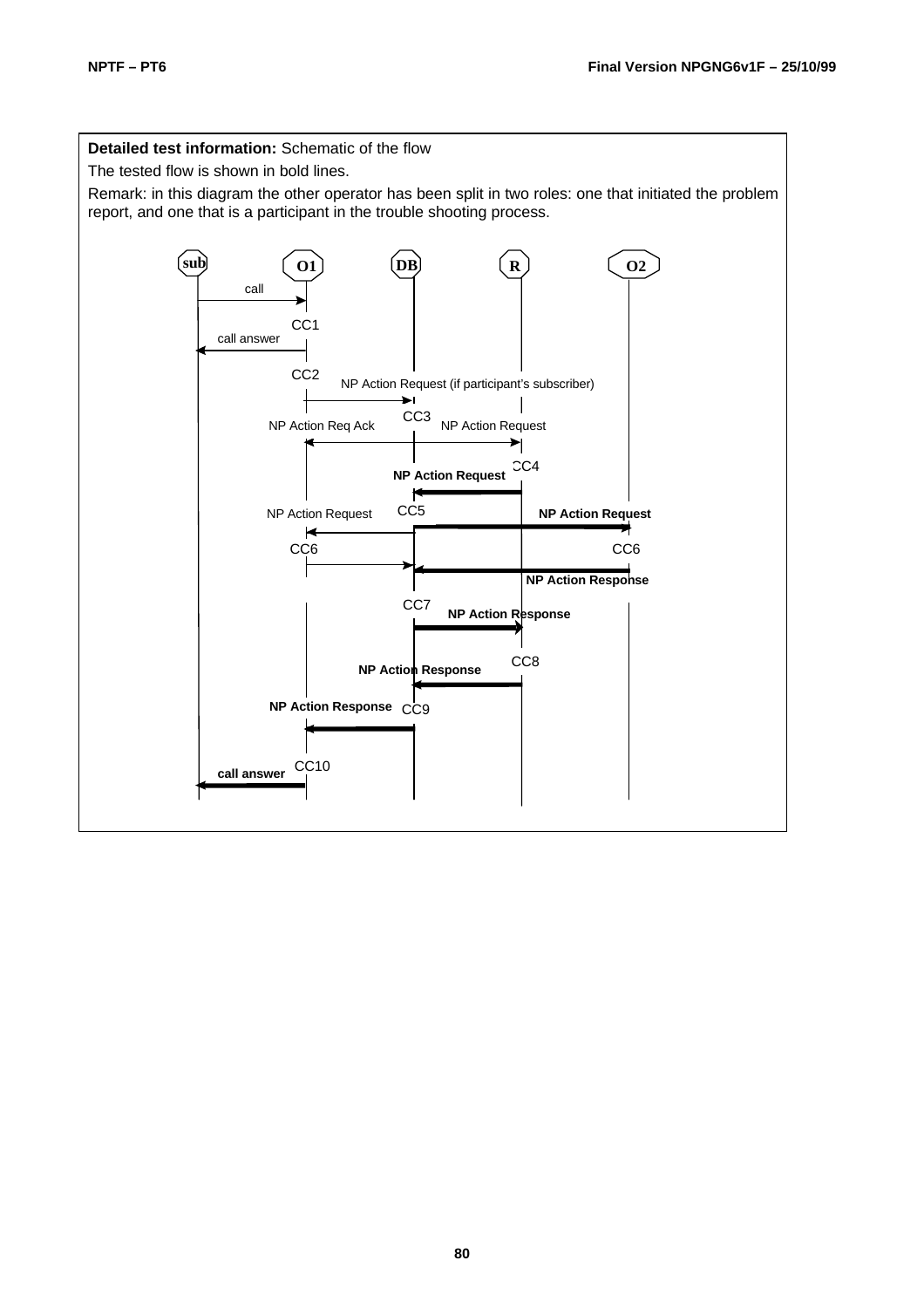## **9.3.19GNP – IFT4.1**

| Test identifier: GNP - IFT4.1                                                                                                              |  |  |  |  |  |
|--------------------------------------------------------------------------------------------------------------------------------------------|--|--|--|--|--|
| Type of Test: Geographic Number Portability: Integrated Field Trial: test case nr.: 4.1                                                    |  |  |  |  |  |
| Priority: DNA (Deviation Not Allowed)                                                                                                      |  |  |  |  |  |
| Version: 1.0<br>Date: 30-Aug-99                                                                                                            |  |  |  |  |  |
| <b>Configuration: NA</b>                                                                                                                   |  |  |  |  |  |
| Reference to requirements: See reference [4]                                                                                               |  |  |  |  |  |
| <b>Test summary:</b>                                                                                                                       |  |  |  |  |  |
| Recipient changes the routing of a ported number and informs the other operators of the new rout-<br>ing code. Successful update.          |  |  |  |  |  |
| <b>Initial conditions:</b>                                                                                                                 |  |  |  |  |  |
| The telephone number has been successfully ported in.                                                                                      |  |  |  |  |  |
| <b>Constraints:</b>                                                                                                                        |  |  |  |  |  |
|                                                                                                                                            |  |  |  |  |  |
| Check to be performed:                                                                                                                     |  |  |  |  |  |
| Recipient prepares for an Update message<br>1.                                                                                             |  |  |  |  |  |
| Recipient sends Update message to CRDC<br>2.                                                                                               |  |  |  |  |  |
| CHECK A: CRDC checks the validity of the Update message<br>3.                                                                              |  |  |  |  |  |
| CRDC broadcasts the Update message to all operators.<br>4.                                                                                 |  |  |  |  |  |
| CHECK B: One other operator sets up a call to the ported number and verifies with the recipient<br>5.<br>that the call is properly routed. |  |  |  |  |  |
| All operators modify their routing tables and send an Update Completed message back to the<br>6.<br>CRDC.                                  |  |  |  |  |  |
| CHECK C: CRDC verifies the correctness of the Update Completed messages and measures<br>7.<br>the timer T8.                                |  |  |  |  |  |
| 8. CHECK D: One other operator sets up a call to the ported number and verifies with the recipient<br>that the call is properly routed.    |  |  |  |  |  |
| Verdict criteria:                                                                                                                          |  |  |  |  |  |
| <b>CHECK A: YES</b><br>and                                                                                                                 |  |  |  |  |  |
| CHECK B: YES<br>and                                                                                                                        |  |  |  |  |  |
| CHECK C: YES<br>and                                                                                                                        |  |  |  |  |  |
| <b>CHECK D: YES</b>                                                                                                                        |  |  |  |  |  |
| Then: PASS                                                                                                                                 |  |  |  |  |  |
| Otherwise: FAIL                                                                                                                            |  |  |  |  |  |
| <b>Comments and Observations:</b>                                                                                                          |  |  |  |  |  |
| The timer T8 is measured for each of the operators.                                                                                        |  |  |  |  |  |
| This test has network impact.                                                                                                              |  |  |  |  |  |
|                                                                                                                                            |  |  |  |  |  |
|                                                                                                                                            |  |  |  |  |  |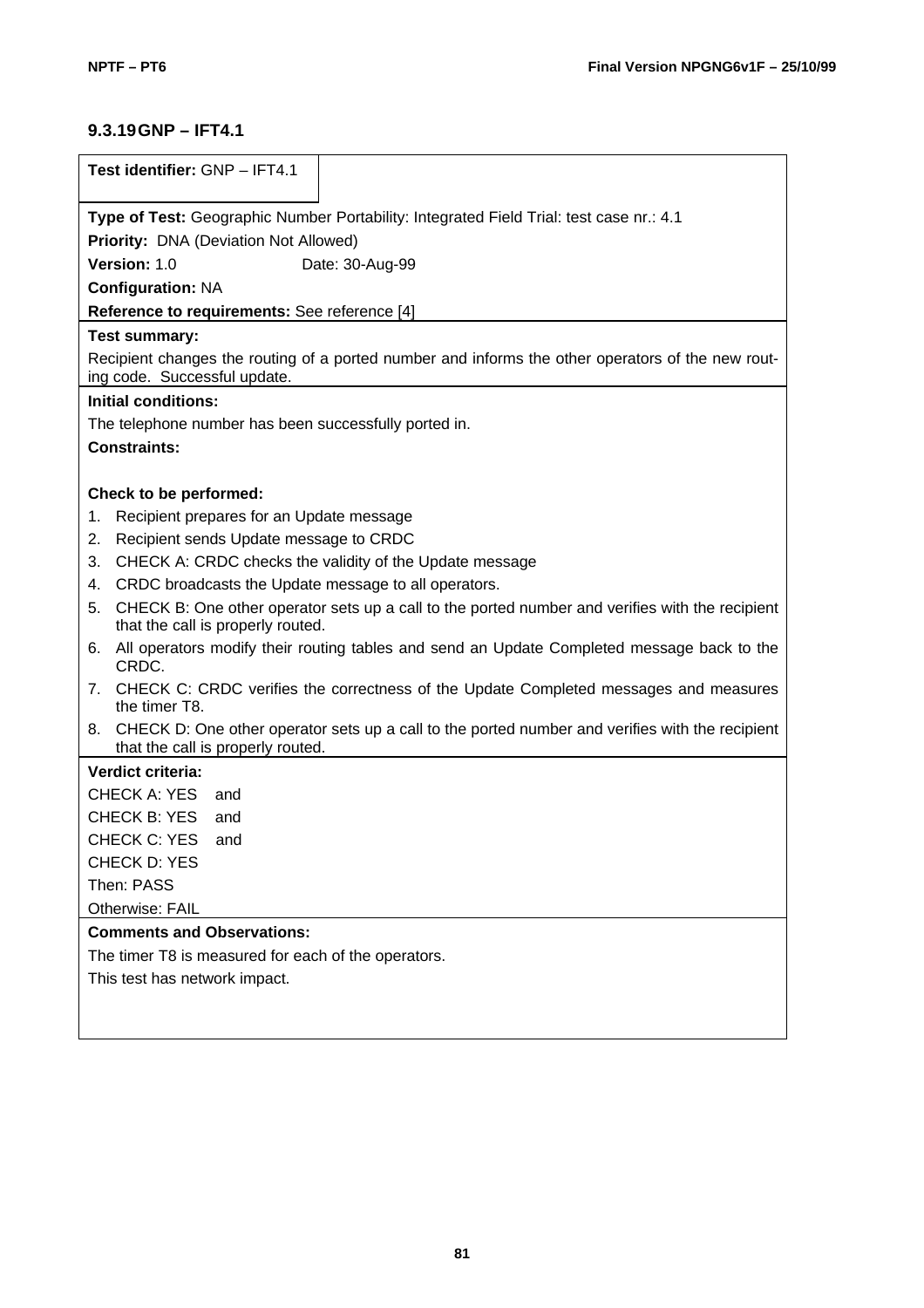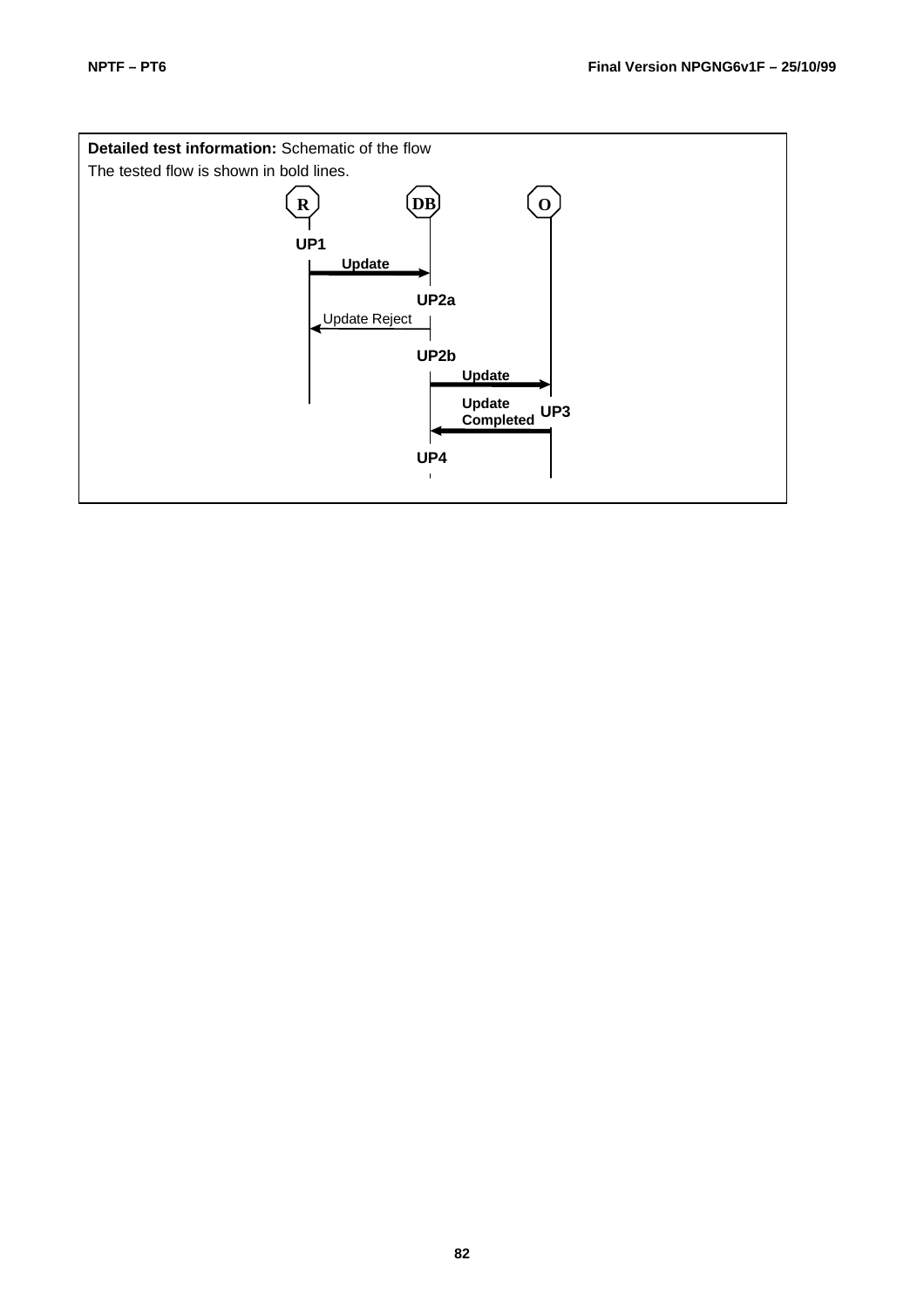## **9.3.20GNP – IFT4.2**

| Test identifier: GNP - IFT4.2                                                                                                                |  |  |  |  |  |
|----------------------------------------------------------------------------------------------------------------------------------------------|--|--|--|--|--|
| Type of Test: Geographic Number Portability: Integrated Field Trial: test case nr.: 4.2                                                      |  |  |  |  |  |
| Priority: DNA (Deviation Not Allowed)                                                                                                        |  |  |  |  |  |
| Version: 1.0<br>Date: 30-Aug-99                                                                                                              |  |  |  |  |  |
| <b>Configuration: NA</b>                                                                                                                     |  |  |  |  |  |
| Reference to requirements: See reference [4]                                                                                                 |  |  |  |  |  |
| <b>Test summary:</b>                                                                                                                         |  |  |  |  |  |
| Recipient changes the routing of a ported number and informs the other operators of the new rout-<br>ing code. The CRDC rejects the message. |  |  |  |  |  |
| <b>Initial conditions:</b>                                                                                                                   |  |  |  |  |  |
| The telephone number has been successfully ported in.                                                                                        |  |  |  |  |  |
| <b>Constraints:</b>                                                                                                                          |  |  |  |  |  |
| None                                                                                                                                         |  |  |  |  |  |
| Check to be performed:                                                                                                                       |  |  |  |  |  |
| Recipient prepares for an Update message and inserts an error (e.g. number is not in the care<br>1.<br>of the recipient)                     |  |  |  |  |  |
| Recipient sends Update message to CRDC<br>2.                                                                                                 |  |  |  |  |  |
| CRDC verifies the Update message and rejects it by sending an Update Reject message<br>3.                                                    |  |  |  |  |  |
| CHECK A: recipient verifies that it received the Update Reject.<br>4.                                                                        |  |  |  |  |  |
| CHECK B: One other operator sets up a call to the ported number and verifies with the recipient<br>5.<br>that the call is properly routed.   |  |  |  |  |  |
| Verdict criteria:                                                                                                                            |  |  |  |  |  |
| <b>CHECK A: YES</b><br>and                                                                                                                   |  |  |  |  |  |
| <b>CHECK B: YES</b>                                                                                                                          |  |  |  |  |  |
| Then: PASS                                                                                                                                   |  |  |  |  |  |
| Otherwise: FAIL                                                                                                                              |  |  |  |  |  |
| <b>Comments and Observations:</b>                                                                                                            |  |  |  |  |  |
| This test has network impact (even in case of reject the number still needs to be reachable and this<br>is checked in this test).            |  |  |  |  |  |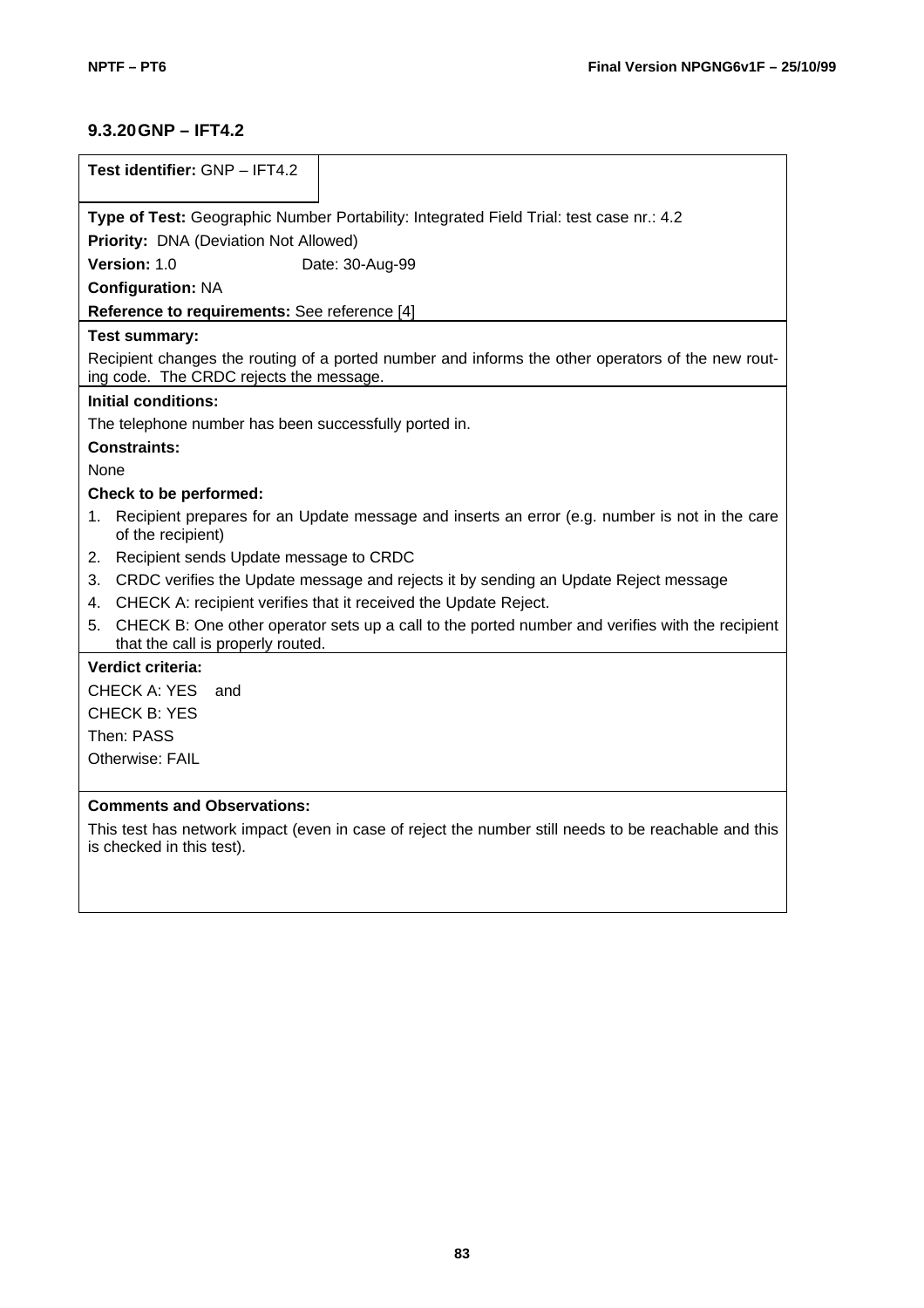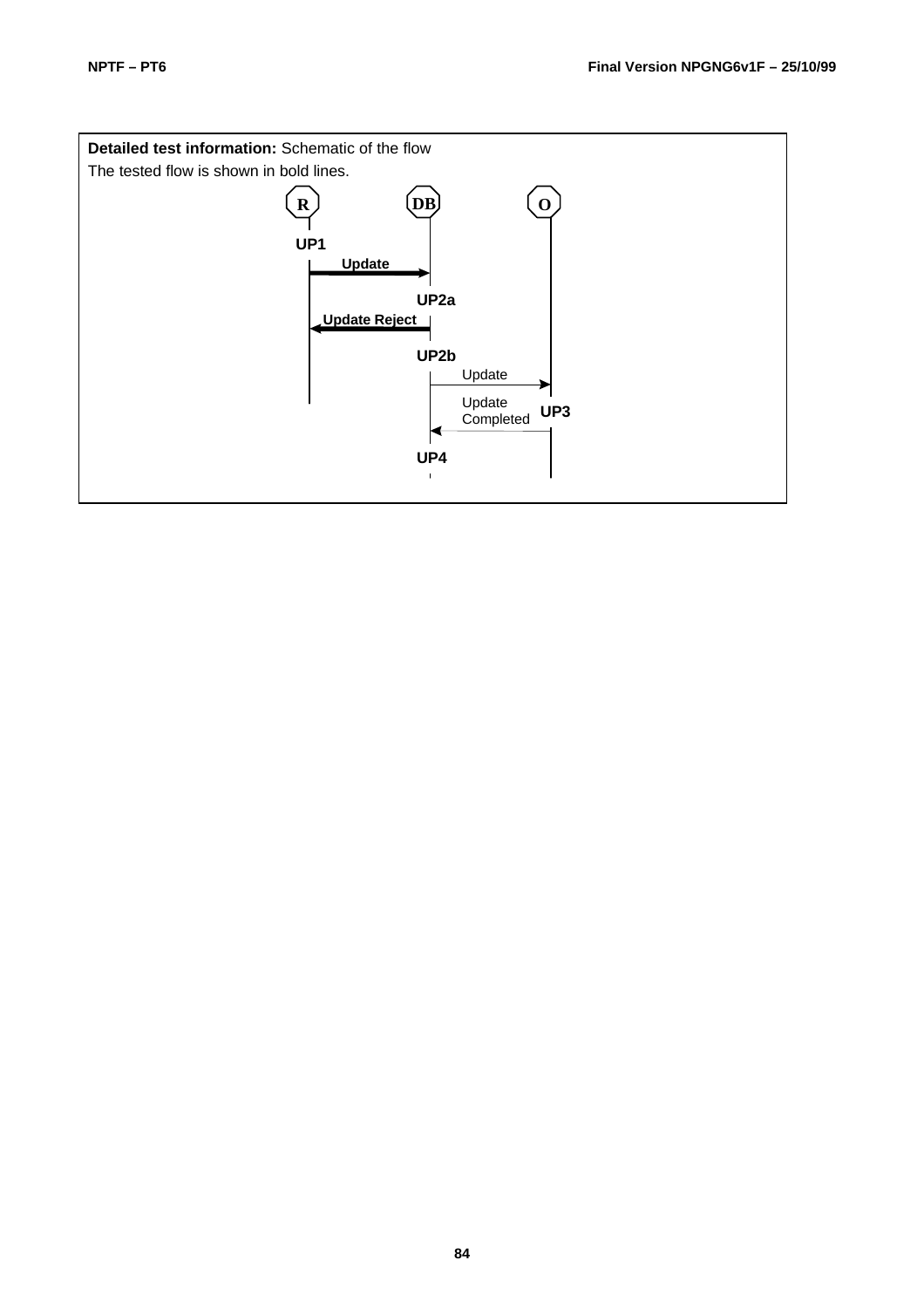## **9.3.21GNP – IFT5.1**

| Test identifier: GNP - IFT5.1                                                                                                |  |  |  |  |  |
|------------------------------------------------------------------------------------------------------------------------------|--|--|--|--|--|
|                                                                                                                              |  |  |  |  |  |
| Type of Test: Geographic Number Portability: Integrated Field Trial: test case nr.: 5.1                                      |  |  |  |  |  |
| Priority: DNA (Deviation Not Allowed)                                                                                        |  |  |  |  |  |
| Version: 1.0<br>Date: 30-Aug-99                                                                                              |  |  |  |  |  |
| <b>Configuration: NA</b>                                                                                                     |  |  |  |  |  |
| Reference to requirements: See reference [4]                                                                                 |  |  |  |  |  |
| <b>Test summary:</b>                                                                                                         |  |  |  |  |  |
| An operator requests audit information for a specific number or number group and successfully re-<br>ceives the information. |  |  |  |  |  |
| Initial conditions:                                                                                                          |  |  |  |  |  |
| The telephone number (or number group) has been successfully ported.                                                         |  |  |  |  |  |
| <b>Constraints:</b>                                                                                                          |  |  |  |  |  |
| None                                                                                                                         |  |  |  |  |  |
| Check to be performed:                                                                                                       |  |  |  |  |  |
| An operator prepares an NP Audit request and forwards the request to the CRDC<br>1.                                          |  |  |  |  |  |
| The CRDC processes the request and replies with an Audit Response message.<br>2.                                             |  |  |  |  |  |
| CHECK A: the recipient verifies that the Audit Response is correct.<br>3.                                                    |  |  |  |  |  |
| Verdict criteria:                                                                                                            |  |  |  |  |  |
| <b>CHECK A: YES</b>                                                                                                          |  |  |  |  |  |
| Then: PASS                                                                                                                   |  |  |  |  |  |
| Otherwise: FAIL                                                                                                              |  |  |  |  |  |
| <b>Comments and Observations:</b>                                                                                            |  |  |  |  |  |
|                                                                                                                              |  |  |  |  |  |
|                                                                                                                              |  |  |  |  |  |
|                                                                                                                              |  |  |  |  |  |
|                                                                                                                              |  |  |  |  |  |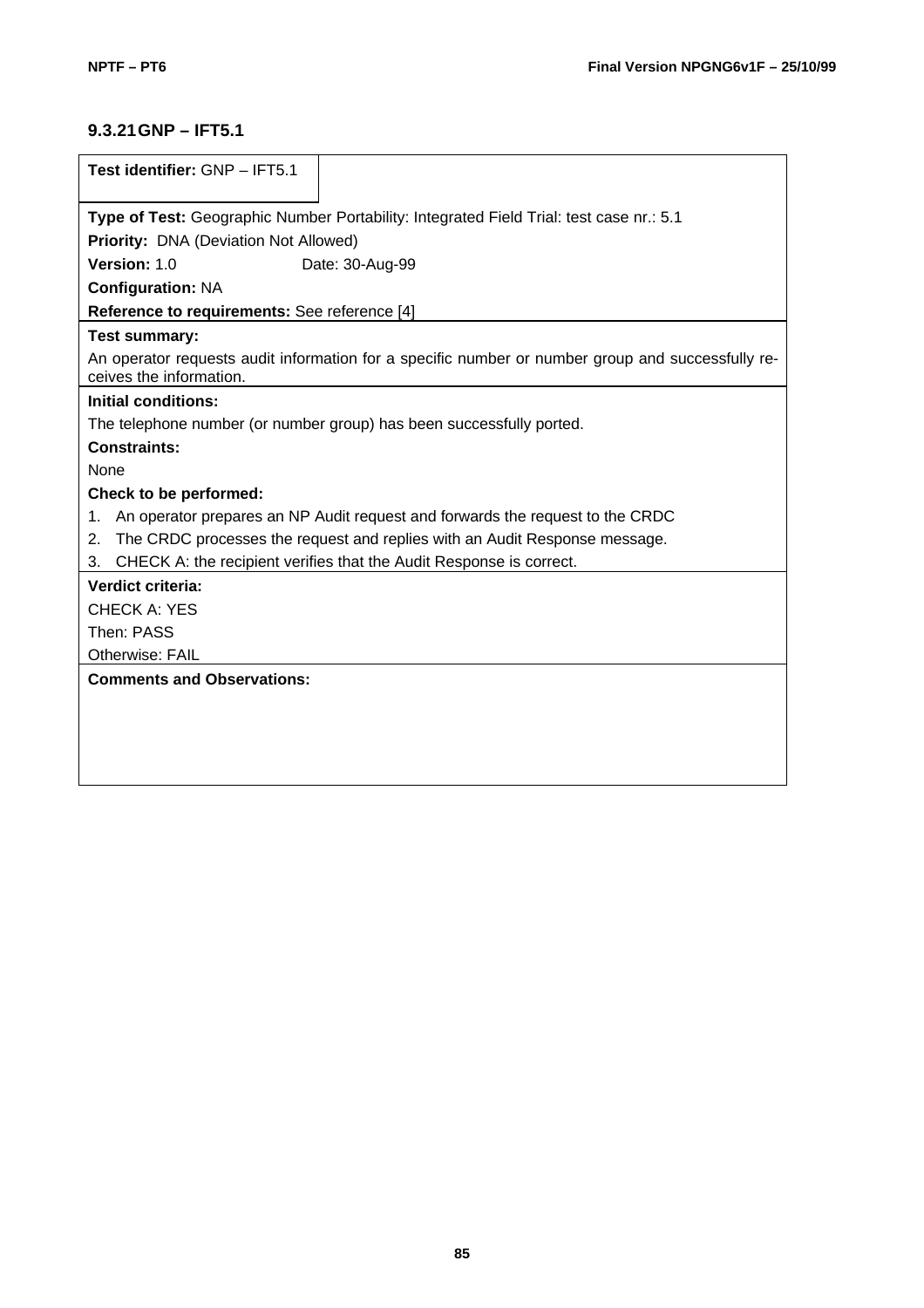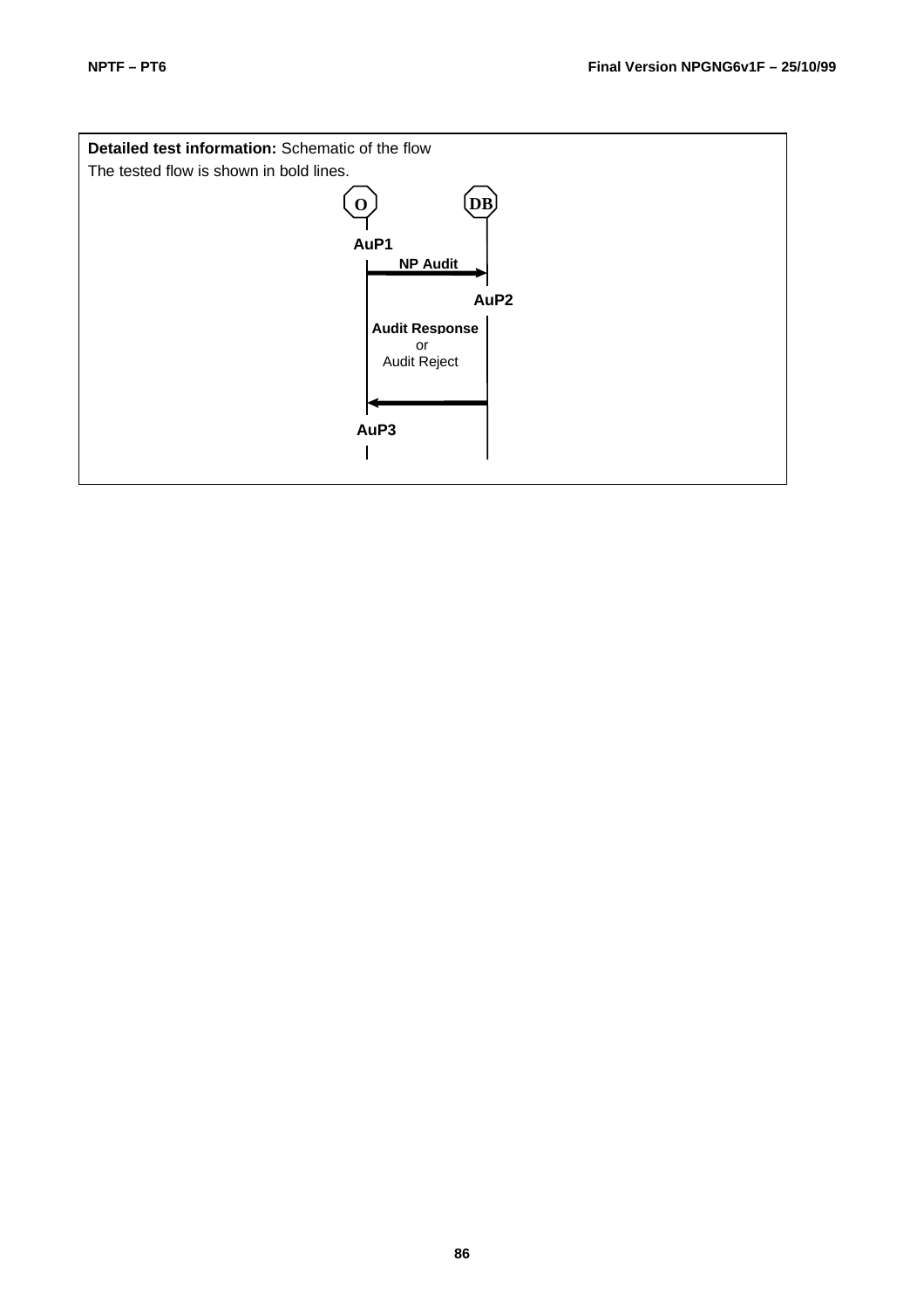## **9.3.22GNP – IFT5.2**

| Test identifier: GNP - IFT5.2                                                                                                                      |  |  |  |  |  |  |
|----------------------------------------------------------------------------------------------------------------------------------------------------|--|--|--|--|--|--|
|                                                                                                                                                    |  |  |  |  |  |  |
| Type of Test: Geographic Number Portability: Integrated Field Trial: test case nr.: 5.2                                                            |  |  |  |  |  |  |
| Priority: DNA (Deviation Not Allowed)                                                                                                              |  |  |  |  |  |  |
| Version: 1.0<br>Date: 30-Aug-99                                                                                                                    |  |  |  |  |  |  |
| <b>Configuration: NA</b>                                                                                                                           |  |  |  |  |  |  |
| Reference to requirements: See reference [4]                                                                                                       |  |  |  |  |  |  |
| <b>Test summary:</b>                                                                                                                               |  |  |  |  |  |  |
| An operator requests audit information for a specific number or number group and the request is<br>rejected by the CRDC.                           |  |  |  |  |  |  |
| Initial conditions:                                                                                                                                |  |  |  |  |  |  |
| None                                                                                                                                               |  |  |  |  |  |  |
| <b>Constraints:</b>                                                                                                                                |  |  |  |  |  |  |
| <b>None</b>                                                                                                                                        |  |  |  |  |  |  |
| Check to be performed:                                                                                                                             |  |  |  |  |  |  |
| An operator prepares an NP Audit request with an error (e.g. requested number has never been<br>1.<br>ported) and forwards the request to the CRDC |  |  |  |  |  |  |
| 2. The CRDC processes the request and replies with an Audit Reject message.                                                                        |  |  |  |  |  |  |
| CHECK A: the recipient verifies that the Audit Reject is correct.<br>3.                                                                            |  |  |  |  |  |  |
| Verdict criteria:                                                                                                                                  |  |  |  |  |  |  |
| <b>CHECK A: YES</b>                                                                                                                                |  |  |  |  |  |  |
| Then: PASS                                                                                                                                         |  |  |  |  |  |  |
| <b>Otherwise: FAIL</b>                                                                                                                             |  |  |  |  |  |  |
| <b>Comments and Observations:</b>                                                                                                                  |  |  |  |  |  |  |
|                                                                                                                                                    |  |  |  |  |  |  |
|                                                                                                                                                    |  |  |  |  |  |  |
|                                                                                                                                                    |  |  |  |  |  |  |
|                                                                                                                                                    |  |  |  |  |  |  |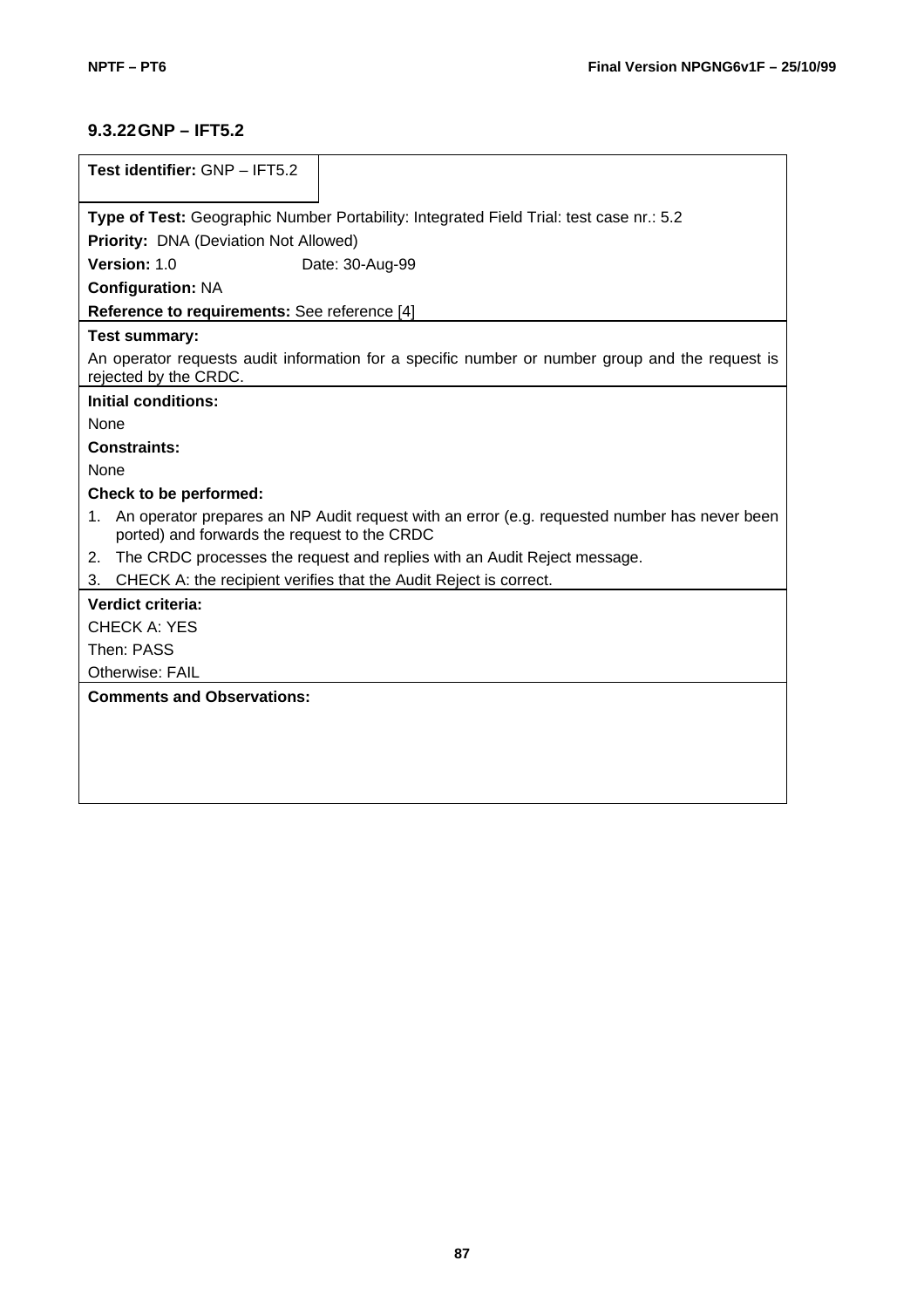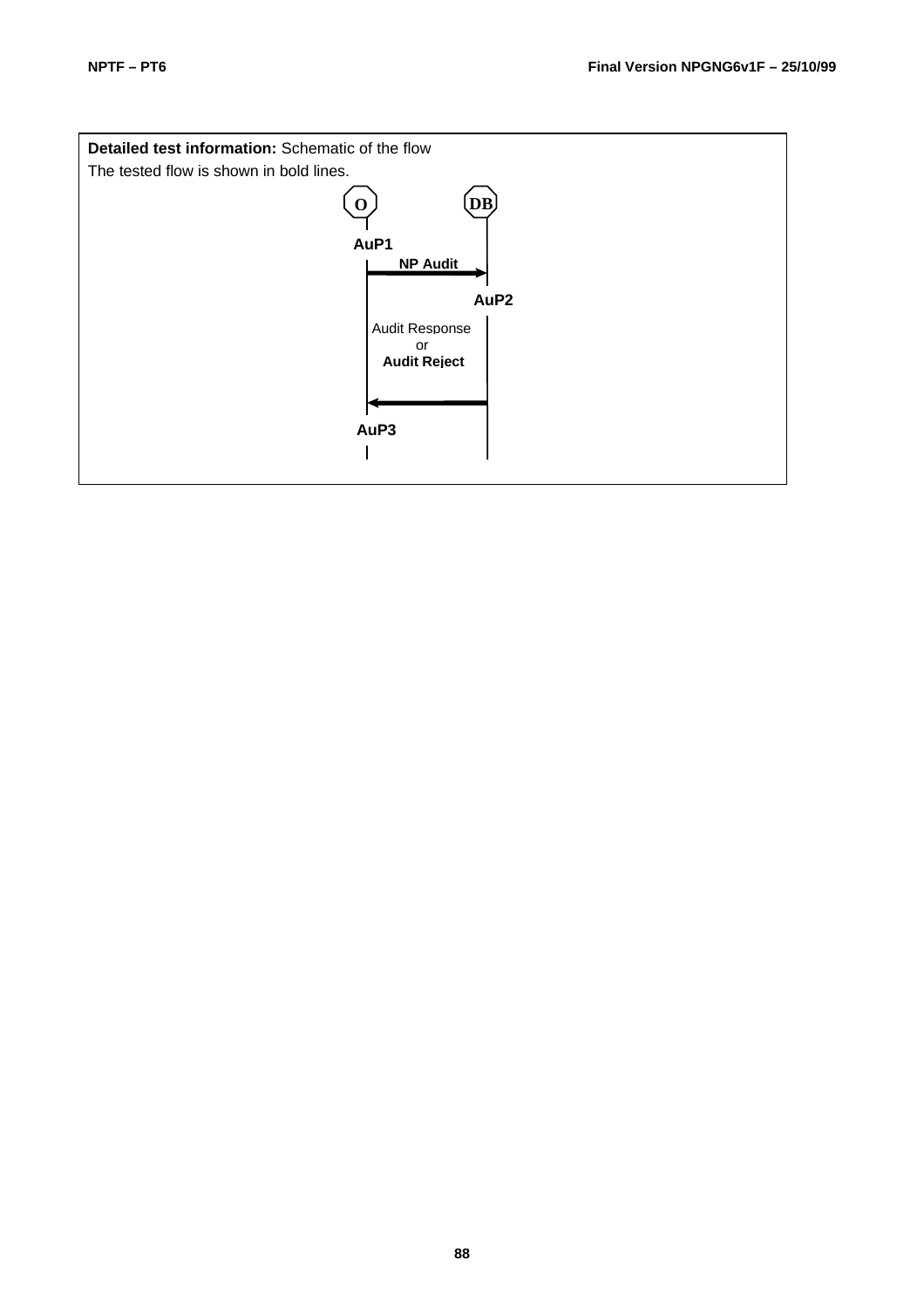## **9.3.23GNP – IFT5.3**

| Test identifier: GNP - IFT5.3                                                           |  |  |  |  |  |
|-----------------------------------------------------------------------------------------|--|--|--|--|--|
|                                                                                         |  |  |  |  |  |
| Type of Test: Geographic Number Portability: Integrated Field Trial: test case nr.: 5.3 |  |  |  |  |  |
| <b>Priority: DNA (Deviation Not Allowed)</b>                                            |  |  |  |  |  |
| Version: 1.0<br>Date: 30-Aug-99                                                         |  |  |  |  |  |
| <b>Configuration: NA</b>                                                                |  |  |  |  |  |
| Reference to requirements: See reference [4]                                            |  |  |  |  |  |
| <b>Test summary:</b>                                                                    |  |  |  |  |  |
| An operator requests from the CRDC a copy of the CRDB for all the activated numbers.    |  |  |  |  |  |
| Initial conditions:                                                                     |  |  |  |  |  |
| <b>None</b>                                                                             |  |  |  |  |  |
| <b>Constraints:</b>                                                                     |  |  |  |  |  |
| None                                                                                    |  |  |  |  |  |
| Check to be performed:                                                                  |  |  |  |  |  |
| An operator prepares a NP Bulk Sync request and issues it to the CRDC<br>$1_{-}$        |  |  |  |  |  |
| CRDC verifies the request and returns a NP Bulk Answer file.<br>$2 -$                   |  |  |  |  |  |
| CHECK A: the operator verifies that he received a correct NP Bulk Answer file.<br>3.    |  |  |  |  |  |
| Verdict criteria:                                                                       |  |  |  |  |  |
| <b>CHECK A: YES</b>                                                                     |  |  |  |  |  |
| Then: PASS                                                                              |  |  |  |  |  |
| Otherwise: FAIL                                                                         |  |  |  |  |  |
| <b>Comments and Observations:</b>                                                       |  |  |  |  |  |
|                                                                                         |  |  |  |  |  |
|                                                                                         |  |  |  |  |  |
|                                                                                         |  |  |  |  |  |
|                                                                                         |  |  |  |  |  |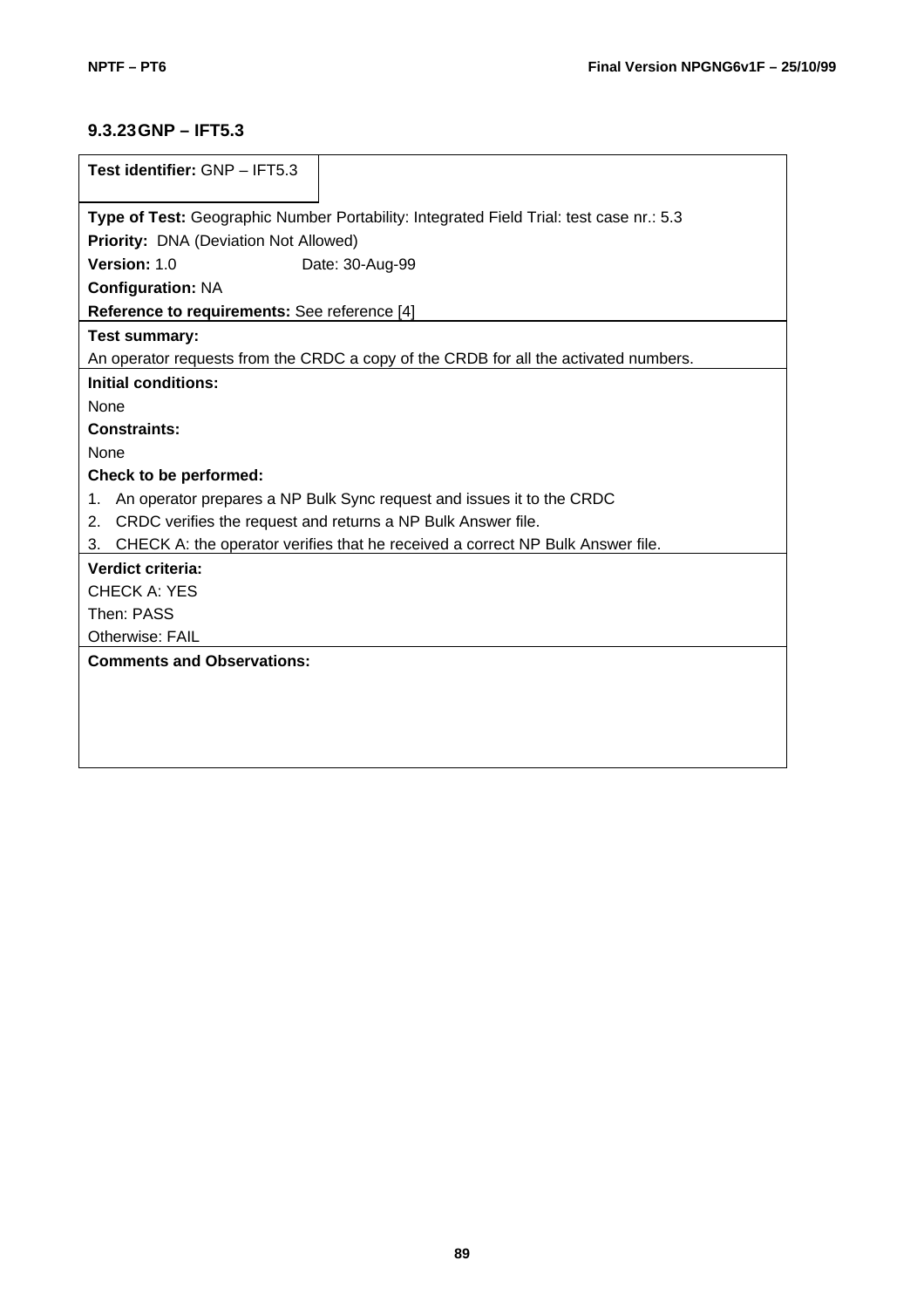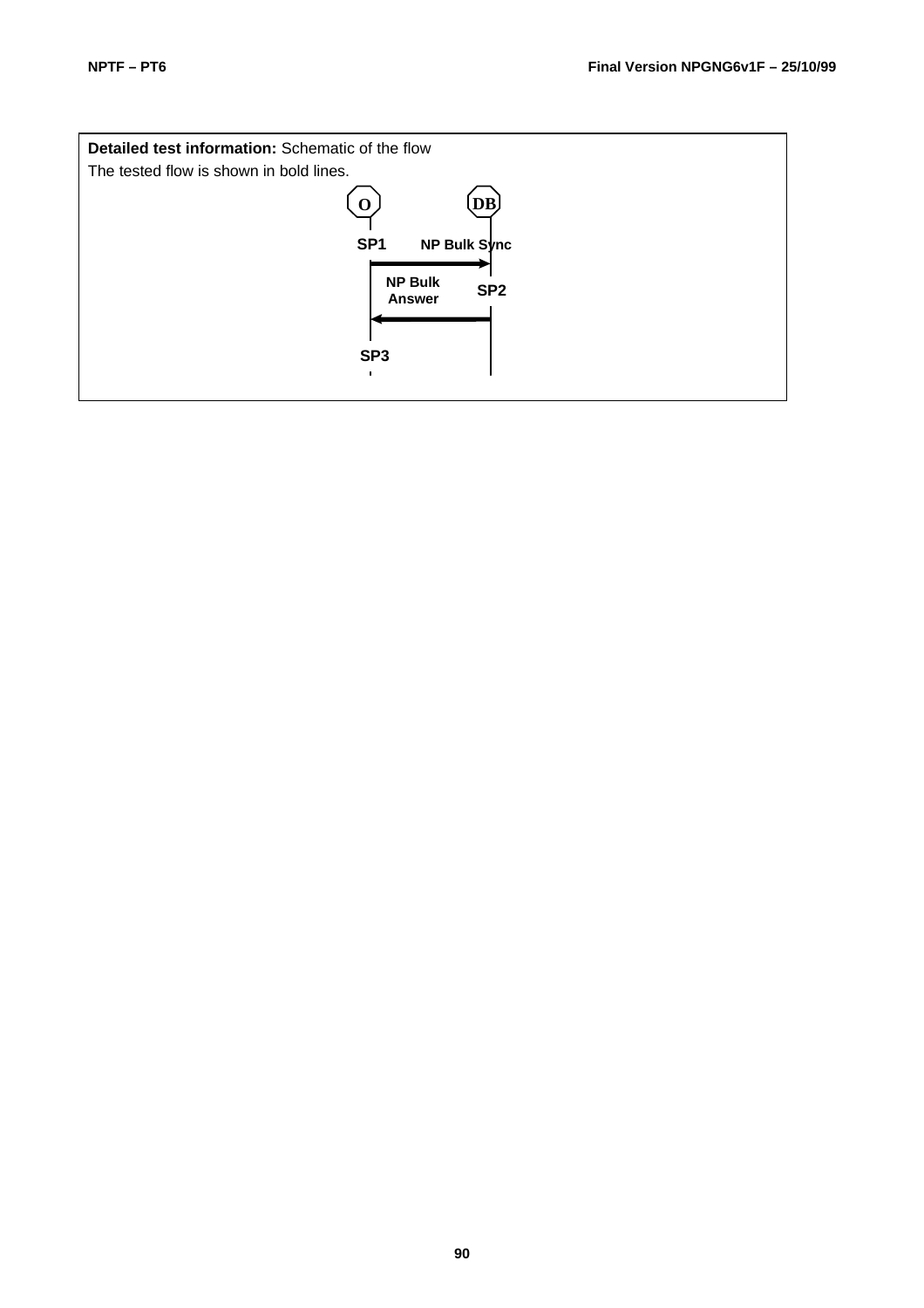## **9.3.24GNP – IFT5.4**

| Test identifier: GNP - IFT5.4                                                                |  |  |  |  |  |  |
|----------------------------------------------------------------------------------------------|--|--|--|--|--|--|
|                                                                                              |  |  |  |  |  |  |
| Type of Test: Geographic Number Portability: Integrated Field Trial: test case nr.: 5.4      |  |  |  |  |  |  |
| Priority: DNA (Deviation Not Allowed)                                                        |  |  |  |  |  |  |
| Version: 1.0<br>Date: 30-Aug-99                                                              |  |  |  |  |  |  |
| <b>Configuration: NA</b>                                                                     |  |  |  |  |  |  |
| Reference to requirements: See reference [4]                                                 |  |  |  |  |  |  |
| <b>Test summary:</b>                                                                         |  |  |  |  |  |  |
| An operator requests from the CRDC a copy of the broadcast messages from a given time-stamp. |  |  |  |  |  |  |
| Initial conditions:                                                                          |  |  |  |  |  |  |
| <b>None</b>                                                                                  |  |  |  |  |  |  |
| <b>Constraints:</b>                                                                          |  |  |  |  |  |  |
| None                                                                                         |  |  |  |  |  |  |
| Check to be performed:                                                                       |  |  |  |  |  |  |
| An operator prepares a NP Activated Sync request and issues it to the CRDC<br>1.             |  |  |  |  |  |  |
| CRDC verifies the request and returns a NP Activated Answer file.<br>2.                      |  |  |  |  |  |  |
| CHECK A: the operator verifies that he received a correct NP Activated Answer file.<br>3.    |  |  |  |  |  |  |
| Verdict criteria:                                                                            |  |  |  |  |  |  |
| CHECK A: YES                                                                                 |  |  |  |  |  |  |
| Then: PASS                                                                                   |  |  |  |  |  |  |
| <b>Otherwise: FAIL</b>                                                                       |  |  |  |  |  |  |
| <b>Comments and Observations:</b>                                                            |  |  |  |  |  |  |
|                                                                                              |  |  |  |  |  |  |
|                                                                                              |  |  |  |  |  |  |
|                                                                                              |  |  |  |  |  |  |
|                                                                                              |  |  |  |  |  |  |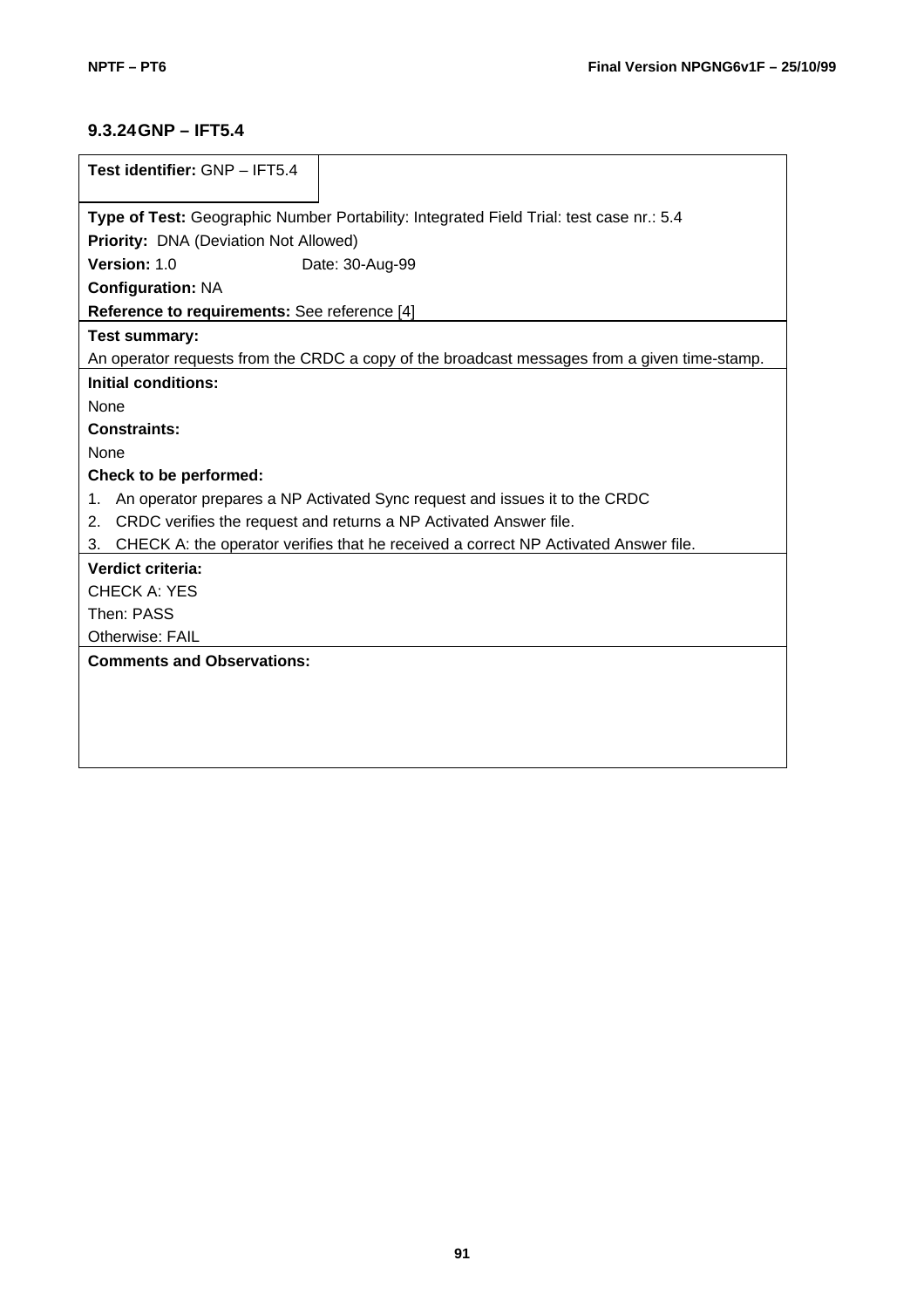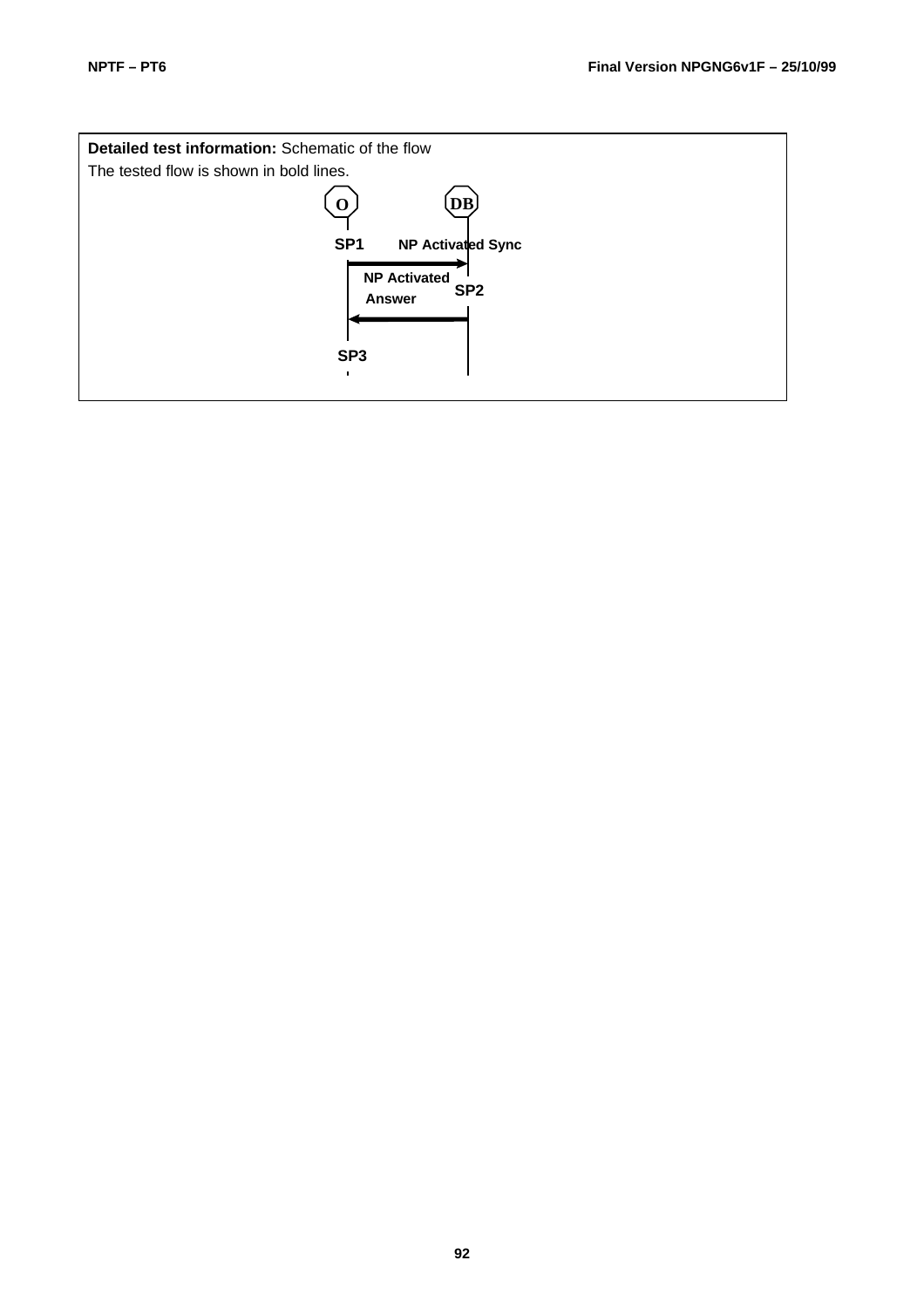## **9.3.25GNP – IFT5.5**

| Test identifier: GNP - IFT5.5                                                                              |  |  |  |  |  |
|------------------------------------------------------------------------------------------------------------|--|--|--|--|--|
| Type of Test: Geographic Number Portability: Integrated Field Trial: test case nr.: 5.5                    |  |  |  |  |  |
| <b>Priority: DNA (Deviation Not Allowed)</b>                                                               |  |  |  |  |  |
| Version: 1.0<br>Date: 30-Aug-99                                                                            |  |  |  |  |  |
| <b>Configuration: NA</b>                                                                                   |  |  |  |  |  |
| Reference to requirements: See reference [4]                                                               |  |  |  |  |  |
| <b>Test summary:</b>                                                                                       |  |  |  |  |  |
| An operator requests from the CRDC a copy of all messages for which the operator is recipient or<br>donor. |  |  |  |  |  |
| <b>Initial conditions:</b>                                                                                 |  |  |  |  |  |
| None                                                                                                       |  |  |  |  |  |
| <b>Constraints:</b>                                                                                        |  |  |  |  |  |
| None                                                                                                       |  |  |  |  |  |
| Check to be performed:                                                                                     |  |  |  |  |  |
| An operator prepares a NP Open Porting request and issues it to the CRDC<br>1.                             |  |  |  |  |  |
| CRDC verifies the request and returns a NP Open Porting Answer file.<br>2.                                 |  |  |  |  |  |
| CHECK A: the operator verifies that he received a correct NP Open Porting Answer file.<br>3.               |  |  |  |  |  |
| Verdict criteria:                                                                                          |  |  |  |  |  |
| <b>CHECK A: YES</b>                                                                                        |  |  |  |  |  |
| Then: PASS                                                                                                 |  |  |  |  |  |
| Otherwise: FAIL                                                                                            |  |  |  |  |  |
| <b>Comments and Observations:</b>                                                                          |  |  |  |  |  |
|                                                                                                            |  |  |  |  |  |
|                                                                                                            |  |  |  |  |  |
|                                                                                                            |  |  |  |  |  |
|                                                                                                            |  |  |  |  |  |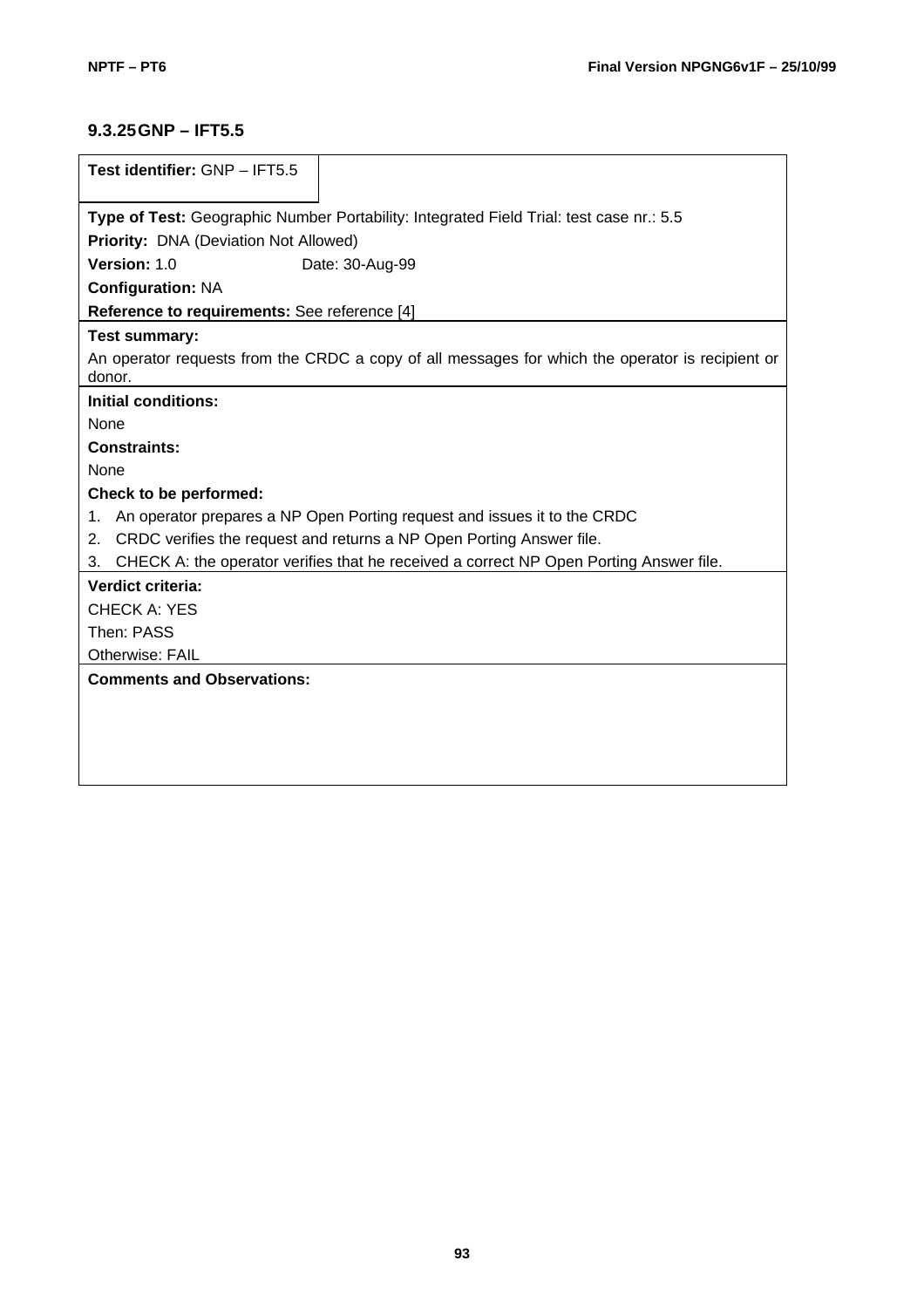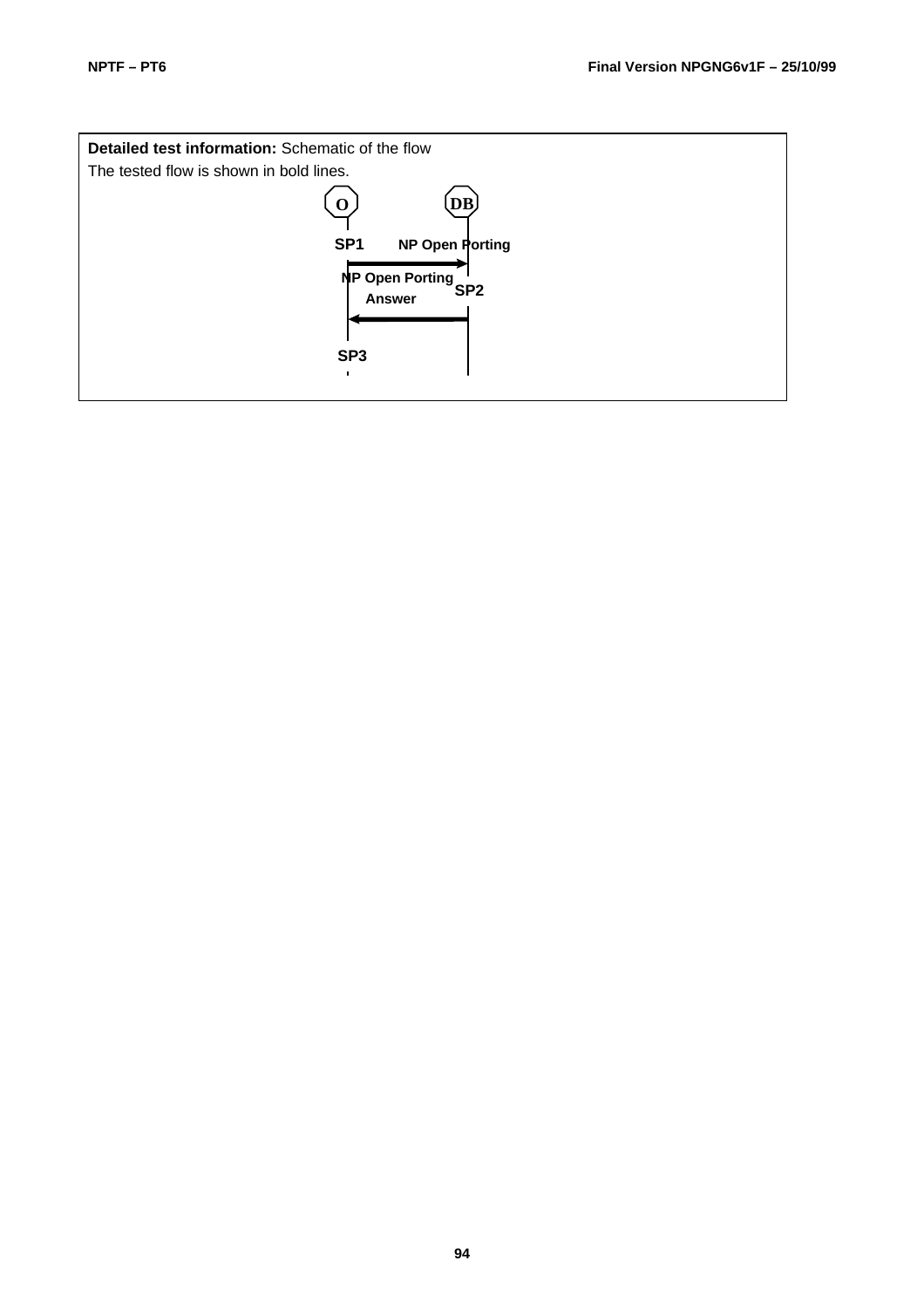## **9.3.26GNP – IFT6.1**

| Test identifier: GNP - IFT6.1                                                               |  |  |  |  |  |
|---------------------------------------------------------------------------------------------|--|--|--|--|--|
|                                                                                             |  |  |  |  |  |
| Type of Test: Geographic Number Portability: Integrated Field Trial: test case nr.: 6.1     |  |  |  |  |  |
| Priority: DNA (Deviation Not Allowed)                                                       |  |  |  |  |  |
| Version: 1.0<br>Date: 30-Aug-99                                                             |  |  |  |  |  |
| <b>Configuration: NA</b>                                                                    |  |  |  |  |  |
| Reference to requirements: See reference [4]                                                |  |  |  |  |  |
| <b>Test summary:</b>                                                                        |  |  |  |  |  |
| An operator requests from the CRDC a request for logs and receives the logs.                |  |  |  |  |  |
| <b>Initial conditions:</b>                                                                  |  |  |  |  |  |
| None                                                                                        |  |  |  |  |  |
| <b>Constraints:</b>                                                                         |  |  |  |  |  |
| None                                                                                        |  |  |  |  |  |
| Check to be performed:                                                                      |  |  |  |  |  |
| An operator prepares a Log Request and issues it to the CRDC<br>1.                          |  |  |  |  |  |
| CRDC verifies the request and returns a Log Report.<br>2.                                   |  |  |  |  |  |
| CHECK A: the operator verifies that he received a correct Log Report.<br>3.                 |  |  |  |  |  |
| The operator then prepares and issues a Log Confirmation to the CRDC.<br>4.                 |  |  |  |  |  |
| CHECK B: the CRDC checks that it received the Log Confirmation and measures timer T5.<br>5. |  |  |  |  |  |
| Verdict criteria:                                                                           |  |  |  |  |  |
| <b>CHECK A: YES</b><br>and                                                                  |  |  |  |  |  |
| <b>CHECK B: YES</b>                                                                         |  |  |  |  |  |
| Then: PASS                                                                                  |  |  |  |  |  |
| Otherwise: FAIL                                                                             |  |  |  |  |  |
| <b>Comments and Observations:</b>                                                           |  |  |  |  |  |
| The CRDC measures timer T5.                                                                 |  |  |  |  |  |
|                                                                                             |  |  |  |  |  |
|                                                                                             |  |  |  |  |  |
|                                                                                             |  |  |  |  |  |
|                                                                                             |  |  |  |  |  |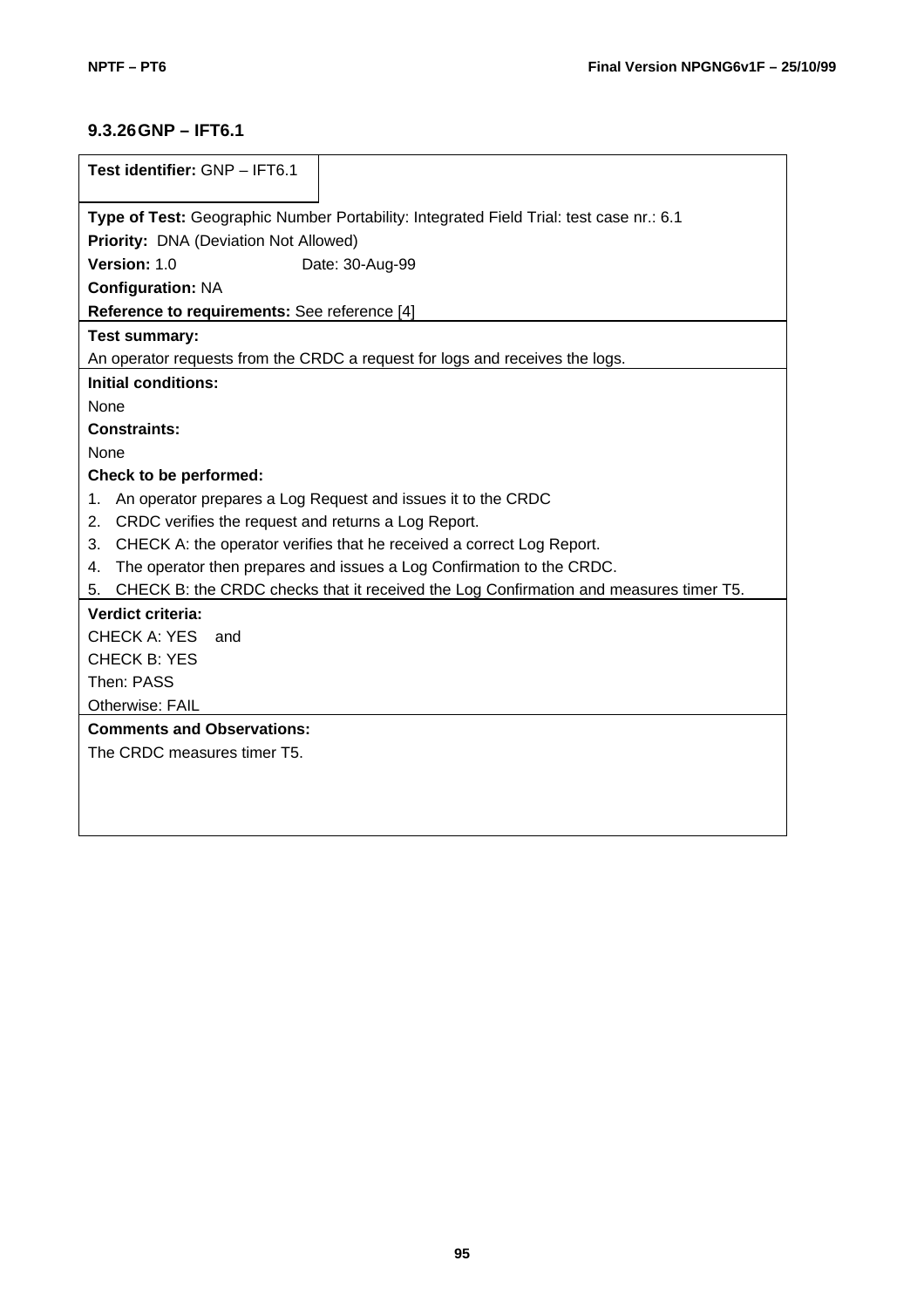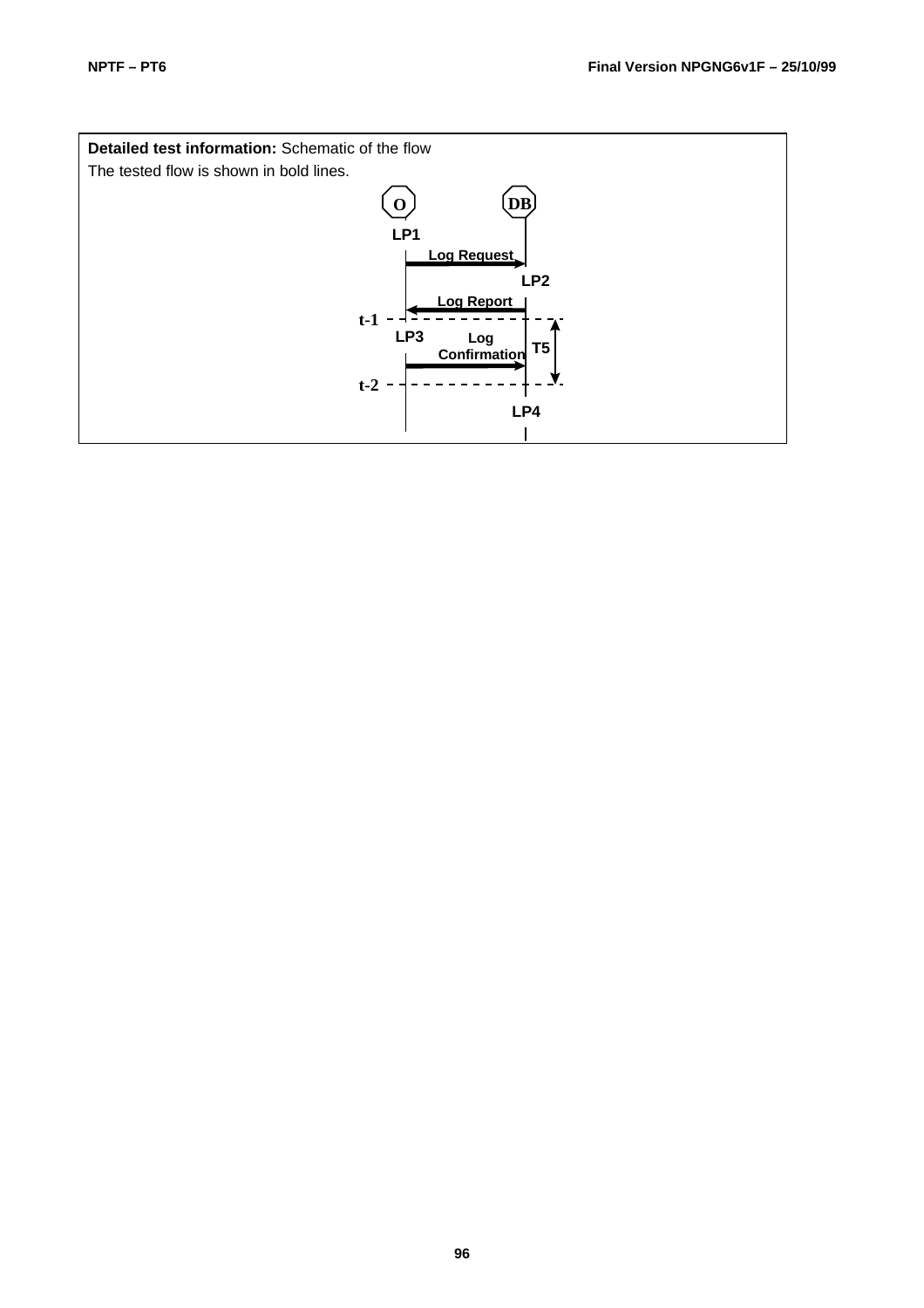## **10 Test Suites for the integrated field trial for geographic number portability**

The test suites describe a number of common porting scenarios that will allow the participants to the number porting processes to verify their end-to-end processes. They also represent standard test scenarios that can be used to verify or measure the number porting processes.

As such not all suites are appropriate for all licensed operators in Belgium.

### **10.1 Unique number ports**

#### **10.1.1Number port for a unique number, implemented at the donor as a PSTN line**

- This end-to-end test is a basic test. It involves the successful completion of an initiation phase (GNP IFT1.1) and a technical phase (GNP – IFT 2.1) for the situation where only one number is ported. The number is implemented in the donor network on a PSTN line.
- The timers to be checked here are the PSTN timers.

#### **10.1.2Number port for a unique number, implemented at the donor as an ISDN line (only number on the line)**

- This test involves the successful completion of an initiation phase (GNP IFT1.1) and a technical phase (GNP – IFT 2.1) for the situation where only one number is ported. The number is implemented in the donor network on an ISDN line.
- The timers to be checked here are the ISDN timers.

## **10.2 Group ports**

#### **10.2.1Number port for a group of numbers, implemented at the donor as several PSTN lines**

- This end-to-end test involves the successful completion of a series of initiation phases (GNP IFT1.1) and technical phases (GNP – IFT 2.1) for the situation where a group of numbers is ported. The numbers are implemented in the donor network on PSTN lines.
- In this test a special focus is given to the capability of the process to keep the different numbers together in the internal processes of recipient and donor.

#### **10.2.2Number port for a group of numbers, implemented at the donor as one or more ISDN lines (full MSN for each line)**

• Same as above, but here the numbers are implemented in the donor network on ISDN lines.

## **10.3 Complex installation ports**

#### **10.3.1Number port for one number, implemented at the donor as an ISDN line (one number as part of a MSN)**

- This test involves the successful completion of an initiation phase (GNP IFT1.1) and a technical phase (GNP – IFT 2.1) for the situation where only one number is ported. The number is implemented in the donor network as one number of an ISDN MSN.
- This test will test the capability of the donor to release one number from an MSN in a timely fashion.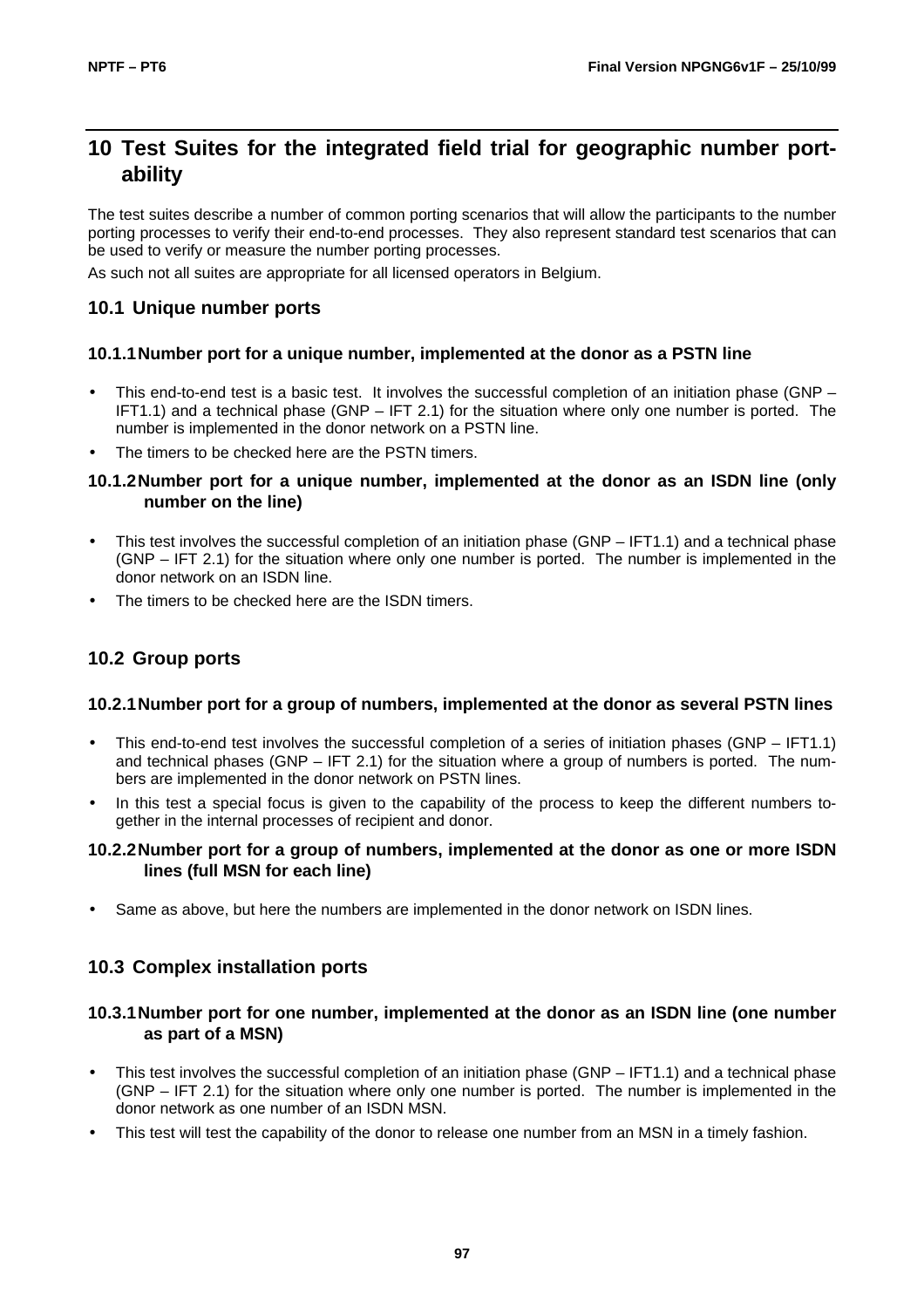#### **10.3.2Number port, implemented at the donor as a complete PRA**

- This test involves the successful completion of an initiation phase (GNP IFT1.1) and a technical phase (GNP – IFT 2.1) for the situation where a group on numbers needs to be ported. The numbers are implemented in the donor network as all the numbers on a PRA.
- This is the standard test for PRA number ports. It will test capabilities of both recipient and donor to handle a multitude of numbers and a complex (manual) activation and de-activation process.

#### **10.3.3Number port for a partial range implemented at the donor as a PRA**

• Same as above, but here the extra complexity is added that only a fraction of the PRA serving numbers are ported.

#### **10.3.4Number port for a hunt group**

• This end-to-end test involves the successful completion of a series of initiation phases (GNP – IFT1.1) and technical phases (GNP – IFT 2.1) for the situation where a group of numbers is ported. The numbers are implemented in the donor network on PSTN lines or ISDN lines. A hunt group is implemented on these numbers

#### **10.3.5Number port for a DDI on a BA**

### **10.4 Ports involving a transit**

#### **10.4.1Number port with the participation of a transit operator**

In this end-to-end test one of the tests from section 11.1 to section 11.3 is performed with the participation of a transit network between donor and recipient. One of the following two end-to-end tests is preferred:

- Number port for a unique number, implemented at the donor as a PSTN line
- Number port for a complete PRA.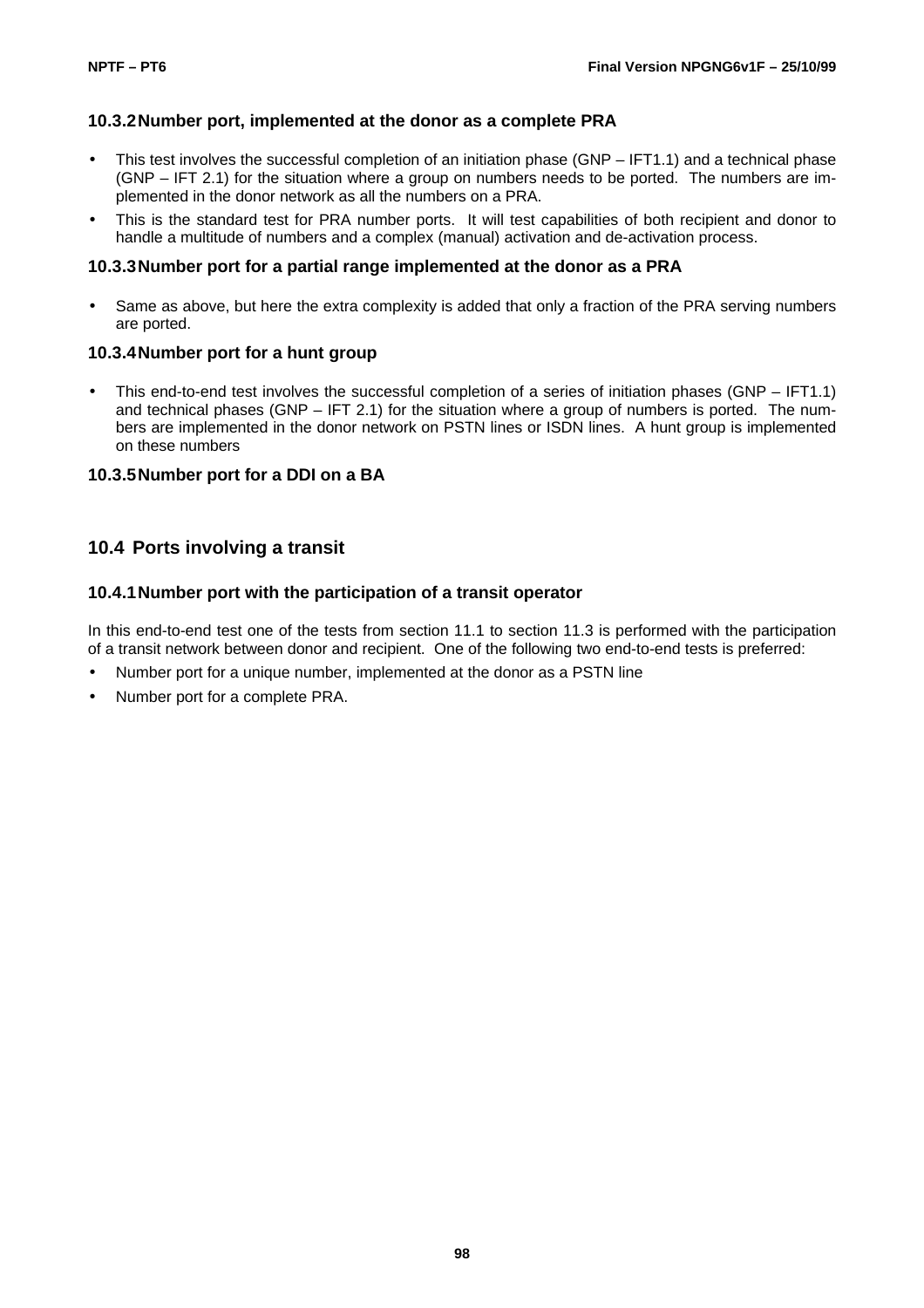# **Part 3 Integrated Field Trial for Non-geographic Numbers**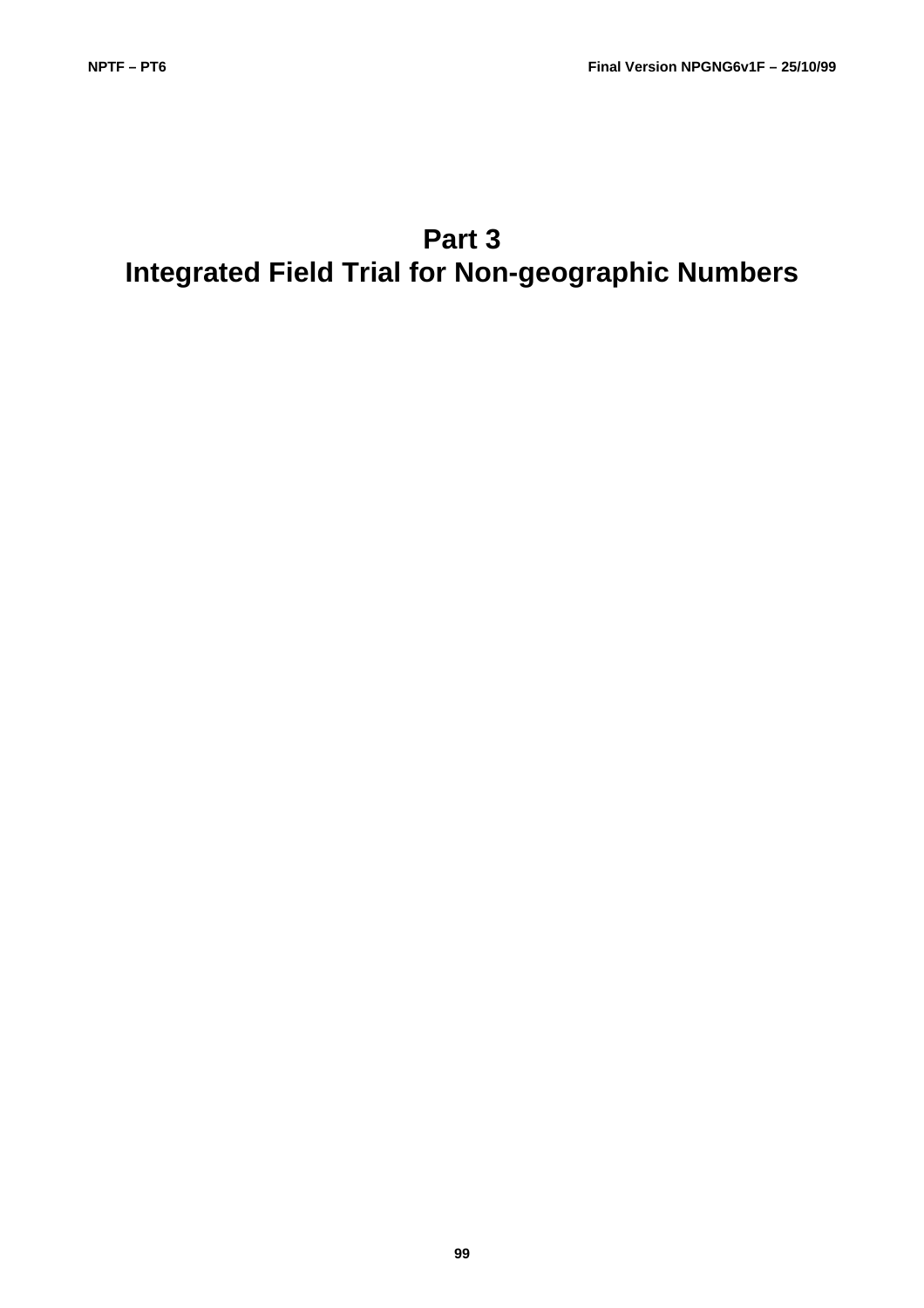## **11 Test Cases for non-geographic number portability**

For Non-geographic number porting no specific test cases exist that are not covered by the test cases for geographic number porting. These are documented in part 2.

#### *Remark:*

• Please note that for non-geographic number porting, the timers to be validated also include the verification if the appropriate events occur within their proper time window during the day.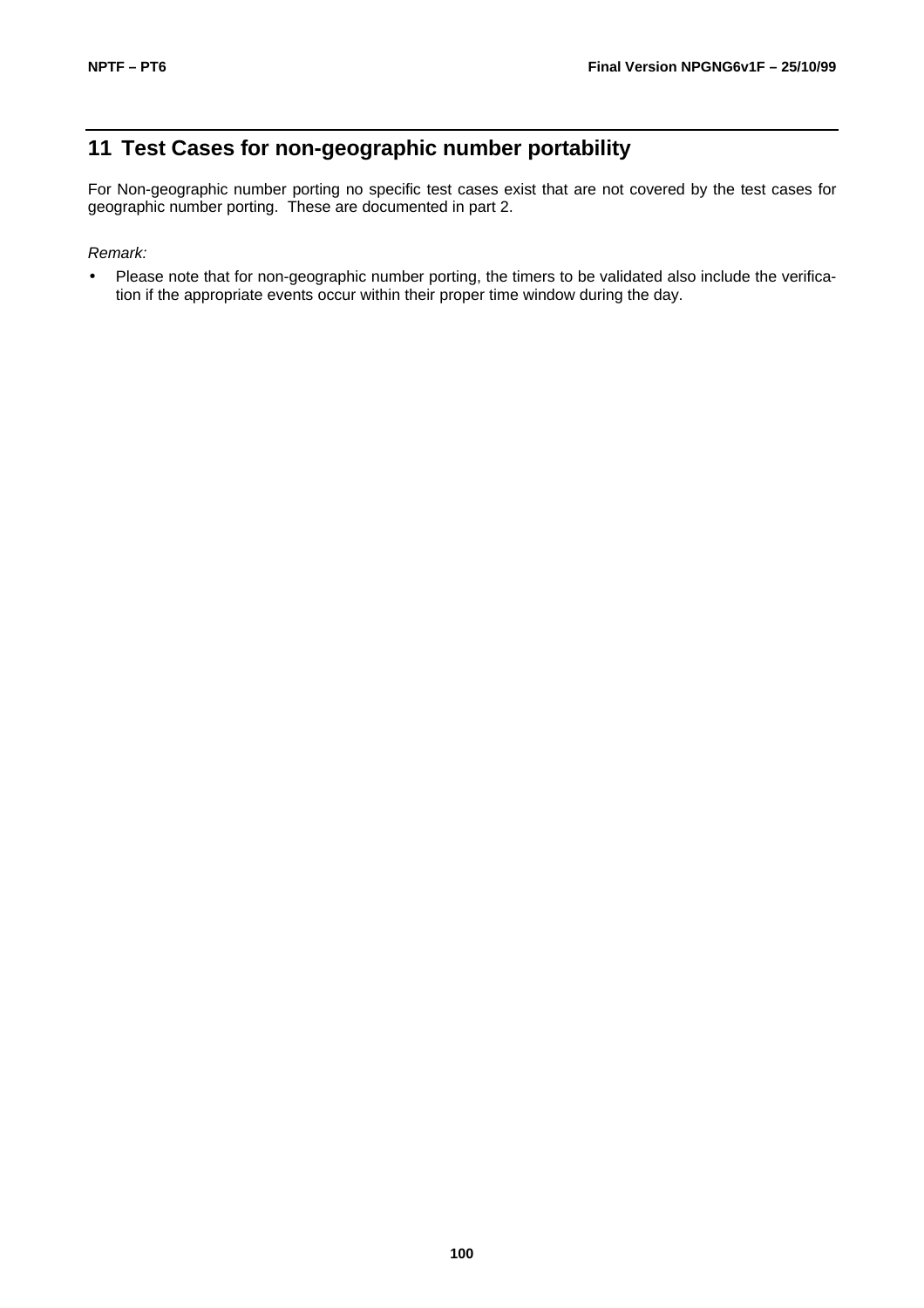## **12 Test Suites for non-geographic number porting**

The test suites describe a number of common porting scenarios that will allow the participants to the number porting processes to verify their end-to-end processes. They also represent standard test scenarios that can be used to verify or measure the number porting processes.

As such not all suites are appropriate for all service providers in Belgium.

## **12.1 Unique number ports**

#### **12.1.1Number port for a unique number serving non-explosive traffic**

- This end-to-end test is a basic test. It involves the successful completion of an initiation phase (GNP IFT1.1, see part 2) and a technical phase (GNP – IFT 2.1, see part 2) for the situation where only one number is ported for which no explosive traffic is planned.
- The timers to be checked here are the timers for non-geographic numbers and all events need to fall within their designated time window during the day.

#### **12.1.2Number port for a unique number serving explosive traffic**

- This end-to-end test is a basic test. It involves the successful completion of an initiation phase (GNP IFT1.1, see part 2) and a technical phase (GNP – IFT 2.1, see part 2) for the situation where only one number is ported for which explosive traffic is planned.
- The timers to be checked here are the timers for non-geographic numbers and all events need to fall within their designated time window during the day.

### **12.2 Group ports**

#### **12.2.1Number port for a group of numbers**

- This end-to-end test involves the successful completion of a series of initiation phases (GNP IFT1.1, see part 2) and technical phases (GNP – IFT 2.1, see part 2) for the situation where a group of numbers is ported
- In this test a special focus is given to the capability of the process to keep the different numbers together in the internal processes of recipient and donor.

#### **12.3 Ports involving a transit**

#### **12.3.1Number port with the participation of a transit operator**

In this end-to-end test one of the tests from section 13.1 to section 13.2 is performed with the participation of a transit network between donor and recipient.